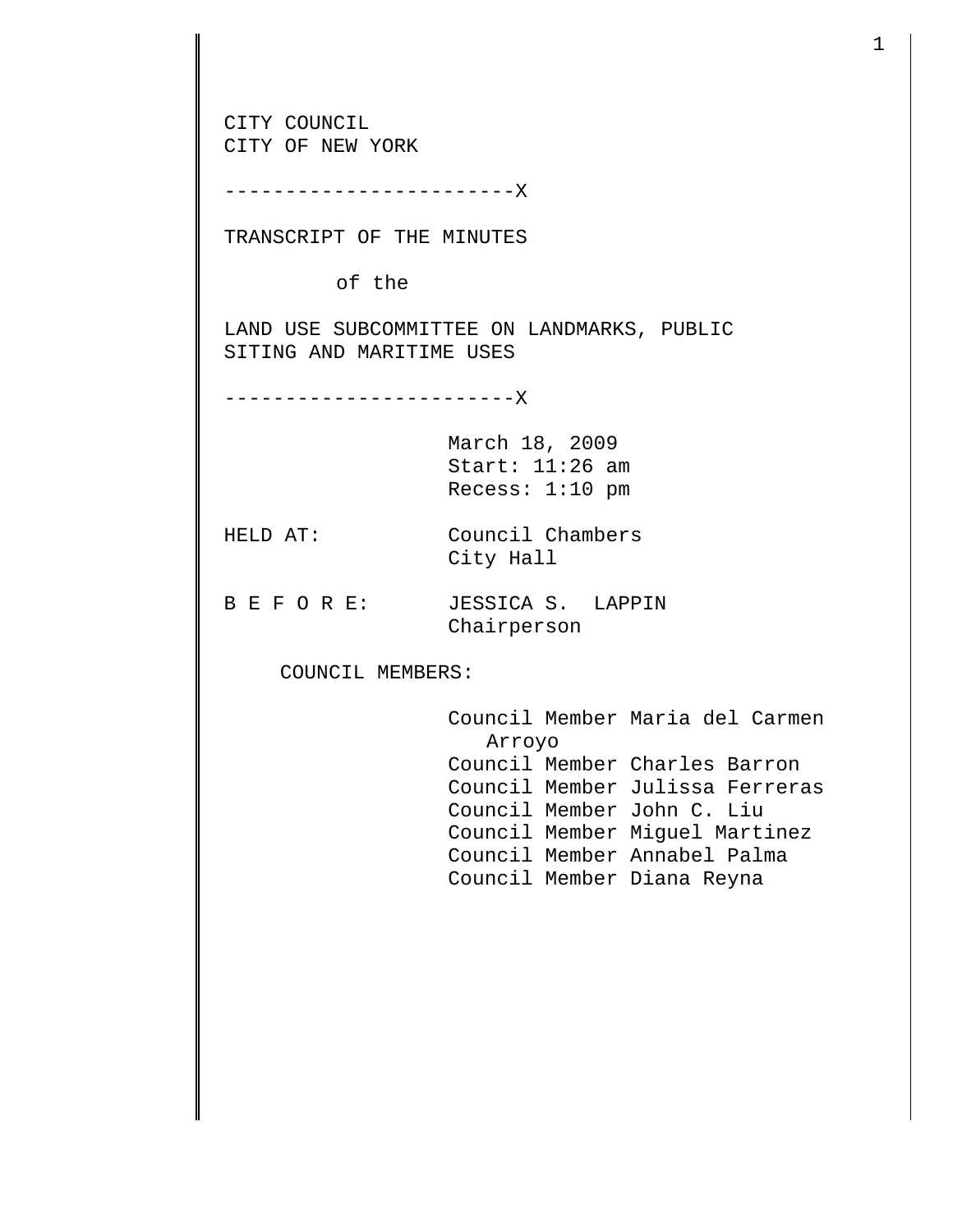## A P P E A R A N C E S [CONTINUED]

William Hilton Counsel to the Committee Subcommittee on Landmarks, Public Sitings And Maritime Uses

Gregory P. Shaw Principal Attorney for Real Estate School Construction Authority

Kendrick Ou Director for Real Estate School Construction Authority

Lori Ardito First Deputy Commissioner Department of Transportation

Joseph Cannisi Deputy Commissioner Roadway Repair and Maintenance Department of Transportation

Galileo Orlando Assistant Commissioner Roadway Repair and Maintenance Department of Transportation

Helen M. Marshall Borough President Borough of Queens

Daniel Scully Willets Point Asphalt Company

Richard Davidson, P.E. Canal Asphalt, Inc.

James A. Horan Flushing Asphalt Company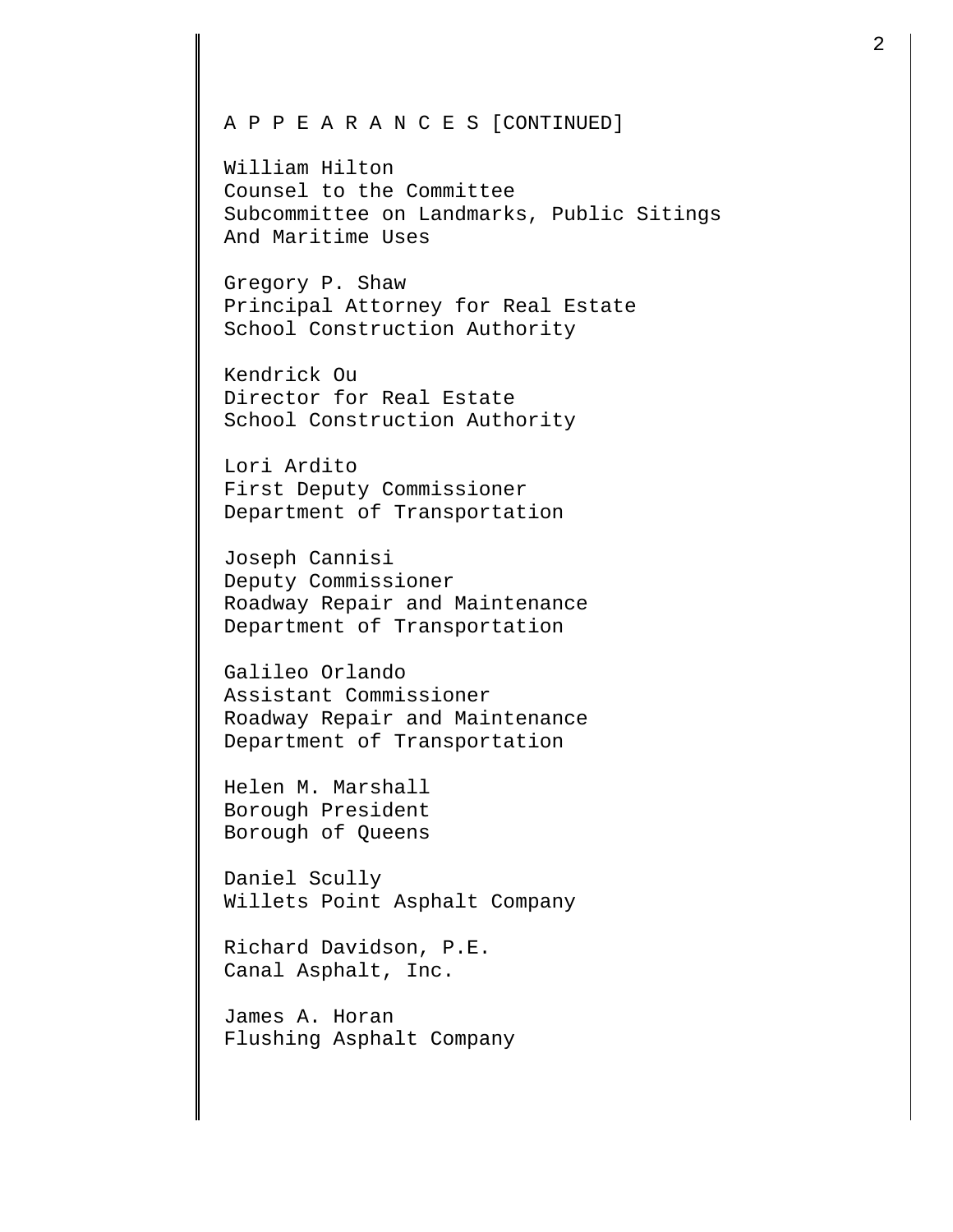## A P P E A R A N C E S [CONTINUED]

Kenneth Tully Willets Point Asphalt Company Tully Construction Company

Anastasia Song Chief Executive Officer Hoagland Holdings

James Greilsheimer Attorney for Hoagland Holdings

Patrick Wheely

Ms. Benjamin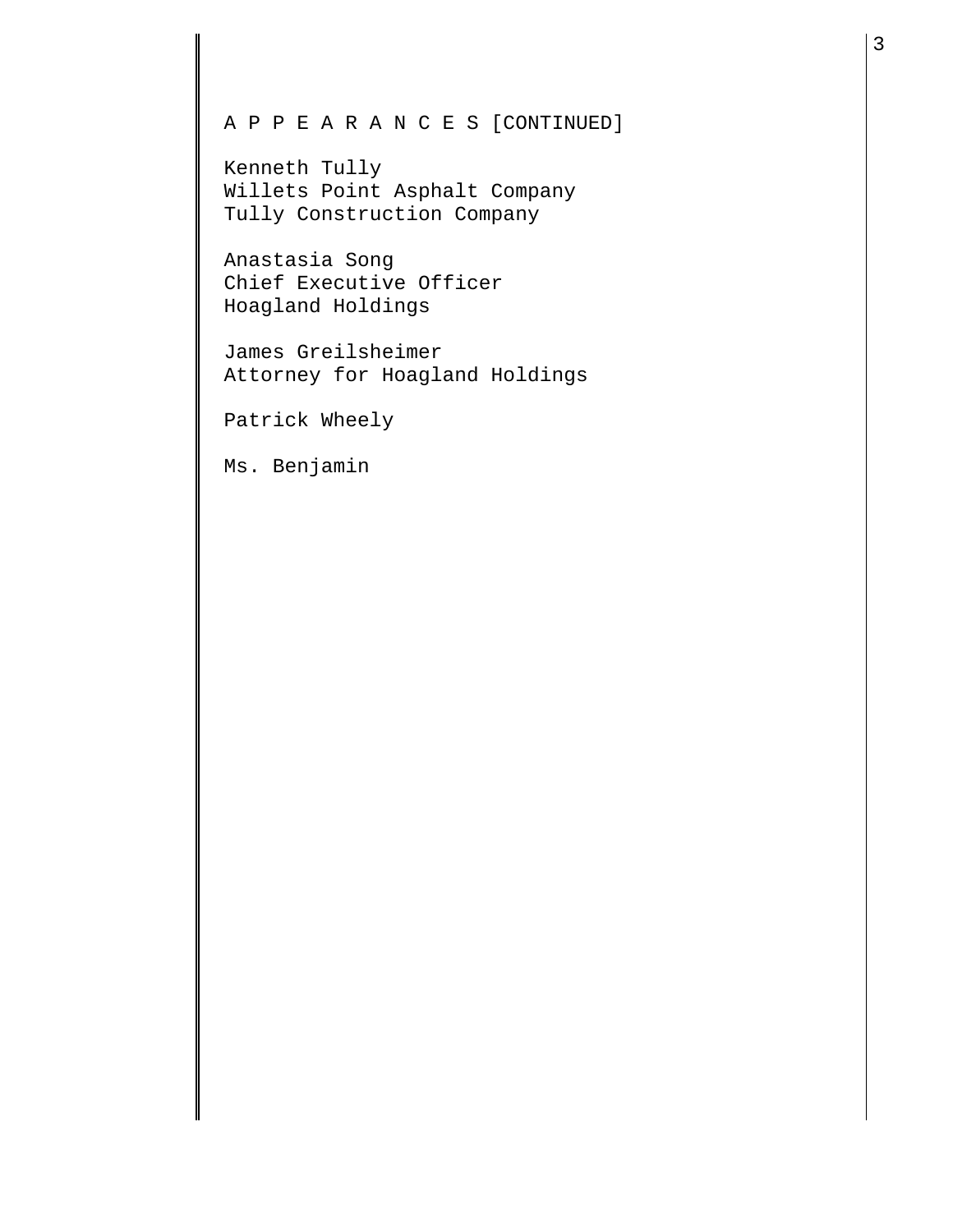| $\mathbf 1$    | $\overline{4}$<br>COMMITTEE ON LANDMARKS           |
|----------------|----------------------------------------------------|
| $\overline{a}$ | CHAIRPERSON LAPPIN: Good morning.                  |
| 3              | [Gavel banging]                                    |
| 4              | CHAIRPERSON LAPPIN: Welcome to the                 |
| 5              | Land Use Subcommittee on Landmarks, Public Siting  |
| 6              | and Maritime Uses. I'm Jessica Lappin, the Chair,  |
| 7              | joined today by Council Member John Liu of Queens; |
| 8              | Councilwoman Maria del Carmen Arroyo of the Bronx; |
| 9              | Council Member Charles Barron of Brooklyn;         |
| 10             | Councilwoman Annabel Palma of the Bronx.           |
| 11             | We have a number of items on the                   |
| 12             | agenda today. Let's start with the schools.        |
| 13             | First of all I wanted to note we're going to lay   |
| 14             | over PSAC II, both of the related items, 993 and   |
| 15             | 994.                                               |
| 16             | Let's start with--and we're also                   |
| 17             | laying over in Queens, Community Board 5, the      |
| 18             | 1,100 seat high school that's in Councilwoman      |
| 19             | Crowley's District in the Maspeth section of       |
| 20             | Queens.                                            |
| 21             | So let's go to the 1,200 seat                      |
| 22             | intermediate and high school in Brooklyn,          |
| 23             | Community Board 5 which is located in Council      |
| 24             | Member Barron's District. And Mr. Shaw would you   |
| 25             | like to come and testify please.                   |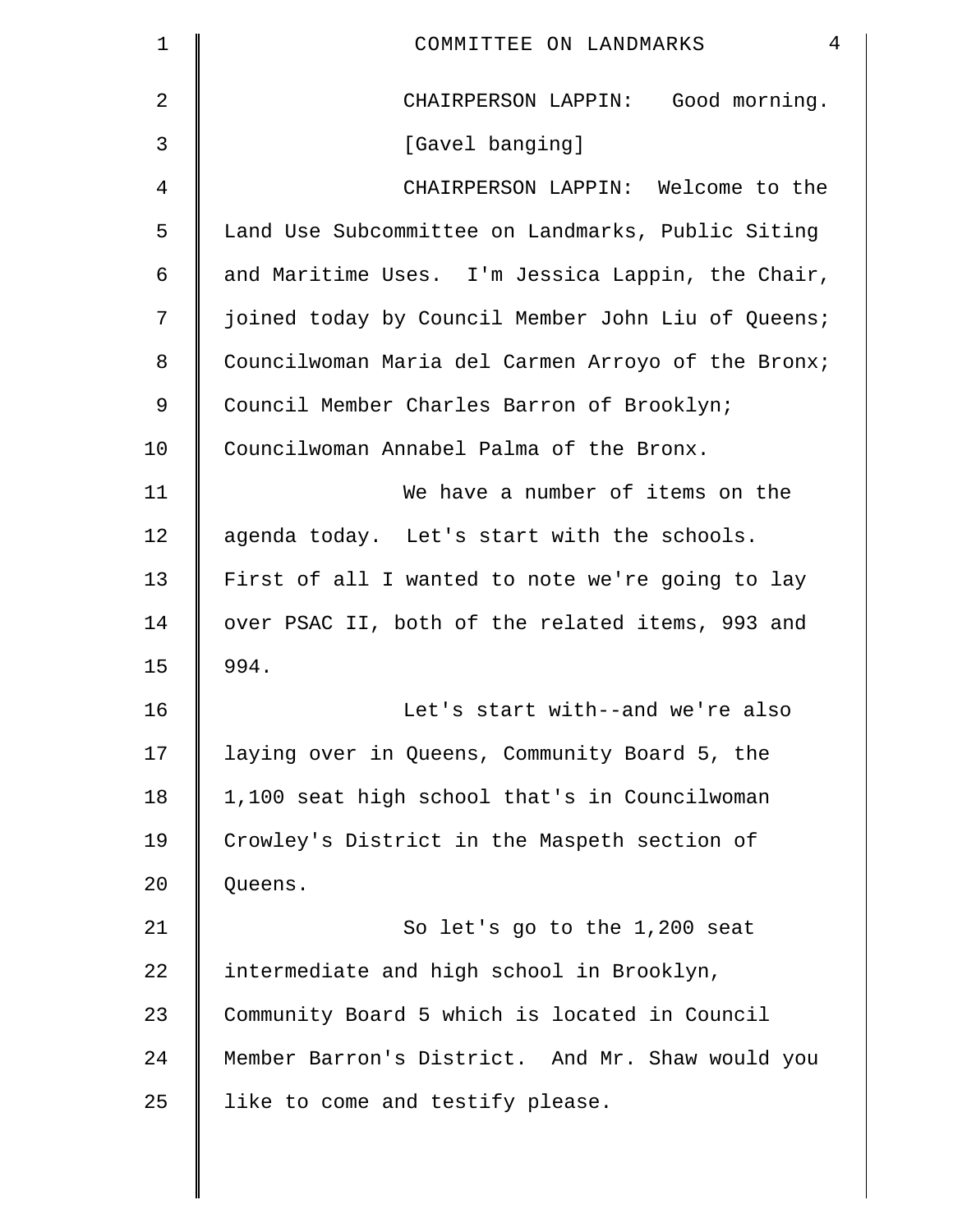| $\mathbf 1$ | 5<br>COMMITTEE ON LANDMARKS                        |
|-------------|----------------------------------------------------|
| 2           | [Pause]                                            |
| 3           | CHAIRPERSON LAPPIN: Is anybody                     |
| 4           | else signed up to--                                |
| 5           | [Pause]                                            |
| 6           | [Witness getting settled]                          |
| 7           | MR. GREGORY P. SHAW: Good morning                  |
| 8           | Chairperson Lappin and Council Members. My name    |
| 9           | is Gregory Shaw, I'm principal attorney for real   |
| 10          | estate for the New York School Construction        |
| 11          | Authority, and to my immediate right is Director   |
| 12          | Kendrick Ou for Real Estate for the School         |
| 13          | Construction Authority.                            |
| 14          | The New York City School                           |
| 15          | Construction Authority has undertaken the site     |
| 16          | selection process for the proposed 1,200 seat      |
| 17          | intermediate and high school facility on a block   |
| 18          | bounded by Flatlands Avenue, Elton Street, Linwood |
| 19          | Street and Vandalia Street in the Spring Creek     |
| 20          | section of Brooklyn in Tax Block 49--4449, the     |
| 21          | proposed school is also located in Community       |
| 22          | School District number 19 and Brooklyn Community   |
| 23          | Board number 5.                                    |
| 24          | The proposed site is owned by the                  |
| 25          | City of New York and is currently under the        |
|             |                                                    |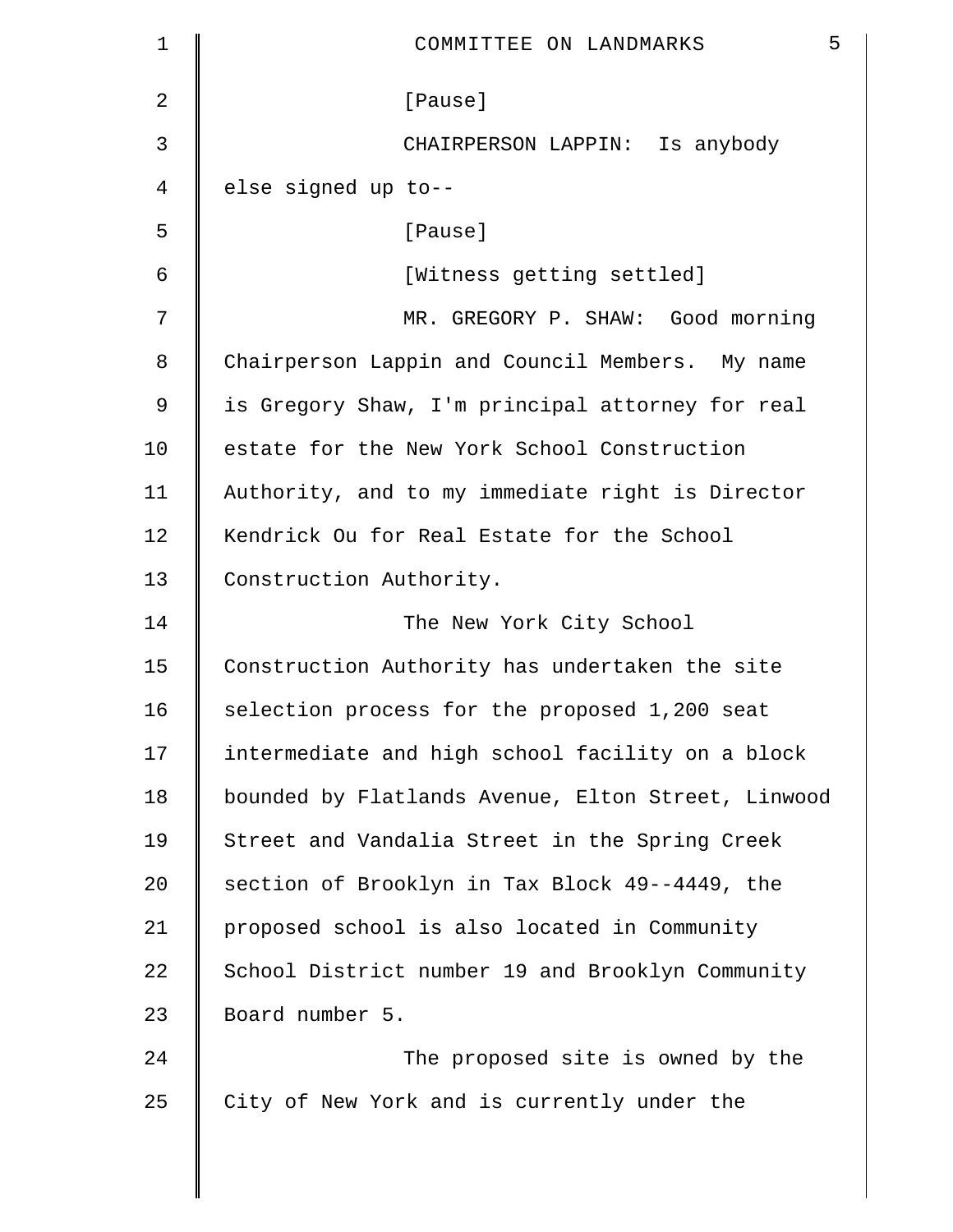| $\mathbf 1$ | 6<br>COMMITTEE ON LANDMARKS                                     |
|-------------|-----------------------------------------------------------------|
| 2           | management and jurisdiction of the New York City                |
| 3           | Department of Housing, Preservation and                         |
| 4           | Development, under the Fresh Creek Urban Renewal                |
| 5           | Plan. The proposed project has been designated as               |
| 6           | site 14A in the Fresh Creek Urban Renewal Plan.                 |
| 7           | The remainder of the block is currently being                   |
| 8           | developed with new housing.                                     |
| $\mathsf 9$ | The Notice of Filing for the site                               |
| 10          | plan was published in The New York Post and in the              |
| 11          | City Record on September 22 <sup>nd</sup> , 2008. And Brooklyn  |
| 12          | Community Board number 5 was also notified of the               |
| 13          | site plan on September 22 <sup>nd</sup> and was asked to hold a |
| 14          | public hearing. The Community Board held its                    |
| 15          | public hearing on November 12 <sup>th</sup> , 2008 and          |
| 16          | subsequently sent written comments in support of                |
| 17          | the site plan. The City Planning Commission was                 |
| 18          | also notified of the site plan on that date and                 |
| 19          | also recommended in favor of the proposed site.                 |
| 20          | The SCA has considered all comments                             |
| 21          | received on the proposed plan and affirms the site              |
| 22          | plan, pursuant to Section 1731 of the Public                    |
| 23          | Authorities Law. In accordance with Section 1732                |
| 24          | of the Public Authorities Law, the SCA submitted                |
| 25          | the proposed site plan to the Mayor and City                    |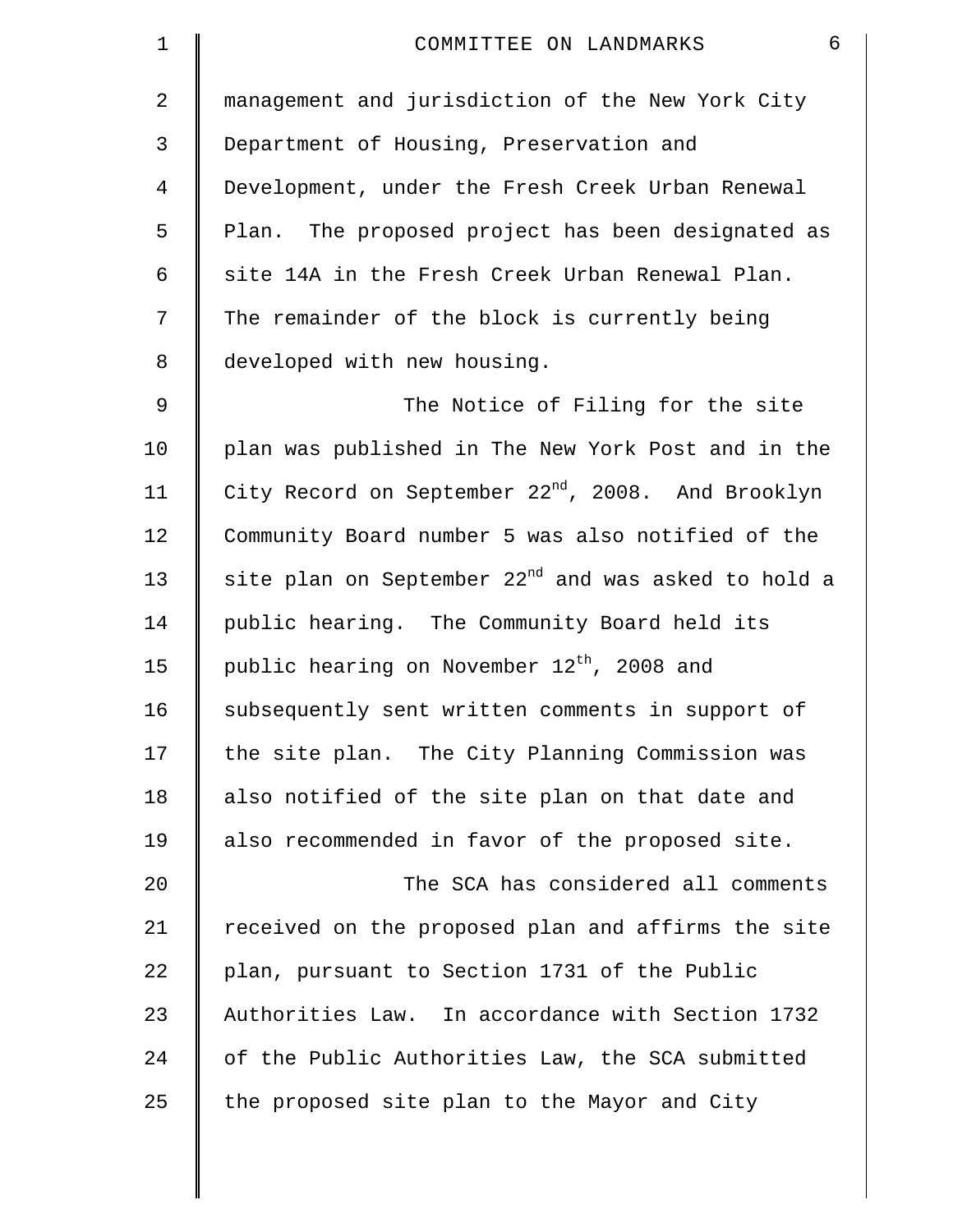| 1  | 7<br>COMMITTEE ON LANDMARKS                        |
|----|----------------------------------------------------|
| 2  | Council on March $13th$ , 2009. We look forward to |
| 3  | your Subcommittee's favorable consideration of the |
| 4  | proposed site plan. And we are prepared to answer  |
| 5  | any questions that you might ask.                  |
| 6  | CHAIRPERSON LAPPIN: This is part                   |
| 7  | of the Gateway Estates II project--                |
| 8  | MR. SHAW: [Interposing] That's                     |
| 9  | correct.                                           |
| 10 | CHAIRPERSON LAPPIN: --correct?                     |
| 11 | MR. KENDRICK OU: This is located,                  |
| 12 | yes, within the boundaries of Gateway Estates II.  |
| 13 | CHAIRPERSON LAPPIN: Which is a                     |
| 14 | mixed use plan to develop that vacant area? Is     |
| 15 | that correct with residential and commercial and   |
| 16 | infrastructure?                                    |
| 17 | MR. OU: Yes. HPD has advanced a                    |
| 18 | proposal for; I think it's a substantial number of |
| 19 | residential units and additional commercial        |
| 20 | development. The school project is--had been       |
| 21 | envisioned under the previous Urban Renewal Plan   |
| 22 | and we would continue--that particular site was    |
| 23 | designed in the 1996 Amendment to the Fresh Creek  |
| 24 | Urban Renewal Plan and we would continue with      |
| 25 | development of a school on that site. Under--      |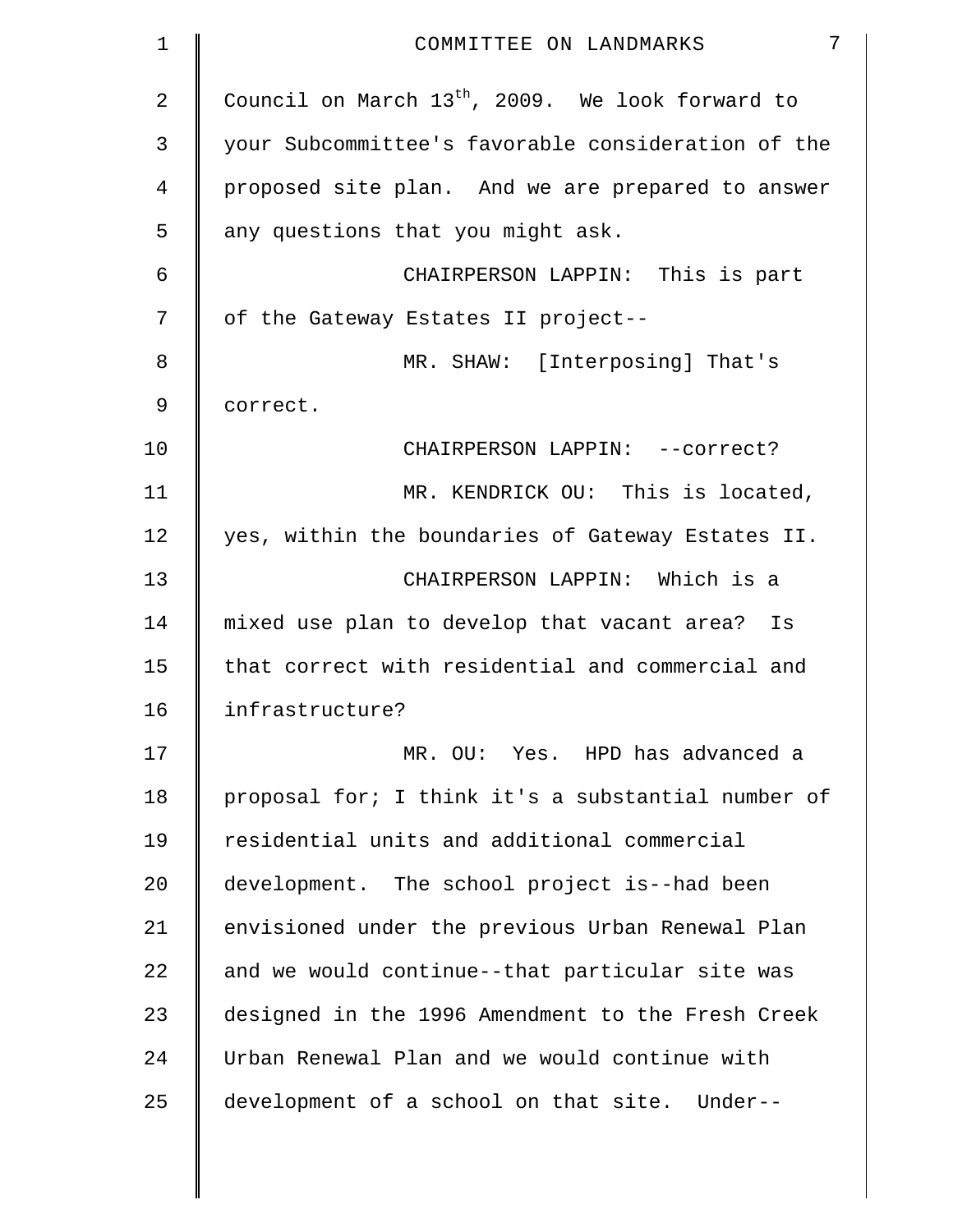| 1  | 8<br>COMMITTEE ON LANDMARKS                       |
|----|---------------------------------------------------|
| 2  | CHAIRPERSON LAPPIN: [Interposing]                 |
| 3  | So.                                               |
| 4  | MR. OU: --HPD's current proposal.                 |
| 5  | CHAIRPERSON LAPPIN: It'll serve                   |
| 6  | families that are already in the area in addition |
| 7  | to the new families that will come?               |
| 8  | MR. OU: Well this is a--this would                |
| 9  | be a middle and high school facility. So it would |
| 10 | serve, typically the enrollment is, you know,     |
| 11 | opened beyond just the immediate surroundings for |
| 12 | secondary school programs.                        |
| 13 | CHAIRPERSON LAPPIN: But I'm sure                  |
| 14 | you would assume it would mostly be people who    |
| 15 | $are--$                                           |
| 16 | MR. OU: [Interposing] Yes.                        |
| 17 | CHAIRPERSON LAPPIN: Council Member                |
| 18 | Barron, I know you're a supporter of this project |
| 19 | would you like to ask any questions?              |
| 20 | COUNCIL MEMBER BARRON: Why does it                |
| 21 | have to catch me as soon as I call?               |
| 22 | CHAIRPERSON LAPPIN: [Chuckling]                   |
| 23 | COUNCIL MEMBER BARRON: First of                   |
| 24 | all I want to recommend a yes vote for this       |
| 25 | project. It's a part of a larger project--        |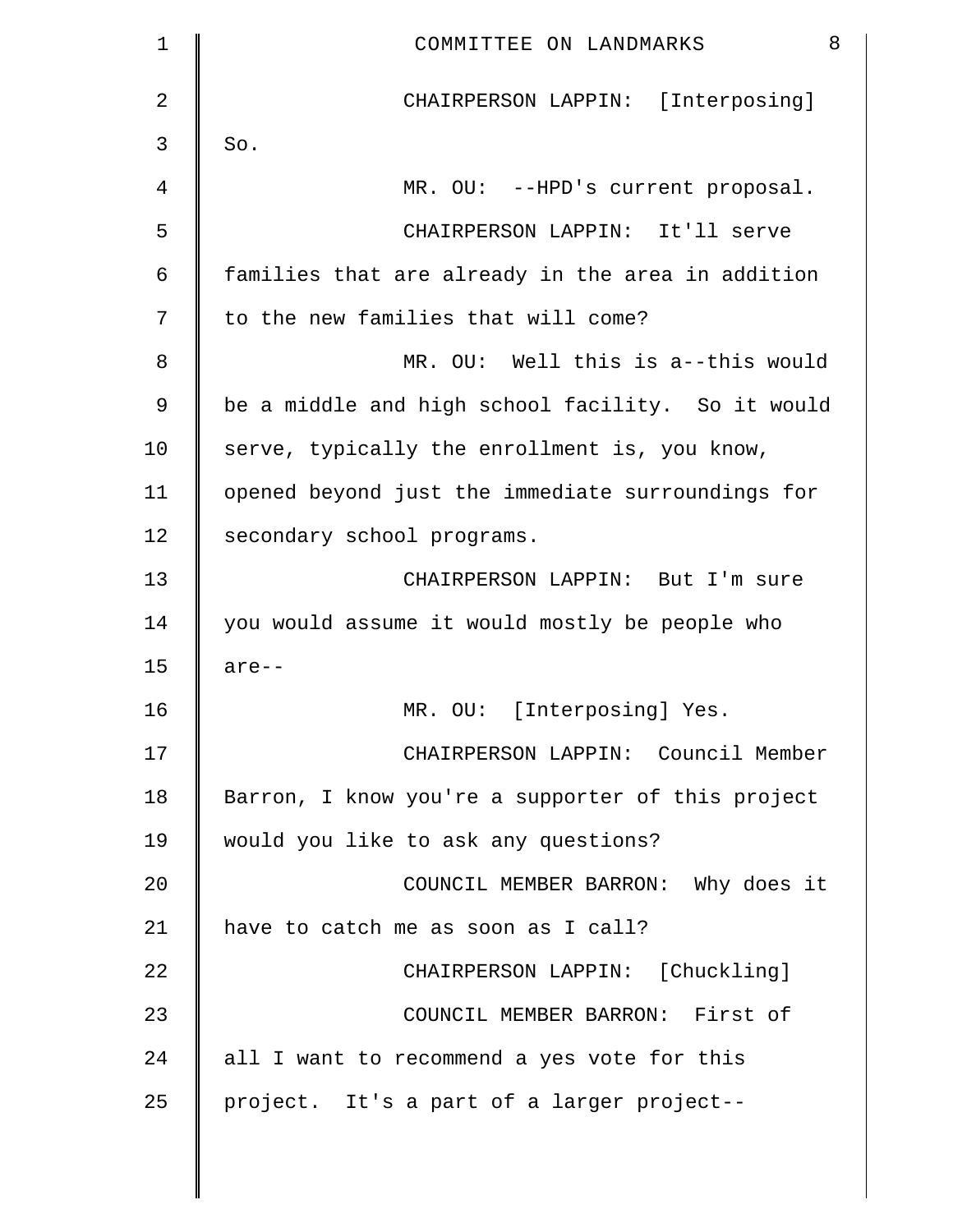| $\mathbf 1$ | 9<br>COMMITTEE ON LANDMARKS                        |
|-------------|----------------------------------------------------|
| 2           | CHAIRPERSON LAPPIN: [Interposing]                  |
| 3           | Would you like some water?                         |
| 4           | COUNCIL MEMBER BARRON: Yes,                        |
| 5           | 'cause, why you see me suffering? You know--       |
| 6           | [Crosstalk, off mic]                               |
| 7           | COUNCIL MEMBER BARRON: --letting                   |
| 8           | me to choke--                                      |
| 9           | CHAIRPERSON LAPPIN: [Interposing]                  |
| 10          | [Chuckling] It's so hard for you to                |
| 11          | [Off mic]                                          |
| 12          | COUNCIL MEMBER BARRON: Hit me. Go                  |
| 13          | ahead. It's a part of a larger project, mixed      |
| 14          | use, where they'll be expanding the mall out       |
| 15          | there. And also bringing in over 2,300 units of    |
| 16          | housing which almost 50%, 60% of it will be very   |
| 17          | affordable. So this school is a part of that and   |
| 18          | in addition to that there will be three parks.     |
| 19          | There'll be a supermarket, a daycare center. So a  |
| 20          | whole new community is coming out there. And we    |
| 21          | support this school as an additional part of that  |
| 22          | because of the overcrowdedness in our District and |
| 23          | because of a new community coming in.              |
| 24          | We want to recommend this project                  |
| 25          | 100%.                                              |
|             |                                                    |
|             |                                                    |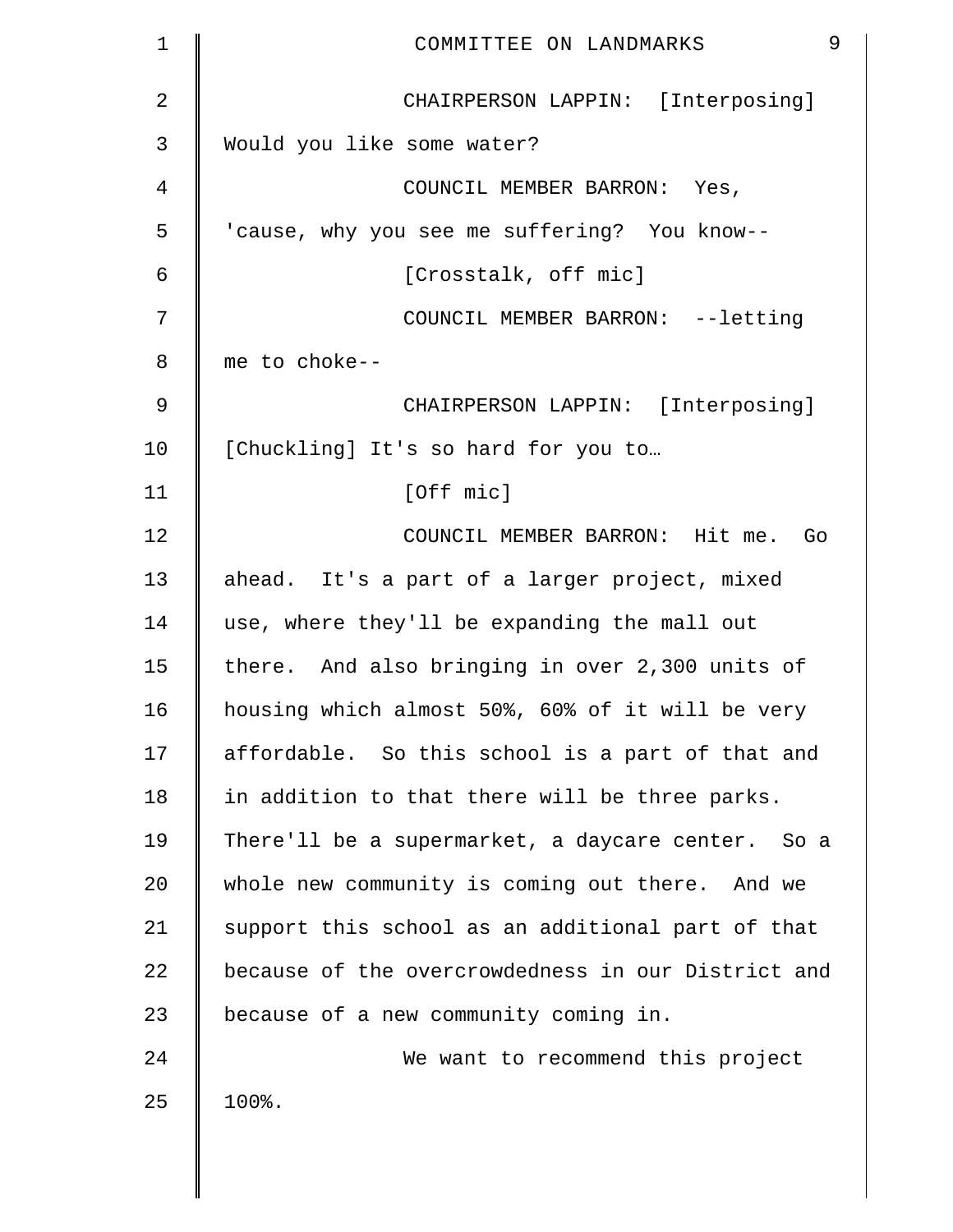| $\mathbf 1$    | 10<br>COMMITTEE ON LANDMARKS                      |
|----------------|---------------------------------------------------|
| $\overline{2}$ | CHAIRPERSON LAPPIN: Thank you.                    |
| 3              | Any questions from my colleagues? Seeing nobody   |
| 4              | else signed up to testify on this item, the       |
| 5              | hearing is closed.                                |
| 6              | And I wanted to open the hearing on               |
| 7              | the PS 264; I wanted to get that right in Council |
| $\,8\,$        | Member Gentile's District. Council Member Gentile |
| 9              | wanted to be here this morning but he is with a   |
| 10             | member of his family who is ill. And so he did    |
| 11             | send a letter that he asked be read into the      |
| 12             | record.                                           |
| 13             | I'm not going to read the whole                   |
| 14             | letter but just say that he's strongly in support |
| 15             | of the proposed site selected for a new primary   |
| 16             | school at this location as they--we expect the    |
| 17             | number of young families in our neighborhood to   |
| 18             | continue to increase steadily. PS 264 will        |
| 19             | provide much needed seats for young students in   |
| 20             | our neighborhood and will offer some relief to    |
| 21             | overcrowded primary schools nearby.               |
| 22             | With that I wanted to ask Mr. Ou                  |
| 23             | and Mr. Shaw to testify on this item.             |
| 24             | MR. SHAW: Thanks. Thanks again                    |
| 25             | Chairperson Lappin. The New York City School      |
|                |                                                   |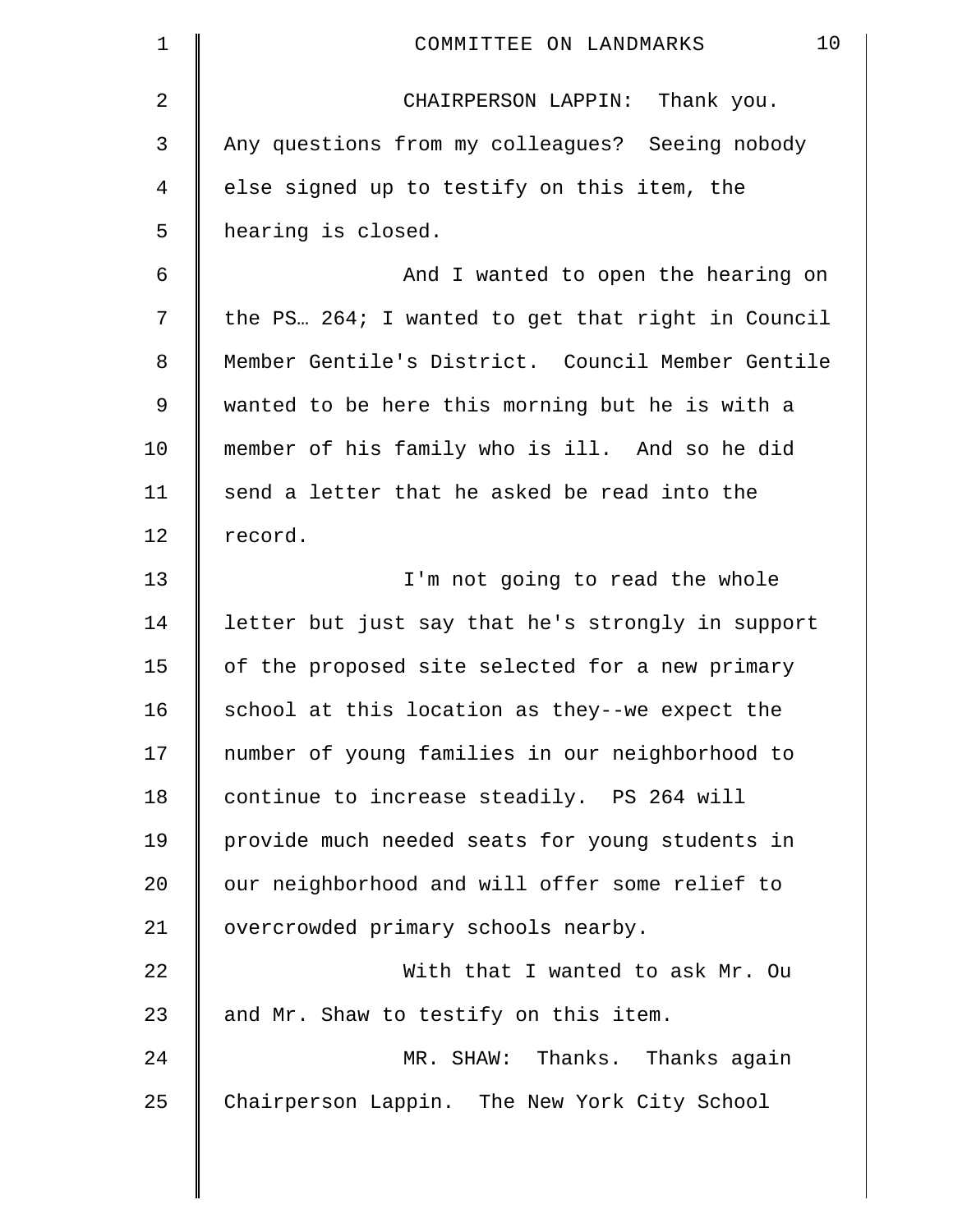| $\mathbf 1$    | 11<br>COMMITTEE ON LANDMARKS                                                          |
|----------------|---------------------------------------------------------------------------------------|
| $\overline{2}$ | Construction has undertaken the site selection                                        |
| 3              | process for the proposed 475 seat primary school                                      |
| 4              | that would be located on Tax Block 6062, Lots 31,                                     |
| 5              | 40, 41, 45 and 48, located on a block bounded by                                      |
| 6              | $4^{\text{th}}$ Avenue, 89 <sup>th</sup> Street and 3 <sup>rd</sup> Avenue in the Bay |
| 7              | Ridge section of Brooklyn. The proposed school                                        |
| 8              | site is also located in Community School District                                     |
| $\mathsf 9$    | number 20 and Brooklyn Community Board number 10.                                     |
| 10             | The project site contains a total                                                     |
| 11             | of approximately 22,000 square feet of lot area.                                      |
| 12             | The site has two vacant structures as well as an                                      |
| 13             | open parking lot. Under the proposed plan the SCA                                     |
| 14             | would acquire the five privately owned lots,                                          |
| 15             | demolish the existing structures and construct a                                      |
| 16             | new 475 seat public school facility serving                                           |
| 17             | students in the Community District number 20.<br>The                                  |
| 18             | new facility would, excuse me; provide relief from                                    |
| 19             | overcrowding at other primary schools in the                                          |
| 20             | District.                                                                             |
| 21             | The Notice of Filing for the site                                                     |
| 22             | plan was published in The New York Post and in the                                    |
| 23             | City Record on November 7 <sup>th</sup> , 2008. And Brooklyn                          |
| 24             | Community Board number 10 was also notified of the                                    |
| 25             | site plan on that date and was asked to hold a                                        |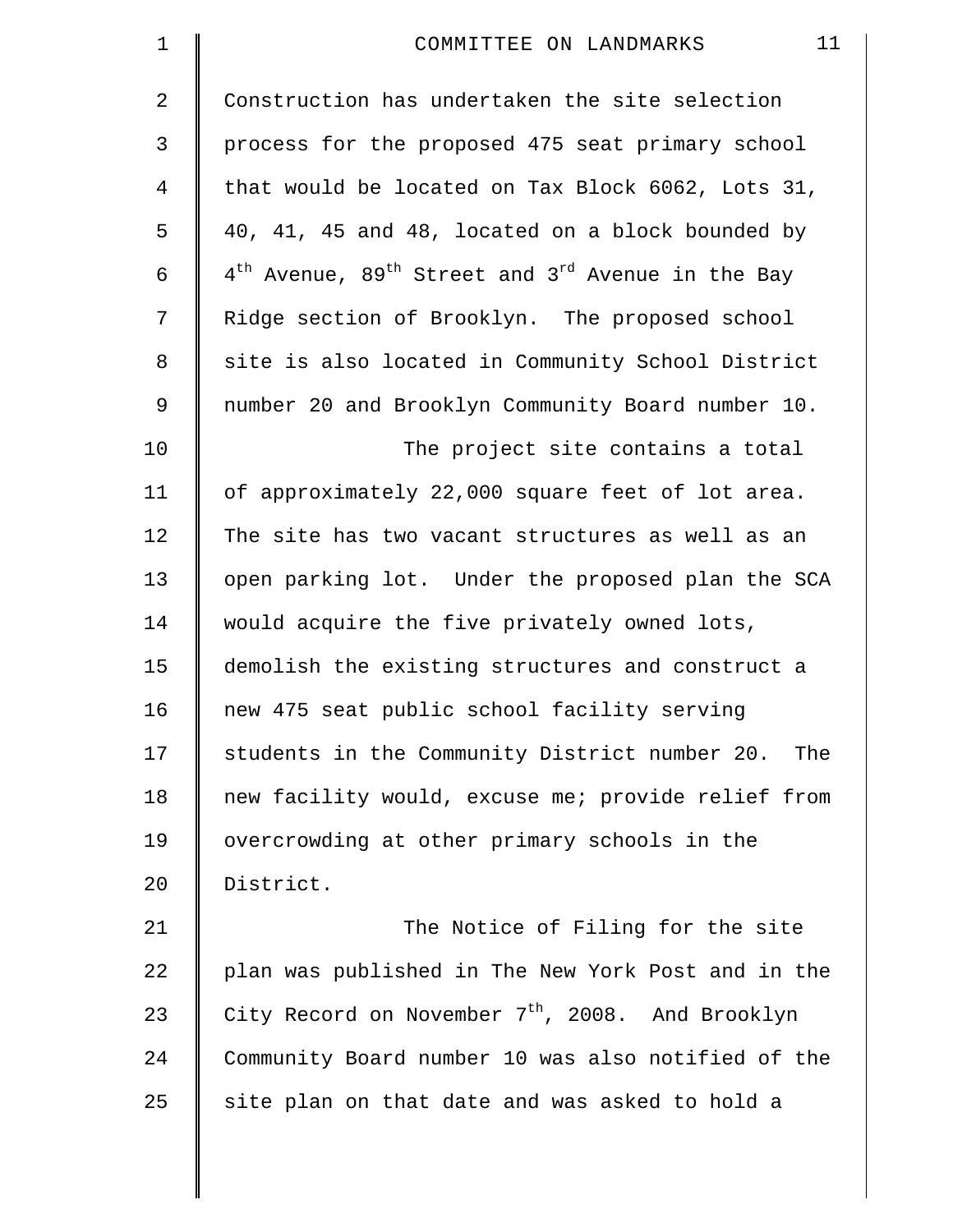| 1           | 12<br>COMMITTEE ON LANDMARKS                                     |
|-------------|------------------------------------------------------------------|
| 2           | public hearing. The Comm--excuse me, Community                   |
| 3           | Board number 10 held its hearing on the site plan                |
| 4           | on November 17 <sup>th</sup> , 2008 and sent written comments in |
| 5           | support of the proposed site plan. The City                      |
| 6           | Planning Commission was also notified of the site                |
| 7           | plan on November 7 <sup>th</sup> and it also recommended in      |
| 8           | favor of the site.                                               |
| $\mathsf 9$ | The SCA has considered all comments                              |
| 10          | received on the proposed plan and affirms the site               |
| 11          | plan, pursuant to Section Public, excuse me                      |
| 12          | Section 1731 of the Public Authorities Law.<br>In                |
| 13          | accordance with Section 1732 of the Public                       |
| 14          | Authorities Law, the SCA submitted the proposed                  |
| 15          | site plan to the Mayor and City Council on Mar--                 |
| 16          | excuse me, March $13^{th}$ , 2009.                               |
| 17          | We look forward to your                                          |
| 18          | Subcommittee's favorable consideration of the                    |
| 19          | proposed site plan. We are prepared to answer any                |
| 20          | questions that you might ask. Thank you.                         |
| 21          | CHAIRPERSON LAPPIN: You--how many                                |
| 22          | seats do you still have to site in District 20?                  |
| 23          | Are there still 5,448 seats that you need to site                |
| 24          | to be in accordance with the Capital Plan?                       |
| 25          | MR. OU: No. We've actually made a                                |
|             |                                                                  |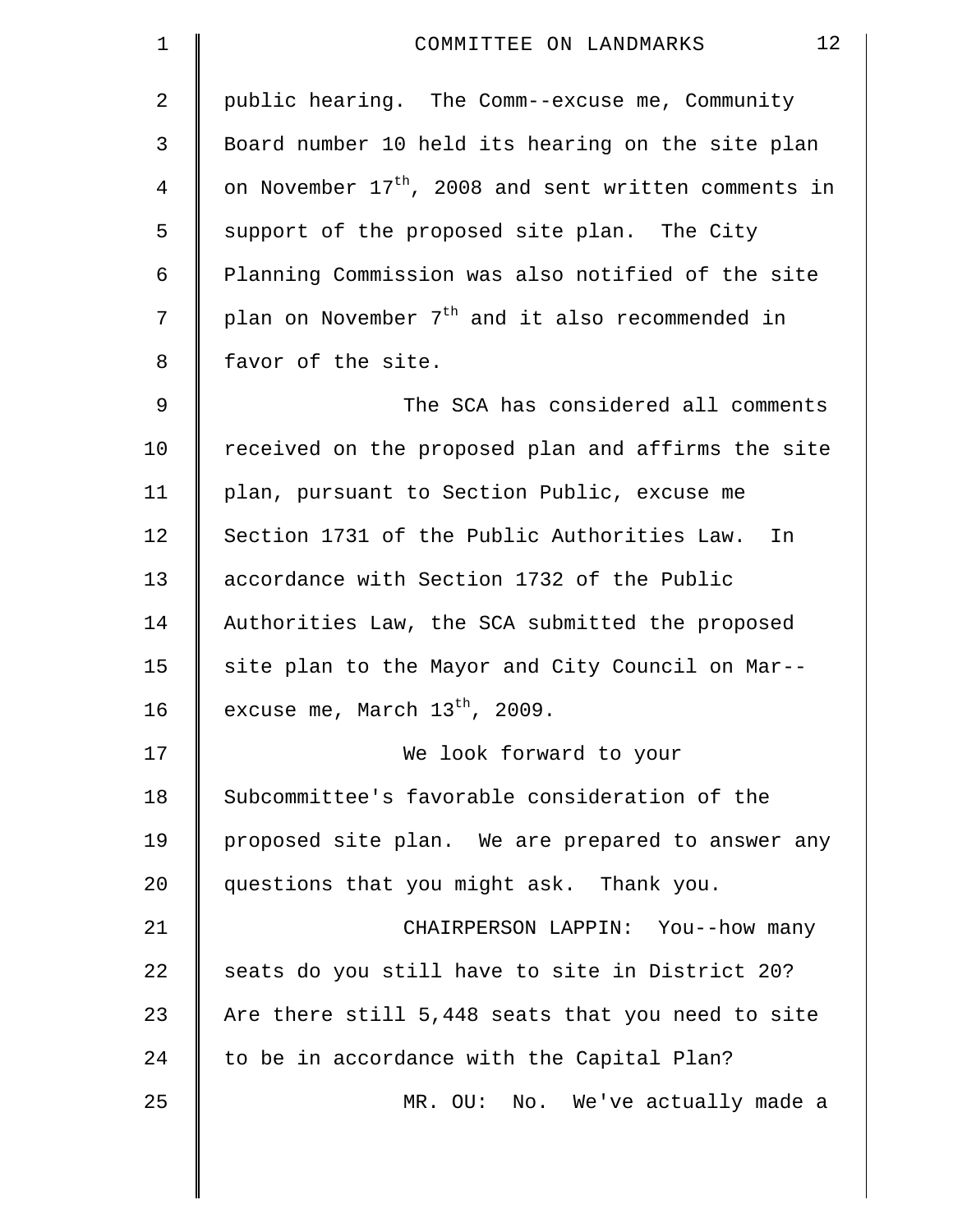| $\mathbf 1$ | 13<br>COMMITTEE ON LANDMARKS                       |
|-------------|----------------------------------------------------|
| 2           | very good progress under the current Capital Plan  |
| 3           | which had identified over 5,000 seats of need in   |
| 4           | the District. This will--this project would, I     |
| 5           | think, bring us under, in terms of the un-sited    |
| 6           | seats, under 2,000. And we also have additional    |
| 7           | projects that are going through the public review  |
| 8           | process that would bring that number down further. |
| 9           | CHAIRPERSON LAPPIN: And this will                  |
| 10          | obviously be a locally zoned school, green school  |
| 11          | like the last application, right?                  |
| 12          | MR. OU: Yes.                                       |
| 13          | CHAIRPERSON LAPPIN: Do any of my                   |
| 14          | colleagues have any questions about this?          |
| 15          | [Pause]                                            |
| 16          | CHAIRPERSON LAPPIN: Okay. Great.                   |
| 17          | MR. OU: Thank you--                                |
| 18          | CHAIRPERSON LAPPIN: [Interposing]                  |
| 19          | Thank you very much.                               |
| 20          | MR. SHAW: Thank you.                               |
| 21          | CHAIRPERSON LAPPIN: And we'll                      |
| 22          | close the hearing on this item. At this point I'm  |
| 23          | going to ask for the Council to call for a vote on |
| 24          | these two schools before we open the public        |
| 25          | hearing on the Grace Asphalt Plant and would       |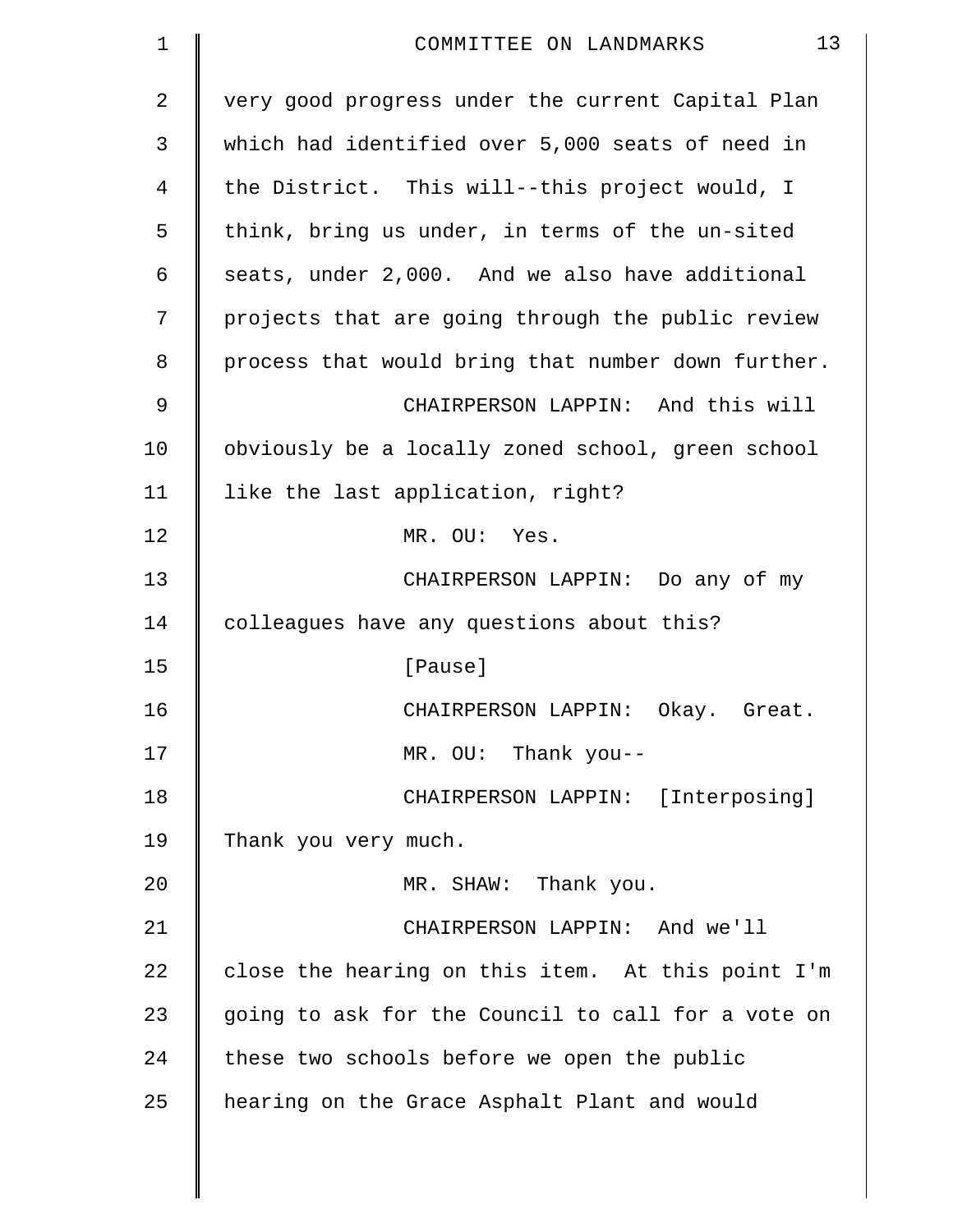| $\mathbf 1$   | 14<br>COMMITTEE ON LANDMARKS                       |
|---------------|----------------------------------------------------|
| 2             | recommend a favorable vote.                        |
| 3             | MR. CHRISTIAN MR. HILTON:                          |
| 4             | Christian Hilton, counsel to the Landmarks         |
| 5             | Committee. Chair Lappin.                           |
| 6             | CHAIRPERSON LAPPIN: Aye.                           |
| 7             | MR. HILTON: Council Member Barron.                 |
| 8             | COUNCIL MEMBER BARRON: [Off mic]                   |
| $\mathcal{G}$ | MR. HILTON: Council Member Liu.                    |
| 10            | COUNCIL MEMBER LIU: Yes.                           |
| 11            | MR. HILTON: Council Member Palma.                  |
| 12            | COUNCIL MEMBER PALMA: Yes.                         |
| 13            | MR. HILTON: Council Member Arroyo.                 |
| 14            | COUNCIL MEMBER ARROYO: [Off mic]                   |
| 15            | MR. HILTON: By a vote of five in                   |
| 16            | the affirmative, none in the negative, no          |
| 17            | abstentions, both items are approved and referred  |
| 18            | to the full Land Use Committee.                    |
| 19            | CHAIRPERSON LAPPIN: Okay. We'll                    |
| 20            | keep the vote open, certainly through the duration |
| 21            | of the meeting. And I wanted to open the hearing   |
| 22            | on the Grace Asphalt Plant which is located in     |
| 23            | newly elected Councilwoman Julissa Ferreras'       |
| 24            | District and invite the Department of              |
| 25            | Transportation to come and testify. I think the    |
|               |                                                    |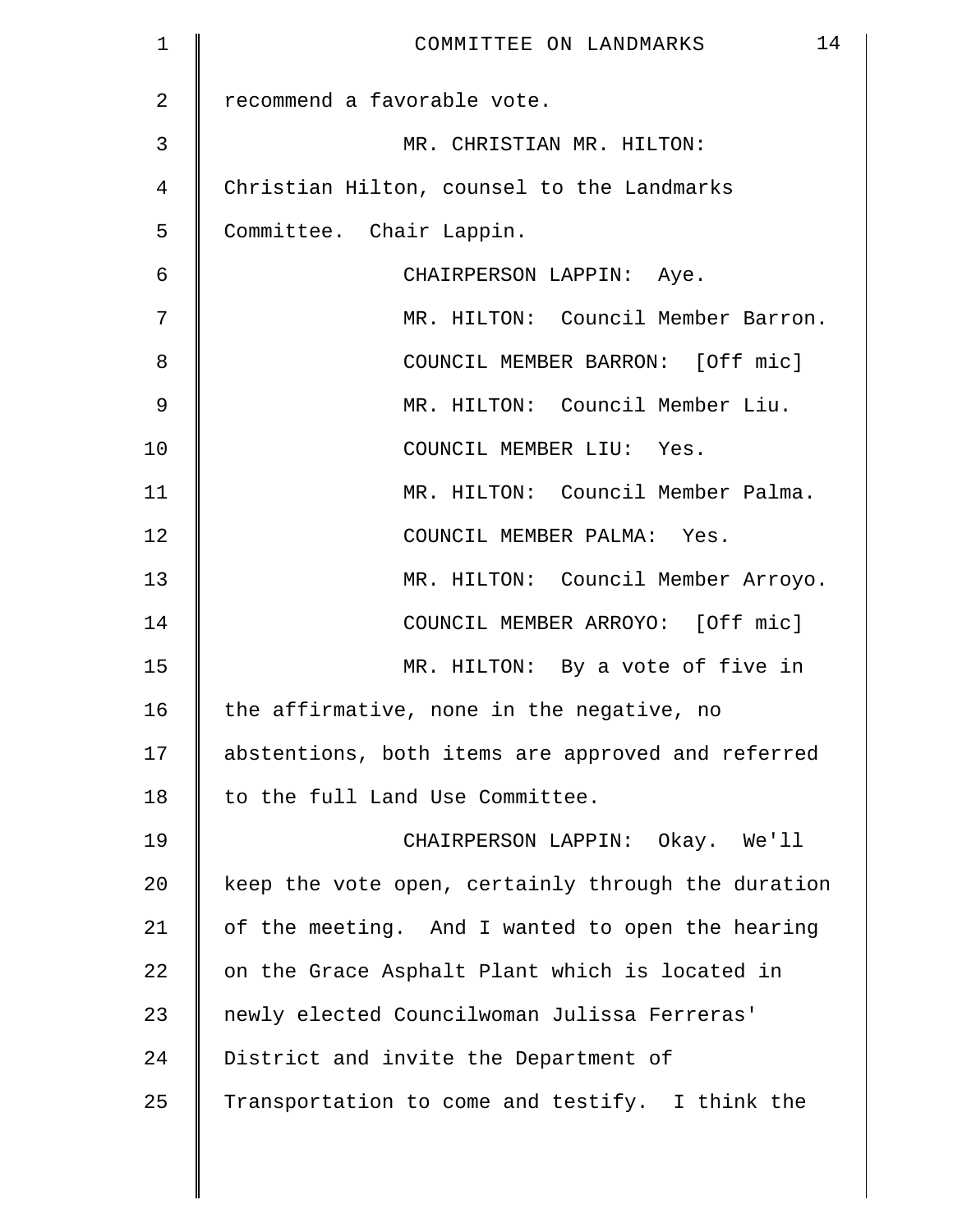| 1  | 15<br>COMMITTEE ON LANDMARKS                       |
|----|----------------------------------------------------|
| 2  | Councilwoman is being sworn in this morning. So    |
| 3  | she may or may not make it although she knows that |
| 4  | the hearing is taking place.                       |
| 5  | And we have from DOT, Lou (sic)                    |
| 6  | Ardito, First Deputy Commissioner, Galileo         |
| 7  | Orlando, Assistant Commissioner for Roadway Repair |
| 8  | and Maintenance, Joseph Cannisi, Deputy            |
| 9  | Commissioner for Roadway Repair and Maintenance.   |
| 10 | So please                                          |
| 11 | [Pause]                                            |
| 12 | CHAIRPERSON LAPPIN: State your                     |
| 13 | name for the record and begin.                     |
| 14 | MS. LORI ARDITO: Good morning                      |
| 15 | Chairman Lappin and member of the Subcommittee. I  |
| 16 | am Lori Ardito, First Deputy Commissioner for the  |
| 17 | Department of Transportation and with me today is  |
| 18 | Joseph Cannisi, Deputy Commissioner of DOT's       |
| 19 | division of Roadway Repair and Maintenance and     |
| 20 | Assistant Commissioner Galileo Orlando. Thank you  |
| 21 | for inviting us to discuss DOT's interest in       |
| 22 | acquiring an asphalt plant in Queens.              |
| 23 | I would like to start by outlining                 |
| 24 | DOT's roadway resurfacing program. With the        |
| 25 | Mayor's support, DOT began increasing its annual   |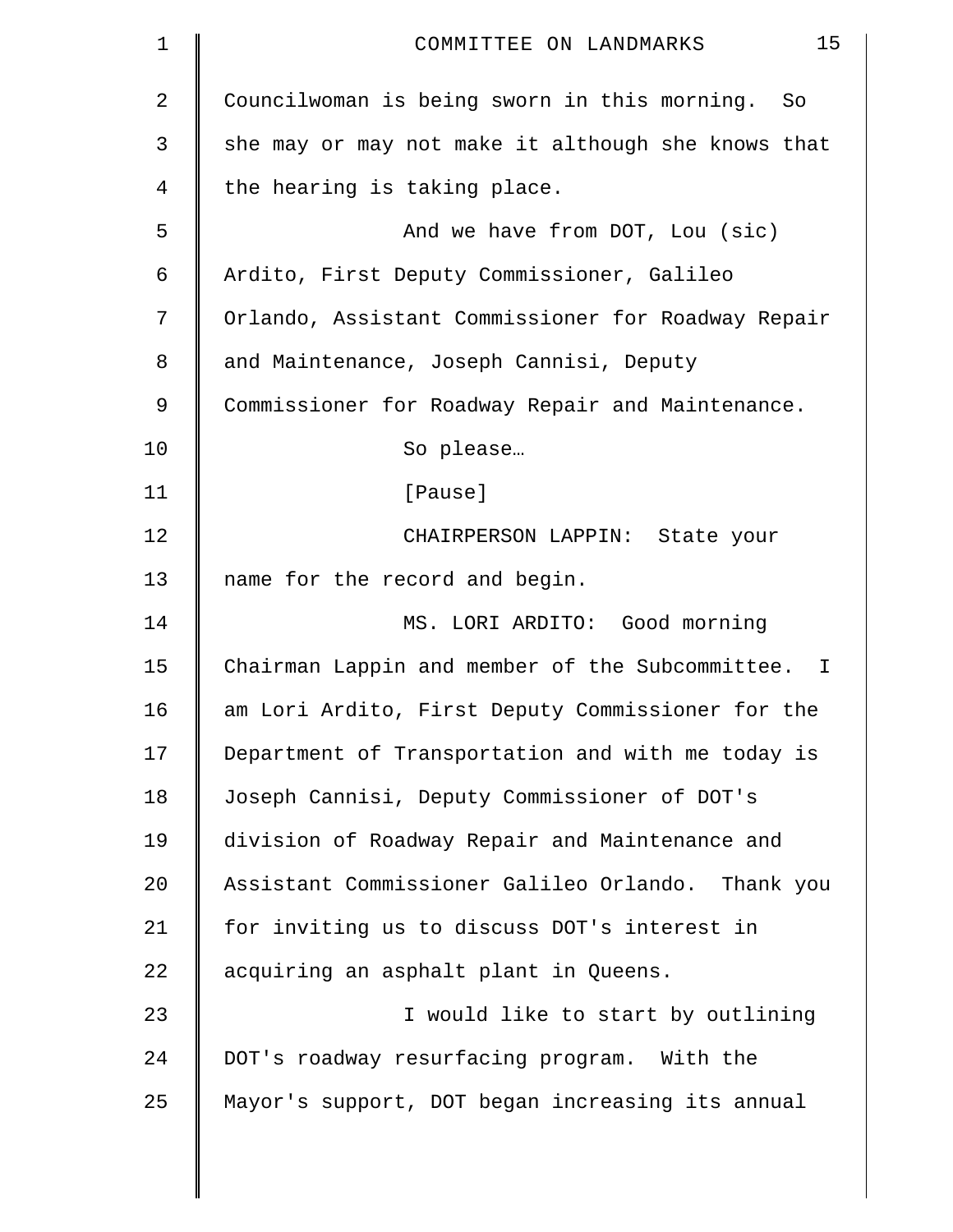| $\mathbf 1$    | 16<br>COMMITTEE ON LANDMARKS                       |
|----------------|----------------------------------------------------|
| 2              | Citywide resurfacing program from 700 lane miles a |
| 3              | few years ago to the current level of 1,000 lane   |
| $\overline{4}$ | miles. This 40% increase in paving requires an     |
| 5              | increase in asphalt usage because each lane mile   |
| 6              | of paving translates into the usage of             |
| 7              | approximately 1,000 tons of asphalt. This puts     |
| 8              | DOT's annual usage at approximately 1,000,000 tons |
| 9              | of asphalt.                                        |
| 10             | Underlying the resurfacing program                 |
| 11             | is PlaNYC, which strives to bring City streets     |
| 12             | into a good state of repair and to do so in a      |
| 13             | sustainable, green fashion. You may be asking      |
| 14             | yourselves how asphalt can be green. You might be  |
| 15             | surprised to learn that asphalt is the most        |
| 16             | recycled product in the United States, with over   |
| 17             | 80 million tons recycled each year into new        |
| 18             | pavement.                                          |
| 19             | DOT has been a leader in this                      |
| 20             | effort and I would like to highlight some of the   |
| 21             | extraordinary successes achieved at our Hamilton   |
| 22             | Avenue Plant in Brooklyn. We began by first        |
| 23             | incorporating glass into asphalt over 20 years     |
| 24             | ago; and a few years later we determined that the  |
| 25             | best material for recycling is milled asphalt      |
|                |                                                    |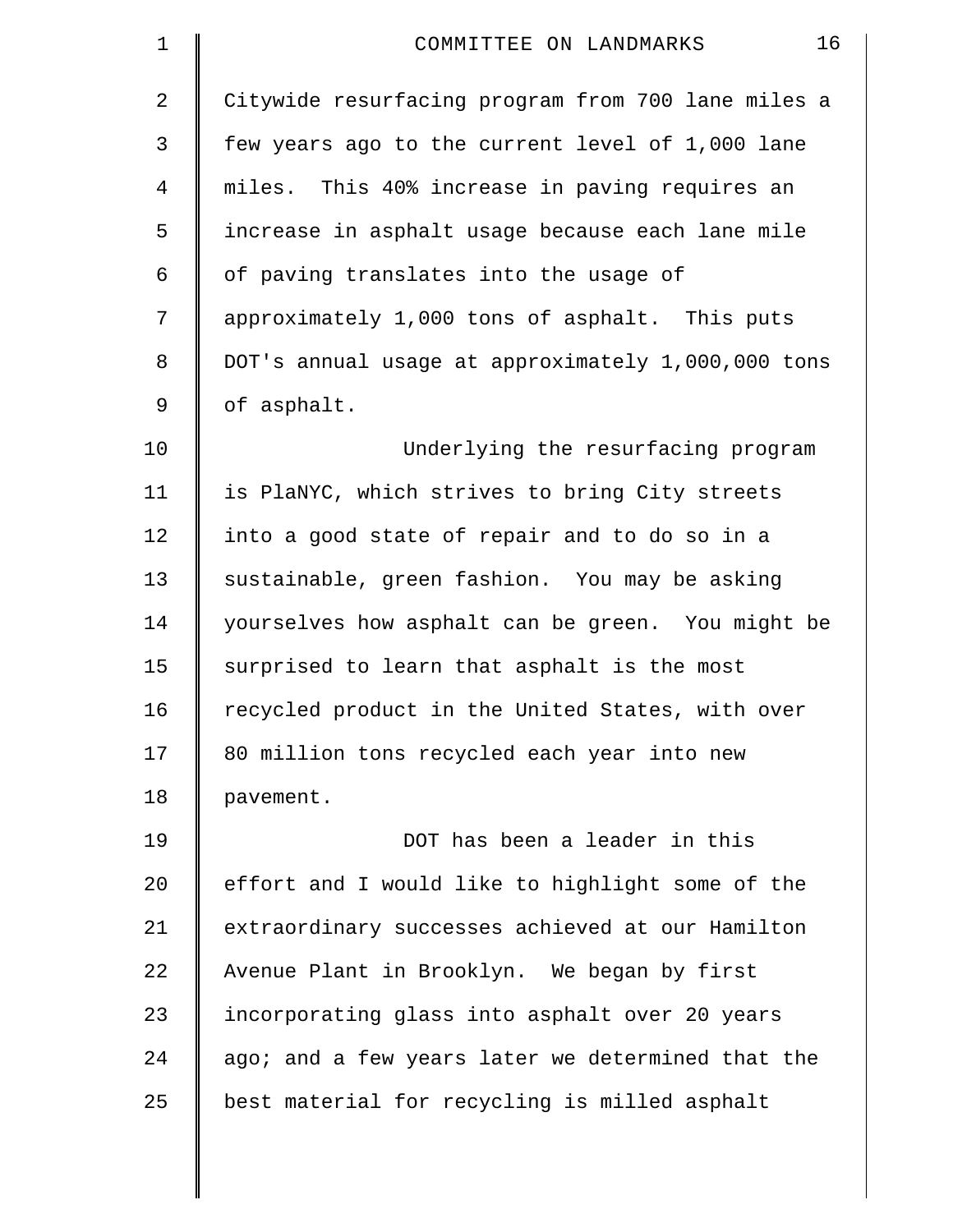| $\mathbf 1$    | 17<br>COMMITTEE ON LANDMARKS                       |
|----------------|----------------------------------------------------|
| $\overline{2}$ | pavement. Over the last 20 years, we have          |
| 3              | developed a deep knowledge base in asphalt         |
| 4              | recycling. Today, the asphalt produced at the      |
| 5              | Hamilton Avenue plant is made of high quality      |
| 6              | materials and contains 40% reclaimed asphalt       |
| 7              | pavement or as we call it rap. This results in     |
| $\,8\,$        | the re-use of nearly 200,000 tons of milled        |
| $\mathsf 9$    | pavement that would otherwise be trucked to        |
| 10             | landfills.                                         |
| 11             | Here is what this means for New                    |
| 12             | York City. What we refer to as asphalt is really   |
| 13             | a mix where stone aggregates are combined with     |
| 14             | asphalt cement, a petroleum-based binder. The      |
| 15             | asphalt cement portion reclaimed from our Hamilton |
| 16             | Avenue asphalt plant offsets the need of refining  |
| 17             | 840,000 barrels of crude oil annually. By          |
| 18             | reclaiming this asphalt cement, we lessen our      |
| 19             | dependence on imported oil, reduce greenhouse gas  |
| 20             | emissions and save the City money.                 |
| 21             | The economic and environmental                     |
| 22             | savings from recycling at Hamilton Avenue does not |
| 23             | end there. By reclaiming the aggregates in rap,    |
| 24             | we also reduce the need to mine and transport      |
| 25             | materials from Upstate New York and Canada;        |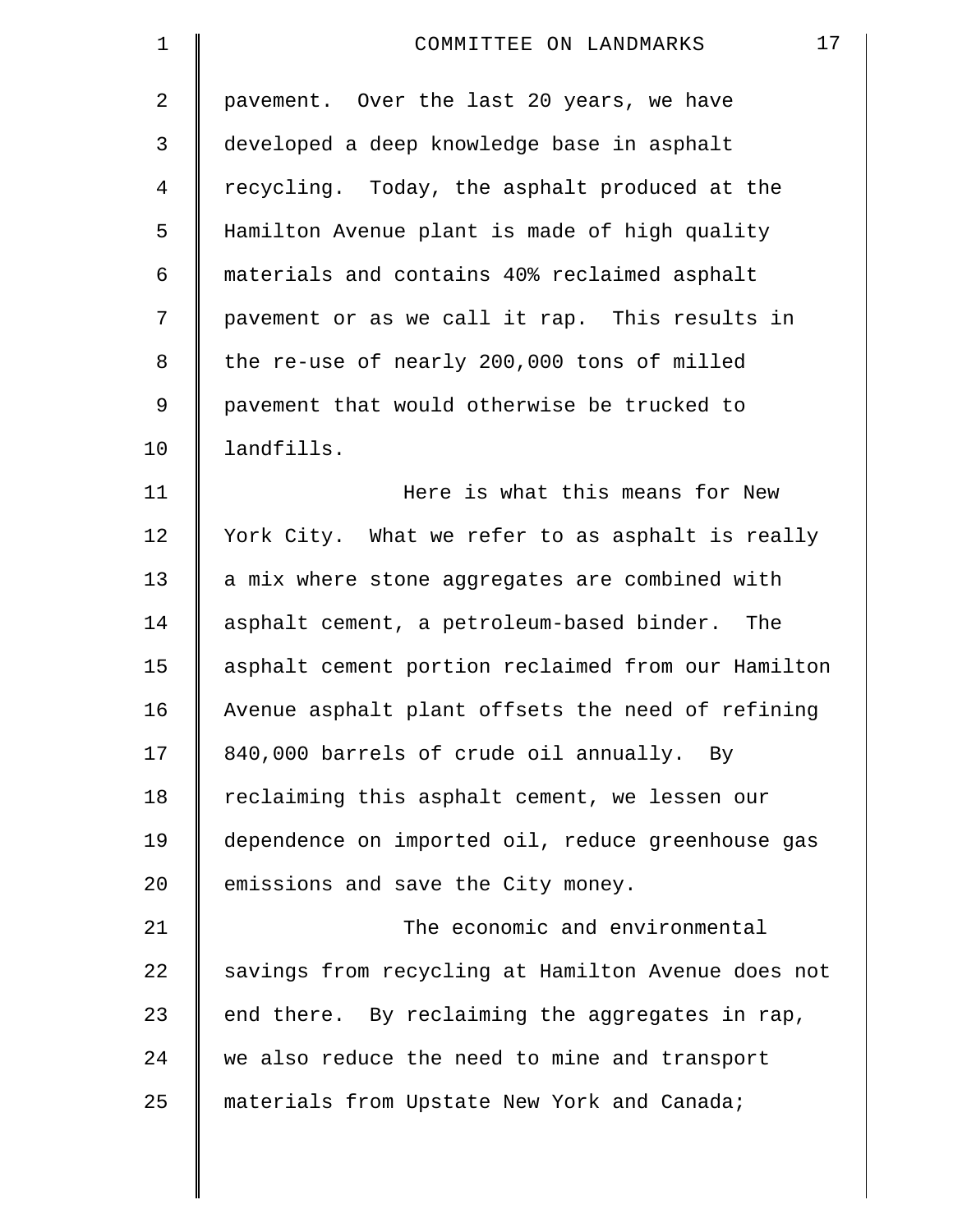| $\mathbf 1$ | 18<br>COMMITTEE ON LANDMARKS                        |
|-------------|-----------------------------------------------------|
| 2           | further reducing energy use, emissions, as well as  |
| 3           | costs. In fact, as reported in the Mayor's          |
| 4           | Management Report, our in-house produced asphalt    |
| 5           | costs consistently less than vendor procured        |
| 6           | asphalt, largely due to these recycling efforts.    |
| 7           | This brings me to the final                         |
| 8           | benefit: cost savings. Our aggressive approach of   |
| 9           | recycling rap into new asphalt, rather than         |
| 10          | trucking and depositing it into land fills, adds    |
| 11          | up to a \$10 million annual saving to the City.     |
| 12          | Unfortunately, Hamilton Avenue produces less than   |
| 13          | half of what DOT requires, with five private        |
| 14          | vendors supplying the rest of our asphalt needs.    |
| 15          | The past performance by private                     |
| 16          | vendors on recycling has not been as impressive as  |
| 17          | DOT's. In Fiscal Year 2008, the most recent year    |
| 18          | for which we have complete records, DOT's vendors   |
| 19          | only averaged 15% rap in the asphalt they sold to   |
| 20          | the City; and at a cost of nearly \$14 more per ton |
| 21          | than City-produced asphalt at Hamilton Avenue.      |
| 22          | This brings us to the ULURP action                  |
| 23          | we are here to discuss, the City acquisition of     |
| 24          | the Grace Asphalt plant in Queens. The two          |
| 25          | largest Boroughs in terms of land mass are          |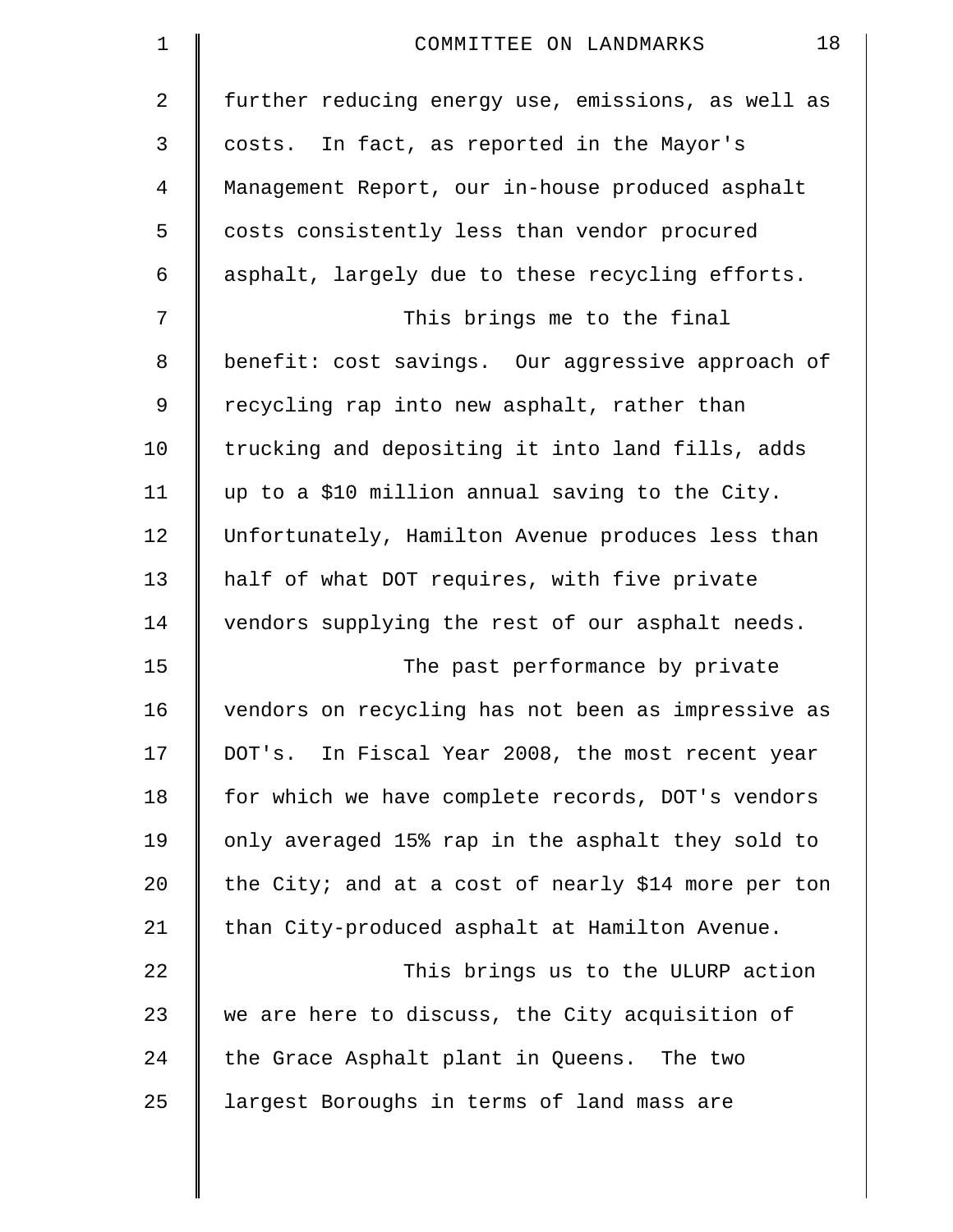| $\mathbf 1$    | 19<br>COMMITTEE ON LANDMARKS                       |
|----------------|----------------------------------------------------|
| $\overline{2}$ | Brooklyn and Queens. Each of these Boroughs makes  |
| 3              | up approximately 30% of the City's road surface    |
| 4              | and correspondingly is allocated 30% of DOT's      |
| 5              | annual resurfacing program which equals 310 lane   |
| 6              | miles per year.                                    |
| 7              | Brooklyn asphalt needs are covered                 |
| 8              | by our Hamilton Avenue plant; so let's discuss     |
| 9              | Queens. DOT has always employed two or more        |
| 10             | private vendor plants to meet asphalt needs in     |
| 11             | Queens. This is because sufficient quantities of   |
| 12             | asphalt cannot be obtained from a single privately |
| 13             | owned plant and because private plants have time-  |
| 14             | capacity constraints serving two sectors, both the |
| 15             | public and private, which results in alternate     |
| 16             | loading service.                                   |
| 17             | Over the years, the contracting                    |
| 18             | process, including review of vendor responsibility |
| 19             | issues, has produced delays in contract awards to  |
| 20             | Queens vendors. In the most recent asphalt         |
| 21             | contract proceedings, only two Queens-based plants |
| 22             | submitted bids, Grace and Tully. One of those,     |
| 23             | Grace, went into bankruptcy and ultimately the     |
| 24             | plant was sold to its present owner. That owner    |
| 25             | has indicated to DOT that he is not interested in  |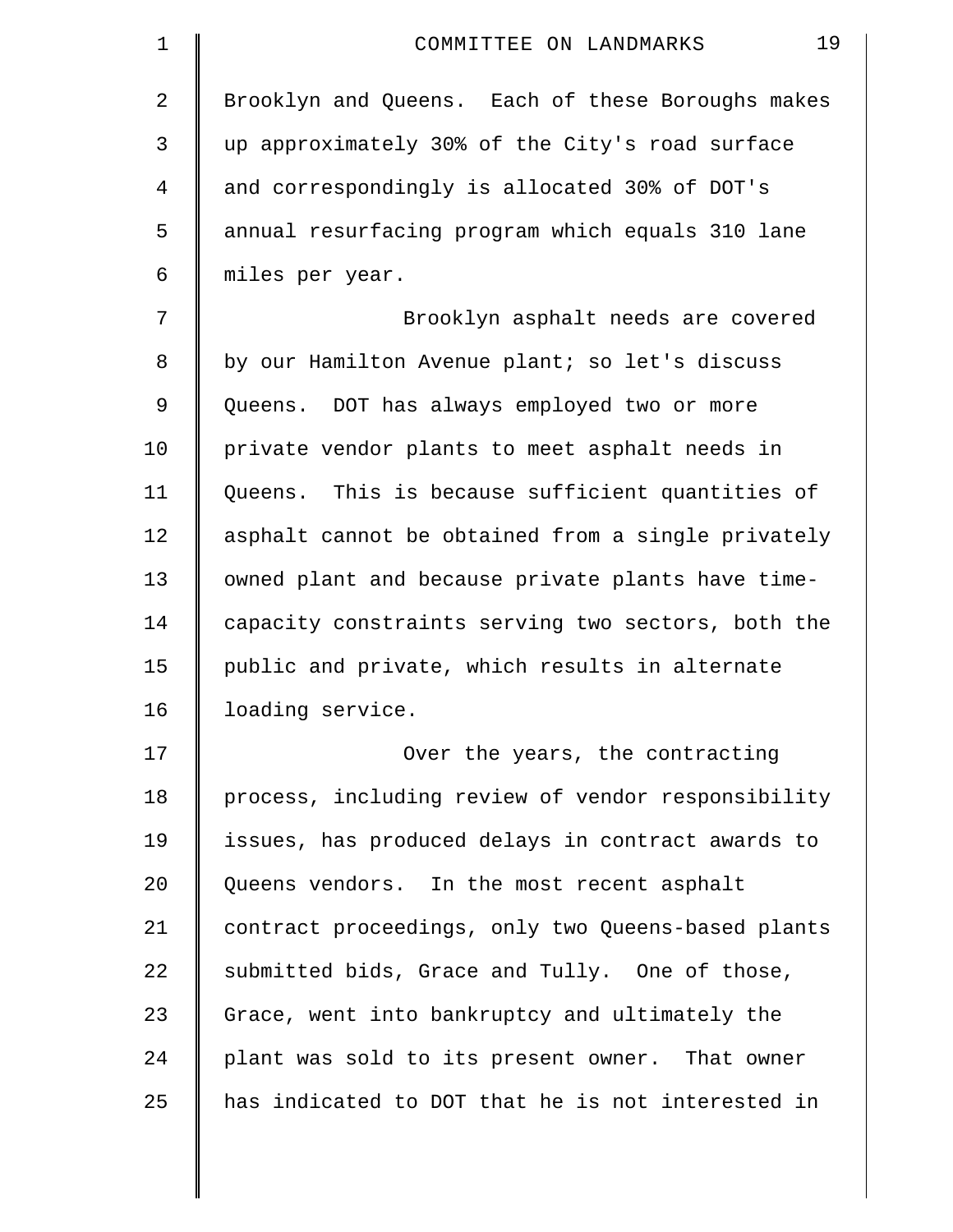| $\mathbf 1$    | 20<br>COMMITTEE ON LANDMARKS                       |
|----------------|----------------------------------------------------|
| $\overline{2}$ | staying in the asphalt business long-term, a       |
| 3              | development of great concern to DOT.               |
| 4              | As stated earlier, Queens needs                    |
| 5              | 310,000 tons of asphalt to resurface the allocated |
| 6              | 310 lane miles in the Borough. The paving season   |
| 7              | consists of 150 work days, so almost 2,100 tons of |
| 8              | asphalt is needed each and every day to meet the   |
| 9              | Queens need. We also know from our experience      |
| 10             | running the Hamilton Avenue plant that about 2,400 |
| 11             | tons of asphalt can be processed and delivered     |
| 12             | into trucks in an 8 hour day, providing no delays  |
| 13             | and breakdowns occur.                              |
| 14             | If a single vendor plant is all                    |
| 15             | that is available to DOT and that plant must be    |
| 16             | shared with private party purchasing asphalt, a    |
| 17             | shortfall of about 900 tons per day, or 135,000    |
| 18             | tons per year would result. As a consequence, the  |
| 19             | Queens resurfacing allocation would necessarily be |
| 20             | reduced by 135 lane miles and asphalt costs would  |
| 21             | likely rise due to the lack of competition.        |
| 22             | There are other factors that add to                |
| 23             | the benefits of acquiring the Grace plant beyond   |
| 24             | concerns for a stable, adequate supply of asphalt. |
| 25             | For example, the proximity of the Grace plant to   |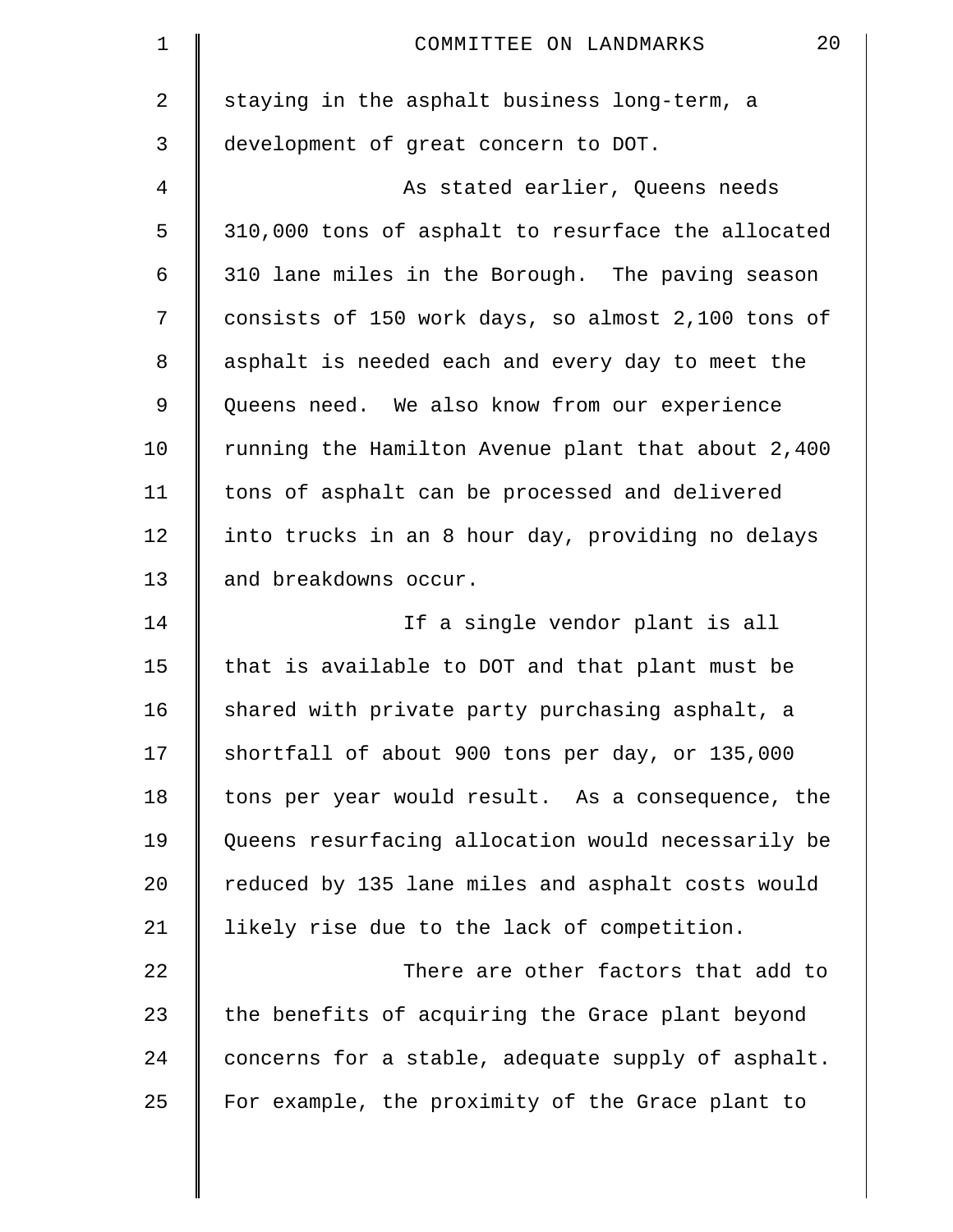| $\mathbf 1$     | 21<br>COMMITTEE ON LANDMARKS                       |
|-----------------|----------------------------------------------------|
| $\overline{2}$  | the DOT-owned Harper Street facility is            |
| 3               | beneficial. Harper Street yard is the neighboring  |
| $\overline{4}$  | property to the west of the Grace Asphalt Plant.   |
| 5               | Joined together, the two properties will allow DOT |
| 6               | to: first) stockpile sufficient rap supplies to    |
| 7               | maximize recycling, while reducing truck trips     |
| 8               | from our Kew Loop yard; 2) store Queens equipment  |
| 9               | and trucks; 3) begin daily operations with little  |
| 10              | mobilization time and expense; and 4) turn back a  |
| 11              | piece of land to the Department of Parks and       |
| 12              | Recreation, all resulting in increased             |
| 13              | efficiencies, as well as benefits to the City.     |
| 14              | We have also considered the impact                 |
| 15              | our action would have on the private asphalt       |
| 16              | industry as a whole. When last studied, the Grace  |
| 17              | plant's annual production of asphalt was           |
| 18              | essentially split between the City and private     |
| 19              | asphalt purchasers. City business is now, more or  |
| 20 <sub>o</sub> | less, split between two Queens' vendors. It is     |
| 21              | our opinion that the loss of City business by      |
| 22              | Tully, or any other potential future vendors, will |
| 23              | be offset by the need from the private sector      |
| 24              | business currently serviced by Grace to be         |
| 25              | serviced by the remaining private vendors.         |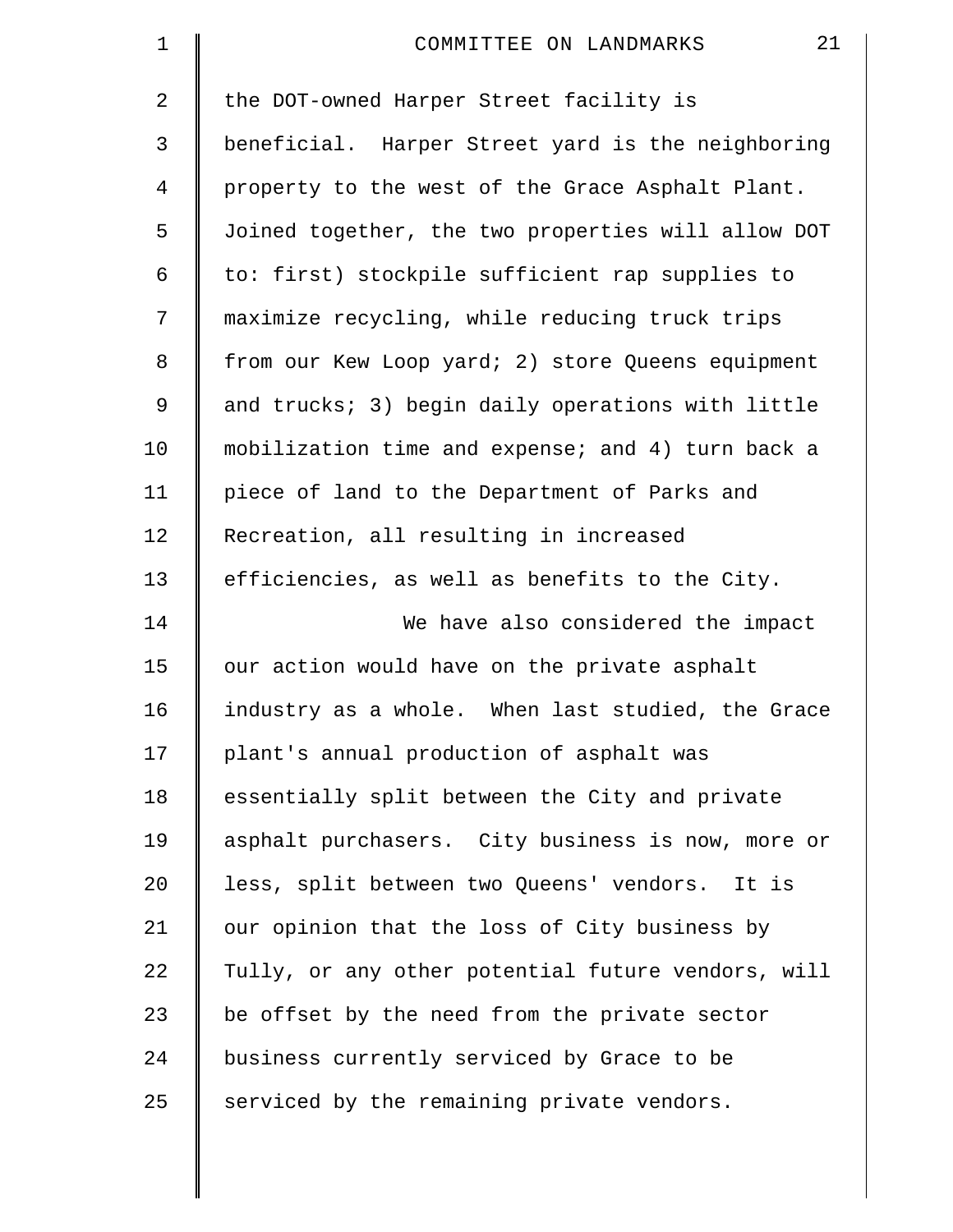| $\mathbf 1$ | 22<br>COMMITTEE ON LANDMARKS                       |
|-------------|----------------------------------------------------|
| 2           | In other words, this one-for-one                   |
| 3           | swap of public and private business should result  |
| 4           | in a net-zero impact on the asphalt industry as    |
| 5           | the overall production capacity and demand for     |
| 6           | asphalt remains the same--unchanged. It should     |
| 7           | also be pointed out that our acquisition of the    |
| 8           | Grace Asphalt plant does not mean that DOT will no |
| 9           | longer purchase asphalt privately. Even with this  |
| 10          | acquisition, a little more than one quarter of     |
| 11          | DOT's total need will continue to be contracted    |
| 12          | out to privately owned asphalt plants.             |
| 13          | In pure land use terms, the ULURP                  |
| 14          | action makes sense. Zoning and Land Use are        |
| 15          | unaffected; the location is zoned for, currently   |
| 16          | used as and will continue to be used as an asphalt |
| 17          | plant. I would also like to point out that this    |
| 18          | action has received unanimous approval from the    |
| 19          | Community Board and City Planning Commission and   |
| 20          | is supported by the Queens Borough President.      |
| 21          | Given the need for asphalt in                      |
| 22          | Queens, a past and continuing history of supply    |
| 23          | uncertainty, a logistical balance to DOT's         |
| 24          | Hamilton Avenue plant, a proven track record of    |
| 25          | plant management, cost savings and environmental   |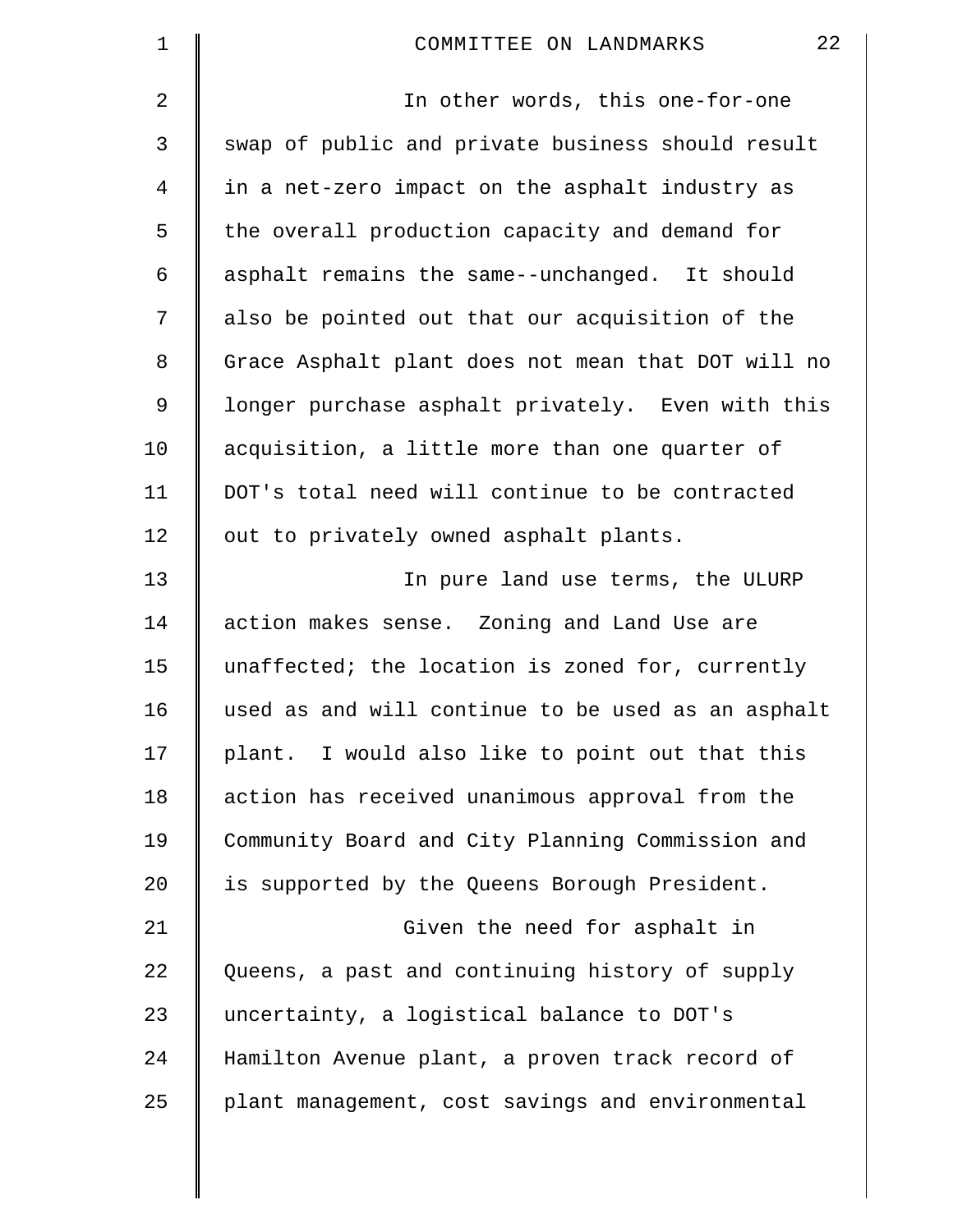| $\mathbf 1$    | 23<br>COMMITTEE ON LANDMARKS                       |
|----------------|----------------------------------------------------|
| $\overline{2}$ | benefits through recycling, now is the time to     |
| 3              | acquire this property. Again, thank you for        |
| 4              | inviting us here today and at this time we would   |
| 5              | be happy to answer any questions.                  |
| 6              | CHAIRPERSON LAPPIN: I certainly                    |
| 7              | have questions and I know some of my colleagues do |
| 8              | as well. I just wanted to mention that Council     |
| 9              | Member Miguel Martinez has joined us and give him  |
| 10             | the opportunity to vote on the agenda.             |
| 11             | MR. HILTON: Council Member                         |
| 12             | Martinez.                                          |
| 13             | COUNCIL MEMBER MARTINEZ: I vote                    |
| 14             | aye.                                               |
| 15             | CHAIRPERSON LAPPIN: Thank you.                     |
| 16             | So I have a number of questions                    |
| 17             | starting with just in terms of historical          |
| 18             | perspective. In the past the City made a decision  |
| 19             | to get out of this business. And then, I guess,    |
| $20 \,$        | more recently, in Brooklyn, got back into          |
| 21             | producing asphalt. So I guess my first question    |
| 22             | is why do we want to go back into this business in |
| 23             | the first place?                                   |
| 24             | MR. JOSEPH CANNISI: Well the City                  |
| 25             | got out of the business of producing asphalt       |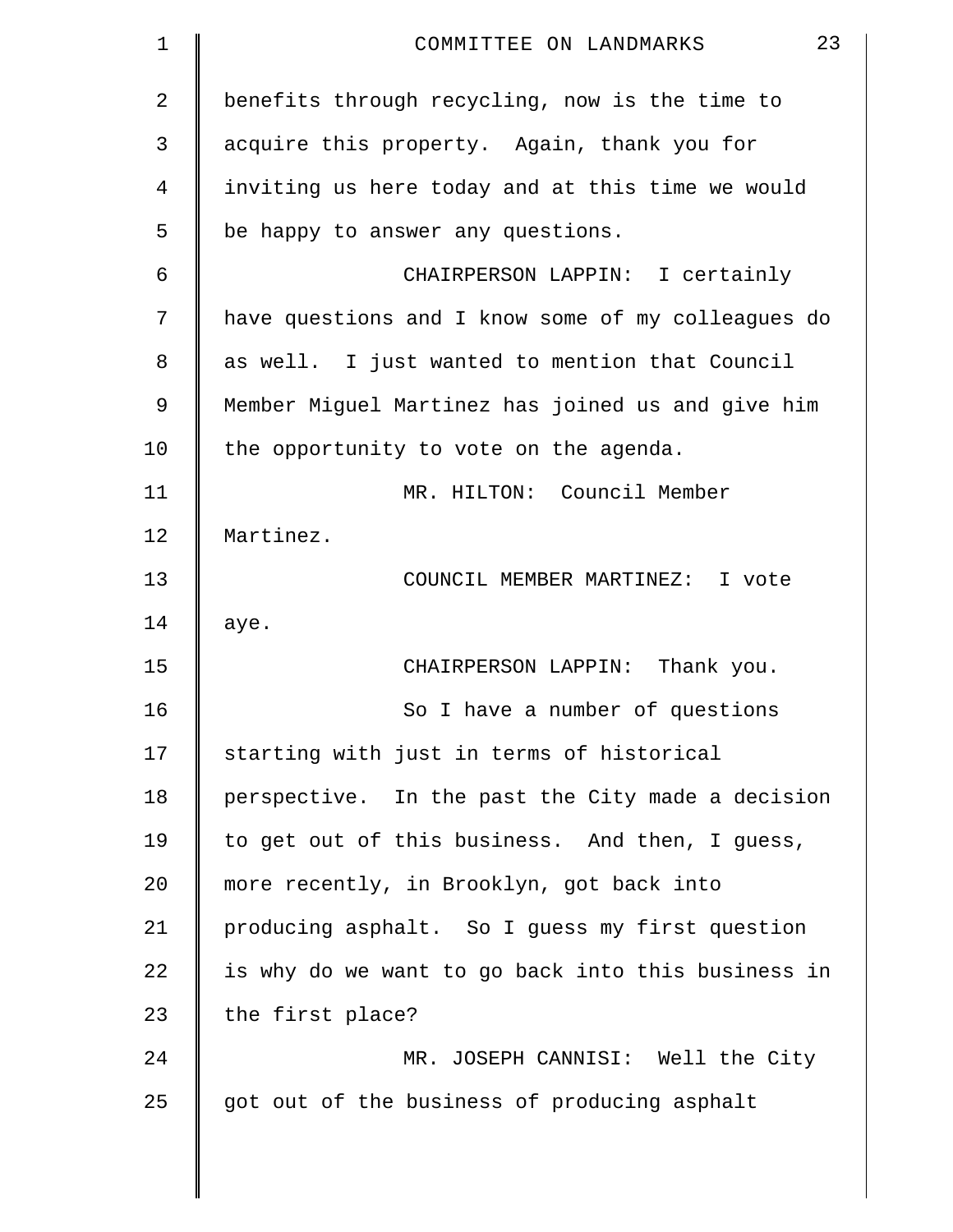| $\mathbf 1$    | 24<br>COMMITTEE ON LANDMARKS                       |
|----------------|----------------------------------------------------|
| $\overline{2}$ | during the fiscal crisis of the 70's. An active    |
| 3              | asphalt plant was at Harper Street Year up until I |
| 4              | believe the mid-1970's. Financial situation in     |
| 5              | the City where it obviously was in distress.<br>We |
| 6              | decided to privately purchase asphalt. And the     |
| 7              | program wasn't exactly set the way it is right     |
| 8              | now. Paving was done as resources permitted.       |
| 9              | In the 1980's the Hamilton Plant                   |
| 10             | came online so it's not that recent. And we've     |
| 11             | been trying for quite some time to get a second    |
| 12             | asphalt plant in Queens.                           |
| 13             | CHAIRPERSON LAPPIN: I guess my                     |
| 14             | question being we're in a fiscal crisis now. So    |
| 15             | what's really different between now and the        |
| 16             | 1970's?                                            |
| 17             | MR. CANNISI: This project is                       |
| 18             | funded to go forward. The cost savings actually    |
| 19             | make it more advantageous to do this project now   |
| 20             | than it would be normally. There's this            |
| 21             | substantial savings that come with this.           |
| 22             | CHAIRPERSON LAPPIN: You testified                  |
| 23             | that there's a certain--certainly a possibility    |
| 24             | that the Grace Asphalt Plant would no longer be    |
| 25             | continuing to produce asphalt over the long term.  |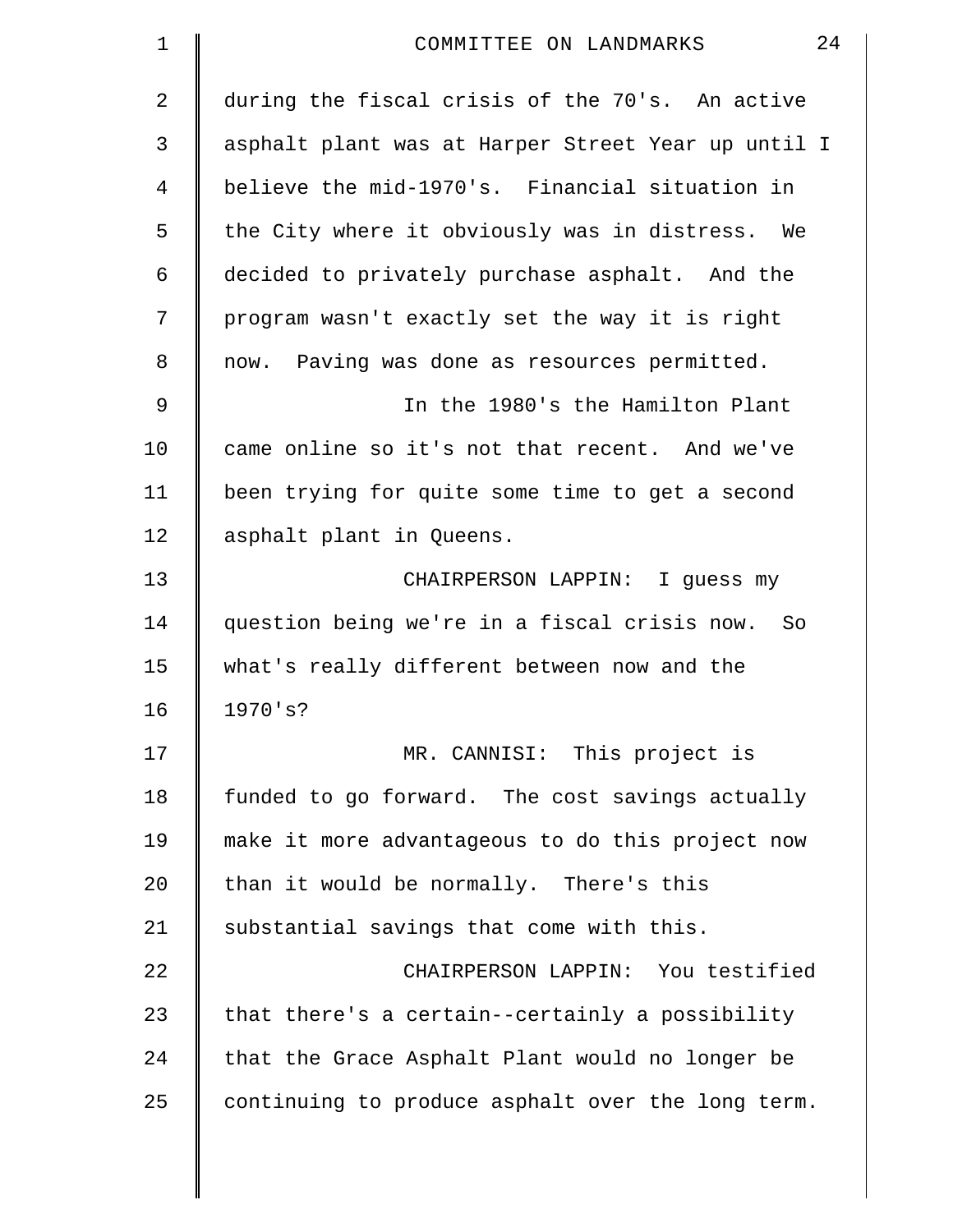| 1  | 25<br>COMMITTEE ON LANDMARKS                       |
|----|----------------------------------------------------|
| 2  | And I don't think there's anybody here signed up   |
| 3  | to testify from the owners of that plant.          |
| 4  | [Pause]                                            |
| 5  | CHAIRPERSON LAPPIN: Okay. So                       |
| 6  | we'll hear from them a little bit later. Is that   |
| 7  | James Horan?                                       |
| 8  | [Pause]                                            |
| 9  | CHAIRPERSON LAPPIN: Richard--                      |
| 10 | [Pause]                                            |
| 11 | CHAIRPERSON LAPPIN: Anastasia                      |
| 12 | Song? Okay. So we'll go to that later then. I      |
| 13 | guess the heart of the testimony and the heart of, |
| 14 | I think, the discussion really centers around      |
| 15 | cost. And that's where there seems to be some      |
| 16 | dispute between--and I see our Queens Borough      |
| 17 | President is here. Hello. That there is some       |
| 18 | dispute over the numbers.                          |
| 19 | So I guess that's what I would                     |
| 20 | really like to go to. You say in the MMR, and I    |
| 21 | have my chart here, on paper, that you produce     |
| 22 | roughly at \$41 a ton versus the privates at       |
| 23 | roughly \$61 a ton. And I wanted to get some more  |
| 24 | specific breakdown as to how you get to that       |
| 25 | number. Because certainly they say that it's not   |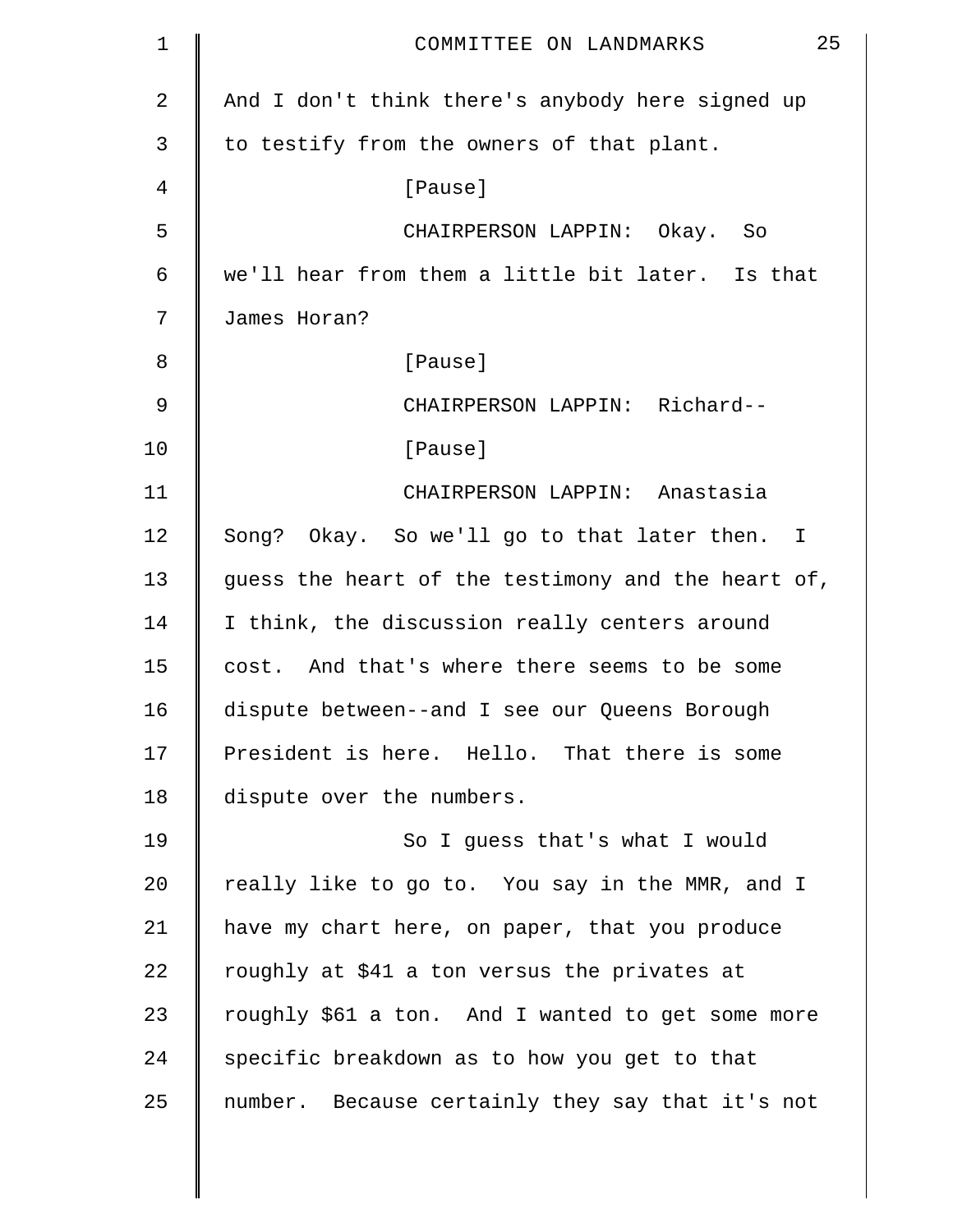| 1              | 26<br>COMMITTEE ON LANDMARKS                       |
|----------------|----------------------------------------------------|
| 2              | really possible to do, and so I wanted to ask you  |
| 3              | if you could go through, kind of line by line,     |
| $\overline{4}$ | what you pay for raw materials, what you pay for   |
| 5              | labor, what you pay for equipment, what you pay    |
| 6              | for utilities and how that's all factored into     |
| 7              | your cost.                                         |
| 8              | MR. CANNISI: We certainly can give                 |
| $\mathsf 9$    | you a breakdown after this. But as you said, what  |
| 10             | we factor into the cost of asphalt is the raw      |
| 11             | materials which are barged in or trucked in, in    |
| 12             | the case of stone and aggregates are barged in,    |
| 13             | asphalt cement which is the largest component and  |
| 14             | cost is trucked in. Labor at the plant, overhead,  |
| 15             | energy costs to run the plant and amortization of  |
| 16             | the plant. And all of that figured on an annual    |
| 17             | basis is divided by the total output of the plant. |
| 18             | So essentially we add up all of our                |
| 19             | costs in the production of asphalt and then divide |
| 20             | it by how much asphalt was produced for the year.  |
| 21             | And we can get you the numbers of the last Fiscal  |
| 22             | Year.                                              |
| 23             | CHAIRPERSON LAPPIN: I--and when we                 |
| 24             | met I asked you for that. And it would have been   |
| 25             | really helpful if you had that at the hearing      |
|                |                                                    |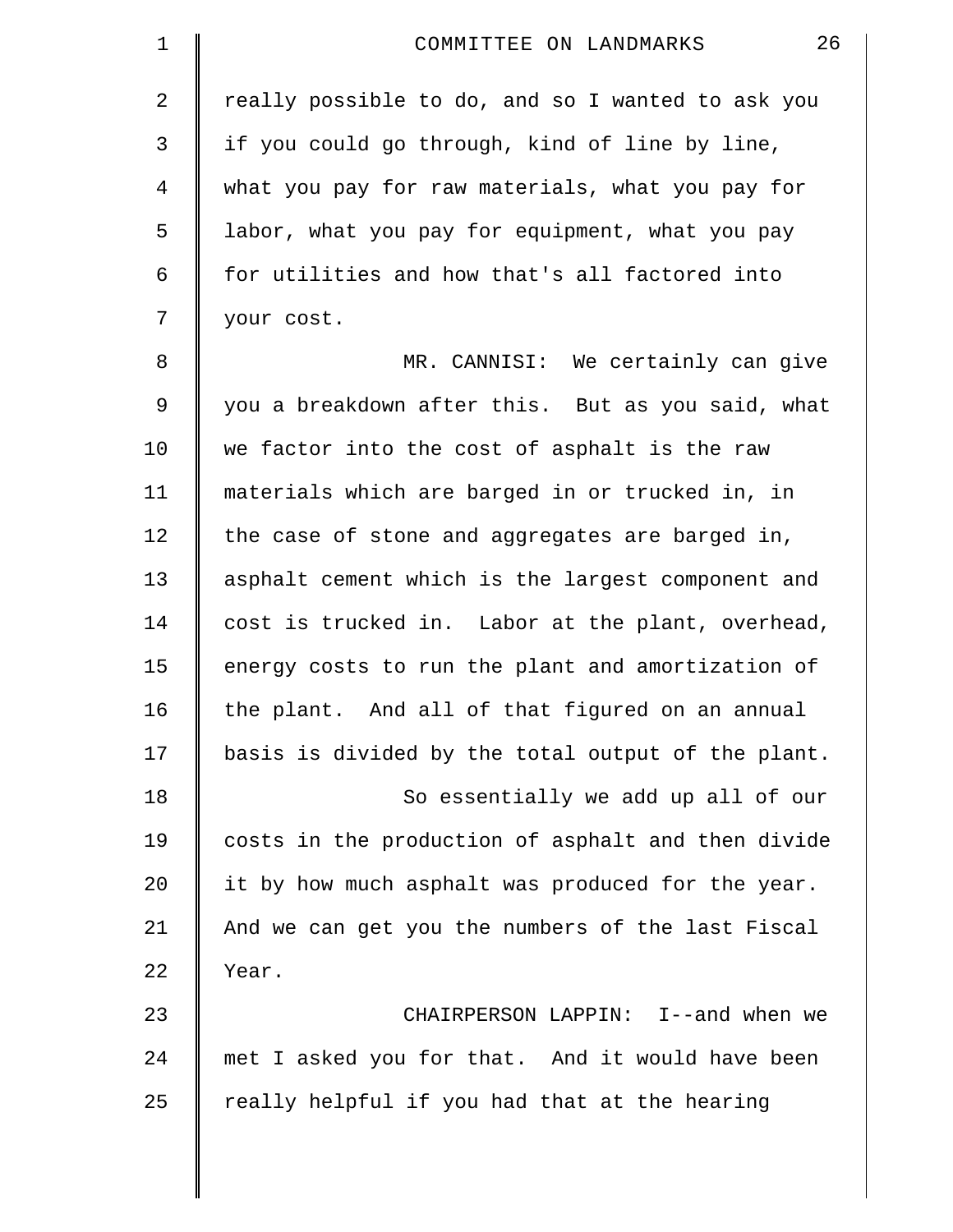| $\mathbf 1$ | 27<br>COMMITTEE ON LANDMARKS                       |
|-------------|----------------------------------------------------|
| 2           | today. That's the whole point of this discussion-  |
| 3           |                                                    |
| 4           | MR. CANNISI: [Interposing] Um-hum.                 |
| 5           | CHAIRPERSON LAPPIN: --is so that                   |
| 6           | we can, with facts in front of us, compare and     |
| 7           | contrast. So I'm very disappointed that you don't  |
| 8           | have that information today 'cause I thought I was |
| 9           | pretty specific in our meeting that we were going  |
| 10          | to discuss that today. So maybe you could at       |
| 11          | least give me a sense 'cause here's what I don't   |
| 12          | understand. I would think that the raw material    |
| 13          | costs would be fairly fixed and certainly          |
| 14          | fluctuate over time because it's somewhat based on |
| 15          | petroleum. The labor costs would be fairly fixed.  |
| 16          | And the equipment, the amortization, so I quess I  |
| 17          | want to understand how you get to a cheaper cost.  |
| 18          | MR. CANNISI: Well 40% of the                       |
| 19          | material used there is recycled pavement. So       |
| 20          | we're not purchasing asphalt cement and we're not  |
| 21          | purchasing aggregates for that location. Of        |
| 22          | course the City doesn't have a profit margin to    |
| 23          | deal with. And all of those add up to savings      |
| 24          | that come out in the difference between the two    |
| 25          | costs.                                             |
|             |                                                    |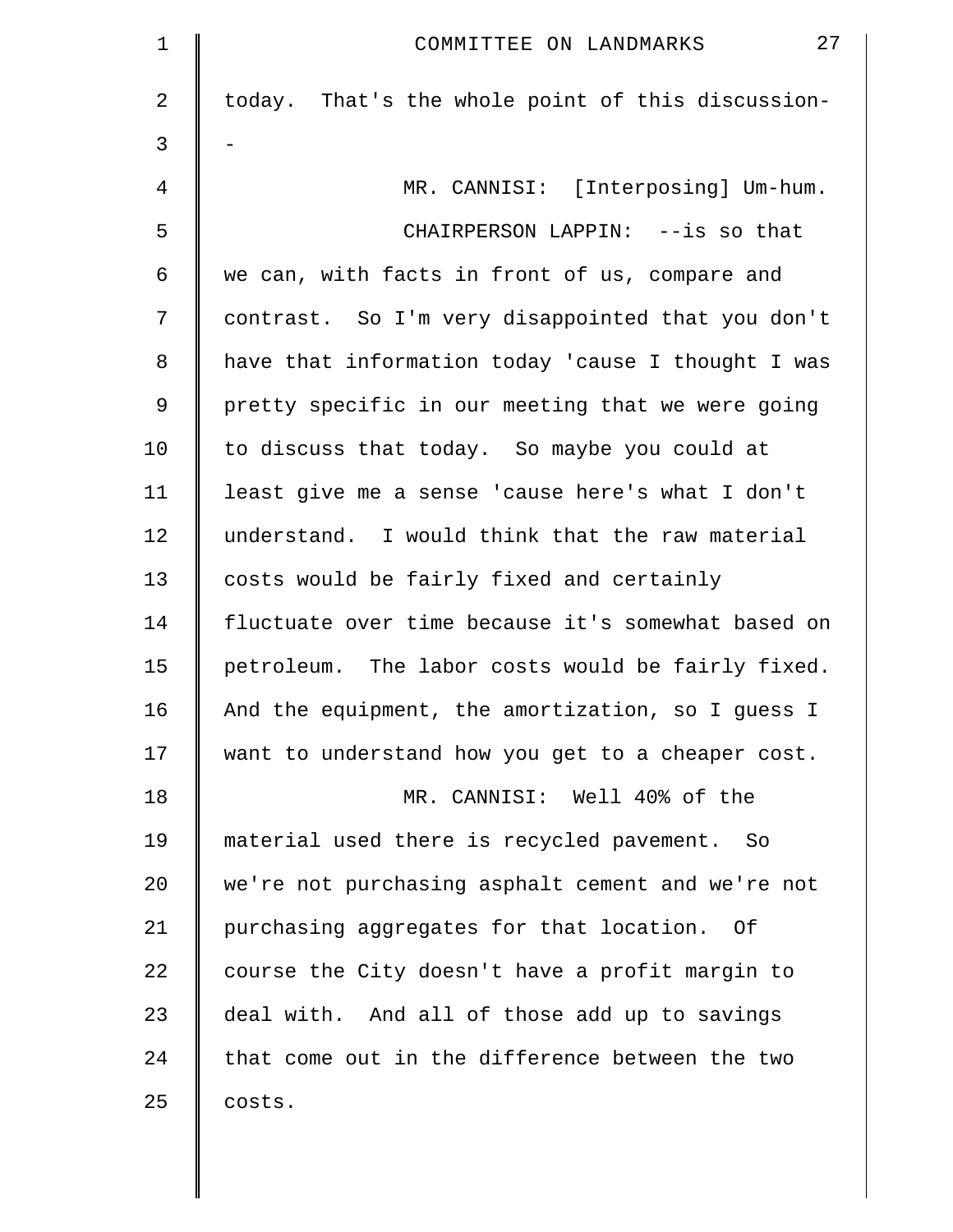| $\mathbf 1$ | 28<br>COMMITTEE ON LANDMARKS                        |
|-------------|-----------------------------------------------------|
| 2           | CHAIRPERSON LAPPIN: But aren't                      |
| 3           | they recycling too? I mean you provide them with    |
| 4           | rap.                                                |
| 5           | MR. CANNISI: Well right, we do.                     |
| 6           | And as I said in the last Fiscal--as the First      |
| 7           | Deputy had mentioned in the testimony, that on      |
| 8           | average that's only 15% versus 40%. And don't       |
| 9           | forget that asphalt cement being a petroleum        |
| 10          | product is the largest component in the cost of     |
| 11          | making asphalt.                                     |
| 12          | CHAIRPERSON LAPPIN: Is the Grace                    |
| 13          | Plant technologically able to produce or to use     |
| 14          | 40% recycled rap?                                   |
| 15          | MR. CANNISI: We don't know that                     |
| 16          | right now. They've added some new equipment in      |
| 17          | the past year or so that helps them recycle more.   |
| 18          | We would have to evaluate that.                     |
| 19          | CHAIRPERSON LAPPIN: And you would,                  |
| 20          | I know the Borough President's recommendation,      |
| 21          | discussed in five years' time, upgrading the        |
| 22          | facility to make it environmentally friendly.<br>Is |
| 23          | that rolled into your costs savings?                |
| 24          | MR. CANNISI: It's rolled into cost                  |
| 25          | savings moving forward, yes.                        |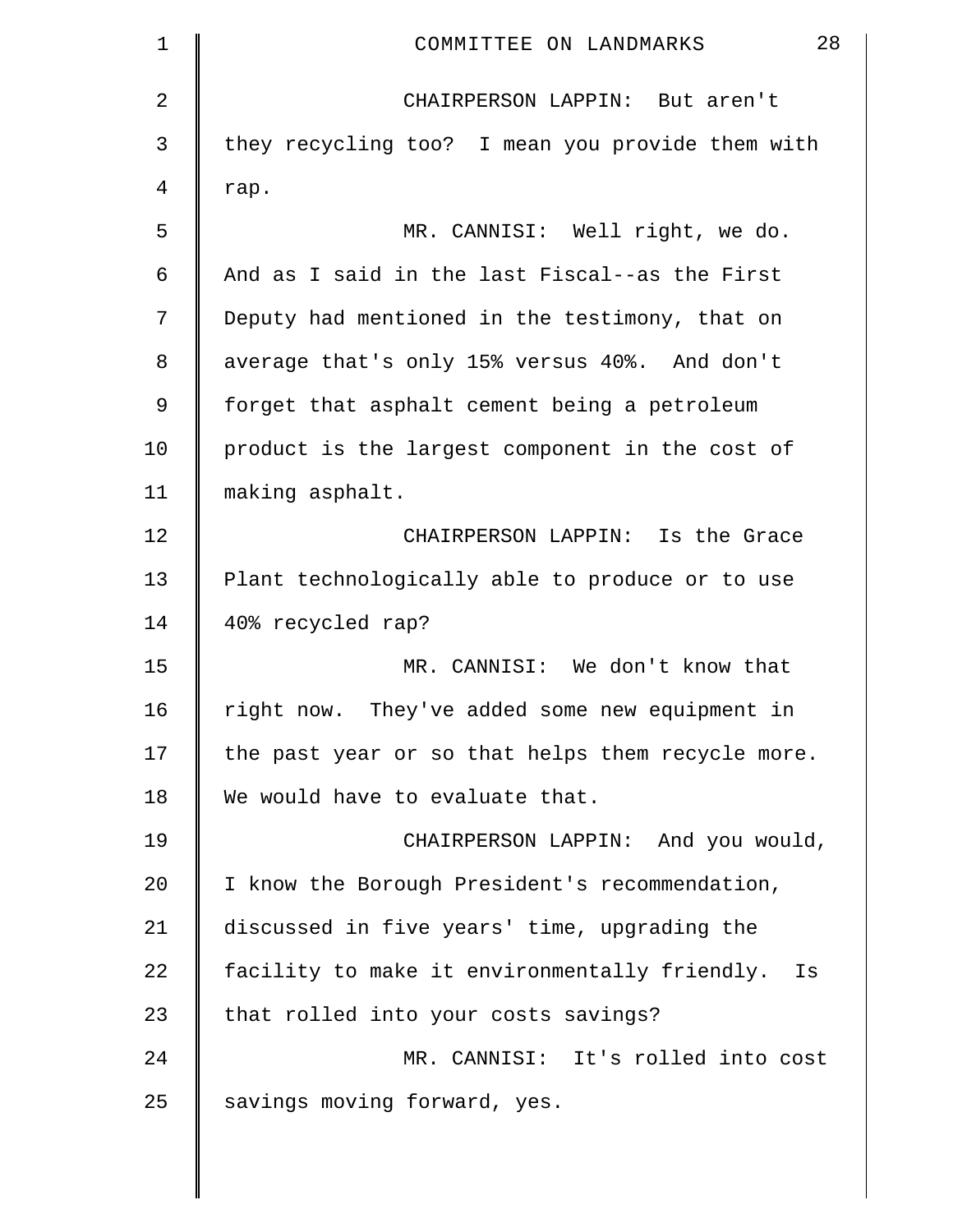| $\mathbf 1$ | 29<br>COMMITTEE ON LANDMARKS                        |
|-------------|-----------------------------------------------------|
| 2           | CHAIRPERSON LAPPIN: What does that                  |
| 3           | mean?                                               |
| 4           | MR. CANNISI: That we believe in                     |
| 5           | the first couple of years the cost savings will be  |
| 6           | smaller and then in about the third or fifth year,  |
| 7           | when the plant is completely converted, over to a   |
| 8           | new modern technology 'cause we're hoping to go     |
| 9           | actually higher than our Hamilton Plan which is     |
| 10          | 40% and actually put a plant in that will do 50%.   |
| 11          | CHAIRPERSON LAPPIN:<br>How much do                  |
| 12          | you say you're going to save each year of the       |
| 13          | first five years?                                   |
| 14          | MR. CANNISI: In the first--in each                  |
| 15          | of the first five years, we should be able to save  |
| 16          | a couple of million dollars, \$2 million to \$3     |
| 17          | million.                                            |
| 18          | CHAIRPERSON LAPPIN: Per year.                       |
| 19          | MR. CANNISI: Per year.                              |
| 20          | CHAIRPERSON LAPPIN: And I guess my                  |
| 21          | question to you is you say you're going to save \$2 |
| 22          | million to \$3 million a year, so over 5 years, you |
| 23          | would save, conservatively, \$10 million. So that,  |
| 24          | however, is not taking into account the purchase    |
| 25          | price of the property.                              |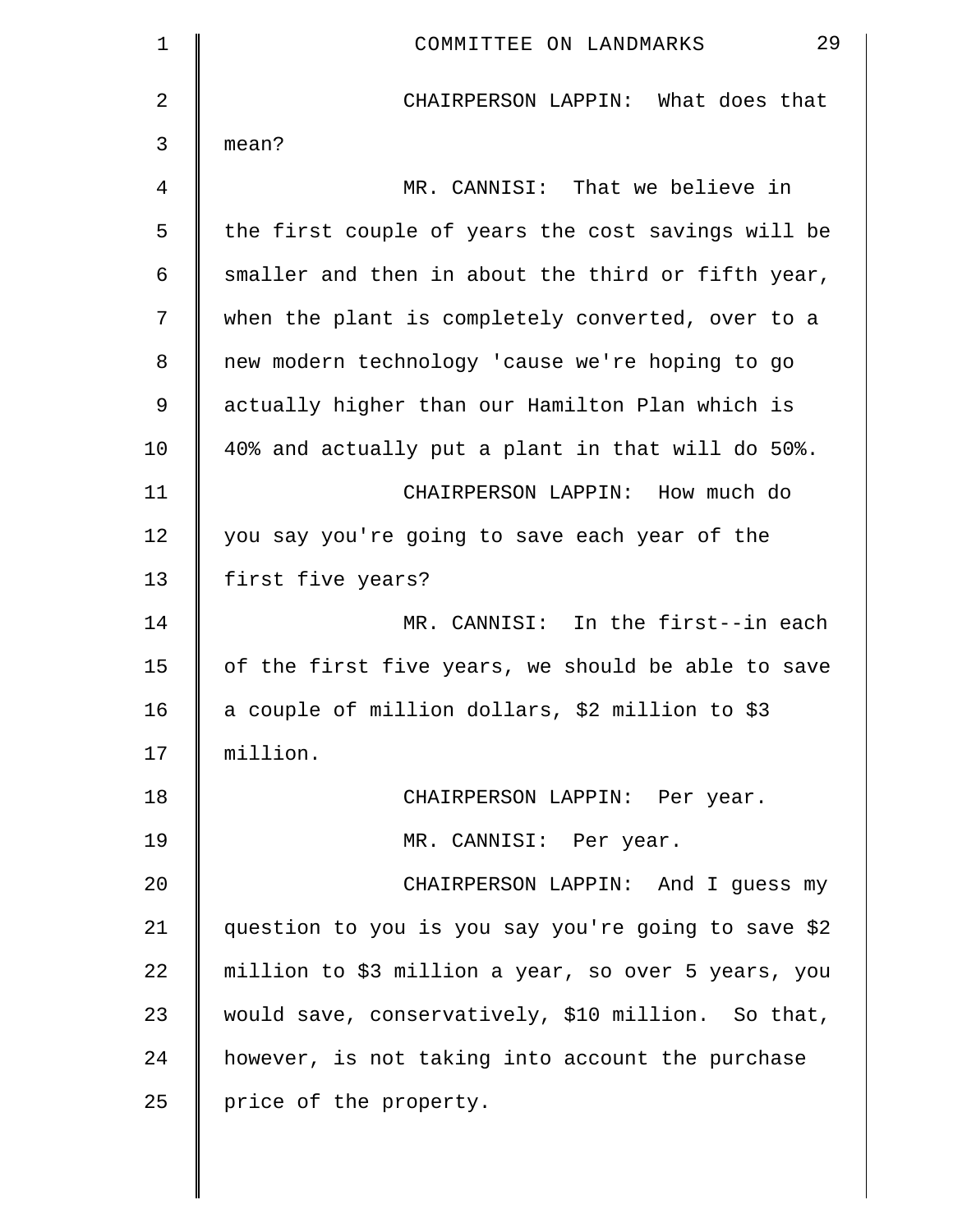| 1  | 30<br>COMMITTEE ON LANDMARKS                       |
|----|----------------------------------------------------|
| 2  | MR. CANNISI: Well the--to figure                   |
| 3  | out your cost savings, you--like any other piece   |
| 4  | of property you'd have to amortize it over a       |
| 5  | longer period, like 10 to 15 years. So that if     |
| 6  | you factor in the cost of purchasing the plant,    |
| 7  | the savings that will come over that time period   |
| 8  | we believe will break even and actually come out   |
| 9  | ahead in less than 10 years.                       |
| 10 | CHAIRPERSON LAPPIN: But that's                     |
| 11 | different from saving \$10 million in 5 years. So  |
| 12 | I, I just want--                                   |
| 13 | MR. CANNISI: [Interposing] We're                   |
| 14 | saving \$10 million a year in Hamilton Plant which |
| 15 | is producing about half of our asphalt needs. The  |
| 16 | savings obviously would be different 'cause the    |
| 17 | amortizations and the production levels will be    |
| 18 | slightly different.                                |
| 19 | CHAIRPERSON LAPPIN: Right. So.                     |
| 20 | Here's what I want to understand and I still don't |
| 21 | have from you guys It's an older plant than        |
| 22 | Hamilton. Yes?                                     |
| 23 | MR. CANNISI: Correct.                              |
| 24 | CHAIRPERSON LAPPIN: Okay. So one-                  |
| 25 |                                                    |
|    |                                                    |
|    |                                                    |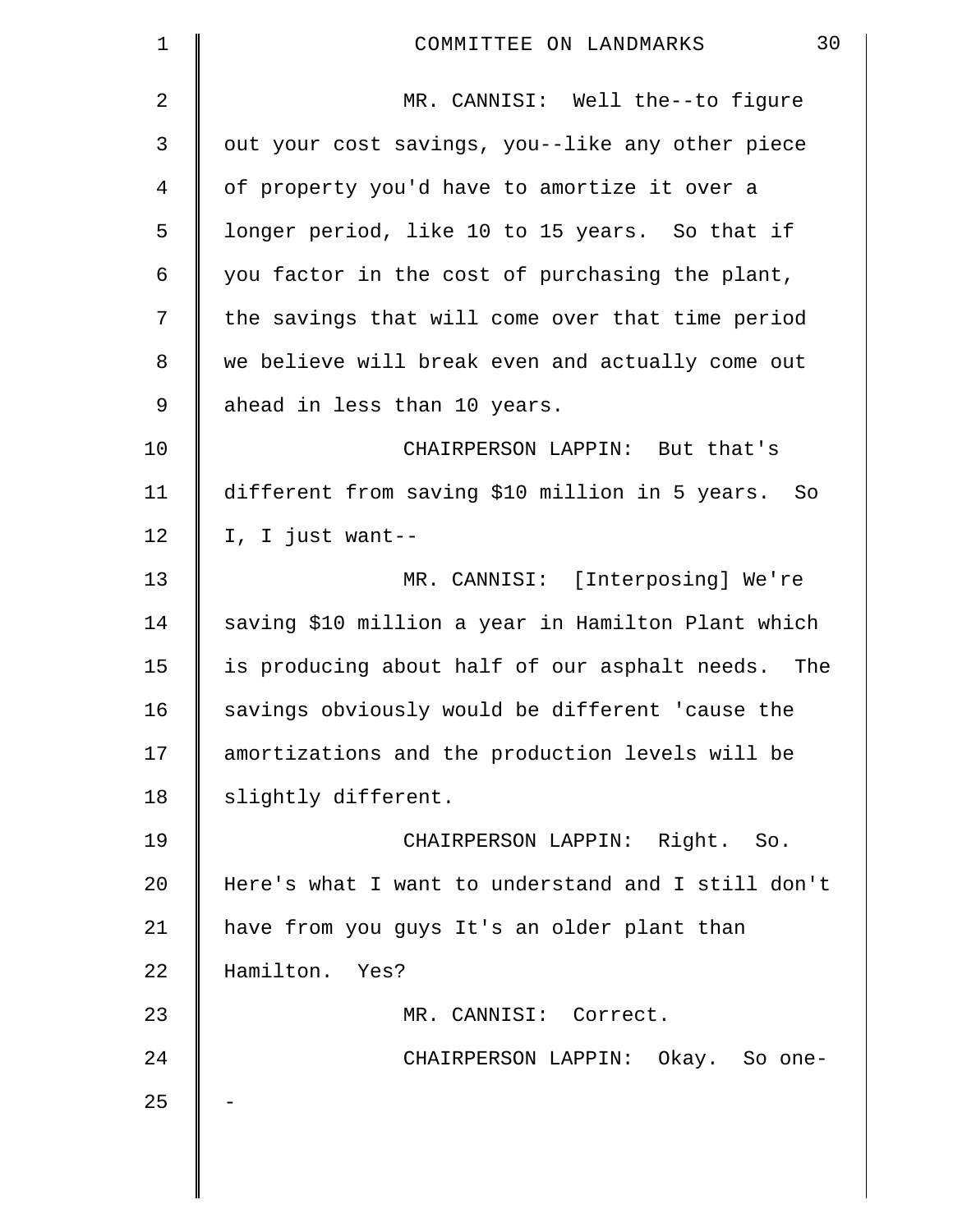| $\mathbf 1$ | 31<br>COMMITTEE ON LANDMARKS                       |
|-------------|----------------------------------------------------|
| 2           | MR. CANNISI: [Interposing] With                    |
| 3           | some modern equipment in it.                       |
| 4           | CHAIRPERSON LAPPIN: We don't know                  |
| 5           | how much it's really going to be able to recycle.  |
| 6           | That's what you said. You don't know--             |
| 7           | MR. CANNISI: [Interposing] We                      |
| 8           | believe comfortably we can expect about 20%.       |
| $\mathsf 9$ | CHAIRPERSON LAPPIN: Okay. So                       |
| 10          | recycling 20%, not 40%, paying for the plant,      |
| 11          | losing the real estate tax revenue, how much are   |
| 12          | we going to save? That's what I really want to     |
| 13          | know. And I haven't heard that number from you.    |
| 14          | MR. CANNISI: As I said, I believe                  |
| 15          | that we will be able to recoup the costs of doing  |
| 16          | this project in less than ten years. That we will  |
| 17          | actually be making money for the City in less than |
| 18          | ten years.                                         |
| 19          | CHAIRPERSON LAPPIN: So in ten                      |
| 20          | years' time, incorporating in that we're not going |
| 21          | to be receiving real estate taxes, that you're     |
| 22          | going to have to upgrade the plant, and I'd like   |
| 23          | to hear--are you committing that you would upgrade |
| 24          | the plant--                                        |
| 25          | MR. CANNISI: [Interposing] Yes.                    |
|             |                                                    |
|             |                                                    |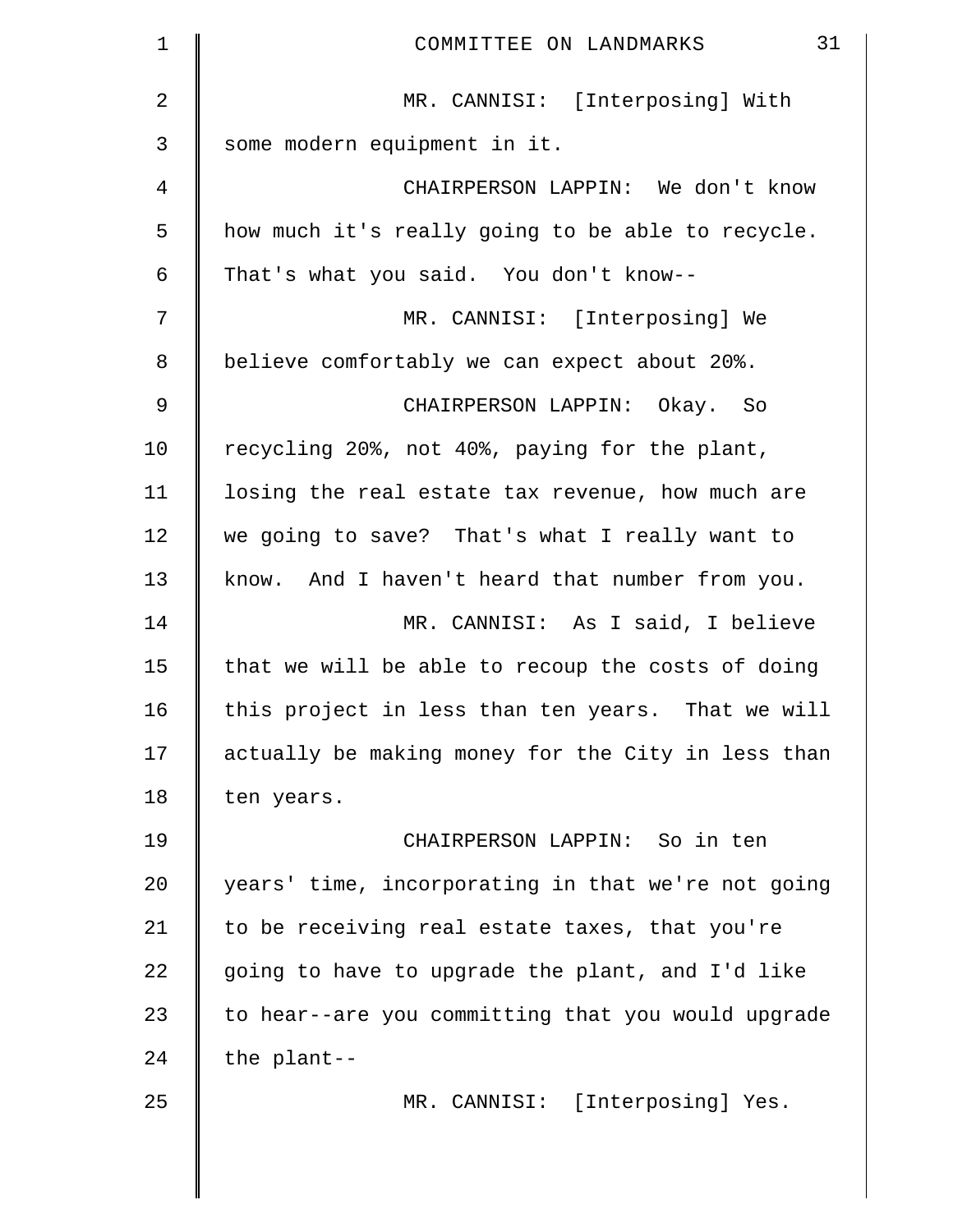| $\mathbf 1$   | 32<br>COMMITTEE ON LANDMARKS                      |
|---------------|---------------------------------------------------|
| 2             | CHAIRPERSON LAPPIN: --in five                     |
| 3             | years?                                            |
| 4             | MR. CANNISI: We've committed that                 |
| 5             | to the Borough President. We're committing it     |
| 6             | here again today.                                 |
| 7             | CHAIRPERSON LAPPIN: Okay. And                     |
| 8             | what would that mean for the environment?         |
| $\mathcal{G}$ | MR. CANNISI: It will mean that we                 |
| 10            | will be able to take several hundred thousand     |
| 11            | truck miles a year off the road because we won't  |
| 12            | have to landfill rap at that point. It will mean  |
| 13            | that emissions will be lower at the plant itself. |
| 14            | It will mean that we will also in that upgrade be |
| 15            | able to put technology in that will be--allow us  |
| 16            | to make more mixed asphalt. You may have seen     |
| 17            | that we recently tested that and rather than      |
| 18            | producing asphalt at high temperatures of 300     |
| 19            | degrees and above, you can make them about 70 to  |
| 20            | 100 degrees lower than that. And that all of      |
| 21            | those benefits for the environment will be        |
| 22            | substantial.                                      |
| 23            | CHAIRPERSON LAPPIN: Okay.                         |
| 24            | Councilwoman Arroyo.                              |
| 25            | COUNCIL MEMBER ARROYO: Thank you                  |
|               |                                                   |
|               |                                                   |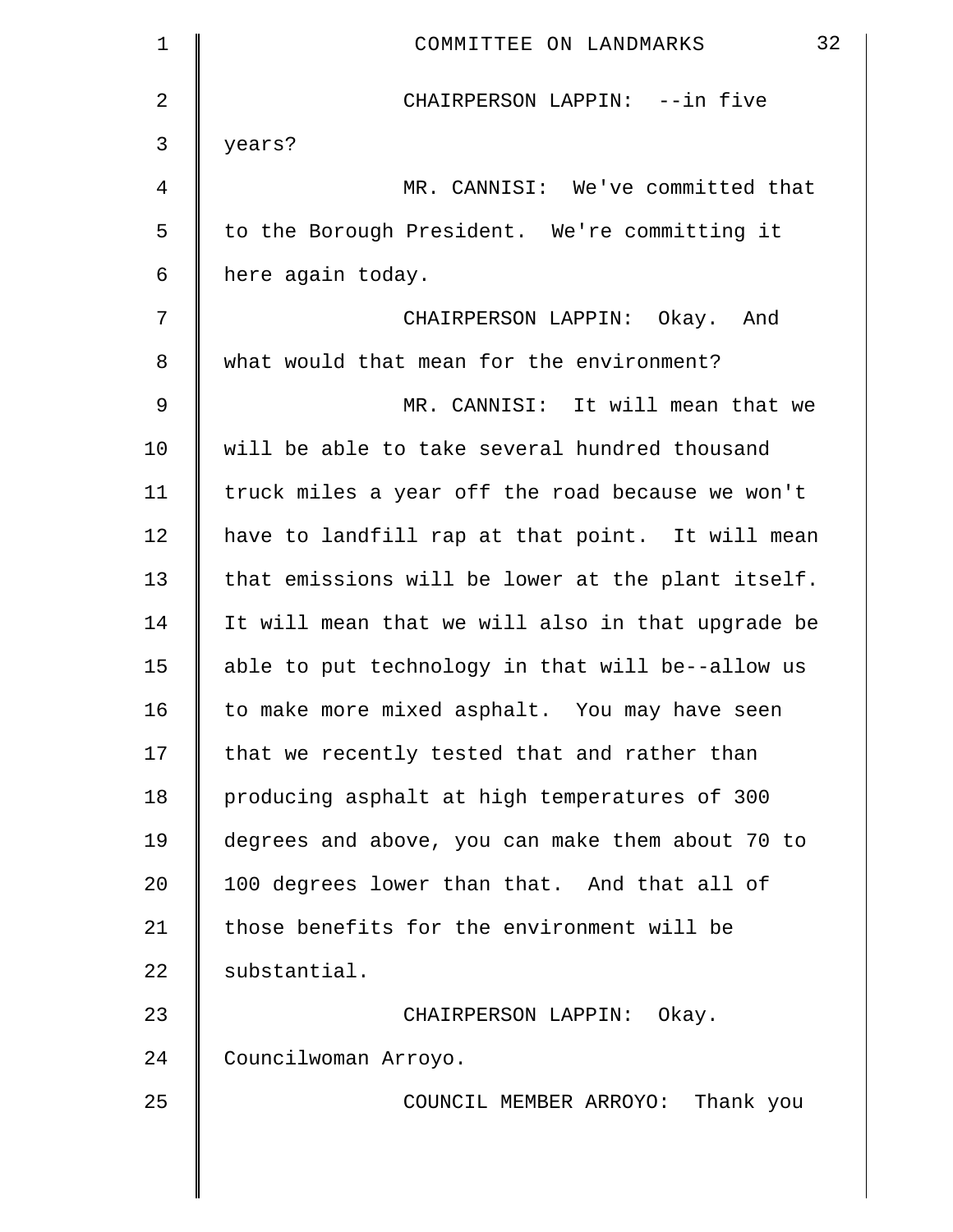| $\mathbf 1$ | 33<br>COMMITTEE ON LANDMARKS                       |
|-------------|----------------------------------------------------|
| 2           | Madam Chair. Good morning, yeah, it's still        |
| 3           | morning. I'm trying to understand, how many        |
| 4           | private vendors are there in the City or where are |
| 5           | the private vendors that you're contracting?       |
| 6           | MR. CANNISI: We contract with five                 |
| 7           | private vendors.                                   |
| 8           | COUNCIL MEMBER ARROYO: Where are                   |
| 9           | they located?                                      |
| 10          | MR. CANNISI: Two are on the Bronx-                 |
| 11          | Westchester County line, two are in Queens and one |
| 12          | is in Staten Island, of our current contracts.     |
| 13          | COUNCIL MEMBER ARROYO: Okay. So                    |
| 14          | I'm confused. Where, in the testimony, on page,    |
| 15          | it starts on page 2 and then rolls over to the top |
| 16          | of page 3, it gets reduced to only one private     |
| 17          | vendor. Is that in relation to only one of the     |
| 18          | plants--?                                          |
| 19          | MR. CANNISI: [Interposing] Only in                 |
| 20          | Queens?                                            |
| 21          | COUNCIL MEMBER ARROYO: Only in                     |
| 22          | Queens--                                           |
| 23          | MR. CANNISI: [Interposing] Queens                  |
| 24          | we're talking about. We believe that as we said    |
| 25          | in the testimony that we will still have to        |
|             |                                                    |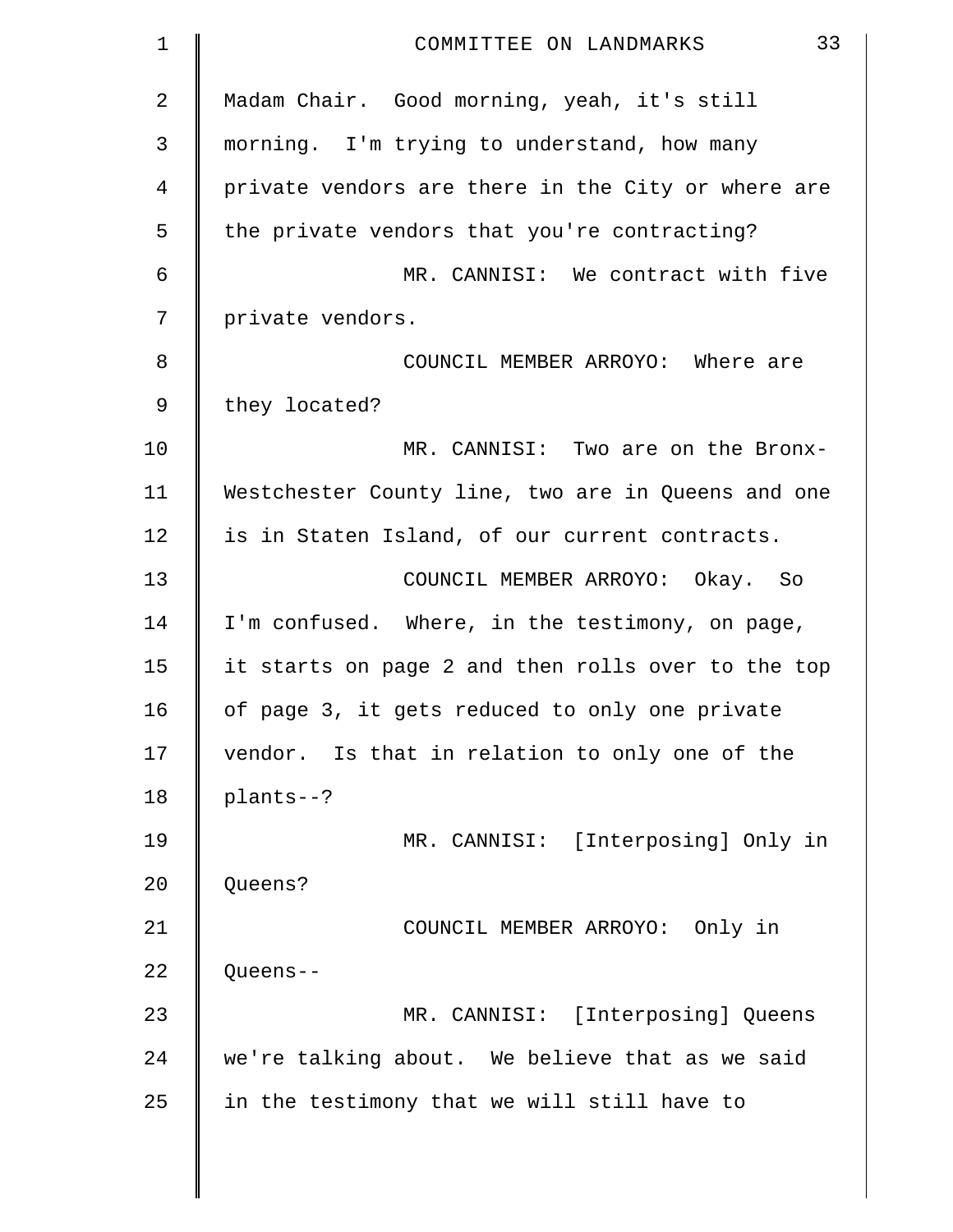| $\mathbf 1$ | 34<br>COMMITTEE ON LANDMARKS                       |
|-------------|----------------------------------------------------|
| 2           | purchase slightly more than a quarter of our       |
| 3           | asphalt privately--                                |
| 4           | COUNCIL MEMBER ARROYO:                             |
| 5           | [Interposing] Okay and so why are we discussing    |
| 6           | these plants separately if the City is the City is |
| 7           | the City and you contract for this, do you do      |
| 8           | separate contracts for each plant? I don't         |
| 9           | understand.                                        |
| 10          | MR. CANNISI: Yes we do.                            |
| 11          | COUNCIL MEMBER ARROYO: Why?                        |
| 12          | MR. GALILEO ORLANDO: The plants,                   |
| 13          | this material is a time-sensitive material--so the |
| 14          | plant--                                            |
| 15          | CHAIRPERSON LAPPIN: [Interposing]                  |
| 16          | Hi can you just introduce yourself for the record, |
| 17          | thank you.                                         |
| 18          | MR. ORLANDO: I'm sorry. I'm                        |
| 19          | Galileo Orlando, Assistant Commissioner of DOT.    |
| 20          | The material is time sensitive. The plants are     |
| 21          | spread out geographically across the City to try   |
| 22          | to meet the needs of pretty much individual        |
| 23          | Boroughs. We have two in the Bronx, two in         |
| 24          | Queens, one in Staten Island. We're now focusing   |
| 25          | on Queens and our issues in Queens--               |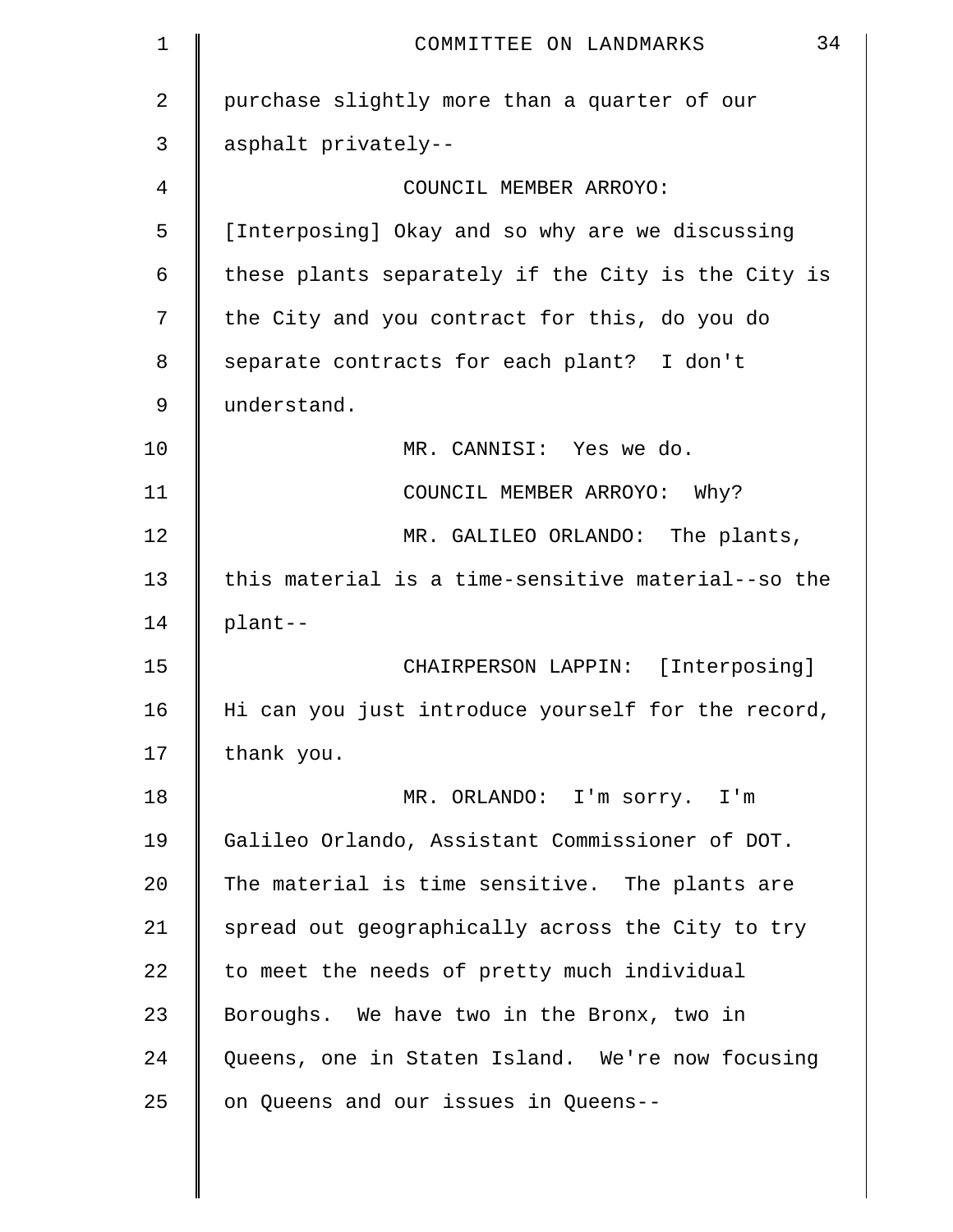| $\mathbf 1$ | 35<br>COMMITTEE ON LANDMARKS                     |
|-------------|--------------------------------------------------|
| 2           | COUNCIL MEMBER ARROYO:                           |
| 3           | [Interposing] Um-hum.                            |
| 4           | MR. ORLAND: -- Queens being the                  |
| 5           | largest allocation of lane miles in the City.    |
| 6           | COUNCIL MEMBER ARROYO: I still                   |
| 7           | don't understand why you contract separately for |
| 8           | each plant.                                      |
| 9           | MR. CANNISI: We do that as the                   |
| 10          | Assistant Commissioner said, asphalt is a live   |
| 11          | product which means that you can't transport it  |
| 12          | very, very long distances, depending on          |
| 13          | temperature and such. You wouldn't do a contract |
| 14          | for Staten Island with a Westchester County      |
| 15          | asphalt plant for example.                       |
| 16          | COUNCIL MEMBER ARROYO:                           |
| 17          | [Interposing] Okay--                             |
| 18          | MR. CANNISI: [Interposing] So we--               |
| 19          | COUNCIL MEMBER ARROYO: --let's                   |
| 20          | assume I don't have a clue what you're talking   |
| 21          | $about--$                                        |
| 22          | MR. CANNISI: [Interposing] Okay                  |
| 23          | what we do is this--                             |
| 24          | COUNCIL MEMBER ARROYO: --and make                |
| 25          | it a little simple for me to understand--        |
|             |                                                  |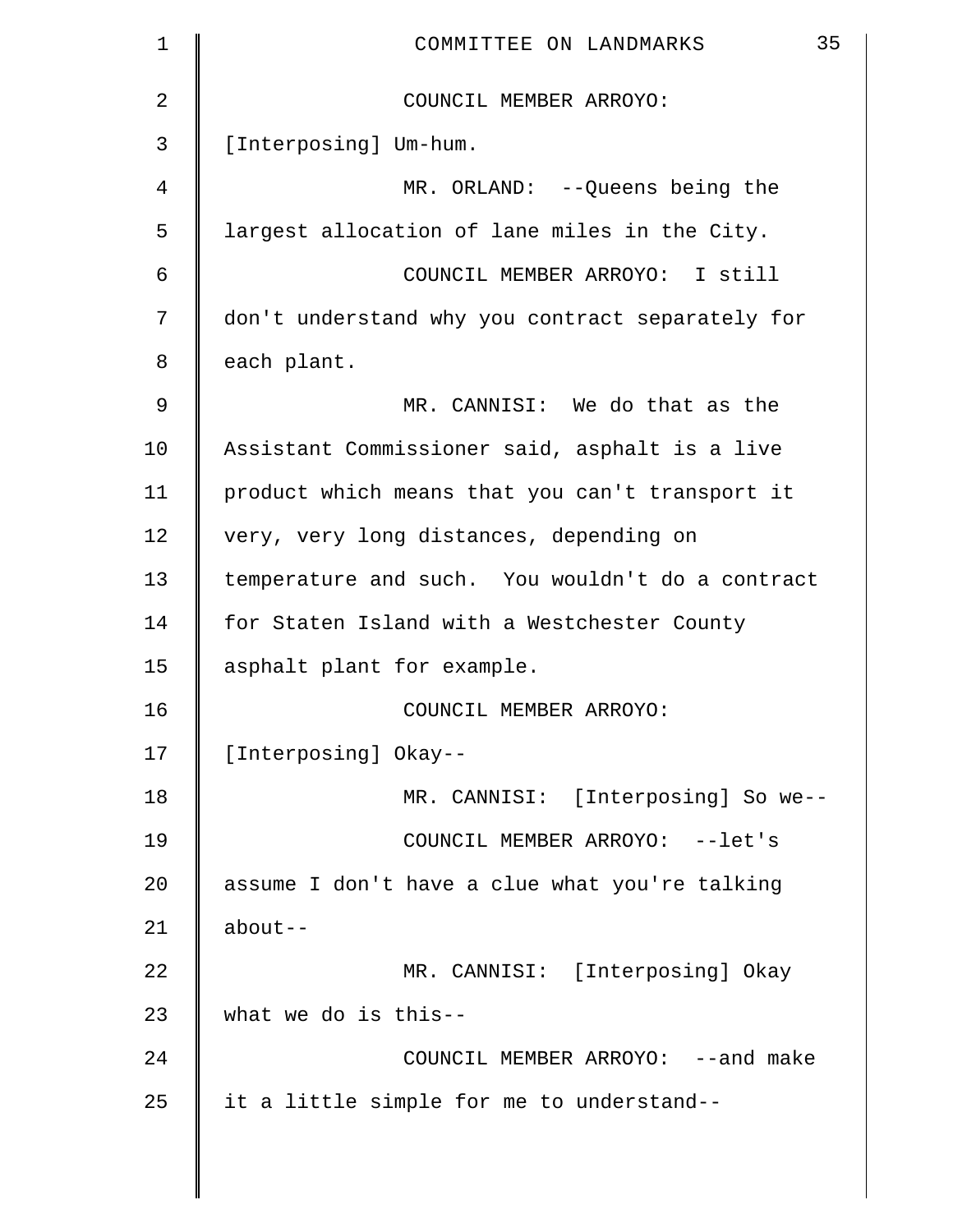| 1           | 36<br>COMMITTEE ON LANDMARKS                       |
|-------------|----------------------------------------------------|
| 2           | MR. CANNISI: --I'll make it                        |
| 3           | simple. What we do is we break down the City into  |
| 4           | five separate zones--                              |
| 5           | COUNCIL MEMBER ARROYO:                             |
| 6           | [Interposing] No, no, the--                        |
| 7           | MR. CANNISI: --and each contract--                 |
| 8           | COUNCIL MEMBER ARROYO: -- the                      |
| $\mathsf 9$ | comment about it being a live product. I don't     |
| 10          | understand what you mean by that.                  |
| 11          | MR. CANNISI: It--what it means it                  |
| 12          | that it has a shelf life in terms of transit,      |
| 13          | similar to concrete or something like that.        |
| 14          | COUNCIL MEMBER ARROYO: So before                   |
| 15          | it's poured it can't sit for longer than a certain |
| 16          | period?                                            |
| 17          | MR. CANNISI: Correct. If you sat                   |
| 18          | it for a long time and traveled it a long time,    |
| 19          | let's say that you got stuck at toll plazas, you   |
| 20          | bounce it around, you could end up with not a      |
| 21          | useful product at the end--                        |
| 22          | COUNCIL MEMBER ARROYO:                             |
| 23          | [Interposing] Got it, okay.                        |
| 24          | MR. CANNISI: --correct.                            |
| 25          | COUNCIL MEMBER ARROYO: That helps.                 |
|             |                                                    |

 $\parallel$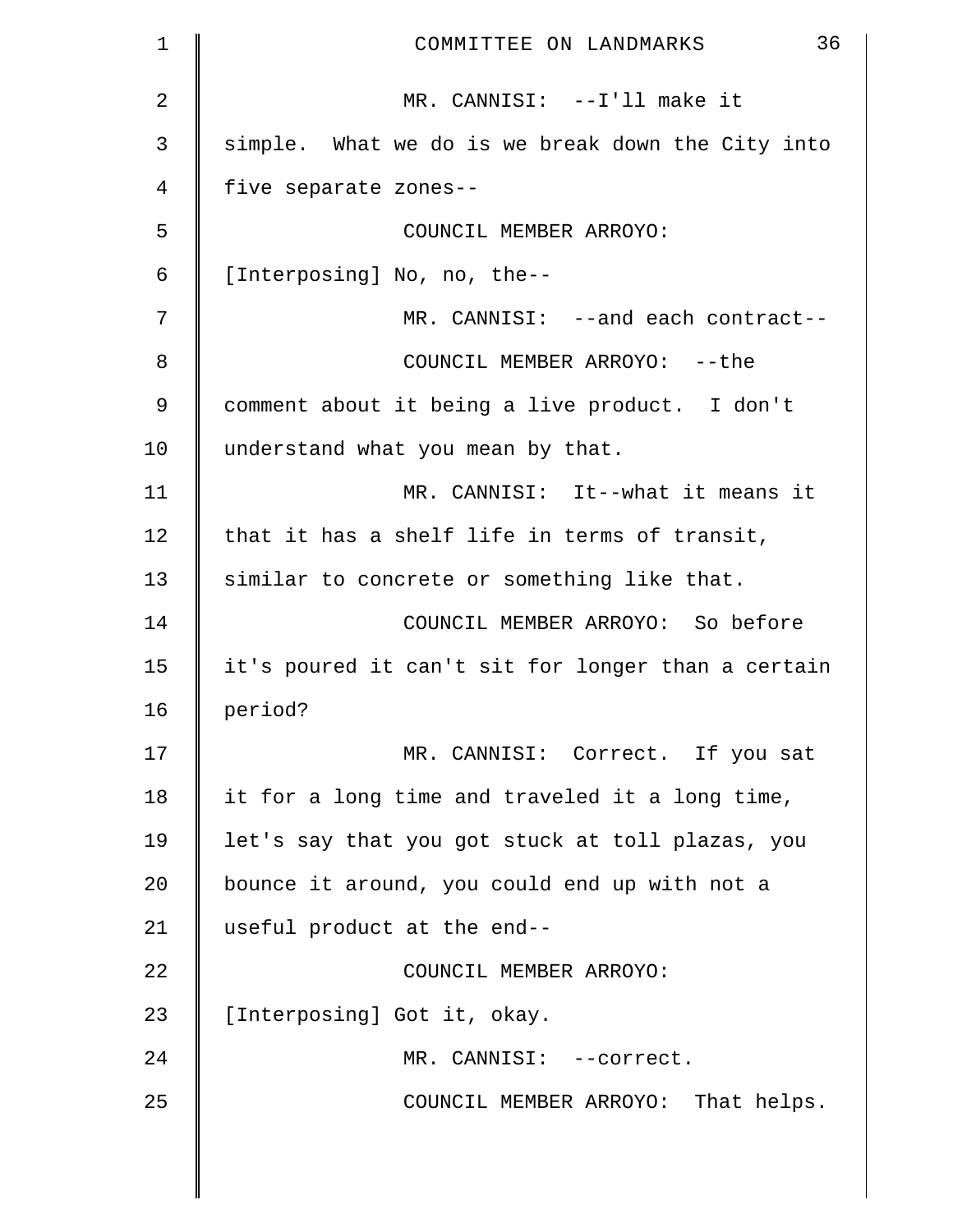| $\mathbf 1$ | 37<br>COMMITTEE ON LANDMARKS                       |
|-------------|----------------------------------------------------|
| 2           | Okay. So. I want to focus a couple of questions    |
| 3           | and then I'll end after that Madam Chair. When we  |
| 4           | look at the potential loss of business for the     |
| 5           | private vendors, what are we talking about in      |
| 6           | terms of impacts on loss of jobs? Where are those  |
| 7           | jobs located? How many jobs will be impacted?      |
| 8           | Are they union positions versus the City           |
| $\mathsf 9$ | positions? And how many jobs does the City have    |
| 10          | to create in order to pick up the additional work? |
| 11          | MR. CANNISI: The net difference                    |
| 12          | between what's working at the plant and what would |
| 13          | work at the plant under DOT is approbatory 2       |
| 14          | positions. There are 10 people working at the      |
| 15          | asphalt plant now, there would be 12 people        |
| 16          | working at the asphalt plant once the City took it |
| 17          | over.                                              |
| 18          | COUNCIL MEMBER ARROYO: So--                        |
| 19          | MR. CANNISI: [Interposing] These                   |
| 20          | are union positions on both sides.                 |
| 21          | COUNCIL MEMBER ARROYO: Okay so                     |
| 22          | what's the loss of jobs on the private vendor      |
| 23          | side? How many jobs are we looking at potentially  |
| 24          | being impacted by the City shifting its business?  |
| 25          | So for once I'm hearing the City's better at       |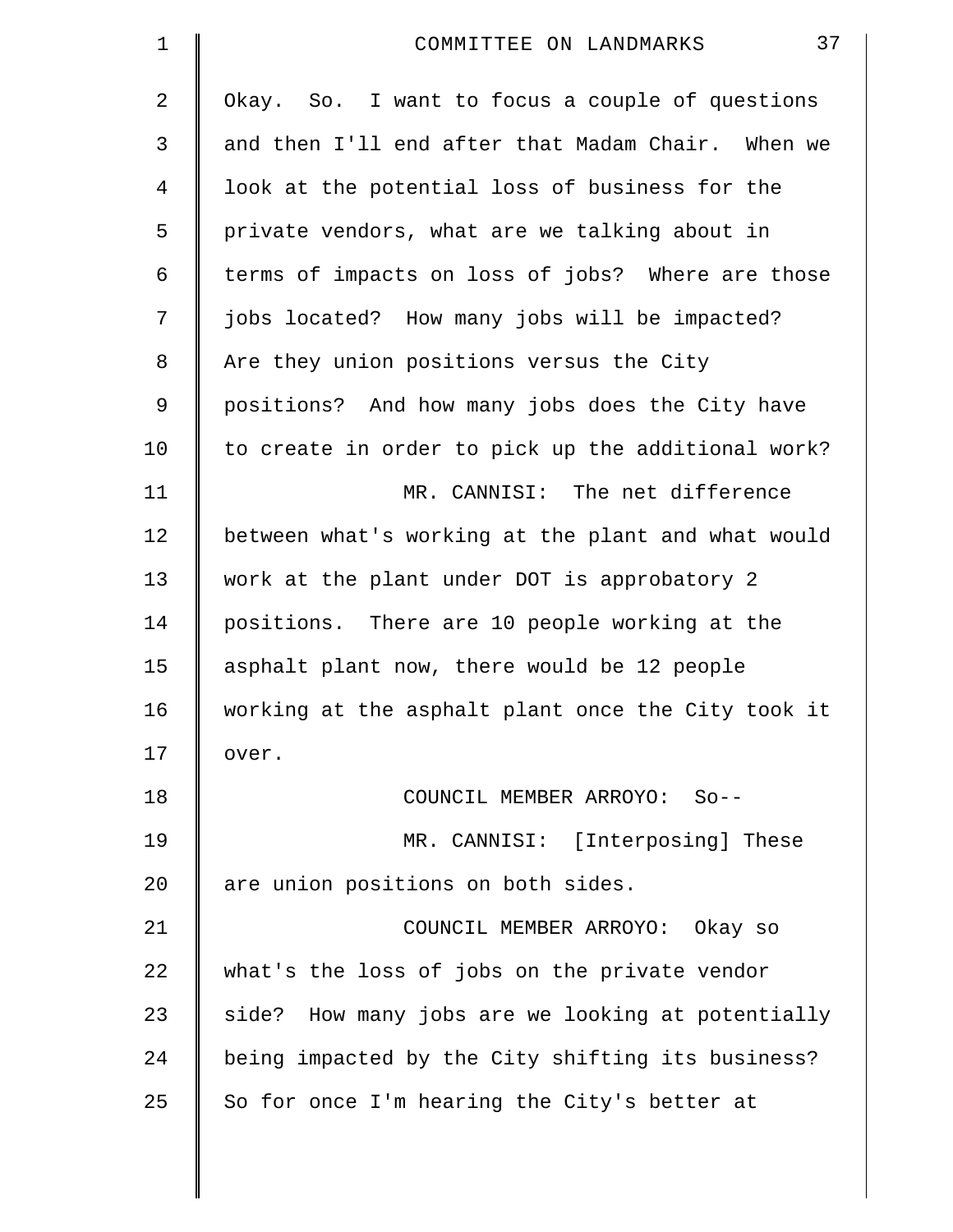| 1              | 38<br>COMMITTEE ON LANDMARKS                       |
|----------------|----------------------------------------------------|
| $\overline{a}$ | something that private industry. That's really     |
| 3              | interesting a concept for me 'cause I don't think  |
| 4              | I've ever heard that before but it makes me        |
| 5              | happy. I'm glad to hear that. But what's the       |
| 6              | impact on job loss on the private sector side?     |
| 7              | MR. CANNISI: As I said there are                   |
| 8              | ten people working at that asphalt plant now.      |
| 9              | COUNCIL MEMBER ARROYO: At the one                  |
| 10             | that's feeding--                                   |
| 11             | MR. CANNISI: [Interposing] That                    |
| 12             | we're looking to acquire.                          |
| 13             | COUNCIL MEMBER ARROYO: No, no.                     |
| 14             | But you're pulling business away from private      |
| 15             | contractors.                                       |
| 16             | MR. CANNISI: Well I, let me go                     |
| 17             | back to the testimony. As we said that we make up  |
| 18             | approximately half of the business at the plant    |
| 19             | that we're looking at now. Half of--the other      |
| 20             | half of the business there is private purchases of |
| 21             | asphalt.                                           |
| 22             | COUNCIL MEMBER ARROYO: Um-hum.                     |
| 23             | MR. CANNISI: Those private                         |
| 24             | purchased would go back into the marketplace so we |
| 25             | don't believe that there would be any impact on    |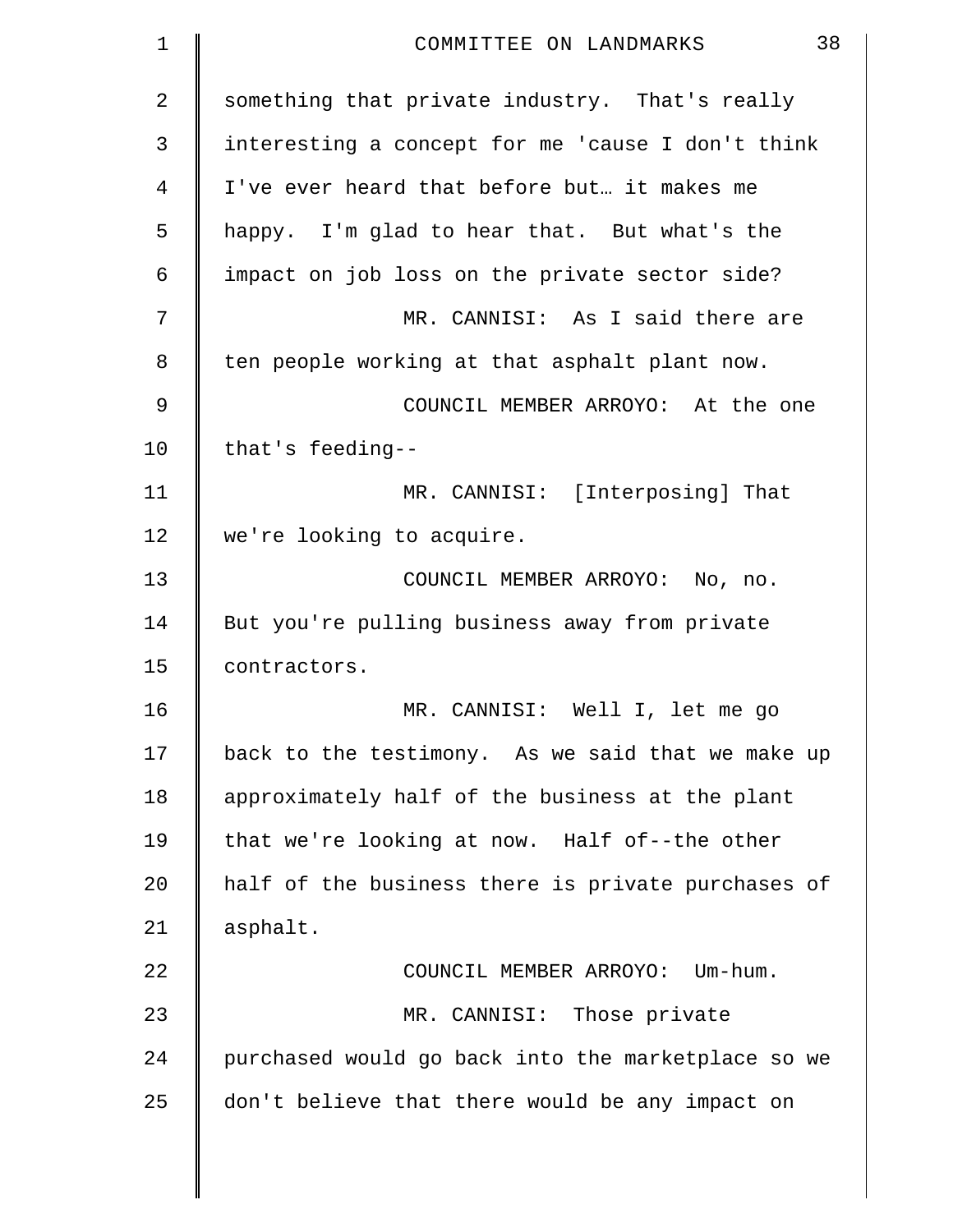| $\mathbf 1$ | 39<br>COMMITTEE ON LANDMARKS                       |
|-------------|----------------------------------------------------|
| 2           | the reduced amount of asphalt that's left in the   |
| 3           | vendors that remain. We won't be selling to the    |
| 4           | folks that currently purchase at Grace Asphalt.    |
| 5           | COUNCIL MEMBER ARROYO: No--                        |
| 6           | MR. CANNISI: [Interposing] They                    |
| 7           | would go back to the marketplace--                 |
| 8           | COUNCIL MEMBER ARROYO:                             |
| 9           | [Interposing] No, no, no, okay, let--maybe I'm not |
| 10          | clear. I--we'll go back to the notion that I       |
| 11          | don't understand what you mean--                   |
| 12          | MR. CANNISI: [Interposing] Okay.                   |
| 13          | COUNCIL MEMBER ARROYO: -- okay. So                 |
| 14          | there, right now, you get X amount from private    |
| 15          | vendors. Expanding the plant in Queens would mean  |
| 16          | you would have to rely less on private vendors--   |
| 17          | MR. CANNISI: [Interposing]                         |
| 18          | Correct.                                           |
| 19          | COUNCIL MEMBER ARROYO: -- that is                  |
| 20          | going to have an impact on their workforce and     |
| 21          | their profit margin. Have you been able to         |
| 22          | analyze or have you analyzed what the potential    |
| 23          | loss of jobs will be by not having to purchase     |
| 24          | from the private vendors?                          |
| 25          | MR. CANNISI: Yes. And we believe                   |
|             |                                                    |
|             |                                                    |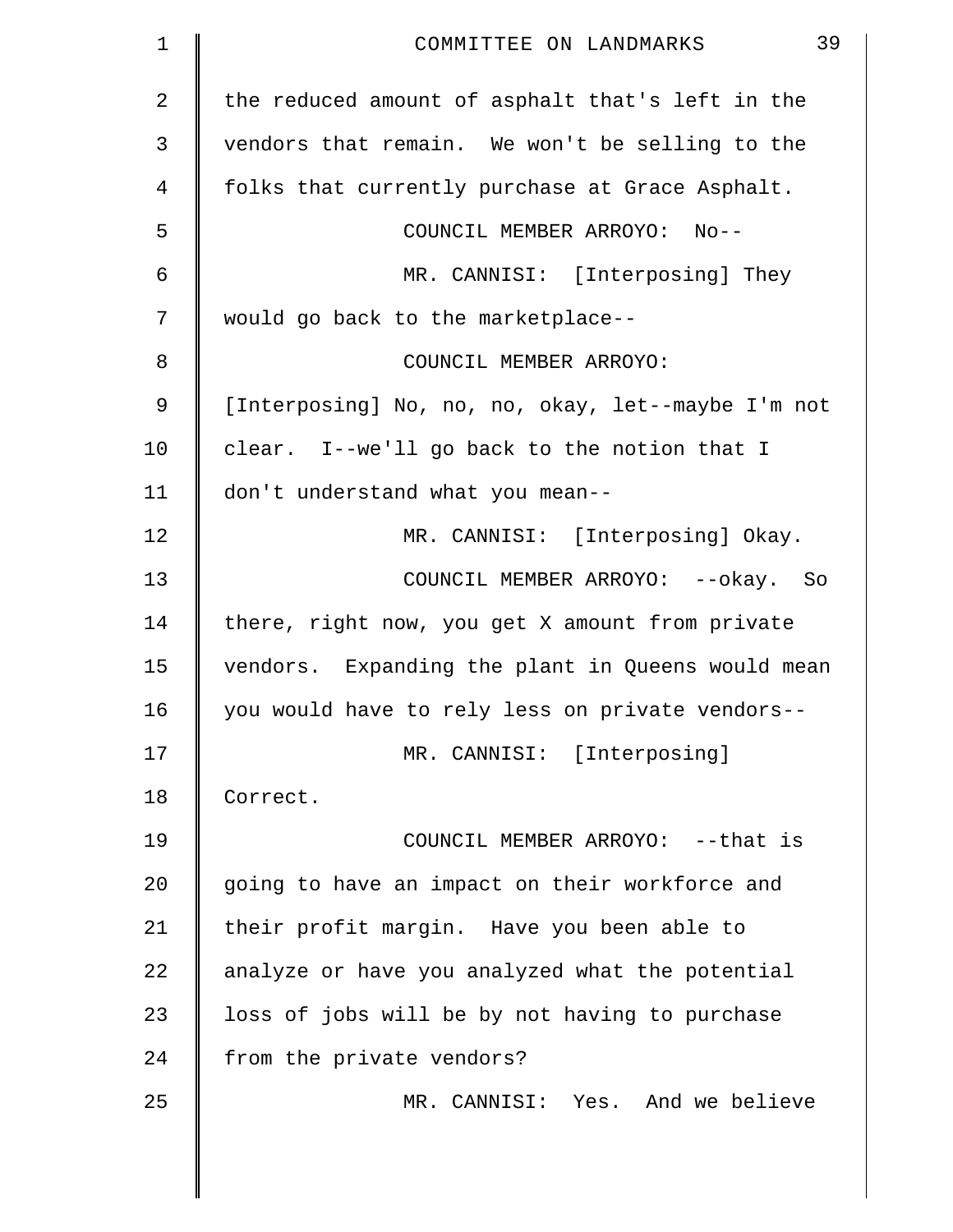| 1  | 40<br>COMMITTEE ON LANDMARKS                       |
|----|----------------------------------------------------|
| 2  | it will be no impact. And the reason we believe    |
| 3  | that is what we're saying is we're releasing back  |
| 4  | to the market--if we take one plant out of the     |
| 5  | private industry side, we have five there now and  |
| 6  | we take it down to--                               |
| 7  | COUNCIL MEMBER ARROYO:                             |
| 8  | [Interposing] You stop contracting with--          |
| 9  | MR. CANNISI: [Interposing] Right--                 |
| 10 | COUNCIL MEMBER ARROYO: -- okay.                    |
| 11 | MR. CANNISI: -- if we take one of                  |
| 12 | the plants out and acquire it ourselves--          |
| 13 | COUNCIL MEMBER ARROYO:                             |
| 14 | [Interposing] Okay.                                |
| 15 | MR. CANNISI: --that that leaves                    |
| 16 | four remaining plants. The amount of business      |
| 17 | that that one plant is doing privately is equal to |
| 18 | the amount of business we would take away from     |
| 19 | those four vendors so it would be replaced by the  |
| 20 | private business.                                  |
| 21 | COUNCIL MEMBER ARROYO: Okay. I'm                   |
| 22 | more confused than when I asked the question--     |
| 23 | CHAIRPERSON LAPPIN: [Interposing]                  |
| 24 | $I - -$                                            |
| 25 | COUNCIL MEMBER ARROYO: -- so I'm                   |
|    |                                                    |
|    |                                                    |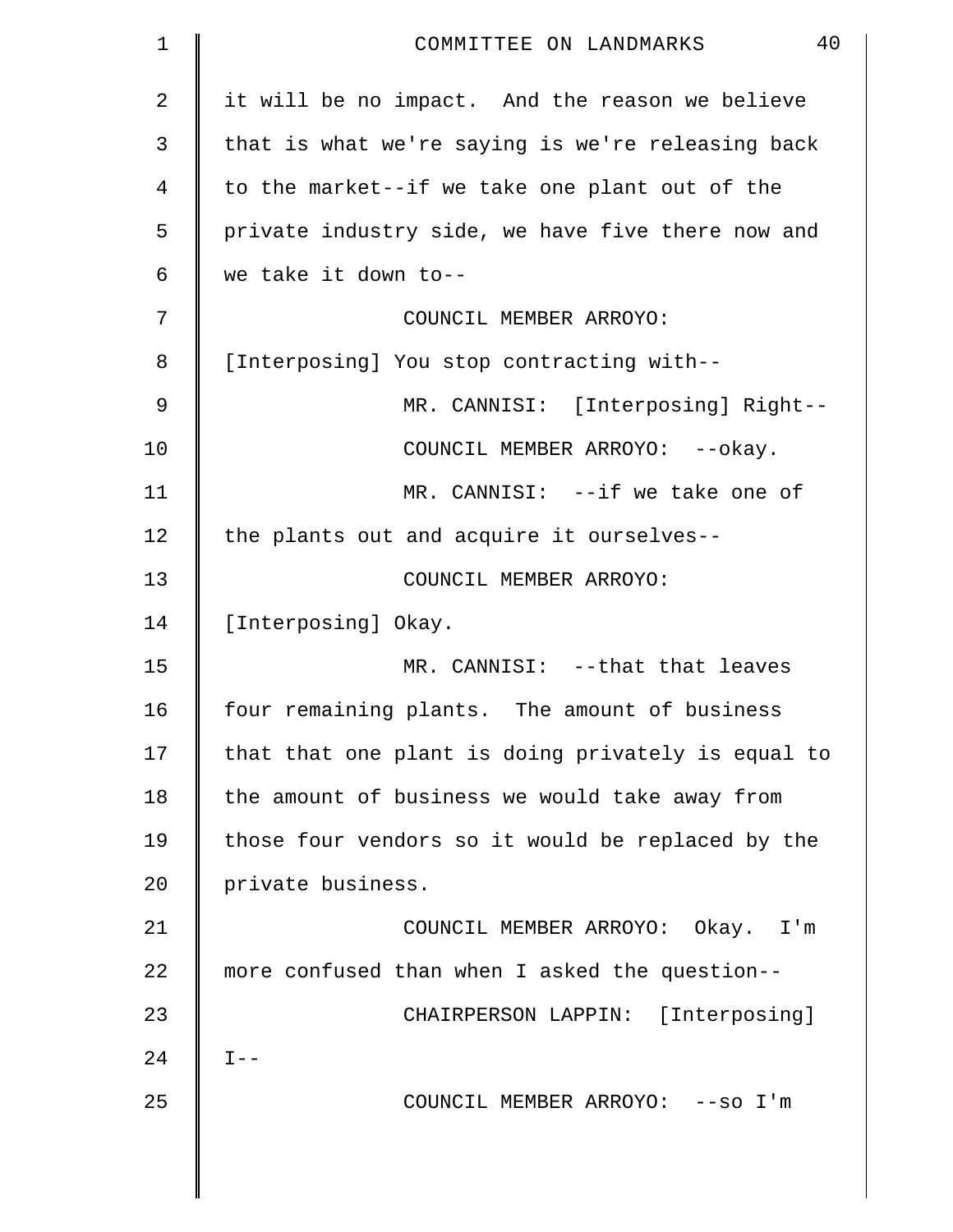| $\mathbf 1$    | 41<br>COMMITTEE ON LANDMARKS                  |
|----------------|-----------------------------------------------|
| $\overline{2}$ | going to stop. I'm going to stop.             |
| 3              | CHAIRPERSON LAPPIN: I understand              |
| 4              | what he's saying--                            |
| 5              | COUNCIL MEMBER ARROYO:                        |
| 6              | [Interposing] Okay.                           |
| 7              | CHAIRPERSON LAPPIN: --and that the            |
| 8              | demand isn't going to change, it's just who's |
| 9              | going to be filling the demand.               |
| 10             | MR. ORLANDO: [Interposing]                    |
| 11             | Correct.                                      |
| 12             | MR. CANNISI: [Interposing] Right              |
| 13             | $while--$                                     |
| 14             | CHAIRPERSON LAPPIN: --so                      |
| 15             | MR. CANNISI: --while we--                     |
| 16             | COUNCIL MEMBER ARROYO:                        |
| 17             | [Interposing] That's not what he said.        |
| 18             | MR. CANNISI: --take some of the--             |
| 19             | Mr. ORLANDO: [Interposing] It--it-            |
| 20             |                                               |
| 21             | COUNCIL MEMBER ARROYO:                        |
| 22             | [Interposing] We need to talk about how you   |
| 23             | communicate. It's not very clear. [Laughing]  |
| 24             | MR. ORLANDO: [Interposing] Okay.              |
| 25             | COUNCIL MEMBER ARROYO: Thank you--            |
|                |                                               |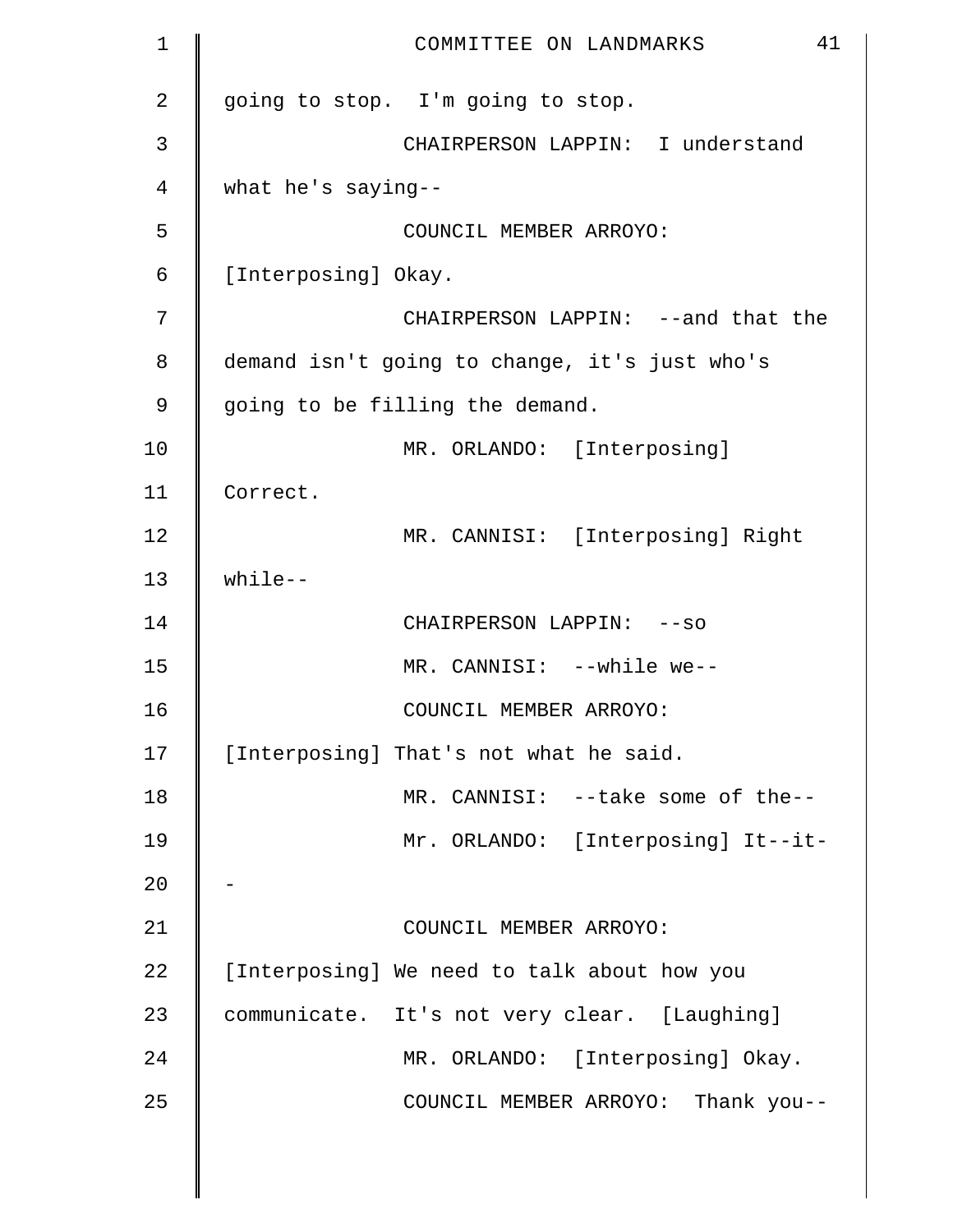| $\mathbf 1$    | 42<br>COMMITTEE ON LANDMARKS                       |
|----------------|----------------------------------------------------|
| $\overline{2}$ | MR. ORLANDO: I'm sorry.                            |
| 3              | CHAIRPERSON LAPPIN: Okay. I guess                  |
| 4              | I just wanted to go back to--and we're not going   |
| 5              | to vote on this today but we're not going to vote  |
| 6              | on it until we really understand how you guys are  |
| 7              | saving money. So dragging your feet on providing   |
| 8              | that information isn't going to help you at all.   |
| 9              | And I really don't understand if you put a number  |
| 10             | in the MMR, I'm sure you didn't pull it out of     |
| 11             | thin air. I'm sure you know exactly what you're    |
| 12             | paying for all these different things. And I'm     |
| 13             | very disappointed that you didn't come here today. |
| 14             | And I would really like--and I mean                |
| 15             | we're going to hear from other folks today who are |
| 16             | going to say it's absolutely not possible and      |
| 17             | they're recycling more than 15% and we're not      |
| 18             | going to be able to really go back and forth. So   |
| 19             | we're going to have to continue this discussion.   |
| 20             | MS. ARDITO: We will have it to you                 |
| 21             | right after this, literally, in your hands right   |
| 22             | after this--                                       |
| 23             | CHAIRPERSON LAPPIN: [Interposing]                  |
| 24             | Okay.                                              |
| 25             | MS. ARDITO: --session.                             |
|                |                                                    |
|                |                                                    |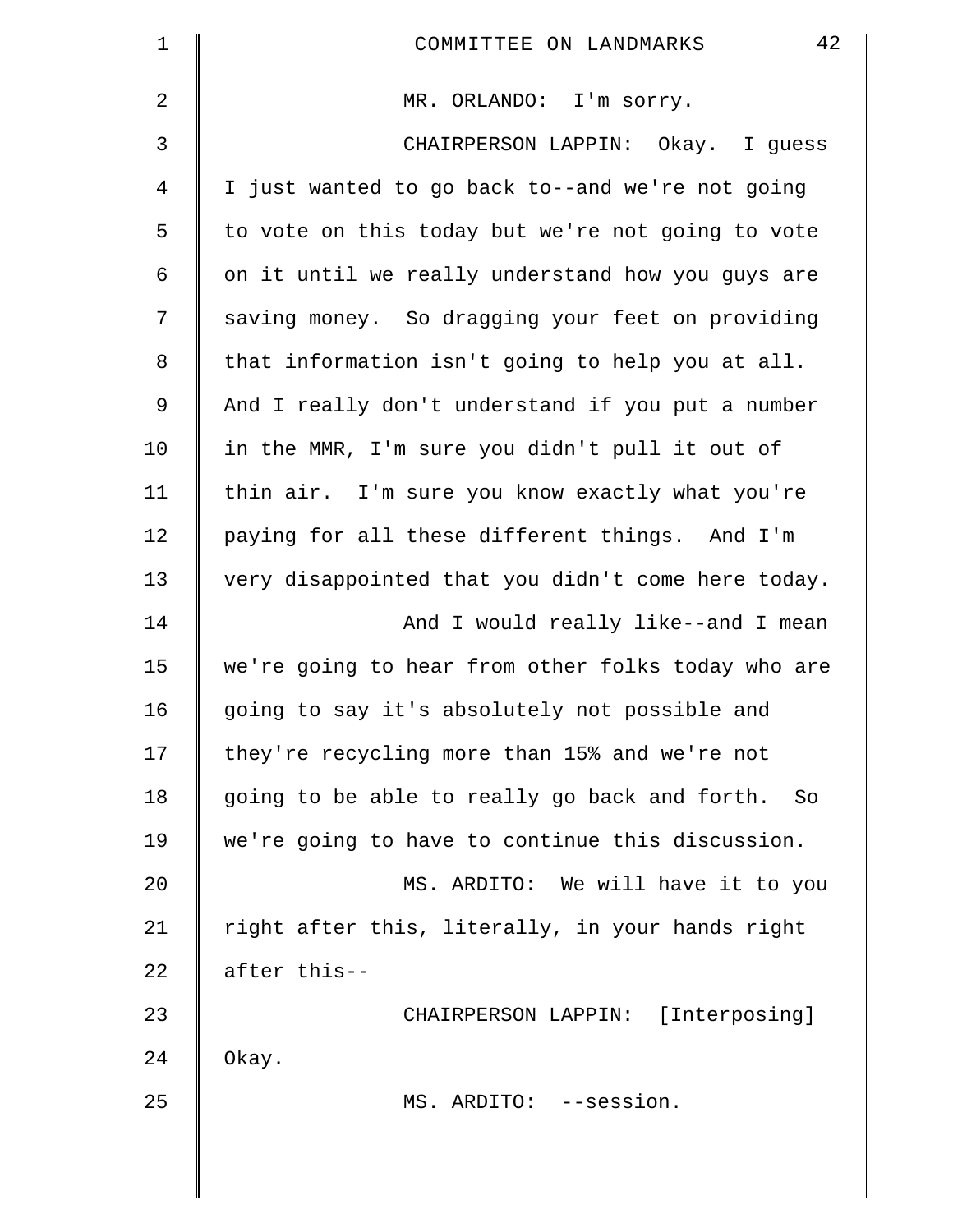| 1  | 43<br>COMMITTEE ON LANDMARKS                       |
|----|----------------------------------------------------|
| 2  | CHAIRPERSON LAPPIN: Thank you.                     |
| 3  | Thank you very much. So let's move to our next     |
| 4  | panel. Kenneth Tully, Daniel Scully, Richard       |
| 5  | Davidson and James Horan. Are you--you're all on   |
| 6  | one team.                                          |
| 7  | [Pause]                                            |
| 8  | [Witnesses getting settled]                        |
| 9  | [Pause]                                            |
| 10 | MR. DAN SCULLY: Thank you                          |
| 11 | Chairwoman--is this on? Thank you Chairwoman       |
| 12 | Lappin and Committee members. My name is Dan       |
| 13 | Scully. I represent Willets Point Asphalt. I'd     |
| 14 | like to just read a brief joint letter from the    |
| 15 | Asphalt businesses who are in opposition of this-- |
| 16 | CHAIRPERSON LAPPIN: [Interposing]                  |
| 17 | You know what? I would ask you not to read it      |
| 18 | because we do have a copy of it. If you could      |
| 19 | just summarize the key points that would be        |
| 20 | helpful and it will be entered into the record.    |
| 21 | And we do have a copy of it.                       |
| 22 | MR. SCULLY: Sure. You know, we're                  |
| 23 | all here basically to dispute a lot of the claims  |
| 24 | that the DOT has made in reference to the purchase |
| 25 | of this plant. We feel that there are three major  |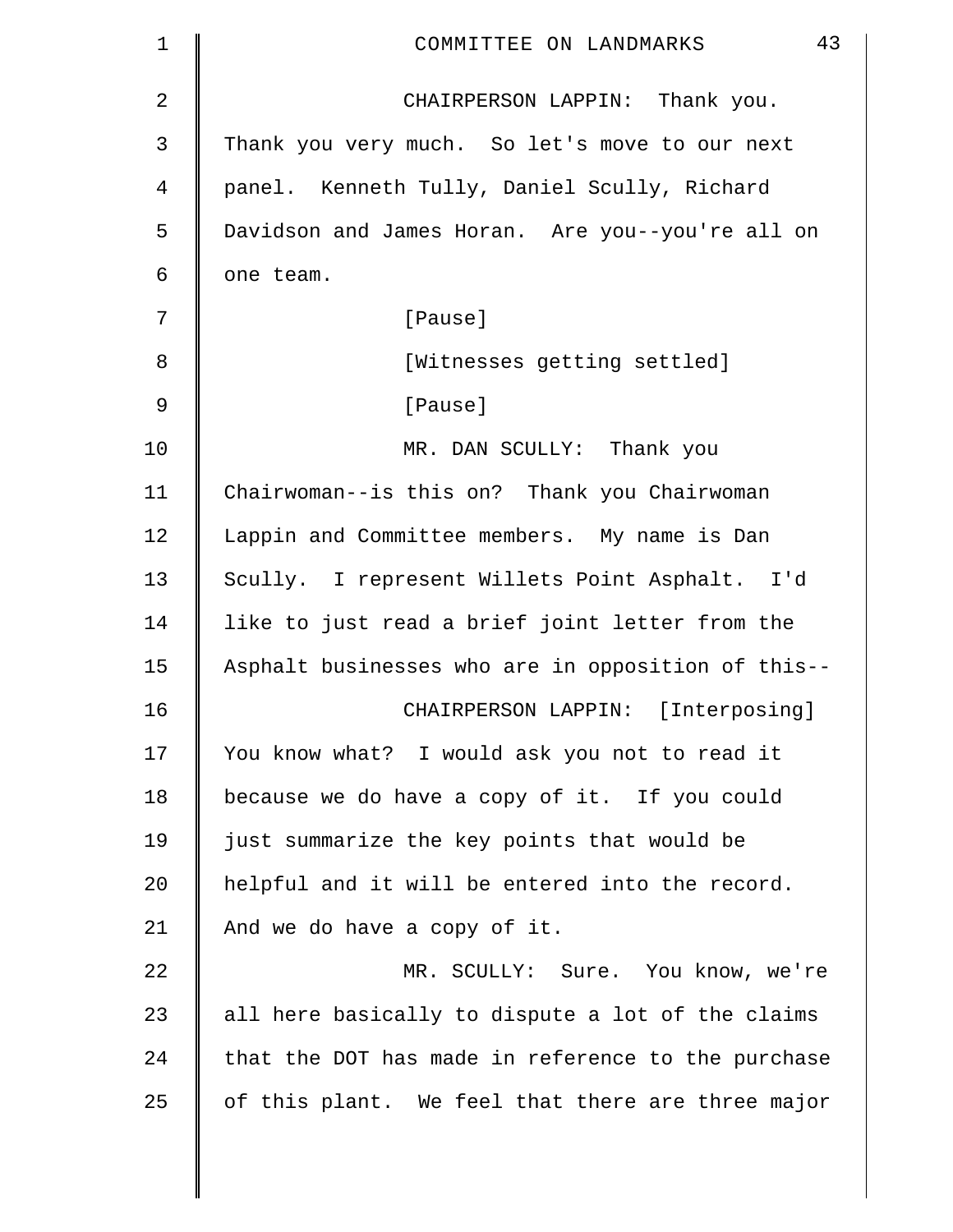| 1              | 44<br>COMMITTEE ON LANDMARKS                        |
|----------------|-----------------------------------------------------|
| $\overline{a}$ | issues that we need to discuss. The first of        |
| 3              | that, of those is the cost savings to the City;     |
| 4              | the capacity that's available to the City; and of   |
| 5              | course, the recycling that occurs in the private    |
| 6              | industry.                                           |
| 7              | You know, as we've seen today the                   |
| 8              | DOT's not been able to prove, at least to our       |
| 9              | satisfaction and apparently not to the Committee's  |
| 10             | satisfaction that it, this is going to present a    |
| 11             | cost savings to the City. You know, they're--       |
| 12             | they've made a claim that they're going to save \$4 |
| 13             | million annually.                                   |
| 14             | The current price from the four                     |
| 15             | area vendors, the average price for the four area   |
| 16             | vendors for Queens is \$57.35. On the 200,000 tons  |
| 17             | that they produce in Queens or that they have a     |
| 18             | demand for in Queens each year, that means they'd   |
| 19             | have to save \$20 a ton to realize that savings.    |
| $20 \,$        | That means that their cost per ton would have to    |
| 21             | be somewhere on the order of \$37 a ton. And what   |
| 22             | we've provided to the City Council is an economic   |
| 23             | breakdown which is based in reality of this basic   |
| 24             | project and based on our experience operating in    |
| 25             | the asphalt industry.                               |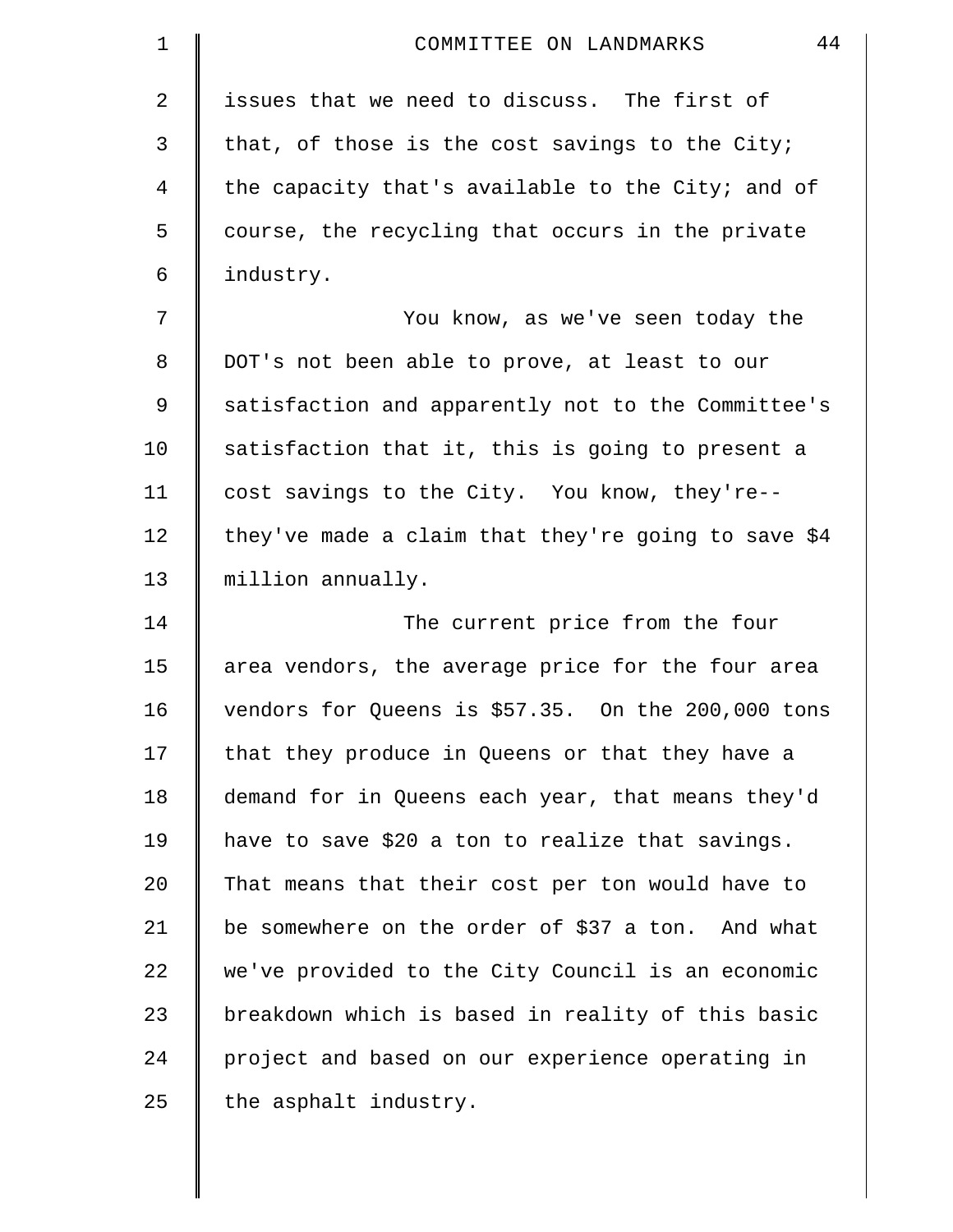| $\mathbf 1$ | 45<br>COMMITTEE ON LANDMARKS                       |
|-------------|----------------------------------------------------|
| 2           | You can see very clearly that the                  |
| 3           | raw material alone to create one ton of asphalt    |
| 4           | and that considers recycling asphalt as well is    |
| 5           | \$39 a ton. Add on top of that the cost of labor,  |
| 6           | add on top of that the cost for the equipment and  |
| 7           | maintenance, utilities, and then also the          |
| 8           | acquisition cost and you're looking at a cost to   |
| 9           | the City of about \$66.77 a ton. And, you know,    |
| 10          | this is a real breakdown. And this is what we      |
| 11          | believe the DOT should be required to show to this |
| 12          | Committee, something along this order, to prove    |
| 13          | that there is actually a cost savings here.        |
| 14          | In terms of the green product I                    |
| 15          | think some of my other panel members will get into |
| 16          | it in more detail but, you know, there really is   |
| 17          | no incentive for the private industry not to use   |
| 18          | recycled material. And to our knowledge, you       |
| 19          | know, one of the cost savings here that's being    |
| 20          | claimed is that rap is not going to be land        |
| 21          | filled. To our knowledge not a ton of rap has      |
| 22          | been land filled anytime in the recent past. This  |
| 23          | material is stockpiled and it's a valuable         |
| 24          | commodity to the asphalt industry.                 |
| 25          | You know, the private vendors take                 |
|             |                                                    |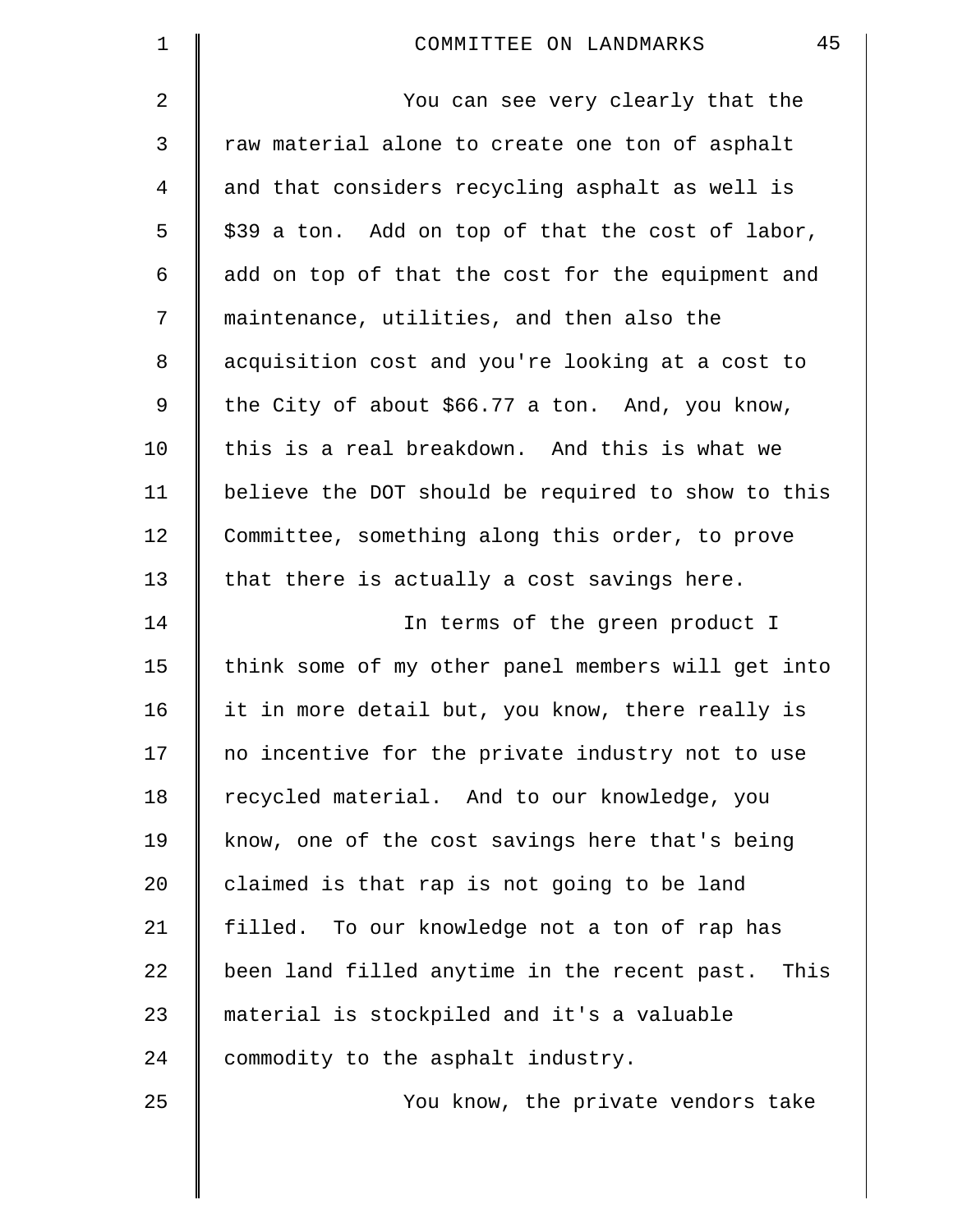| $\mathbf 1$    | 46<br>COMMITTEE ON LANDMARKS                       |
|----------------|----------------------------------------------------|
| $\overline{2}$ | this product at no cost to the City and            |
| 3              | incorporate it into the same product that is--that |
| $\overline{4}$ | we manufacture. As a matter of fact the Willets    |
| 5              | Point Plant is a brand new plant that's            |
| 6              | specifically designed to incorporate rap. And      |
| 7              | it's capable of doing up to 40% with great ease.   |
| 8              | And the last issue is the capacity.                |
| 9              | And in Queens alone there's 1.6 million tons of    |
| 10             | capacity in private plants. And that's excluding   |
| 11             | the capacity that's available from the Grace       |
| 12             | plant. The total usage in Queens right now is      |
| 13             | about 1 million tons including the DOT's 200,000   |
| 14             | and then that that is used in privates.            |
| 15             | So that means that there's an                      |
| 16             | excess capacity out there and, you know, there's   |
| 17             | certainly the ability to fill the needs of the     |
| 18             | City DOT even if the Grace Asphalt plant were not  |
| 19             | there.                                             |
| 20             | So in summary, you know, our                       |
| 21             | feeling is that the business--the City has no      |
| 22             | business being in business. You know, this is      |
| 23             | what the private industry does. We've shown that   |
| 24             | we sell product to the City, generally at \$10 to  |
| 25             | \$15 per on less than the private market. You      |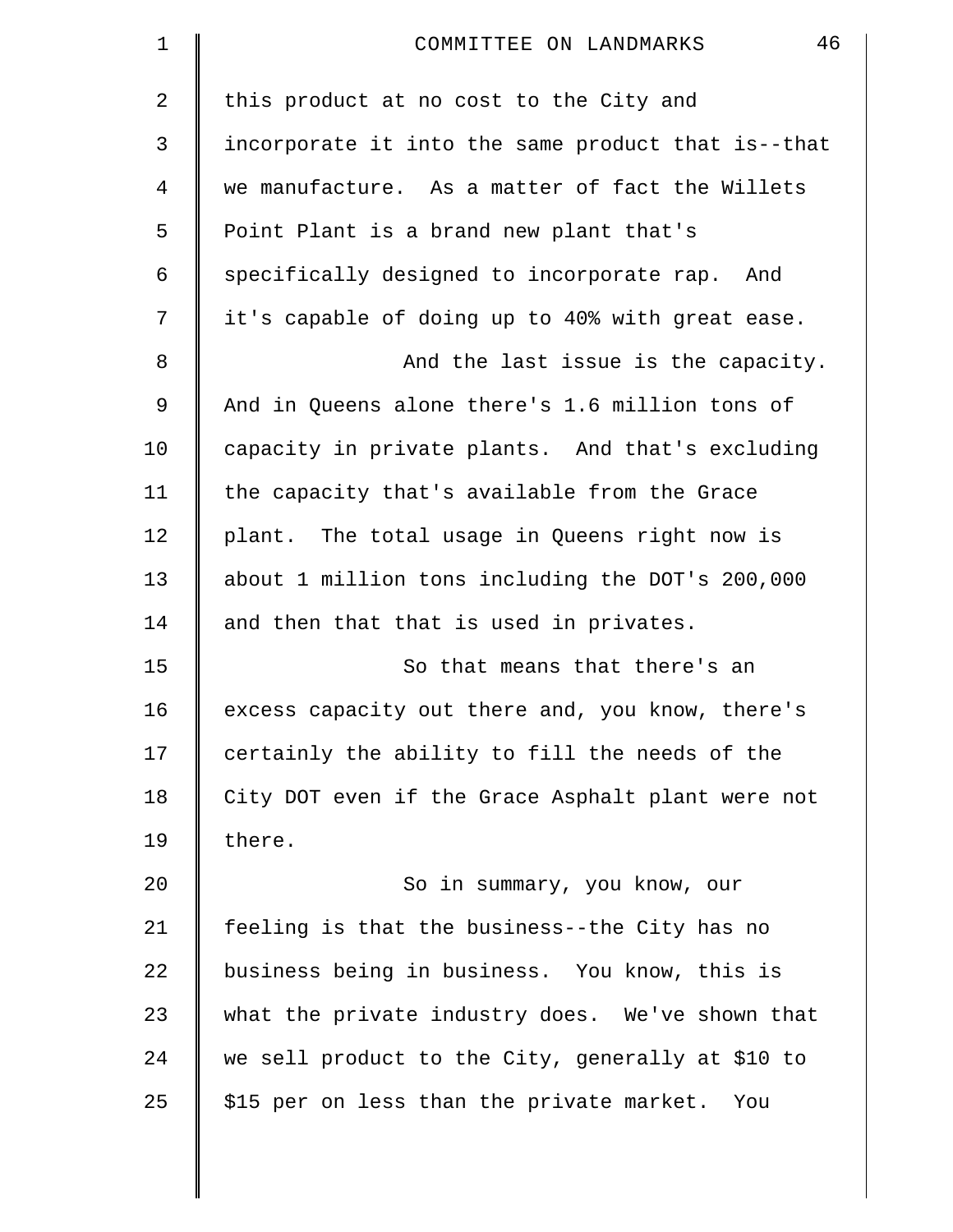| $\mathbf 1$ | 47<br>COMMITTEE ON LANDMARKS                       |
|-------------|----------------------------------------------------|
| 2           | know, if you were a private company coming to      |
| 3           | purchase, you're going to pay a lot more than the  |
| 4           | City pay. And that's because this volume is        |
| 5           | critical to the private industry to keep volume so |
| 6           | that we can spread our fixed costs over that       |
| 7           | volume.                                            |
| 8           | So we ask that the City, the                       |
| 9           | Committee vote against this proposal from the City |
| 10          | and leave the production to the privates.          |
| 11          | [Pause]                                            |
| 12          | MR. RICHARD DAVIDSON: Hello?                       |
| 13          | Yeah, my name is Richard Davidson. I'm here        |
| 14          | representing Canal Asphalt, Inc. We are one of     |
| 15          | the five vendors that the City has contracts with. |
| 16          | And I put together a little summary that you have  |
| 17          | on our letterhead. It's just again challenging     |
| 18          | two of the reason why the City feels it's          |
| 19          | necessary to purchase or take over this plant in   |
| 20          | Queens.                                            |
| 21          | We are one of the two plants                       |
| 22          | approved by New York City to supply asphalt        |
| 23          | material with 40% rap. The bids that are put out   |
| 24          | by the City annually don't even allow you to do    |
| 25          | 40%, they allow up to 30% but we did receive a     |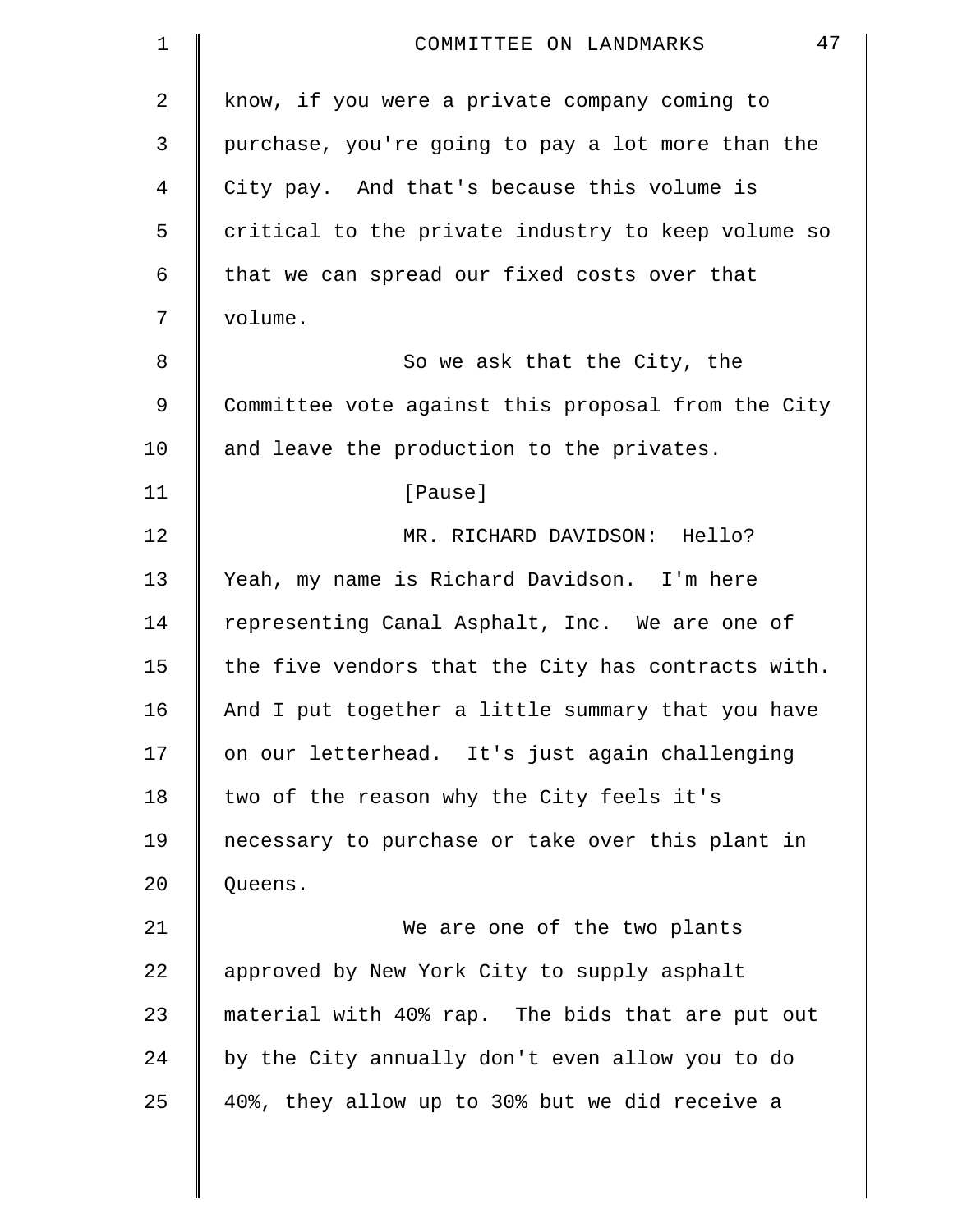| 1  | 48<br>COMMITTEE ON LANDMARKS                       |
|----|----------------------------------------------------|
| 2  | call in the last year to see if we would bump up   |
| 3  | our recycled product up to 40%. And it took about  |
| 4  | a two weeks' time and then we did so. We're        |
| 5  | always looking for ways to, you know, lessen our   |
| 6  | costs and also have a good impact on the           |
| 7  | environment. So we're, you know, we look forward   |
| 8  | to the day we can do 50% rap.                      |
| 9  | And as far as the capacity                         |
| 10 | situation with the City goes, we're very           |
| 11 | disappointed in what they've taken. Our zone is    |
| 12 | southern Bronx, northern Queens. In all of 2008    |
| 13 | the City only asked for 5,000 tons to Queens. We   |
| 14 | can give them 200,000 tons. They just haven't      |
| 15 | come in.                                           |
| 16 | And getting back to what Dan was                   |
| 17 | saying about pricing, for 15 years the City has    |
| 18 | been \$10 to \$12 below our lowest customer. And   |
| 19 | they continue to be so because they do have that   |
| 20 | promise of volume where we can spread our fixed    |
| 21 | costs. And we would welcome a lot more tonnage.    |
| 22 | And we are certainly open and waiting to get--     |
| 23 | receive that at a much cheaper price that the City |
| 24 | would be able to do it.                            |
| 25 | And getting back to Dan's analysis                 |
|    |                                                    |
|    |                                                    |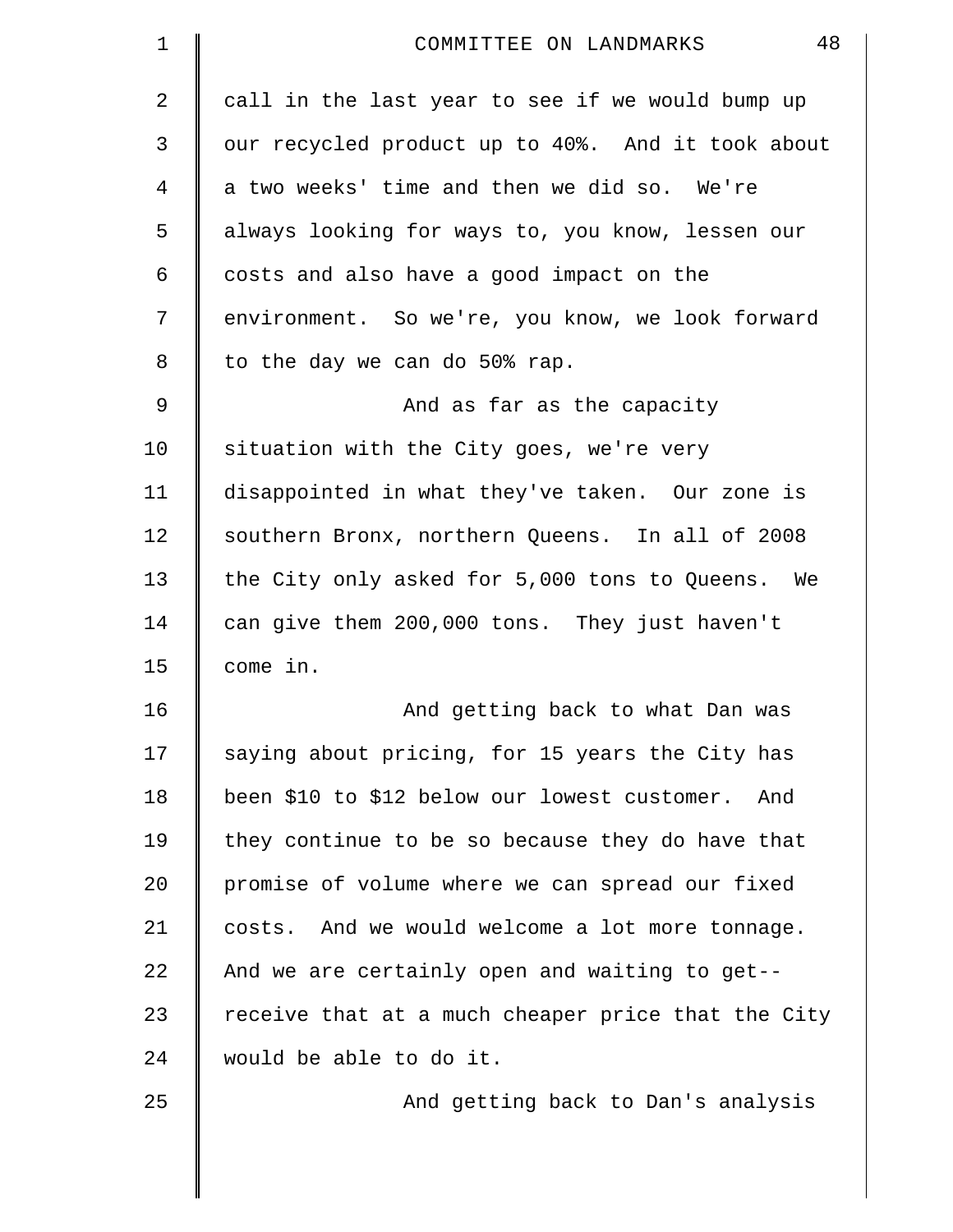| $\mathbf 1$ | 49<br>COMMITTEE ON LANDMARKS                       |
|-------------|----------------------------------------------------|
| 2           | of the costs on that sheet, that excluded some of  |
| 3           | the items that you addressed which was the         |
| 4           | acquisition of the property, the upgrade, and I    |
| 5           | think by testimony earlier, it sounds like they    |
| 6           | need 2 more people to run the plant. So I don't    |
| 7           | know how they'd be doing it cheaper. You know, 10  |
| 8           | versus 12, etcetera.                               |
| 9           | And that's pretty much all I have                  |
| 10          | to say. I welcome any questions.                   |
| 11          | MR. JAMES A. HORAN: Good morning.                  |
| 12          | Good morning. My name is Jim Horan and I'm with    |
| 13          | Flushing Asphalt and I have an asphalt plant in    |
| 14          | Queens, the Borough of Queens. First of all it's   |
| 15          | an honor to be here, first time I was ever in City |
| 16          | Hall and I, I am very happy that I am here.        |
| 17          | But I'm not happy what I hear with                 |
| 18          | the City. We are a vendor for other agencies, for  |
| 19          | the Port Authority of New York. We haven't done    |
| 20          | any City work. I got phone calls this month and    |
| 21          | they said would you be interested in bidding the   |
| 22          | City work and I said yes to two of the people in   |
| 23          | the City.                                          |
| 24          | So our plan this year, okay, is to                 |
| 25          | bid the City's Queen Supply Contract which we have |
|             |                                                    |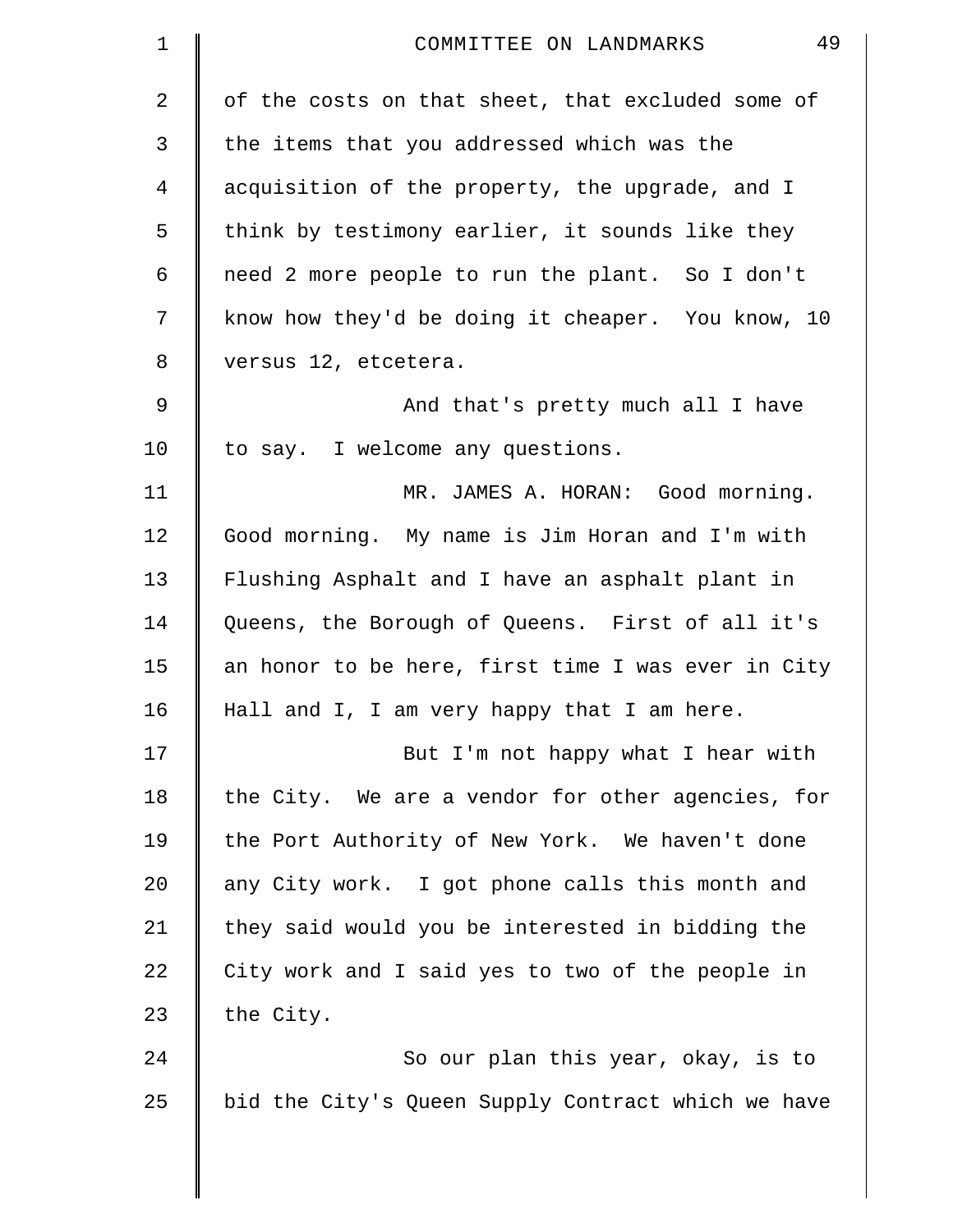| $\mathbf 1$ | 50<br>COMMITTEE ON LANDMARKS                       |
|-------------|----------------------------------------------------|
| 2           | never done. That facility where I am has never     |
| 3           | done. So in response to if Grace Asphalt Plant     |
| 4           | ever was to go out of business for any reason,     |
| 5           | there would be another asphalt plant, Flushing     |
| 6           | Asphalt, and there's Tully, Willets Point and      |
| 7           | there's also a plant I think the City, which       |
| 8           | nobody mentioned, Rayson [phonetic] Asphalt which  |
| 9           | is down in Cedarhurst which has supplied the City  |
| 10          | at one year or another with City asphalt.          |
| 11          | In reference to your answer--I'm                   |
| 12          | going to skip over 'cause we can't, you know,      |
| 13          | we're going to read parts of the things and you    |
| 14          | have--in reference to your live product, okay, let |
| 15          | me try to make that clear. Live product, okay,     |
| 16          | live product, asphalt, you make it at a            |
| 17          | temperature and you transport it. The City is      |
| 18          | making it--DOT is making it sound like after a     |
| 19          | certain amount of time it's going to be a waste.   |
| 20          | It will be. It has to be very cold and a very,     |
| 21          | very long time to do that.                         |
| 22          | The City on the other hand, in the                 |
| 23          | early morning hours will contract with Tully or    |
| 24          | the Bronx, they'll take product from their asphalt |
| 25          | plant in New York City, in Brooklyn, drive it up   |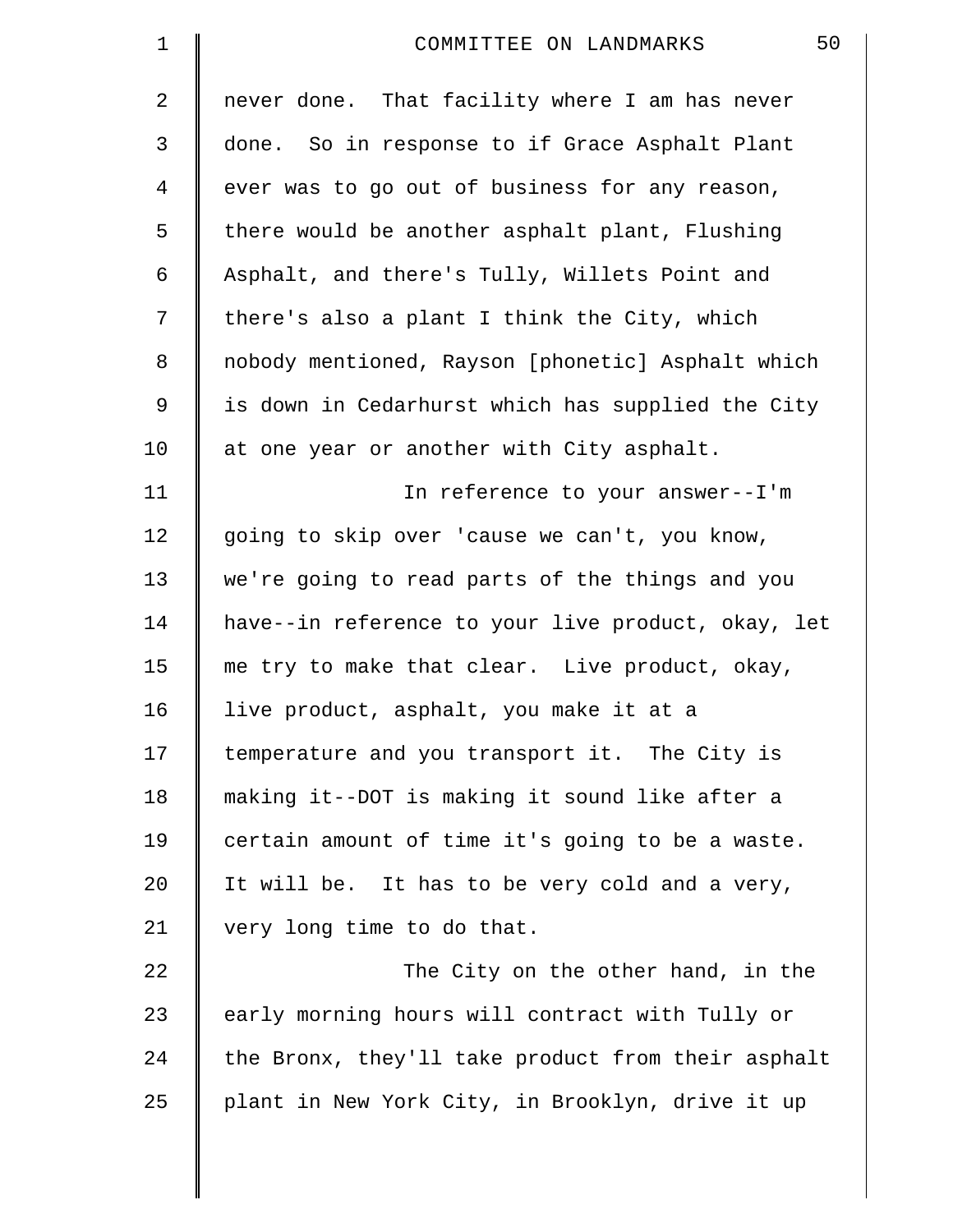| $\mathbf 1$    | 51<br>COMMITTEE ON LANDMARKS                       |
|----------------|----------------------------------------------------|
| $\overline{2}$ | to the Queens operation, dump the asphalt which is |
| 3              | good, into the City asphalt hopper and lay it      |
| 4              | down. And then the second load will go over to     |
| 5              | Tully and so their response--my response to that   |
| 6              | is you're doing it now. There's nothing wrong      |
| 7              | with it. You can't come out here and say that      |
| 8              | it's a problem because you're doing it every       |
| 9              | morning or every night.                            |
| 10             | Your question was are you going to                 |
| 11             | take away any asphalt from the other competing     |
| 12             | asphalt plants. Yes. If the City of New York       |
| 13             | goes over to that asphalt plant, it's going to     |
| 14             | take material away from Willets Point, 200,000     |
| 15             | tons; Willets Point probably does about 100,000,   |
| 16             | 120,000 tons.                                      |
| 17             | My--what would happen to me is                     |
| 18             | Willets Point now would be looking for more vendor |
| 19             | work. It would compete against me a lot harder.    |
| 20             | Okay, I would have to probably come down with my   |
| 21             | numbers and you start going down with numbers, you |
| 22             | know, somebody's going to go out of business.      |
| 23             | There's not enough volume.                         |
| 24             | I think they mentioned it before.                  |
| 25             | There's not enough volume in the City of New York, |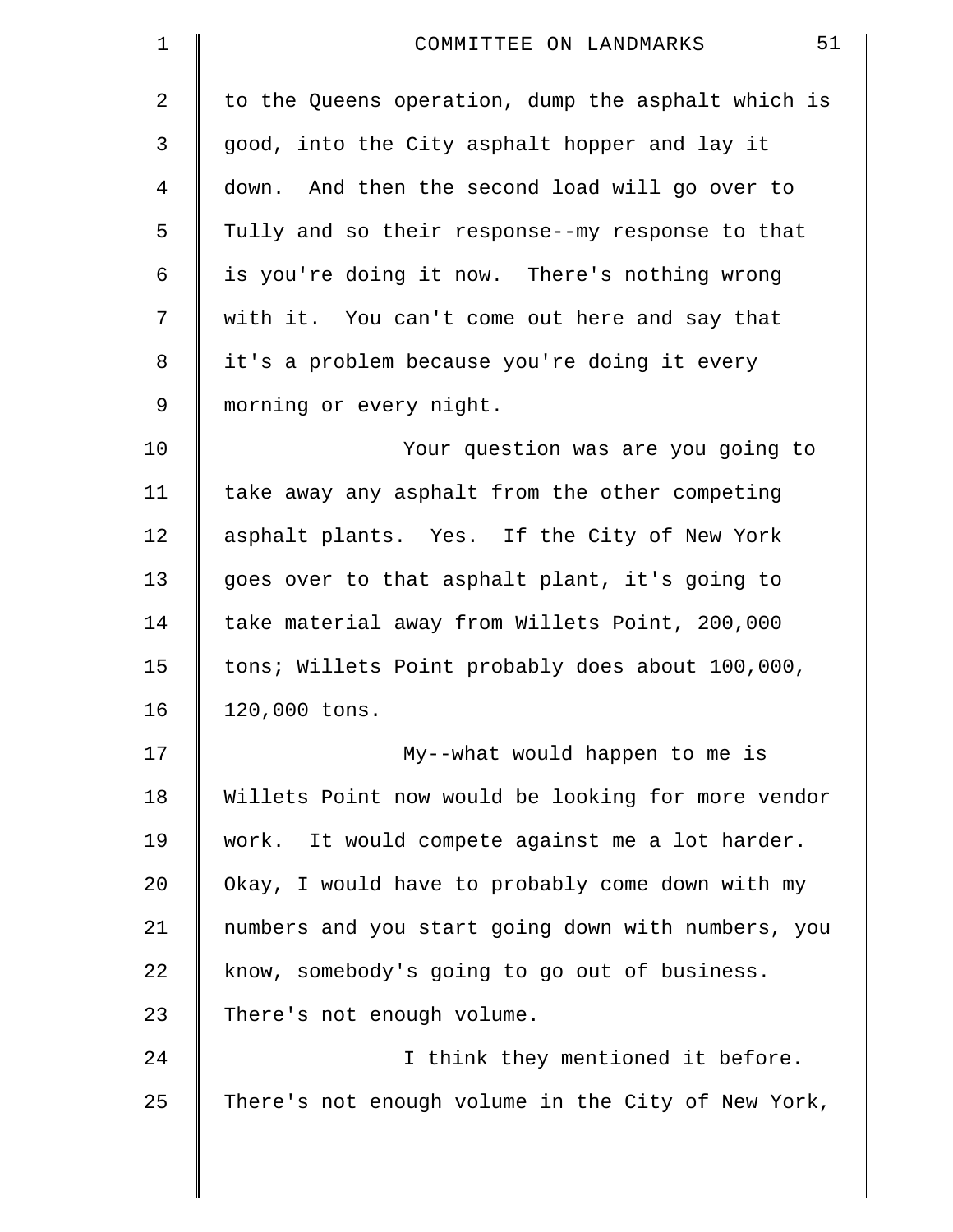| $\mathbf 1$ | 52<br>COMMITTEE ON LANDMARKS                       |
|-------------|----------------------------------------------------|
| 2           | private and with the City, to keep three asphalt   |
| 3           | plants going here. I mean the City goes over       |
| 4           | there, buys asphalt every single day and I don't   |
| 5           | think I ever heard one problem with the City       |
| 6           | saying that they were refused asphalt plant at the |
| 7           | Grace location or at the Willets Point location.   |
| 8           | And as with the cost, yes, Madam,                  |
| $\mathsf 9$ | you said that the City is still in distress. It    |
| 10          | is. There's a lot of people getting laid off,      |
| 11          | okay. Hospitals, City hospitals are closing,       |
| 12          | okay. City Fire Departments are closing at nights  |
| 13          | over in City Island. Okay. They close the Fire     |
| 14          | House at night. Policemen are not getting hired.   |
| 15          | They have the money appropriated                   |
| 16          | for this project which they don't need.<br>They    |
| 17          | should take the money and put it back in where     |
| 18          | it's really needed at City hospitals, with the     |
| 19          | City Fire Department and the City Police           |
| 20          | Department. I think that would be a much better    |
| 21          | use now than an asphalt plant where there's not    |
| 22          | enough asphalt for my plant.                       |
| 23          | I ran 1,000 tons today. I could                    |
| 24          | run 4,000 tons. I think I'm going on and on and    |
| 25          | on but if anybody has a question, they could ask,  |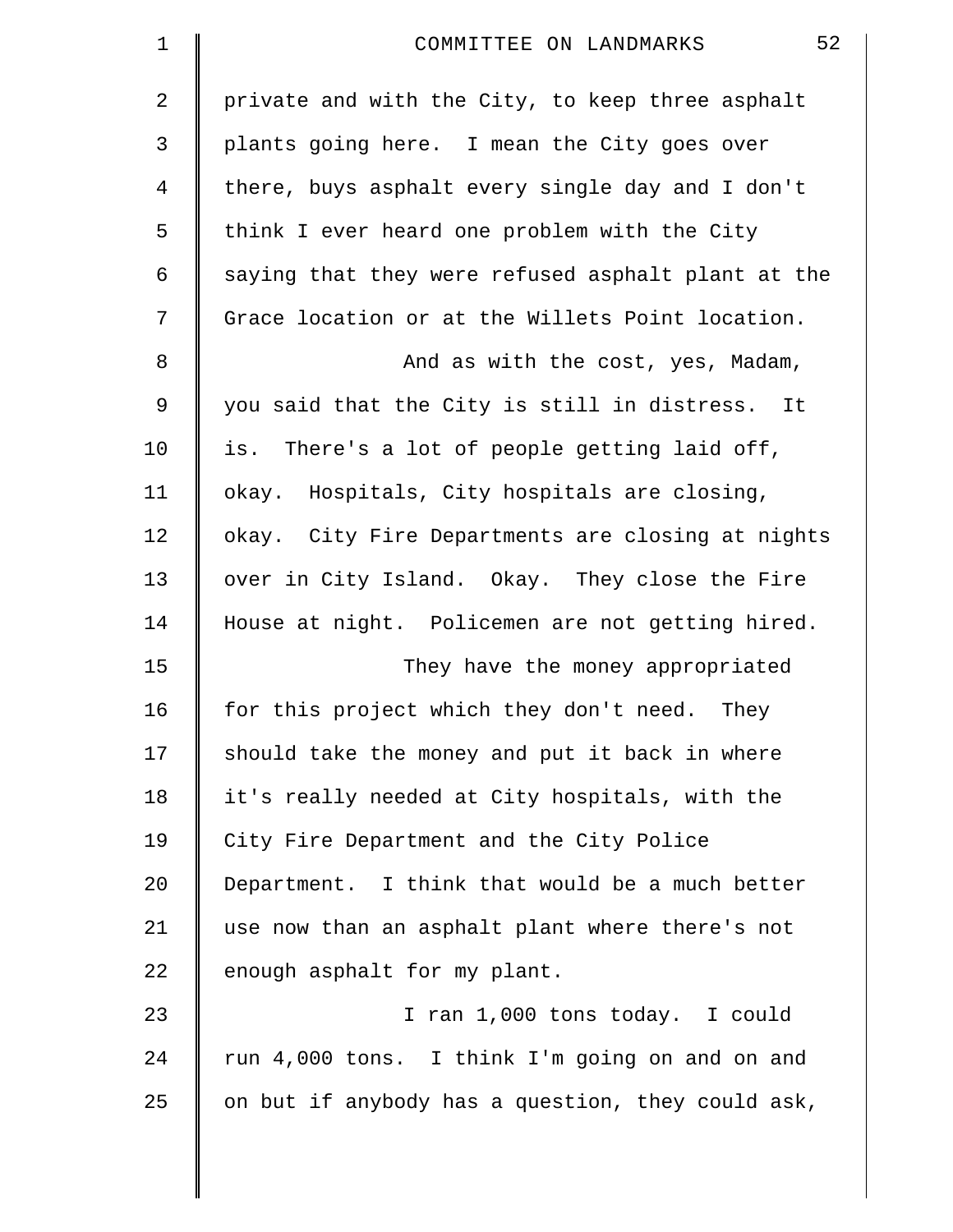| $\mathbf 1$    | 53<br>COMMITTEE ON LANDMARKS                       |
|----------------|----------------------------------------------------|
| $\overline{2}$ | anybody who wants to come down to Flushing Asphalt |
| 3              | Plant, give them a call. And we'll have you over   |
| 4              | there.                                             |
| 5              | CHAIRPERSON LAPPIN: Did you want                   |
| 6              | to testify as well?                                |
| 7              | MR. KENNETH TULLY: Good morning--                  |
| 8              | CHAIRPERSON LAPPIN: [Interposing]                  |
| 9              | $And--$                                            |
| 10             | MR. TULLY: --Council Members. I'm                  |
| 11             | speaking on behalf of Willets Point Asphalt and    |
| 12             | Tully Construction, two family-owned third         |
| 13             | generation construction companies. I've been       |
| 14             | involved for 30 years, and 20 plus years have been |
| 15             | involved in our paving and plant division and I    |
| 16             | currently oversee day to day operations.           |
| 17             | When I first began to learn of the                 |
| 18             | New York City Asphalt Industry I was told by my    |
| 19             | father that the New York City-owned asphalt plant  |
| 20             | was there in agreement with New York City's        |
| 21             | General Contractor Association to keep             |
| 22             | construction plants in check with pricing, and has |
| 23             | been demonstrated through the low bid process for  |
| 24             | years, and that would be the extent of New York    |
| 25             | City operation as long as pricing was competitive. |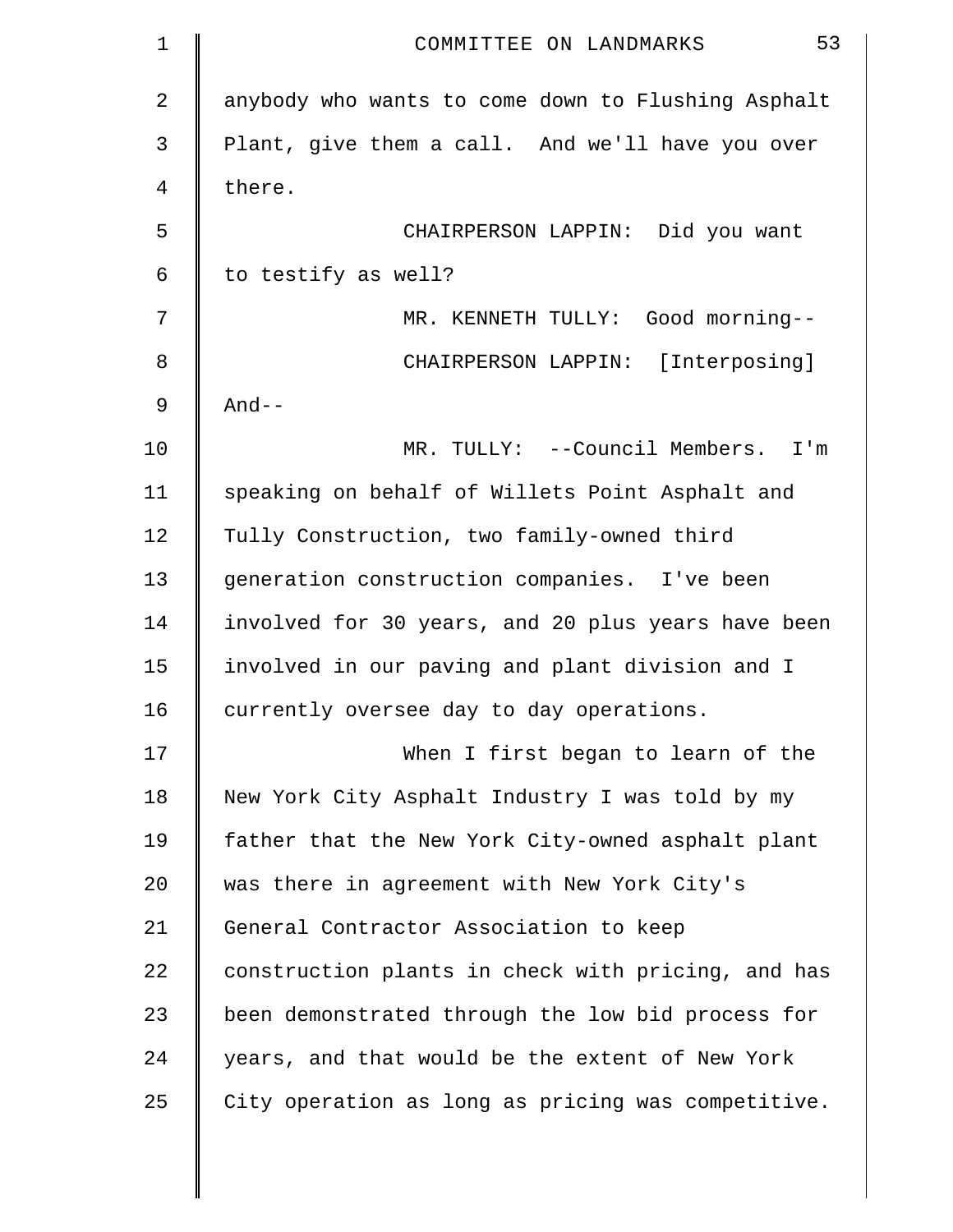| $\mathbf 1$    | 54<br>COMMITTEE ON LANDMARKS                       |
|----------------|----------------------------------------------------|
| $\mathbf{2}$   | Well, as we know this is the third                 |
| 3              | attempt in 15 years to seek a plant in Queens by   |
| $\overline{4}$ | DOT. All these attempts without providing an open  |
| 5              | accurate cost of accounting at the Brooklyn plant. |
| 6              | In the current marketplace, there is not a New     |
| 7              | York City contractor that has enough work to       |
| $\,8\,$        | employee a full time paving crew. Yet, the City    |
| 9              | employs five to eight paving crews throughout the  |
| 10             | Boroughs, all this without providing to industry   |
| 11             | that they can substantially do this cheaper.       |
| 12             | For the last 15 years at our                       |
| 13             | Asphalt Plant, New York City DOT has been 20% to   |
| 14             | 40% of annual sales. An important customer to      |
| 15             | lose this volume in a challenged marketplace would |
| 16             | raise our costs to uncompetitive levels adversely  |
| 17             | affecting our business. Two years ago our company  |
| 18             | spent a lot of time and money upgrading to a new   |
| 19             | plant to better serve DOT's needs and to keep up   |
| 20             | with technology improvements in the industry.      |
| 21             | I deal with New York City's Asphalt                |
| 22             | Coordinator on a daily basis and time after time   |
| 23             | adjust to their daily needs of supply whether it   |
| 24             | be night work, extra supply that day, or special   |
| 25             | mix needs. I have no knowledge of any time that    |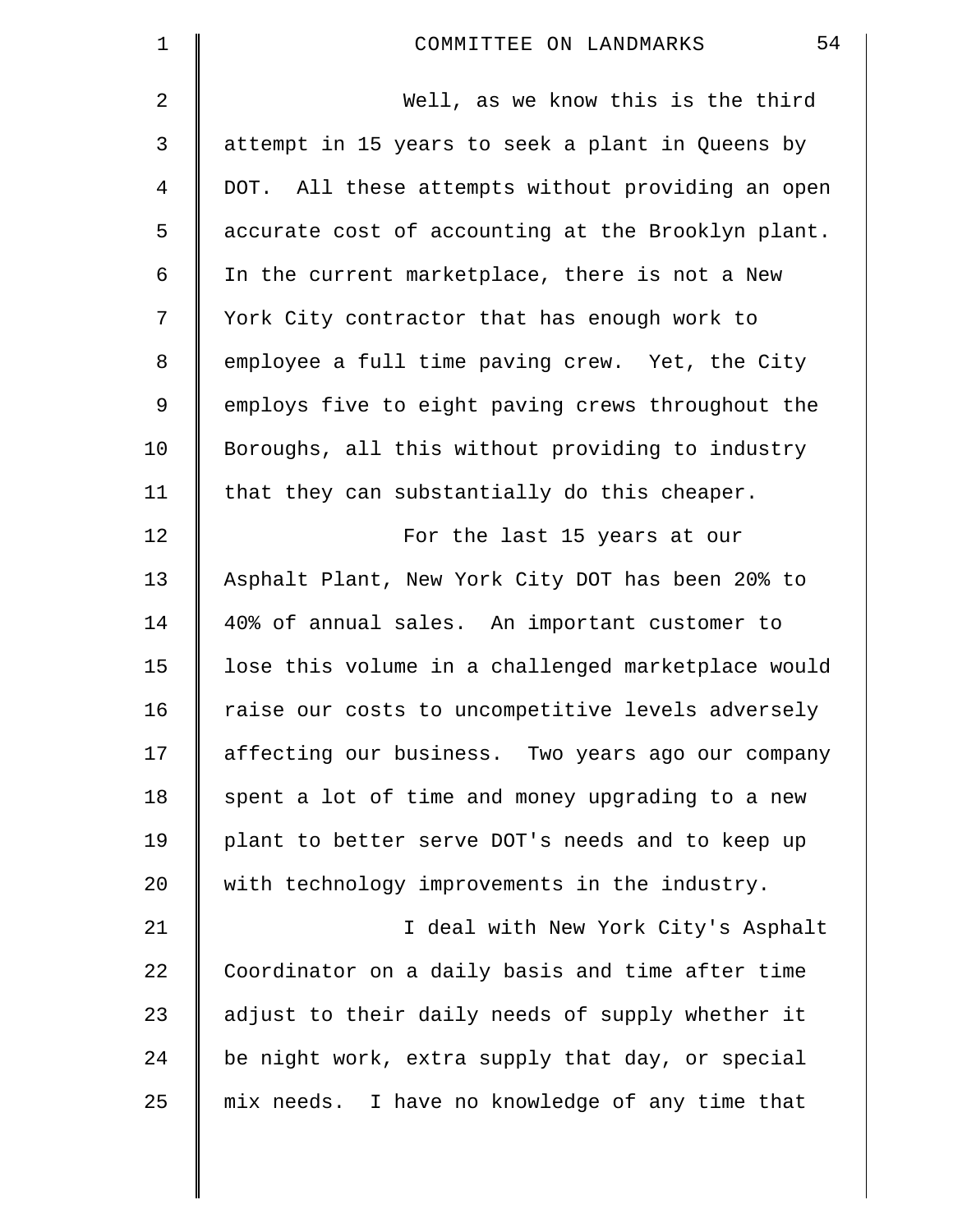| 1  | 55<br>COMMITTEE ON LANDMARKS                       |
|----|----------------------------------------------------|
| 2  | New York City DOT could not have adequate supply   |
| 3  | from this or other vendors to meet requirements.   |
| 4  | The City has a concern for                         |
| 5  | recycling of its rap. This vendor took from the    |
| 6  | city in excess of 50,000 tons a year, well above   |
| 7  | contract requirements and at this writing to my    |
| 8  | knowledge both storage facilities that the City    |
| 9  | stores uses their rap after milling are depleted   |
| 10 | and this is accomplished by coordinating with the  |
| 11 | area plants that serve New York City.              |
| 12 | In closing, I ask the Council to                   |
| 13 | require DOT to provide that they can substantially |
| 14 | make asphalt at this facility before acquiring it  |
| 15 | for less then they currently pay in the            |
| 16 | marketplace. We ask this so our plant does not     |
| 17 | lose an important customer to our viability of     |
| 18 | providing New York City with asphalt like we've    |
| 19 | done since 1952.                                   |
| 20 | CHAIRPERSON LAPPIN: Thank you. I                   |
| 21 | do have a couple of questions. And I wanted to     |
| 22 | welcome our newest Councilwoman, Councilwoman      |
| 23 | Julissa Ferreras, who I think deserves a round of  |
| 24 | applause.                                          |
| 25 | [Applause]                                         |
|    |                                                    |

 $\parallel$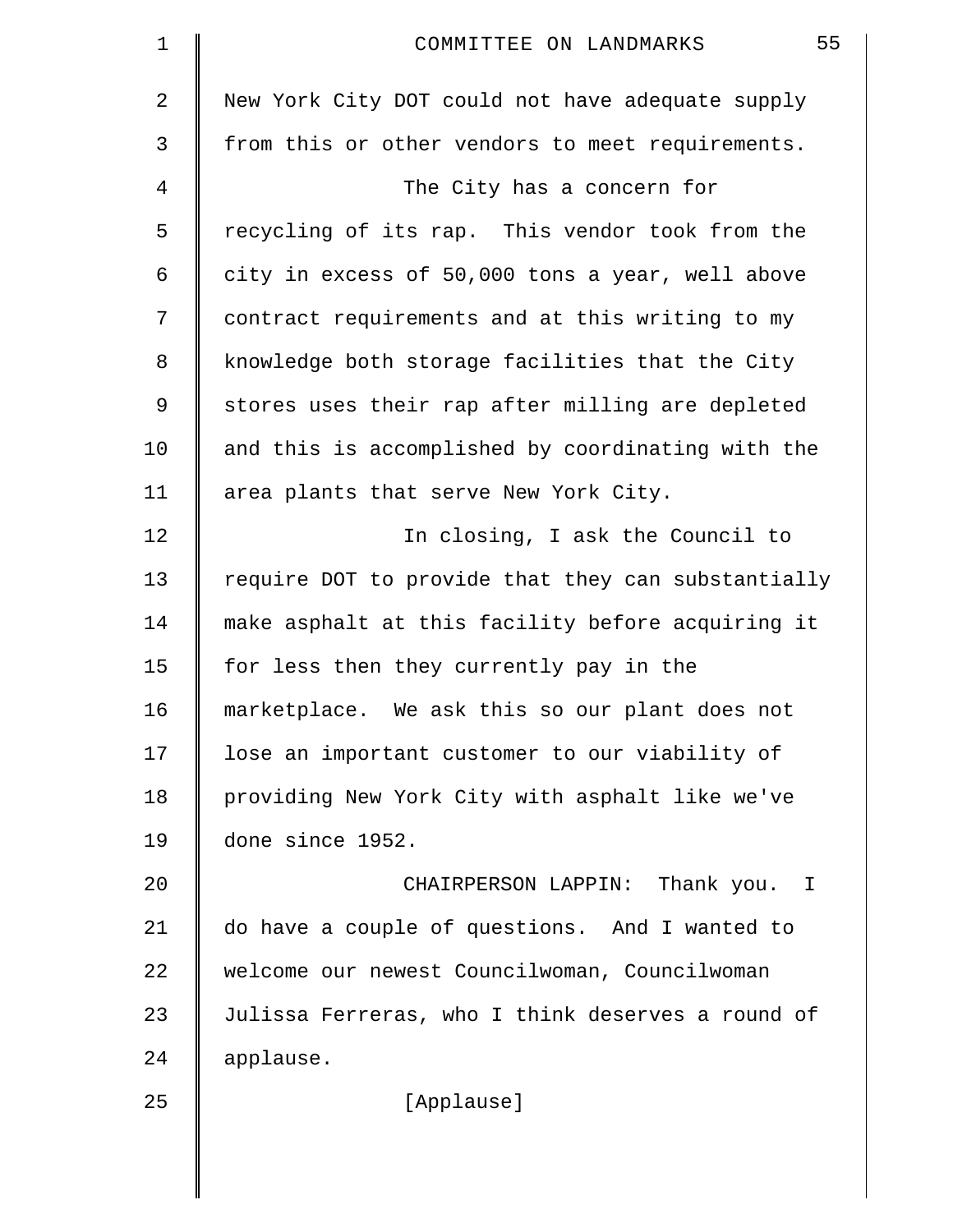| $\mathbf 1$ | 56<br>COMMITTEE ON LANDMARKS                       |
|-------------|----------------------------------------------------|
| 2           | CHAIRPERSON LAPPIN: I'm impressed                  |
| 3           | that you're here, not out having lunch with your   |
| 4           | family celebrating being sworn in.                 |
| 5           | There was one point the City made                  |
| 6           | which I wanted to bring back which is you guys     |
| 7           | presumably are trying to make a profit 'cause you  |
| 8           | are for-profit businesses.                         |
| 9           | MR. TULLY: Yes.                                    |
| 10          | CHAIRPERSON LAPPIN: So how much                    |
| 11          | does that impact your pricing? I mean you're       |
| 12          | businesses, I'm not like you shouldn't be making a |
| 13          | profit but I'm sure that that adds to what you're  |
| 14          | charging the City to produce the asphalt, right?   |
| 15          | MR. TULLY: Correct. Well in                        |
| 16          | reality we look at the City's volume as a--as we   |
| 17          | had said in testimony, spreading out our--         |
| 18          | MR. HORAN: [Interposing] Fixed                     |
| 19          | costs.                                             |
| 20          | MR. TULLY: --fixed costs on an                     |
| 21          | annual basis. So we actually sell at a less than   |
| 22          | profit level at that pricing.                      |
| 23          | CHAIRPERSON LAPPIN: Meaning when                   |
| 24          | you sell to the City, you're not taking any profit |
| 25          | or you're taking less of a profit than you would   |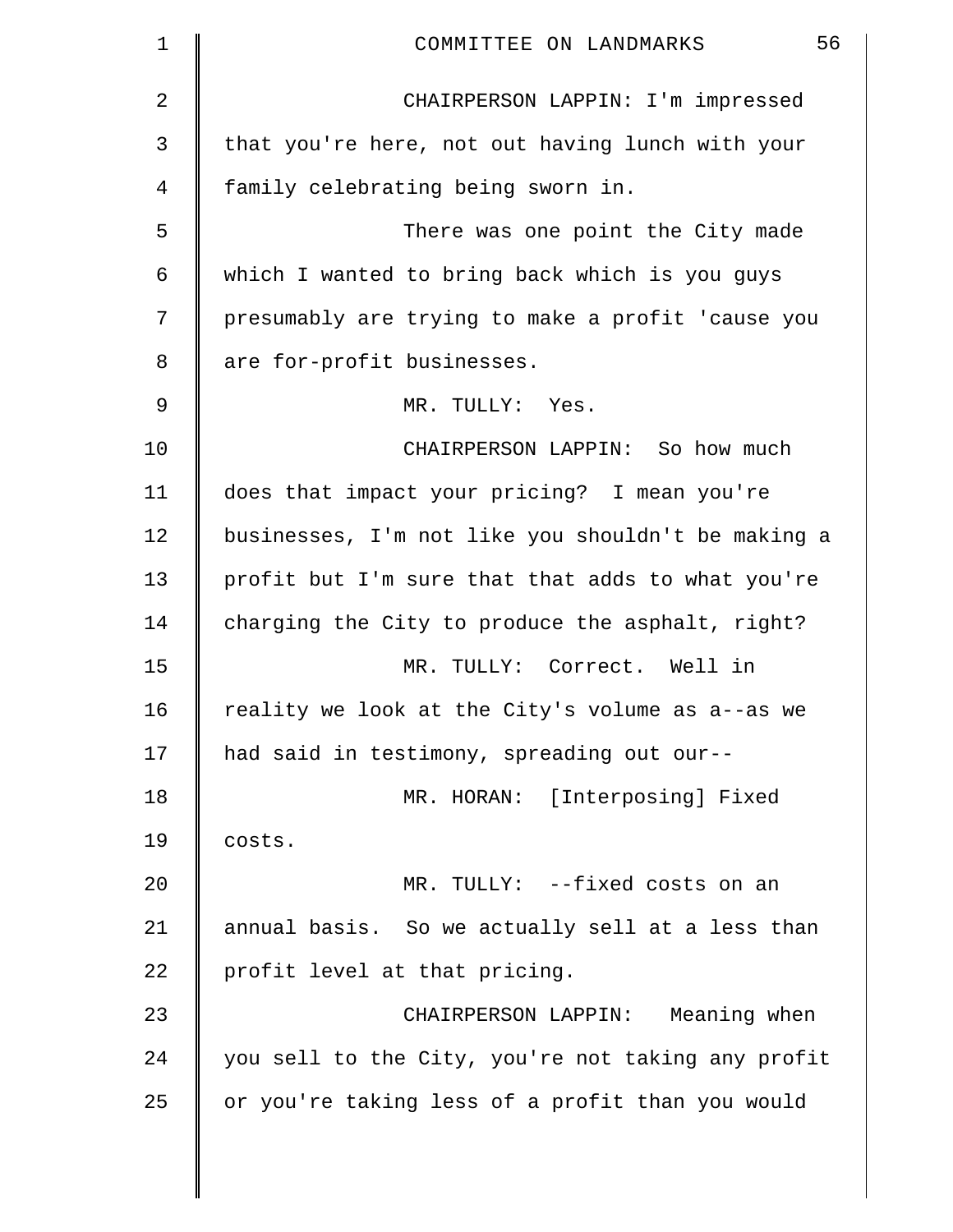| $\mathbf 1$ | 57<br>COMMITTEE ON LANDMARKS                       |
|-------------|----------------------------------------------------|
| 2           | from what you charge private vendors--             |
| 3           | MR. TULLY: [Interposing] If we                     |
| 4           | took that volume out of our plant, our profit      |
| 5           | would have to be--our pricing would have to be     |
| 6           | much higher. So we include that volume at          |
| 7           | basically cost to spread that out.                 |
| 8           | CHAIRPERSON LAPPIN: So you're                      |
| 9           | saying that you do not make any profit from your   |
| 10          | contracts with the City, you break even.           |
| 11          | MR. TULLY: That's correct.                         |
| 12          | CHAIRPERSON LAPPIN: Each of you                    |
| 13          | going to say that?                                 |
| 14          | MR. HORAN: No what I'm going to                    |
| 15          | say is, I mean you'll learn a little bit here,     |
| 16          | where $-$ - , I'm his competitor, okay, when it    |
| 17          | comes down, we're here for one purpose, but I'm    |
| 18          | his competitor. And I don't have the City work,    |
| 19          | and my price, okay, a lot, even--what he could do, |
| 20          | he gets the City bid, he puts that in at minimum,  |
| 21          | pays the fixed costs and everything else, the      |
| 22          | lighting, the real estate taxes. But on the other  |
| 23          | hand he's selling cheaper to some of the vendors I |
| 24          | try--private individuals because he has a fixed    |
| 25          | cost in there. And his is lower.                   |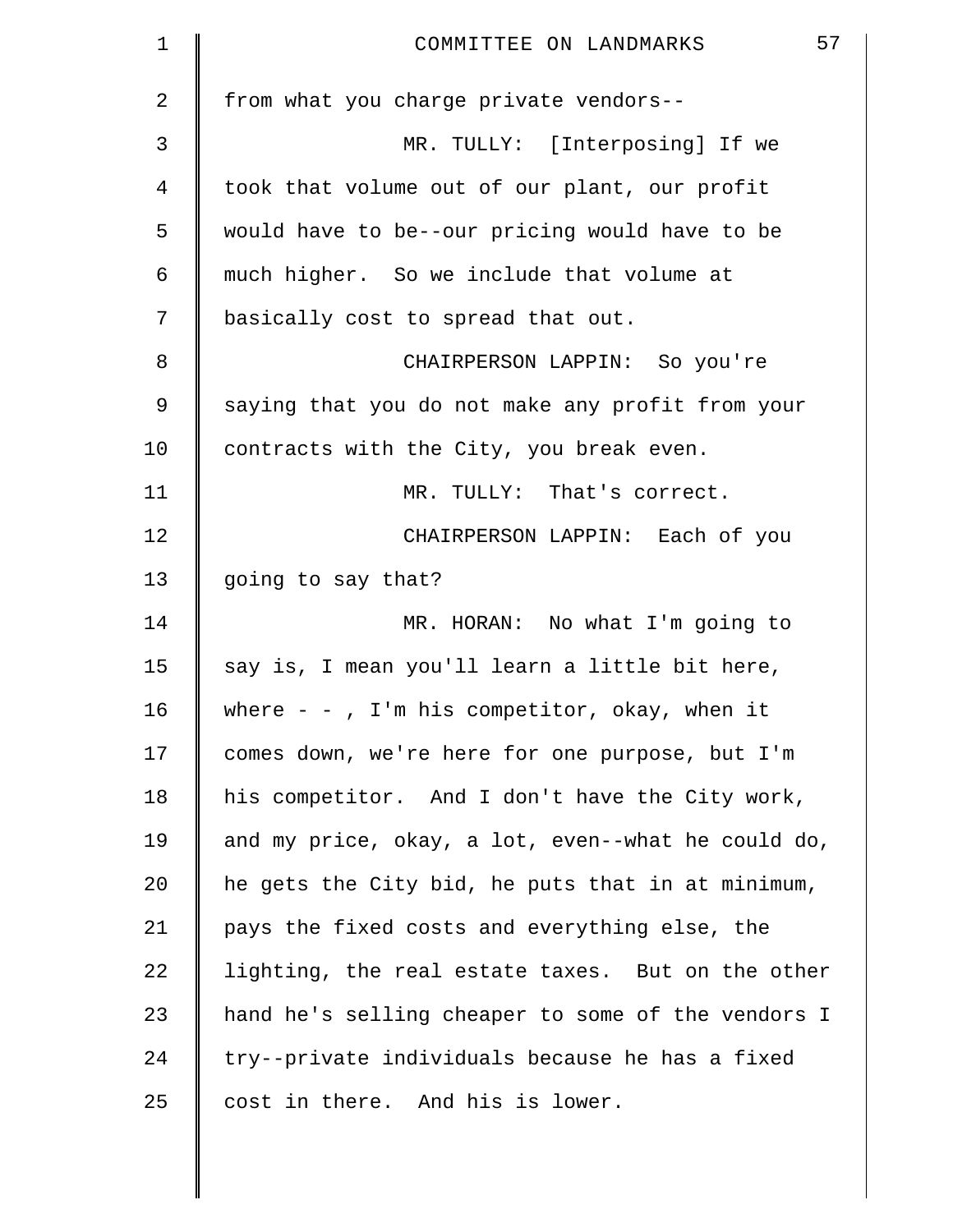| 1  | 58<br>COMMITTEE ON LANDMARKS                       |
|----|----------------------------------------------------|
| 2  | So sometimes if I don't use my rap                 |
| 3  | which I forgot to say, I use 40% rap and 45% in my |
| 4  | binder, on commercial work, I can't compete with   |
| 5  | somebody like him if he's in the month of March    |
| 6  | where I'm slow, a lot of work is not happening     |
| 7  | right now and the City's coming in in March and    |
| 8  | April. So his costs will be a lot cheaper than     |
| 9  | mine in March and April and then in November and   |
| 10 | December. In the middle of the summer and towards  |
| 11 | the, you know, or September, October, we're all    |
| 12 | kind of busier so--                                |
| 13 | CHAIRPERSON LAPPIN: [Interposing]                  |
| 14 | I guess I don't understand. Because you would      |
| 15 | think it would be the opposite. If you're not      |
| 16 | making any money from your contract with the City  |
| 17 | how are you subsidizing your other work?           |
| 18 | MR. HORAN: It costs, it costs X                    |
| 19 | dollars to start the plant, to turn on the lights. |
| 20 | CHAIRPERSON LAPPIN: Um-hum.                        |
| 21 | MR. HORAN: And if you have the                     |
| 22 | lights covered, okay, let's say if I was going to  |
| 23 | take the City bid and here goes all my trade       |
| 24 | secrets now, if I was going to bid the City--      |
| 25 | CHAIRPERSON LAPPIN: [Interposing]                  |
|    |                                                    |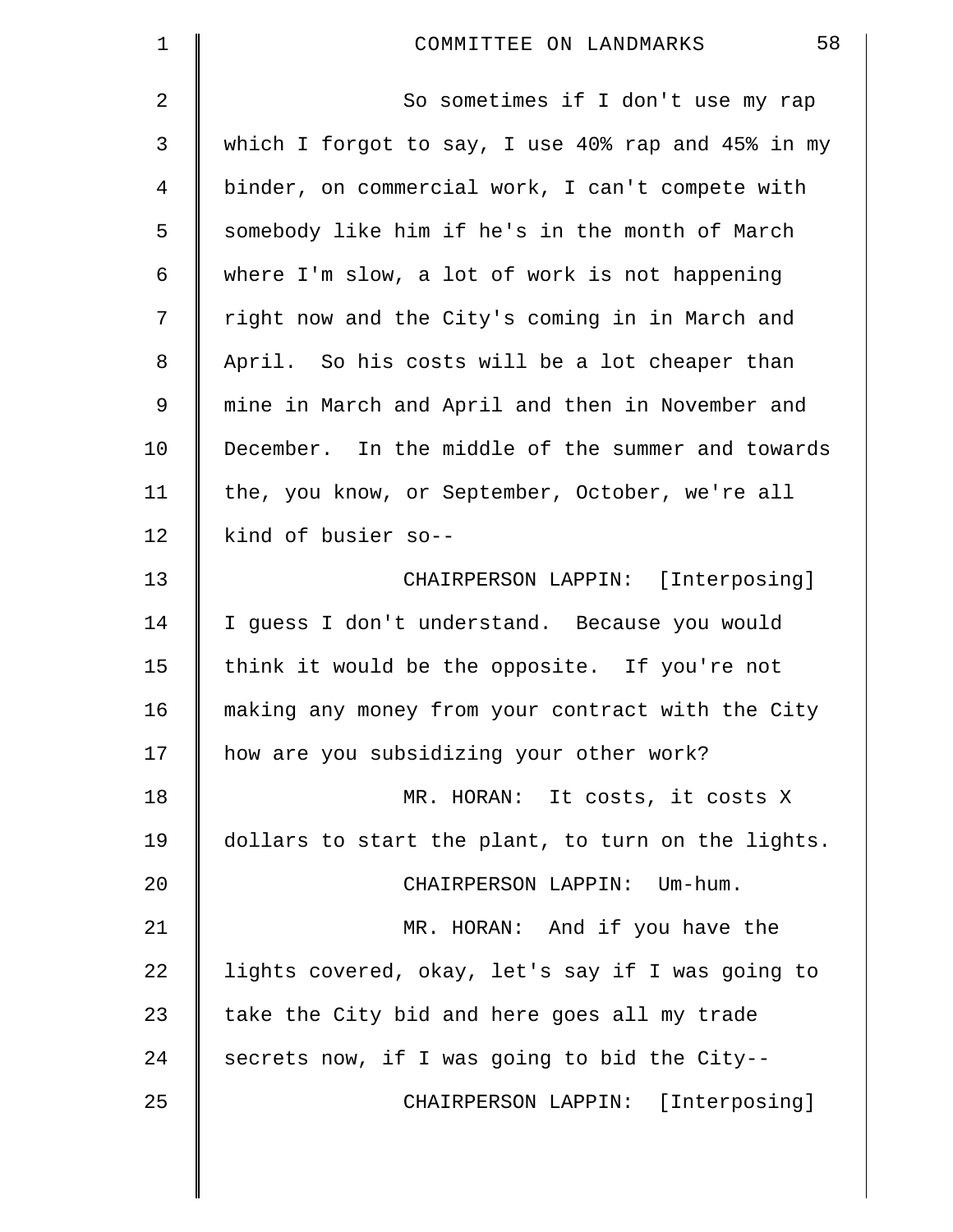| $\mathbf 1$ | 59<br>COMMITTEE ON LANDMARKS                       |
|-------------|----------------------------------------------------|
| 2           | Don't give away any trade secrets.                 |
| 3           | MR. HORAN: --work this year--no if                 |
| 4           | I was going to bid the City work this year, I,     |
| 5           | okay, we're going to figure the City at a cost,    |
| 6           | okay, below my private, but it's going to cover my |
| 7           | taxes. It's going to cover my lights. It's going   |
| 8           | to cover my labor. It's going to cover--you could  |
| 9           | do a lot cheaper costing and then I would have to  |
| 10          | do, if I didn't have the City in there every       |
| 11          | single day taking 1,000 tons or 2,000 tons.        |
| 12          | CHAIRPERSON LAPPIN: Okay. And--                    |
| 13          | MR. DAVIDSON: [Interposing] I                      |
| 14          | would like to add something to that.               |
| 15          | CHAIRPERSON LAPPIN: (Interposing)                  |
| 16          | Sure, sure.                                        |
| 17          | MR. DAVIDSON: --'cause, you know,                  |
| 18          | across the board we bid the City project around    |
| 19          | this time of year. And I know, 'cause I'm          |
| 20          | intimately involved in putting the bids together   |
| 21          | and the pricing for our plant and our costs and    |
| 22          | everything, and there have been years because of   |
| 23          | the expected volume falling way short where it's   |
| 24          | cost us money every time the City comes in because |
| 25          | it's that marginal a profit we put on it, to cover |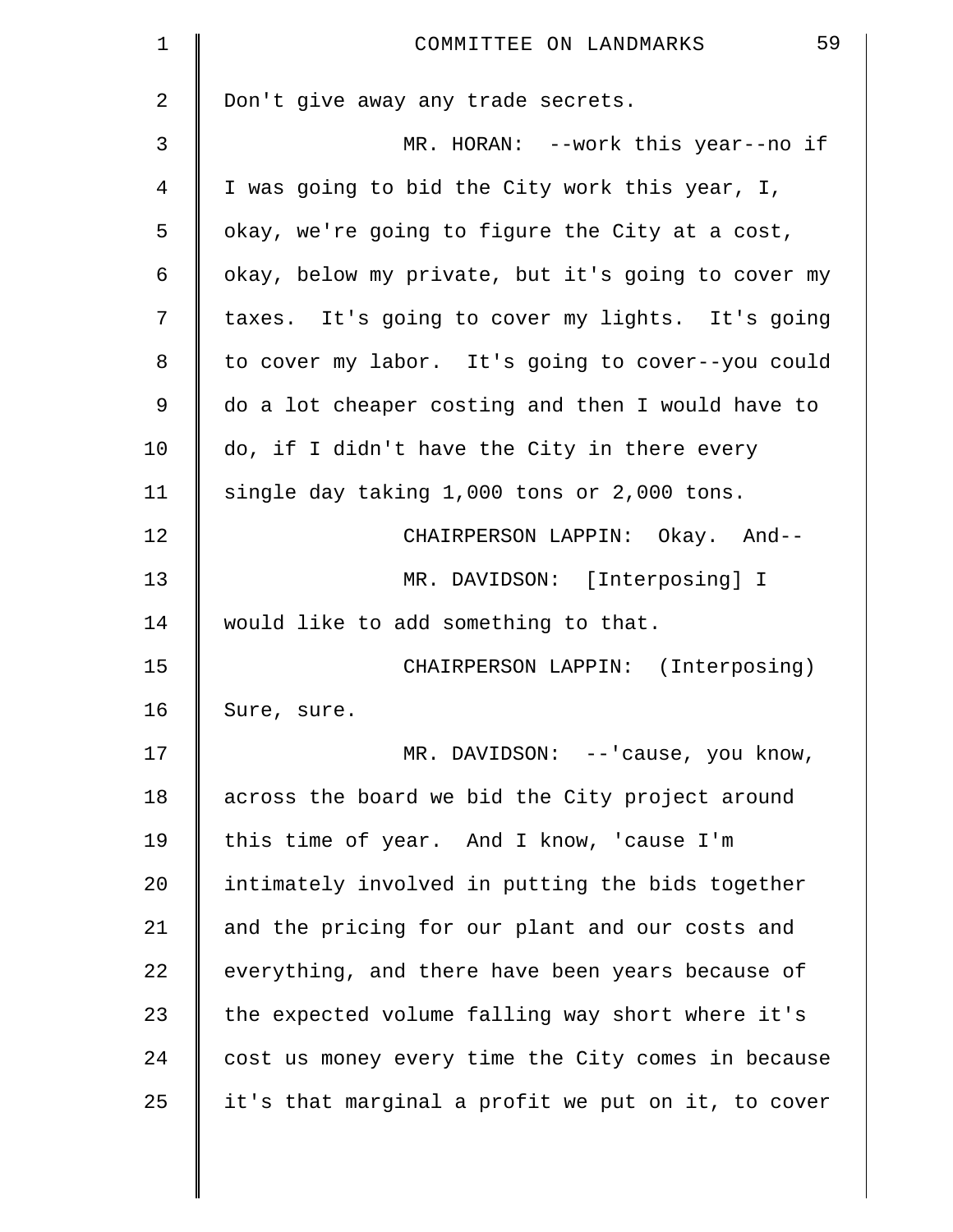| 1              | 60<br>COMMITTEE ON LANDMARKS                       |
|----------------|----------------------------------------------------|
| $\overline{2}$ | our fixed costs.                                   |
| 3              | If my zone that I win is expected                  |
| 4              | to take anywhere from 75,000 to 100,000 tons and   |
| 5              | throughout the year the City comes in and takes    |
| 6              | 45,000 like they did this year, I lost money.      |
| 7              | Every ton that they took I technically lost money. |
| 8              | And it sounds hard to believe that                 |
| $\mathfrak{g}$ | you wouldn't mark up, oh well it's the City, it's  |
| 10             | our volume to cover our fixed costs, counting on-- |
| 11             | and it's a gamble to say they'll come in for       |
| 12             | 75,000 tons. If they don't hit that mark, not      |
| 13             | only didn't you cover your costs, you lost money   |
| 14             | every time they pick up.                           |
| 15             | CHAIRPERSON LAPPIN: I mean I guess                 |
| 16             | the other question I wanted to ask, just from the  |
| 17             | City's perspective, if Grace goes out, then we are |
| 18             | somewhat more at your mercy. So it's in your best  |
| 19             | interests to have less competition to bid those    |
| 20             | contracts. Right?                                  |
| 21             | MR. DAVIDSON: Well I'll answer                     |
| 22             | that because there's a lot more vendors available  |
| 23             | that will bid the City contracts than there are    |
| 24             | awards. There's only five vendor awards and        |
| 25             | Staten Island's pretty much an island upon itself. |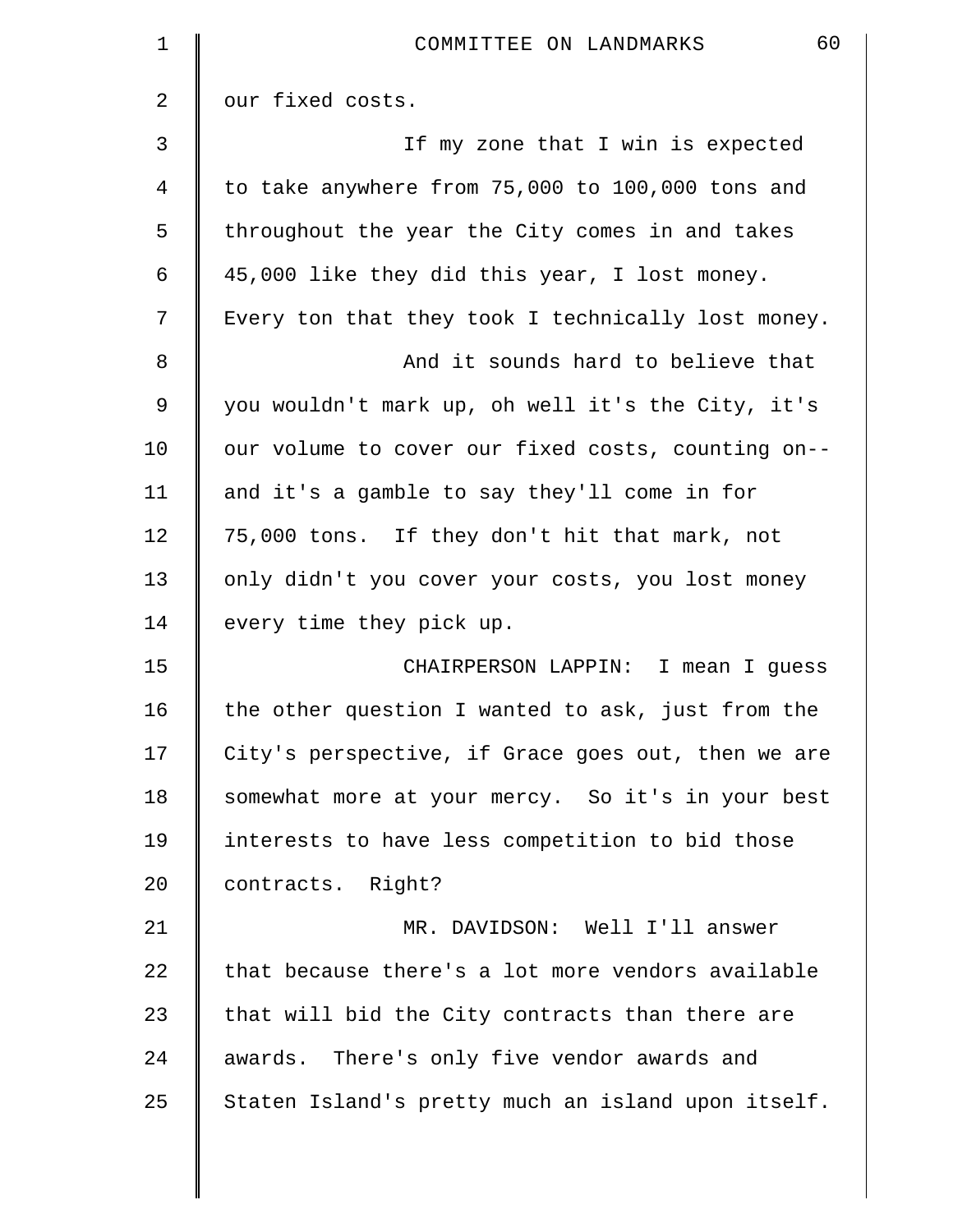| $\mathbf 1$    | 61<br>COMMITTEE ON LANDMARKS                      |
|----------------|---------------------------------------------------|
| 2              | So you have, I would say, half a dozen to ten     |
| 3              | plants who can still bid against each other and   |
| $\overline{4}$ | the missing of Grace Plant is not going to keep   |
| 5              | the City at its mercy by any means.               |
| 6              | CHAIRPERSON LAPPIN: Okay. The                     |
| 7              | last question I wanted to ask was about your      |
| 8              | numeric breakdown that you provided. Because you  |
| 9              | mentioned \$39 a ton for raw material and I don't |
| 10             | know if you misspoke because the handout that you |
| 11             | gave me when we met, I don't know was that this   |
| 12             | week, last week, they all kind of blend together, |
| 13             | was \$35.12.                                      |
| 14             | MR. SCULLY: We actually just took                 |
| 15             | some of the raw materials, if you looked--what we |
| 16             | had given you, if you look down on the utilities, |
| 17             | the fuel was listed down there. And we actually   |
| 18             | readjusted that to reflect the more current       |
| 19             | pricing. So we took that fuel and we moved it up  |
| 20             | under raw materials. So if you look, we actually, |
| 21             | I think, we had 450,000 gallons originally.<br>We |
| 22             | reduced that to 400,000 gallons and we had a unit |
| 23             | cost, I think of \$3.20 and we reduced that to    |
| 24             | \$2.00 to more reflect accurately the market.     |
| 25             | CHAIRPERSON LAPPIN: Um-hum.                       |
|                |                                                   |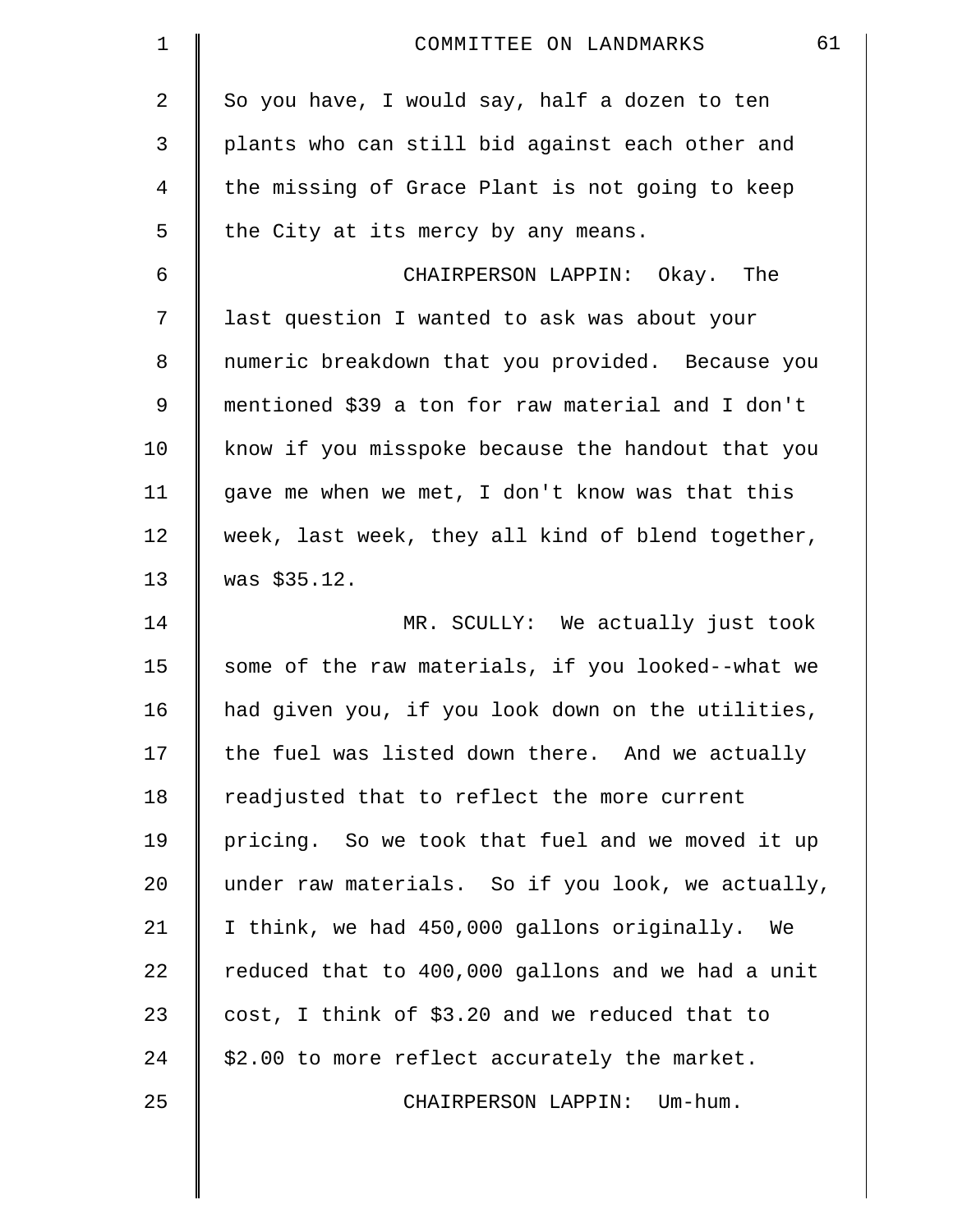| $\mathbf 1$    | 62<br>COMMITTEE ON LANDMARKS                      |
|----------------|---------------------------------------------------|
| $\overline{2}$ | MR. SCULLY: So those costs are                    |
| 3              | there. They've actually been reduced from what we |
| 4              | presented to you. And the fuel was just moved up  |
| 5              | as a raw material cost.                           |
| 6              | CHAIRPERSON LAPPIN: So your                       |
| 7              | utilities number went down then.                  |
| 8              | MR. SCULLY: Correct.                              |
| 9              | CHAIRPERSON LAPPIN: Okay. Will                    |
| 10             | you make sure that the Sergeant has that revised  |
| 11             | sheet? Just so I could have another copy--        |
| 12             | MR. SCULLY: [Interposing] Yes we--                |
| 13             | CHAIRPERSON LAPPIN: [Interposing]                 |
| 14             | Oh you know what?                                 |
| 15             | MR. SCULLY: ---provided--                         |
| 16             | CHAIRPERSON LAPPIN: -- here it is.                |
| 17             | It's right here.                                  |
| 18             | MR. SCULLY: --that. Yep.                          |
| 19             | CHAIRPERSON LAPPIN: --I've got it                 |
| 20             | right here. I wanted to make sure I had it.       |
| 21             | Okay. Councilwoman Ferreras, would you like to    |
| 22             | ask any questions or make any statements? You     |
| 23             | don't have to. Okay. And I wanted to note we've   |
| 24             | been joined by Councilman Diana Reyna. Okay.      |
| 25             | Thank you very much--                             |
|                |                                                   |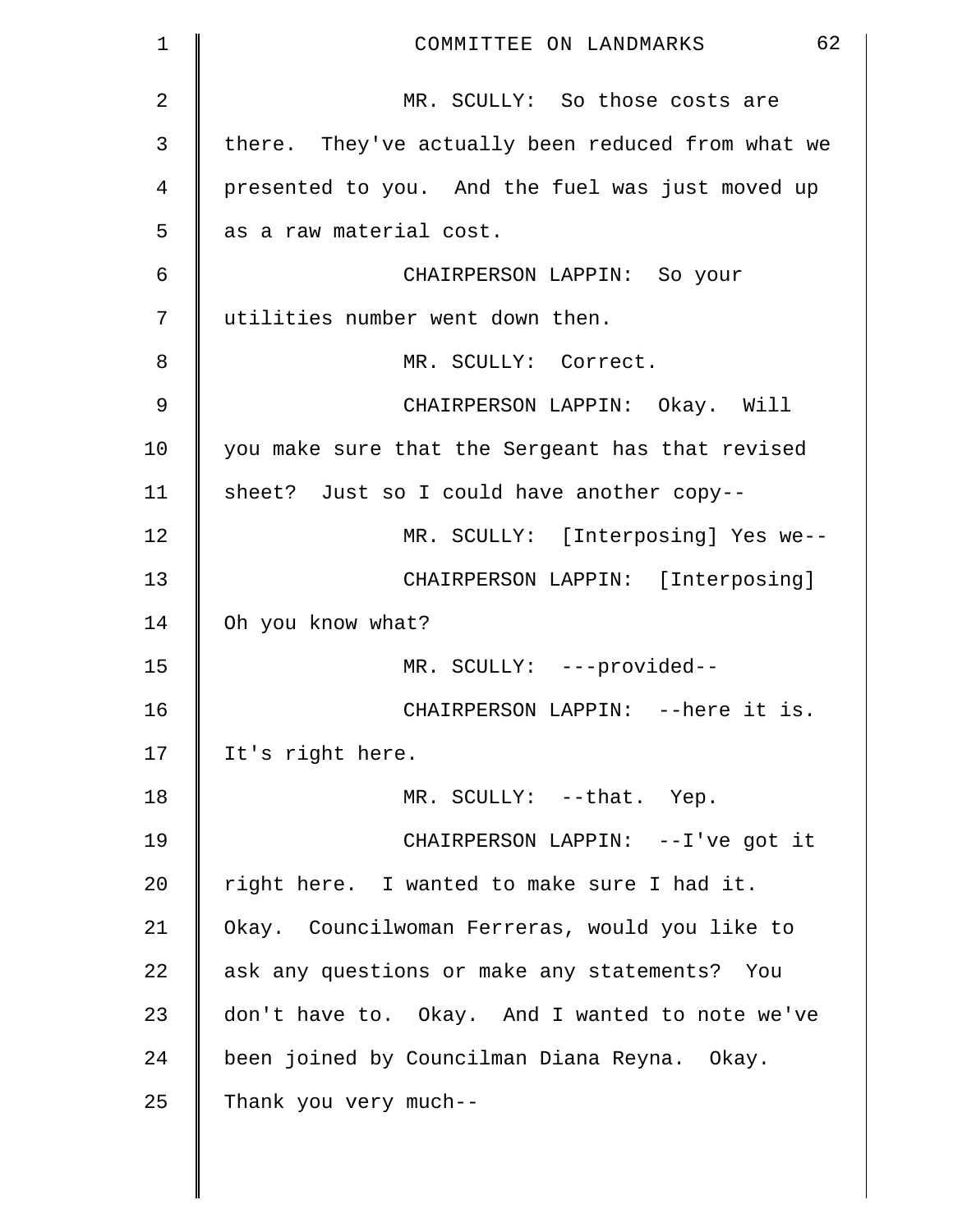| $\mathbf 1$    | 63<br>COMMITTEE ON LANDMARKS                       |
|----------------|----------------------------------------------------|
| $\overline{2}$ | MR. SCULLY: [Interposing] Thank                    |
| 3              | you.                                               |
| 4              | MR. TULLY: [Interposing] Thank                     |
| 5              | you.                                               |
| 6              | CHAIRPERSON LAPPIN: --I wanted to                  |
| 7              | bring up the last panel which is James             |
| 8              | Greilsheimer and Anastasia Song.                   |
| 9              | [Pause]                                            |
| 10             | CHAIRPERSON LAPPIN: Unless--                       |
| 11             | [Pause]                                            |
| 12             | [Witnesses getting settled]                        |
| 13             | MS. ANASTASIA SONG: Good                           |
| 14             | afternoon. My name is Anastasia Song. And I'm      |
| 15             | the Chief Executive Officer of the Hoagland Group  |
| 16             | which is an Investment Holding Company which is    |
| 17             | the owner of Grace Asphalt, LLC; Grace Industries, |
| 18             | LLC; it's sister civil construction company. We    |
| 19             | also own a 54 megawatt power project in Greenport, |
| 20             | New York. And we have a construction management    |
| 21             | company.                                           |
| 22             | We are in the business of                          |
| 23             | infrastructure services management. I've heard a   |
| 24             | lot of very interesting things about my plant      |
| 25             | today. And I have a few corrections for the        |
|                |                                                    |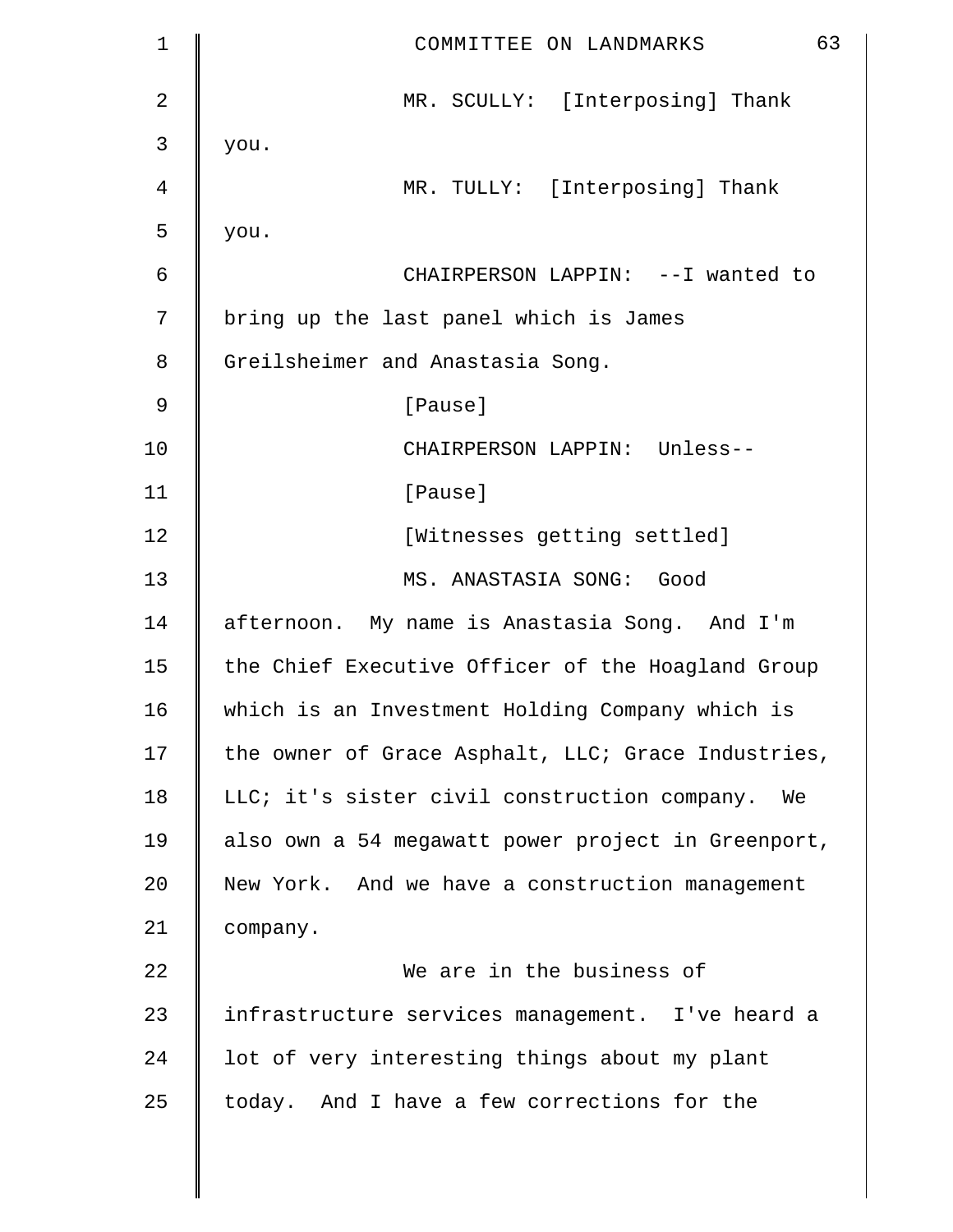| $\mathbf 1$ | 64<br>COMMITTEE ON LANDMARKS                       |
|-------------|----------------------------------------------------|
| 2           | record I think on a few points.                    |
| 3           | CHAIRPERSON LAPPIN: Bring the mic                  |
| 4           | just a little bit closer. That would be great,     |
| 5           | thank you.                                         |
| 6           | MS. SONG: Sure. First of all I'd                   |
| 7           | like to note that the communications throughout    |
| 8           | this interesting process have been few and far in  |
| 9           | between. So I actually did not know about this     |
| 10          | meeting today until this week and only retained my |
| 11          | counsel yesterday afternoon who informed me that I |
| 12          | should be here this afternoon--this morning. So.   |
| 13          | I do not have written testimony but I would like   |
| 14          | the opportunity to submit that into the record.    |
| 15          | Let me give you some chronology on                 |
| 16          | some facts on the situation in front of us.<br>We  |
| 17          | acquired the assets of the asphalt plant, Grace    |
| 18          | Asphalt out of bankruptcy in December of 2006.     |
| 19          | For that we paid the purchase price of about \$18  |
| 20          | million and change. At that time we knew the       |
| 21          | sellers were by definition in distress, and had    |
| 22          | not adequately capitalized the plant. That's why   |
| 23          | they were in bankruptcy; they didn't have excess   |
| 24          | cash flow.                                         |
| 25          | We understood that we would have to                |
|             |                                                    |

 $\parallel$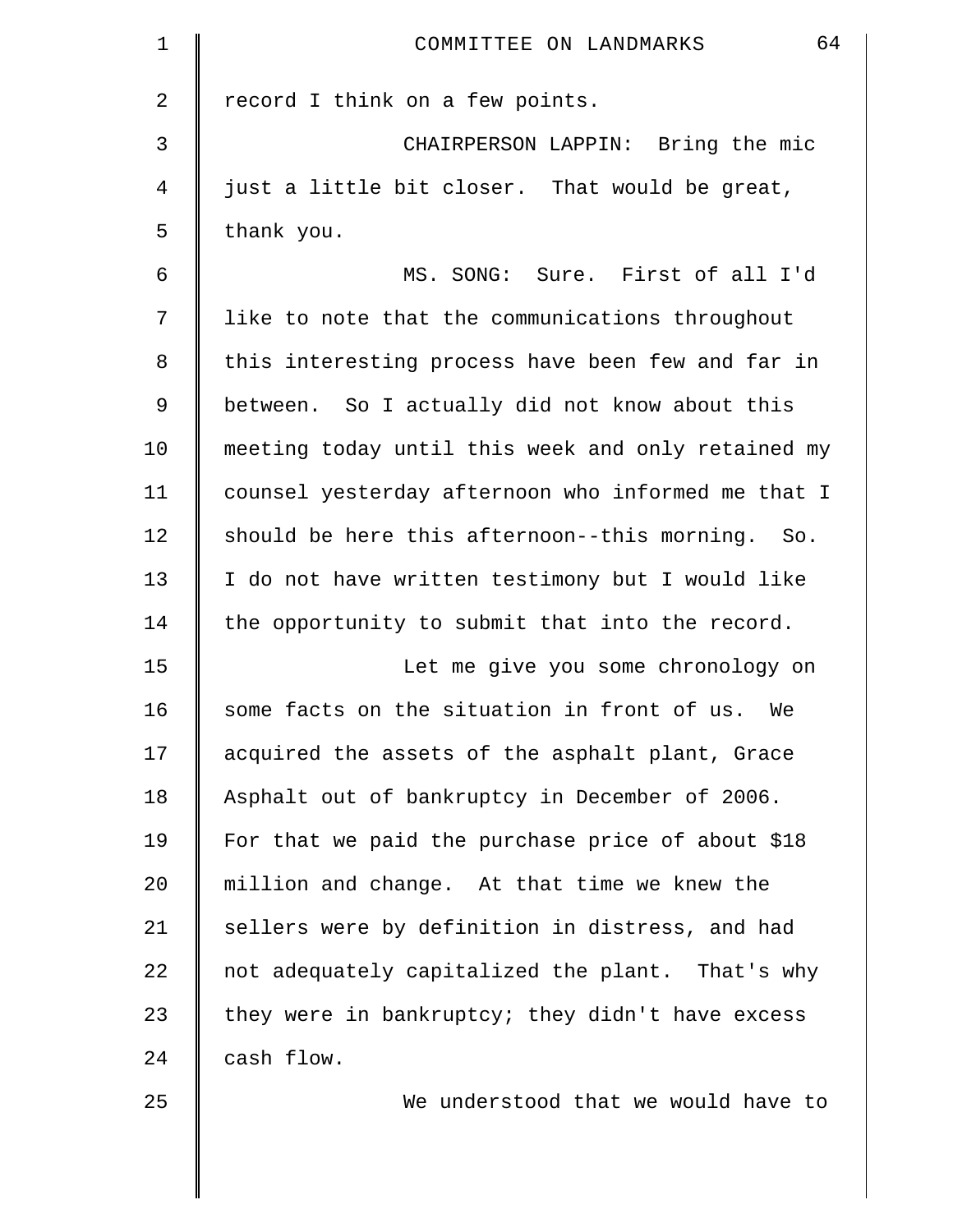| $\mathbf 1$ | 65<br>COMMITTEE ON LANDMARKS                       |
|-------------|----------------------------------------------------|
| 2           | substantially rehabilitate the facility as part of |
| 3           | acquiring the facility to make it a profitable,    |
| 4           | productive plant. And over the last now 24, 27     |
| 5           | months, we have invested directly \$5 million in   |
| 6           | cash equity into the plant in major capital        |
| 7           | upgrades. And I have a list I could give to you.   |
| 8           | But they're the type of upgrades that happen for   |
| 9           | capital rehabilitation, Terex, Pegs and impact     |
| 10          | crusher [phonetic], power screen screener, Rap-    |
| 11          | ins, Dillman Duo Drum, 40% recycled, Meeker Dryer. |
| 12          | We've rebuilt hoppers, new skids, calibration      |
| 13          | tanks. We've upgraded exhaust fans and enlarged    |
| 14          | ductwork. We have added new batch silos. We've--   |
| 15          | new transfer conveyors, etcetera, etcetera. We     |
| 16          | have done a lot of capital improvement. One of     |
| 17          | which the significant effects is that we have now  |
| 18          | environmentally enhanced this plant to perhaps one |
| 19          | of the most state of the art facilities in the     |
| 20          | Metropolitan New York area.                        |
| 21          | We are fully capable of producing                  |
| 22          | 40% recycled rap and in fact do. If you want to    |
| 23          | come to our yard and see piles of millings that we |
| 24          | routinely do use in our mix every day. So this     |
| 25          | notion that somehow we are environmentally         |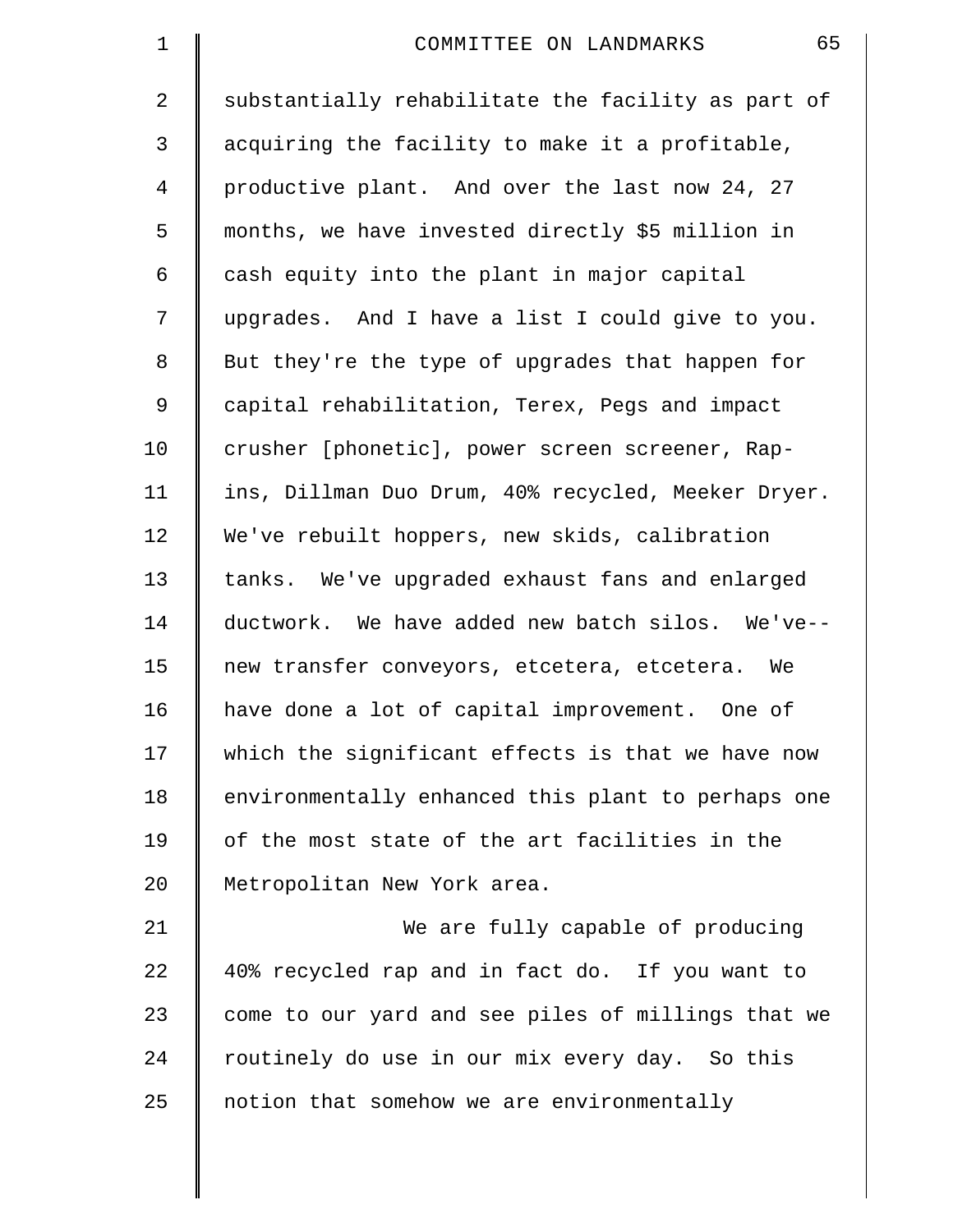| $\mathbf 1$    | 66<br>COMMITTEE ON LANDMARKS                       |
|----------------|----------------------------------------------------|
| $\overline{a}$ | challenged is completely erroneous and I'd like to |
| 3              | correct the record on that.                        |
| 4              | In terms of our interaction with                   |
| 5              | the City, we've had a very odd set of              |
| 6              | correspondences. In May of 2008 I received a       |
| 7              | phone call from the Department of something-       |
| 8              | something, Department of--DCAS?                    |
| 9              | MR. JAMES GREILSHEIMER: Department                 |
| 10             | of Citywide Administrative Services.               |
| 11             | MS. SONG: Thank you. A very nice                   |
| 12             | gentleman called me and asked if we were           |
| 13             | interested in selling our asphalt plant. And I     |
| 14             | said well the plant wasn't for sale but I was      |
| 15             | willing to talk to them. He asked about the        |
| 16             | capital improvements and I sent the list I've just |
| 17             | described to you, to him.                          |
| 18             | We had some discussion back and                    |
| 19             | forth. I didn't hear anything back. In September   |
| 20             | he called me and said thank you, we're not         |
| 21             | interested in buying the plant. We continued on    |
| 22             | our business as usual. In November then, somewhat  |
| 23             | to my surprise, I received in the mail, a notice   |
| 24             | of a meeting that had been held the week before    |
| 25             | saying that a Community Board action had been      |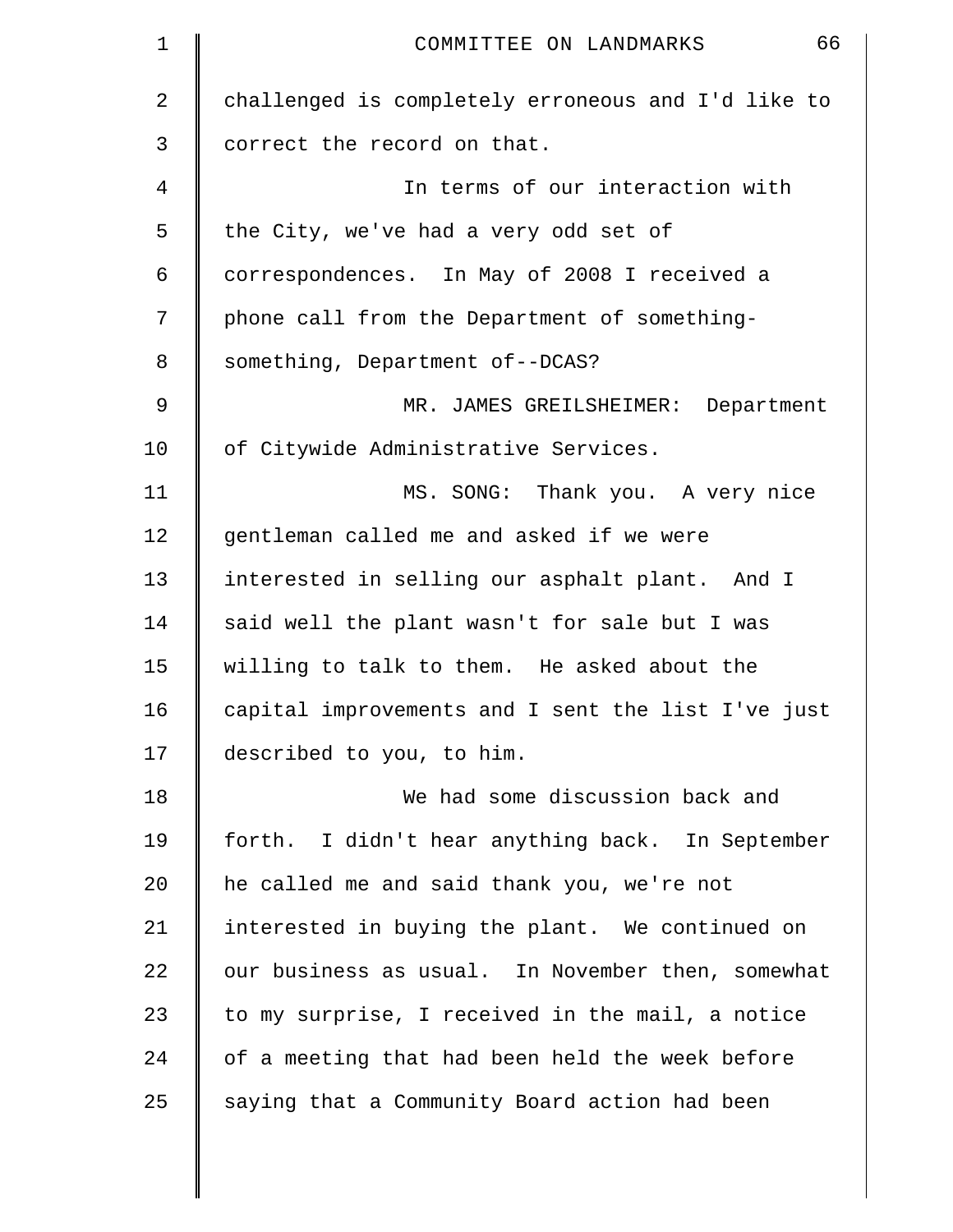| 1              | 67<br>COMMITTEE ON LANDMARKS                       |
|----------------|----------------------------------------------------|
| $\overline{a}$ | taken regarding our plant which we knew nothing    |
| 3              | about.                                             |
| 4              | In response to that the owner of                   |
| 5              | our companies, Bill Hoagland, called the           |
| 6              | Department of Transportation, I believe he spoke   |
| 7              | to Mr. Orlando who spoke earlier, and inquired     |
| 8              | what was the nature of this meeting that we had no |
| 9              | knowledge of. Mr. Orlando, to my knowledge,        |
| 10             | informed our owner that this was merely a purely   |
| 11             | procedural item that they wanted to discuss        |
| 12             | friendly negotiations with us and that this was    |
| 13             | only procedural paperwork, etcetera, etcetera. I   |
| 14             | believe our owner invited Mr. Orlando to come      |
| 15             | visit our plant and talk to him about this but     |
| 16             | that invitation was never accepted.                |
| 17             | The next thing that we received in                 |
| 18             | February of '08 (sic) last month, I received       |
| 19             | another call from the DCAS, indicating they wanted |
| 20             | to make an offer of our plant for \$16.5 million.  |
| 21             | Now bear in mind, as I mentioned, we bought this   |
| 22             | plant out of bankruptcy for \$18 million, put \$5  |
| 23             | million of equity infusion, plus several million   |
| 24             | dollars of working capital. So we're up to now     |
| 25             | the \$20--high \$20's in capital investment in the |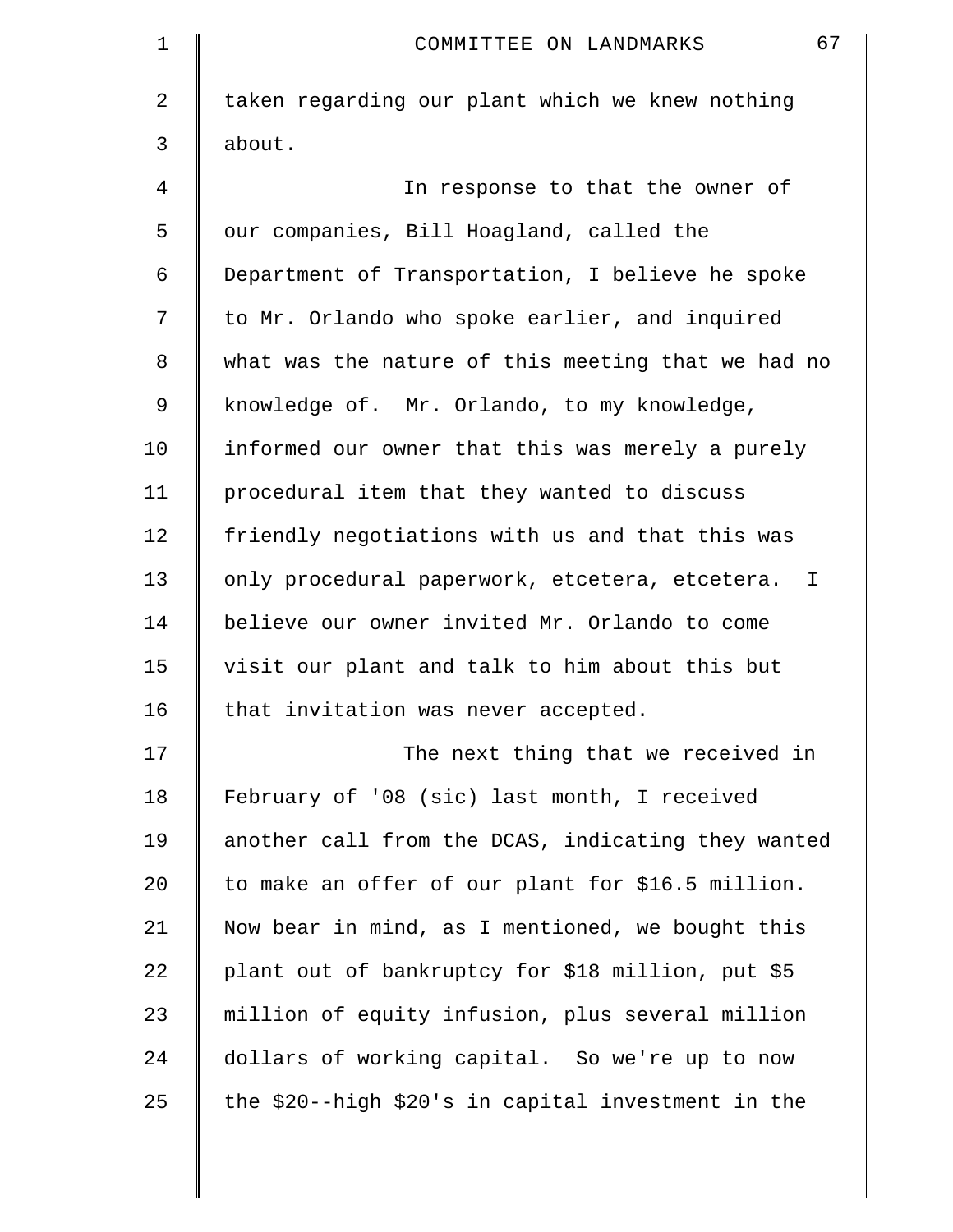| 1  | 68<br>COMMITTEE ON LANDMARKS                       |
|----|----------------------------------------------------|
| 2  | project. And now the City's coming to us with an   |
| 3  | officer for \$16.5 million.                        |
| 4  | I thought there must be some sort                  |
| 5  | of mistake. This was followed up the following     |
| 6  | week with another testimonial record of another    |
| 7  | meeting that had happened without our knowledge.   |
| 8  | I believe it was the City Planning Commission?     |
| 9  | Might have met. And issued a very long memorandum  |
| 10 | describing all sorts of facts and figures of which |
| 11 | I had no knowledge and now way to foot or compute  |
| 12 | or make sense of.                                  |
| 13 | And this has led to this very,                     |
| 14 | frankly Kafka-esque experience we've been having   |
| 15 | about being a private business, a profitable       |
| 16 | business, doing its business, and suddenly having  |
| 17 | this Byzantine process descend upon us and this    |
| 18 | Draconian power and authority of the City, you     |
| 19 | know, threatened over our heads. This process      |
| 20 | culminated in one of the more strange turns of     |
| 21 | events last week when a squadron of City surveyors |
| 22 | descended on our plant without notice, without     |
| 23 | invitation, without any communication whatsoever   |
| 24 | and asked to kind of survey our plant. And the     |
| 25 | staff on site had no knowledge of this, called the |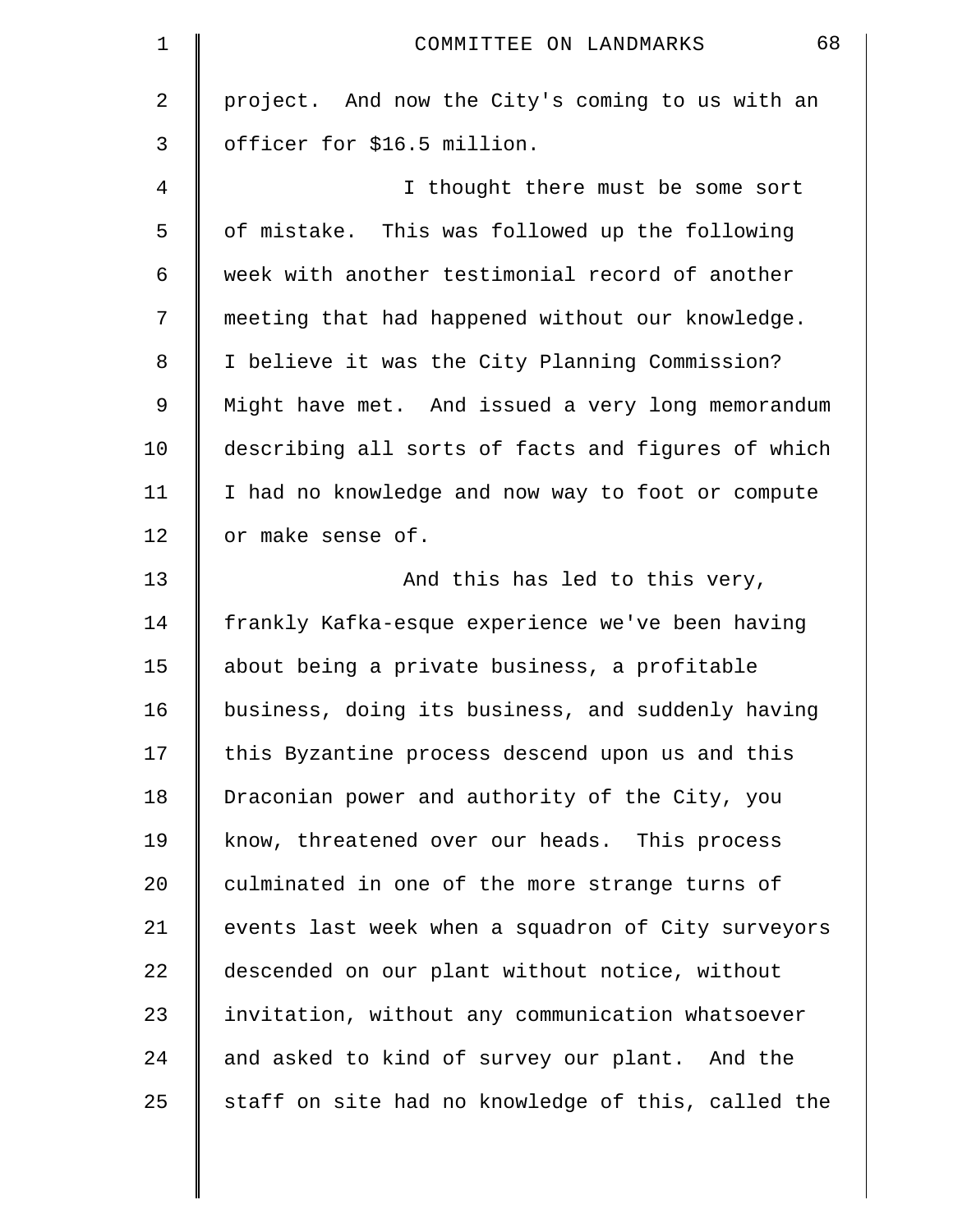| 1              | 69<br>COMMITTEE ON LANDMARKS                       |
|----------------|----------------------------------------------------|
| $\overline{a}$ | owner who was out of town, and we said no senior   |
| 3              | management was in town. We said wait until we're   |
| 4              | in town. We'll meet with you.                      |
| 5              | In direct contravention of this,                   |
| 6              | the staff, this survey crew returned on multiple   |
| 7              | occasions including last Saturday, talked their    |
| 8              | way past our security guards and proceeded to      |
| 9              | enter our premises and mark out and survey and     |
| 10             | disturb our piles. As of yesterday when I found    |
| 11             | out about this, I went and met with one of these   |
| 12             | surveyors and said excuse me Sir, who are you?     |
| 13             | What are you doing here? And on what authority     |
| 14             | are you acting?                                    |
| 15             | And he indicated the New York City                 |
| 16             | Law Department had directed him to come survey our |
| 17             | facility. And I said we'd had no communication     |
| 18             | about this. And we needed due procedure on this.   |
| 19             | They can't just come in and disrupt a working      |
| 20             | facility.                                          |
| 21             | The gentleman was, of course,                      |
| 22             | unaware that this had happened. This               |
| 23             | miscommunication. I said respectfully please get   |
| 24             | off the property. And I gave him my card and said  |
| 25             | when your folks want to talk to me, here's my      |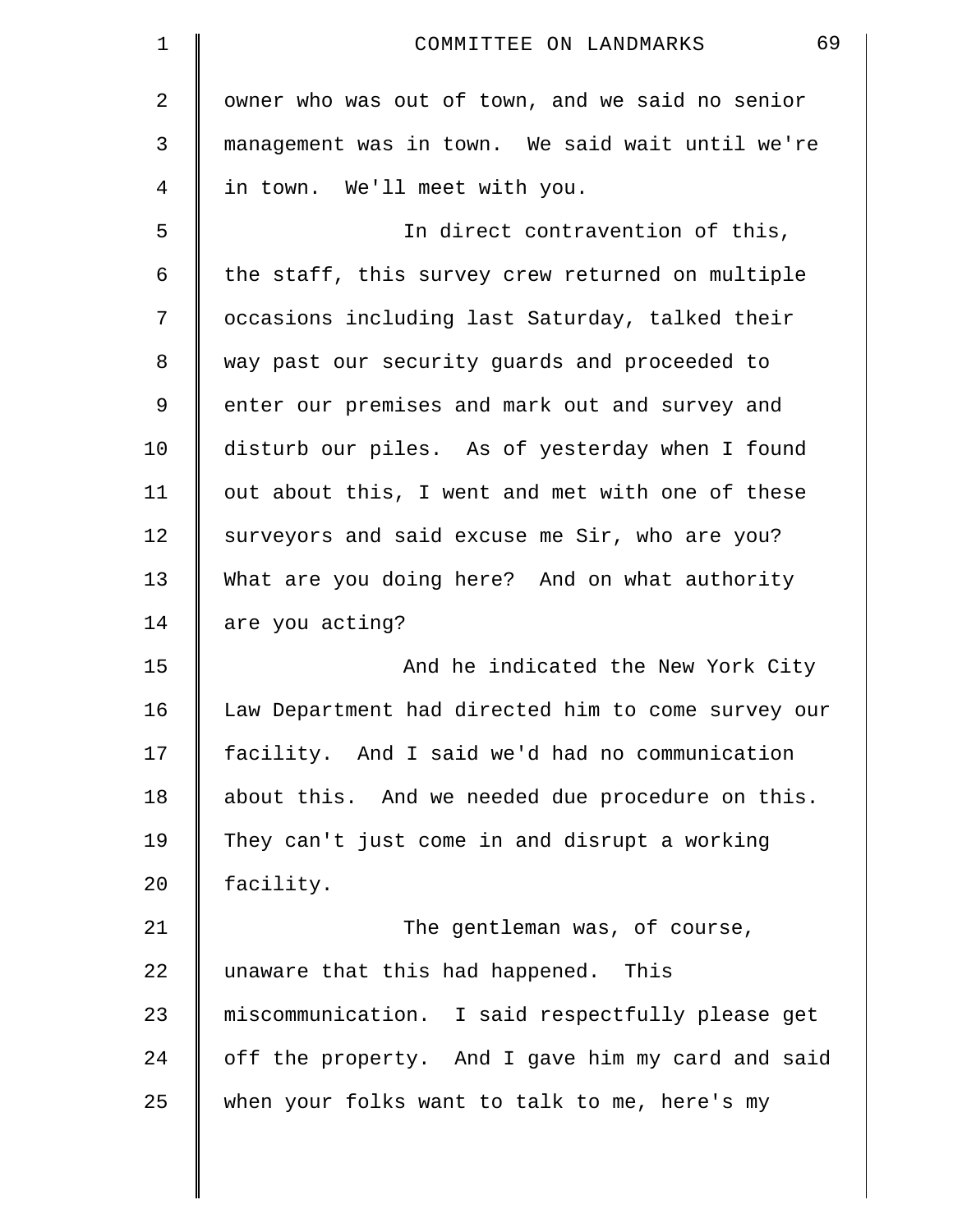| 1  | 70<br>COMMITTEE ON LANDMARKS                       |
|----|----------------------------------------------------|
| 2  | number, here's my e-mail, contact me and we'll     |
| 3  | talk about this.                                   |
| 4  | But so we've had this kind of long                 |
| 5  | series of strange communications which have        |
| 6  | culminated in my appearing before you today. But   |
| 7  | I did want to correct, again, the miscommunication |
| 8  | about our investment in our plant. We don't buy a  |
| 9  | plant of this size; invest millions and millions   |
| 10 | of dollars with the intent of just junking it.     |
| 11 | That's silly.                                      |
| 12 | We're producing product. We sell                   |
| 13 | product every year. In fact in last September, we  |
| 14 | undertook a 14 month gas hedge to hedge our fuel   |
| 15 | supply for production of the facility--production  |
| 16 | up through December of this year. And I don't--    |
| 17 | can't speak to the numbers that have been bandied  |
| 18 | about costs savings and frankly I'm not prepared   |
| 19 | to discuss them today but all I'm saying is        |
| 20 | perhaps the City savings were predicated on a      |
| 21 | \$16.5 million purchase price which doesn't--makes |
| 22 | no sense in the context of the investment we've    |
| 23 | made and the fact that we're a profitable ongoing  |
| 24 | business. And in fact we do make profit on most    |
| 25 | of the product we sell. That's what we're in the   |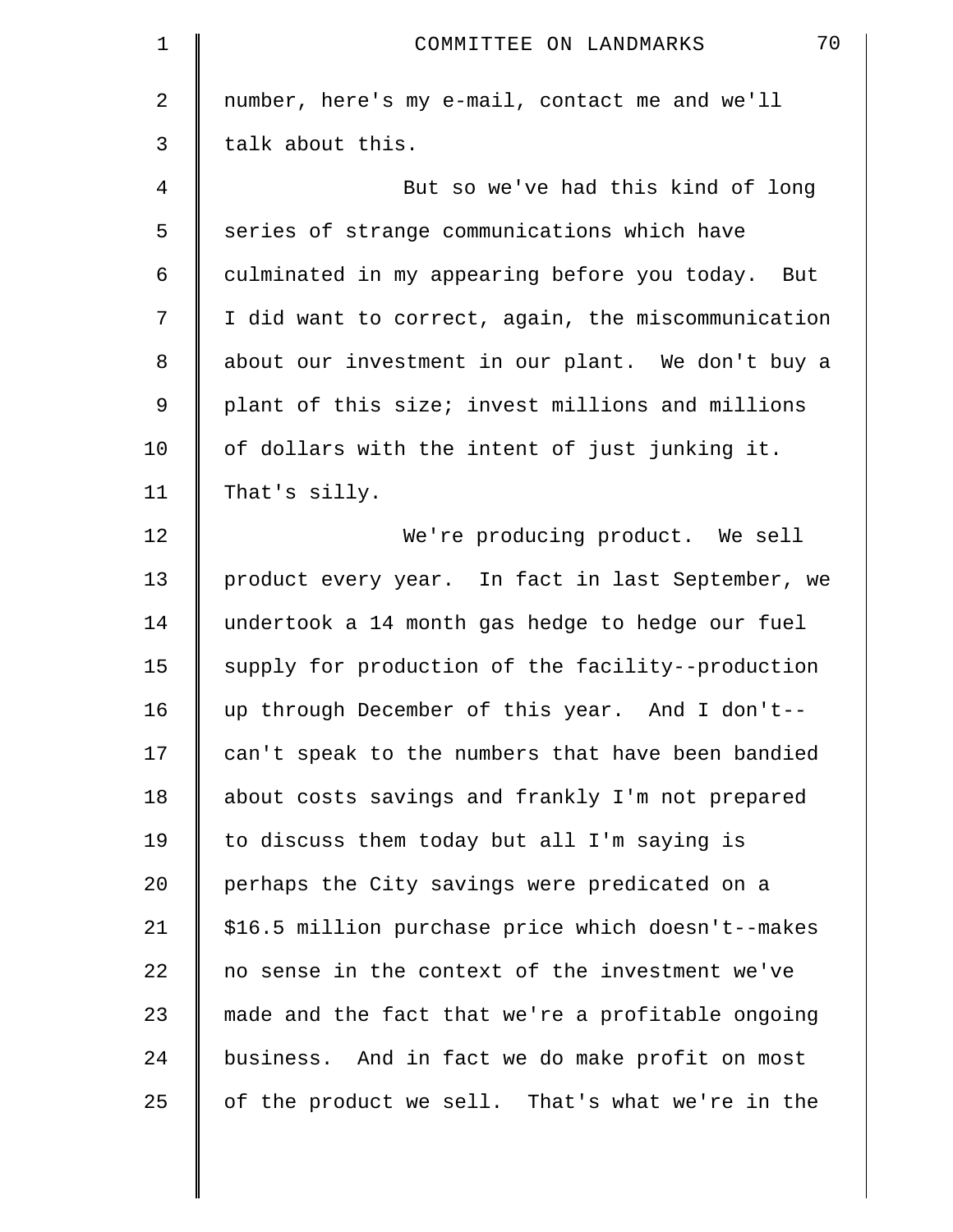| $\mathbf 1$    | 71<br>COMMITTEE ON LANDMARKS                       |
|----------------|----------------------------------------------------|
| $\overline{2}$ | business for.                                      |
| 3              | And I think it's a little bit                      |
| 4              | disingenuous to engage into a discussion about     |
| 5              | frankly the merits or un-merits of a City versus a |
| 6              | private enterprise undertaking any business.       |
| 7              | Municipalities can bond tax-exempt; they have low  |
| 8              | cost of capital by definition. I mean if you want  |
| 9              | to get into that, that's a whole separate debate   |
| 10             | of whether you think business should be socialized |
| 11             | or be in private sector hands. And it's a          |
| 12             | legitimate debate. And we respectfully understand  |
| 13             | that the City has legitimate eminent domain        |
| 14             | authority for appropriate purposes.                |
| 15             | But the concept of just coming into                |
| 16             | a small, profitable private business and saying    |
| 17             | that we're going to offer you some low-ball number |
| 18             | and take over your business, not to put a school   |
| 19             | there, not to put a Police Station, but simply to  |
| 20             | take over your business and run it ourselves, it   |
| 21             | borders on the bizarre to me and is reminiscent of |
| 22             | things that I can recall say Vladimir Putin and    |
| 23             | Hugo Chavez and other people have been doing       |
| 24             | around the world. We're in America saying          |
| 25             | goodness, that can't happen here. But here we are  |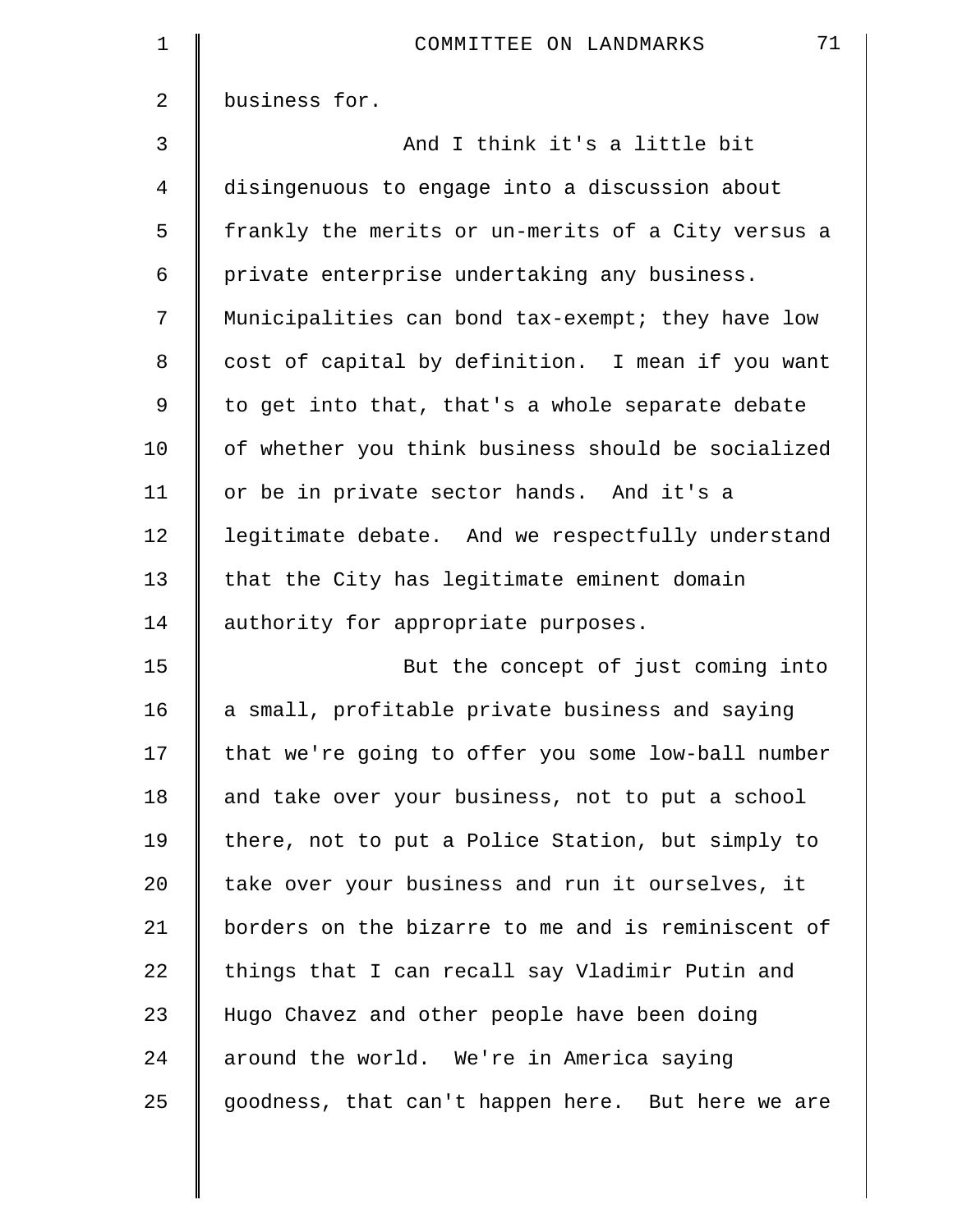| $\mathbf 1$ | 72<br>COMMITTEE ON LANDMARKS                       |
|-------------|----------------------------------------------------|
| 2           | sitting in front of you saying what's happening to |
| 3           | our business. And I'll stop there.                 |
| 4           | CHAIRPERSON LAPPIN: Obviously and                  |
| 5           | I'm going to ask DOT to come back afterwards       |
| 6           | because I have a couple of follow-up questions for |
| 7           | them. But certainly your chronology of lack of     |
| 8           | communication is very troubling. And I guess my    |
| 9           | real threshold question is are you interested in   |
| 10          | selling to the City or not?                        |
| 11          | MS. SONG: We have invested a lot                   |
| 12          | of money in this business to run an infrastructure |
| 13          | asphalt business. This business supplies product   |
| 14          | to its sister company which we also own, Grace     |
| 15          | Industries, which is a road and bridge             |
| 16          | construction company. In fact we've committed      |
| 17          | 80,000 tons of product for this year for a job     |
| 18          | that the sister company is performing on JFK       |
| 19          | taxiways for the Port Authority of New York and    |
| 20          | New Jersey. It's a firm commitment we've made      |
| 21          | intra-company to provide product.                  |
| 22          | So we're in this business. This is                 |
| 23          | what we do. To be perfectly blunt though, we're    |
| 24          | business people. If someone wants to come and      |
| 25          | talk to us about a legitimate viable offer for our |
|             |                                                    |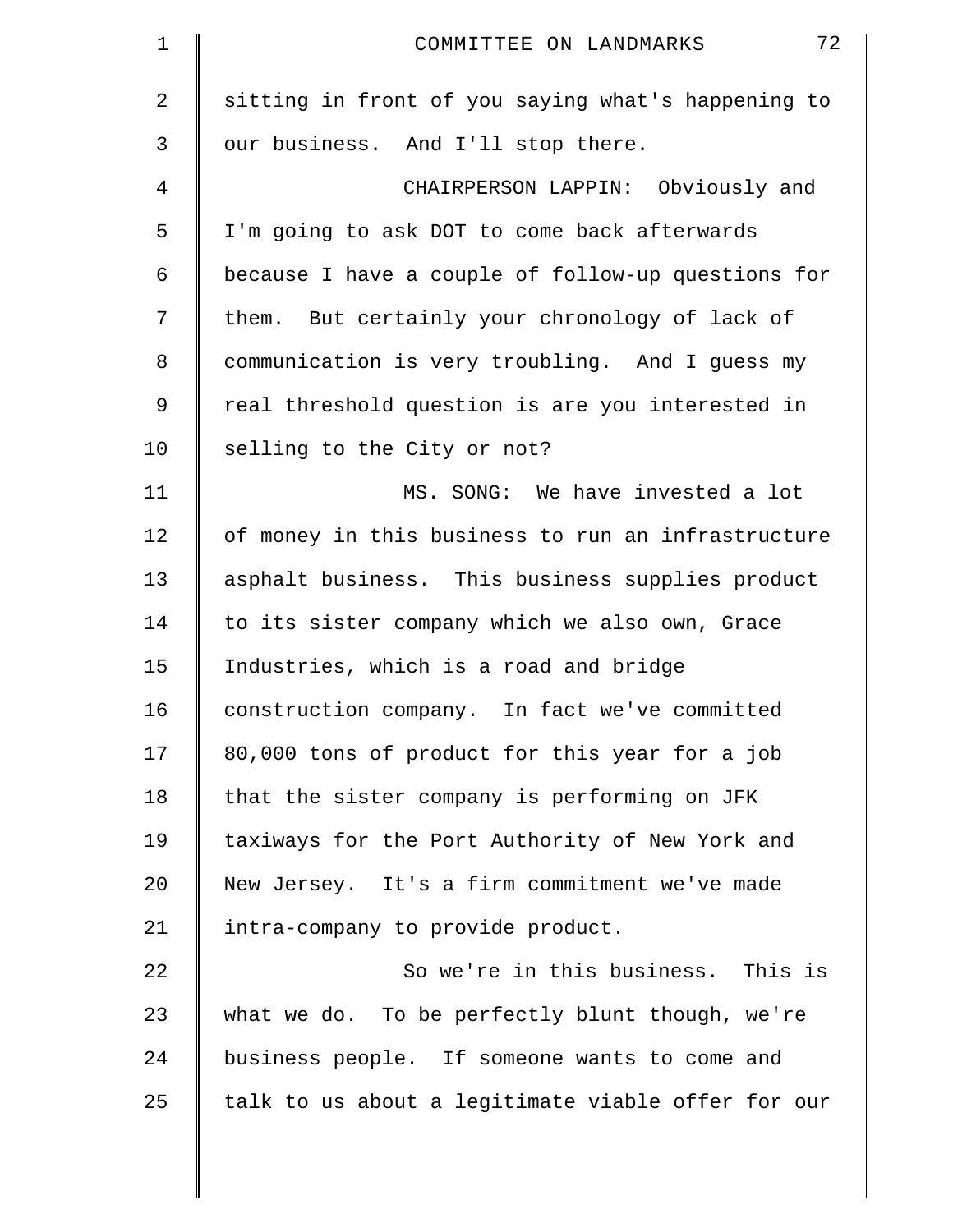| $\mathbf 1$    | 73<br>COMMITTEE ON LANDMARKS                     |
|----------------|--------------------------------------------------|
| $\overline{2}$ | business, factoring in the money we've put in--  |
| 3              | CHAIRPERSON LAPPIN: [Interposing]                |
| 4              | Right.                                           |
| 5              | MS. SONG: --and the business                     |
| 6              | enterprise, we'll talk to anybody who wants to-- |
| 7              | Donald Trump wants to come; we'll talk to Donald |
| 8              | Trump. But under the circumstances where we feel |
| 9              | coerced into a position of having to deal with   |
| 10             | literally City Hall on this, this is a very      |
| 11             | peculiar position and a very uncomfortable one.  |
| 12             | CHAIRPERSON LAPPIN: Are you                      |
| 13             | engaged in discussions, I mean you mentioned     |
| 14             | Donald Trump. Donald Trump aside, with other     |
| 15             | potential purchasers of this property?           |
| 16             | MS. SONG: No we're not.                          |
| 17             | CHAIRPERSON LAPPIN: Okay.                        |
| 18             | MS. SONG: We had no intention of                 |
| 19             | selling the plant. This all arose when the DCAS  |
| 20             | contacted us last summer for the first time.     |
| 21             | CHAIRPERSON LAPPIN: Do you intend,               |
| 22             | if the City walked away tomorrow, to continue to |
| 23             | produce asphalt for 10, 20 years?                |
| 24             | MS. SONG: We're in the asphalt                   |
| 25             | production business. We produce it for our own   |
|                |                                                  |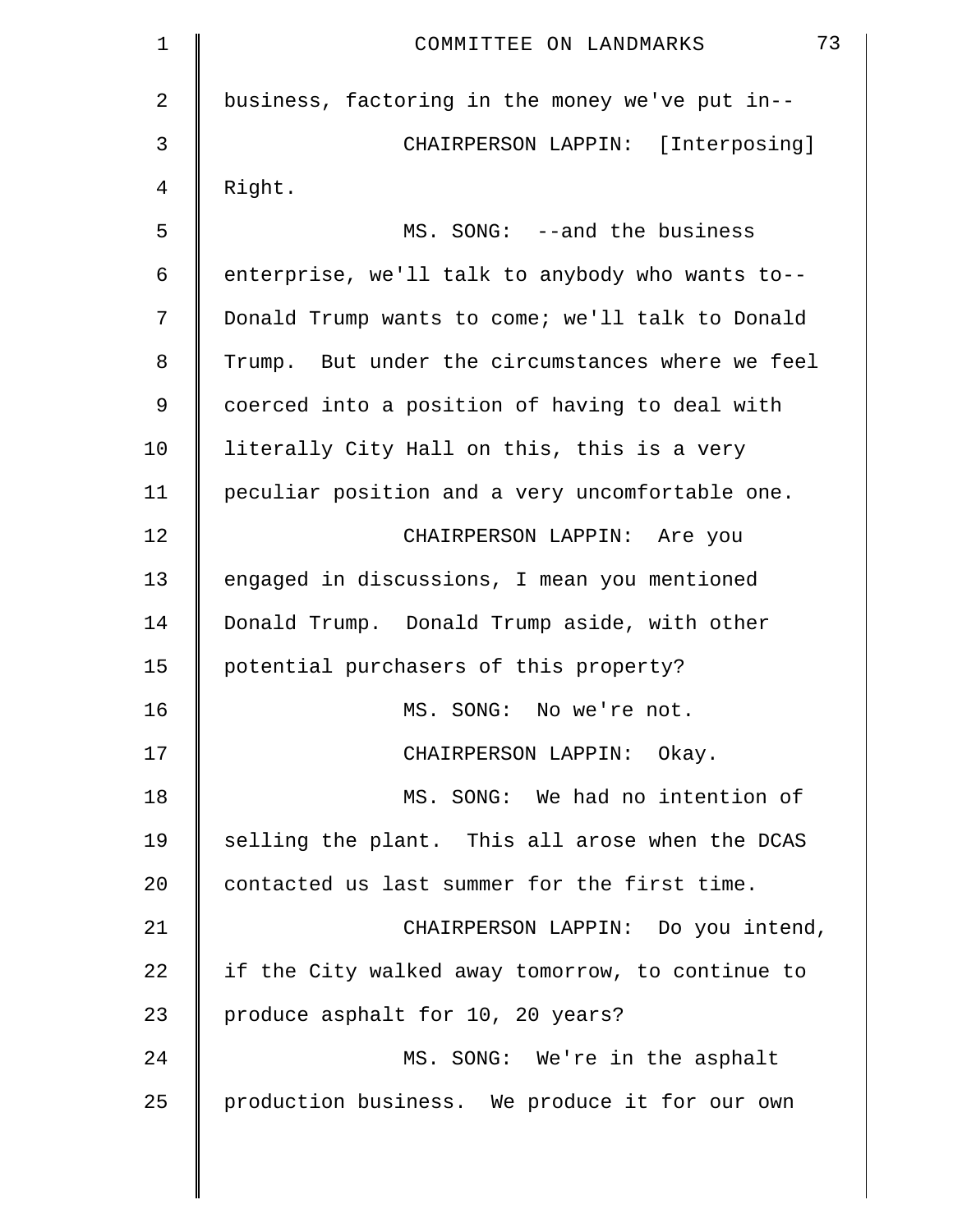| 1              | 74<br>COMMITTEE ON LANDMARKS                       |
|----------------|----------------------------------------------------|
| $\overline{a}$ | sister companies. We produce it for the Port       |
| 3              | Authority. We have jobs for the State. We have a   |
| 4              | number of private customers, pick-up customers     |
| 5              | every day. That's the business we're in.           |
| 6              | CHAIRPERSON LAPPIN: But that said,                 |
| 7              | if somebody came to you tomorrow and offered you   |
| 8              | \$50 million you would probably walk away. I mean  |
| 9              | you would say that's a great investment, return on |
| 10             | our investment and--                               |
| 11             | MS. SONG: [Interposing] I would                    |
| 12             | assess the terms and conditions of any sale of any |
| 13             | business I own. I own businesses to manage them,   |
| 14             | to operate them profitably. We manage for the      |
| 15             | long term. We take longer views of our             |
| 16             | businesses. But it's a business.                   |
| 17             | CHAIRPERSON LAPPIN: Okay. Council                  |
| 18             | Member Liu had a question--oh there he is.         |
| 19             | COUNCIL MEMBER LIU: Thank you very                 |
| 20             | much. I'm very happy to have you testify today.    |
| 21             | I know this is a new process for you. Maybe the    |
| 22             | first time you're at City Hall.                    |
| 23             | MS. SONG: Yes it                                   |
| 24             | COUNCIL MEMBER LIU: So these, this                 |
| 25             | hearing is recorded, video as well as audio so     |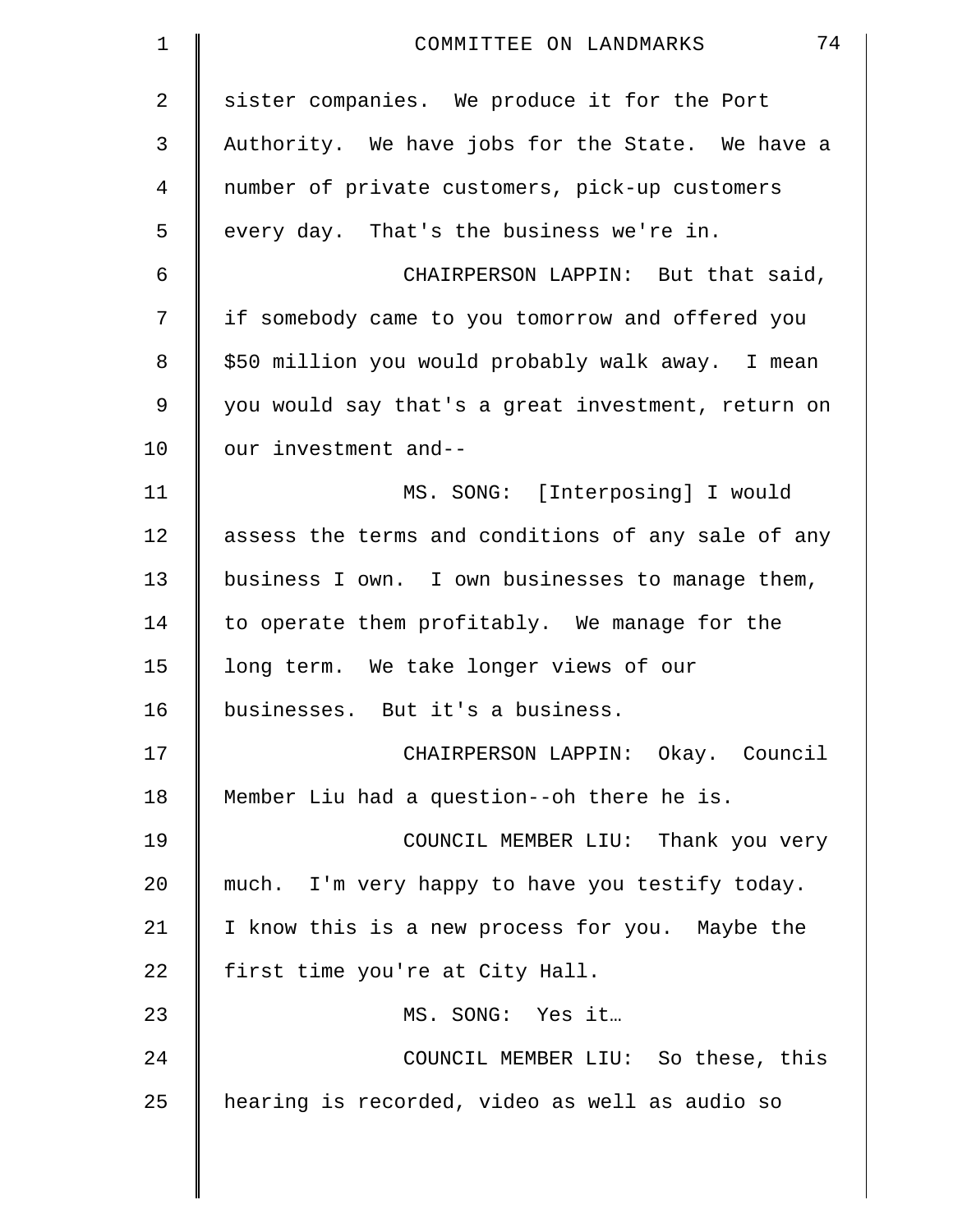| 1  | 75<br>COMMITTEE ON LANDMARKS                       |
|----|----------------------------------------------------|
| 2  | that a transcript will be developed for the City's |
| 3  | record. So it has been less than a year since      |
| 4  | anybody contacted you about acquisition of your    |
| 5  | property?                                          |
| 6  | MS. SONG: May of last year, yes.                   |
| 7  | COUNCIL MEMBER LIU: And it came                    |
| 8  | out of the blue.                                   |
| 9  | MS. SONG: Yes.                                     |
| 10 | COUNCIL MEMBER LIU: There was no                   |
| 11 | warning whatsoever, no--                           |
| 12 | MS. SONG: [Interposing] Not to my                  |
| 13 | knowledge.                                         |
| 14 | COUNCIL MEMBER LIU: And.                           |
| 15 | MS. SONG: It was a routine call,                   |
| 16 | it came in, I answered my phone.                   |
| 17 | COUNCIL MEMBER LIU: And has the                    |
| 18 | City talked to--has any representative or agent of |
| 19 | New York City talked to you about acquiring the    |
| 20 | property with or without your consent?             |
| 21 | MS. SONG: The only Department I've                 |
| 22 | spoken to is this DCAS. A very polite gentleman    |
| 23 | there but that was the only communication I've     |
| 24 | had. It was perhaps less than half a dozen phone   |
| 25 | calls in total. I had sent him the information on  |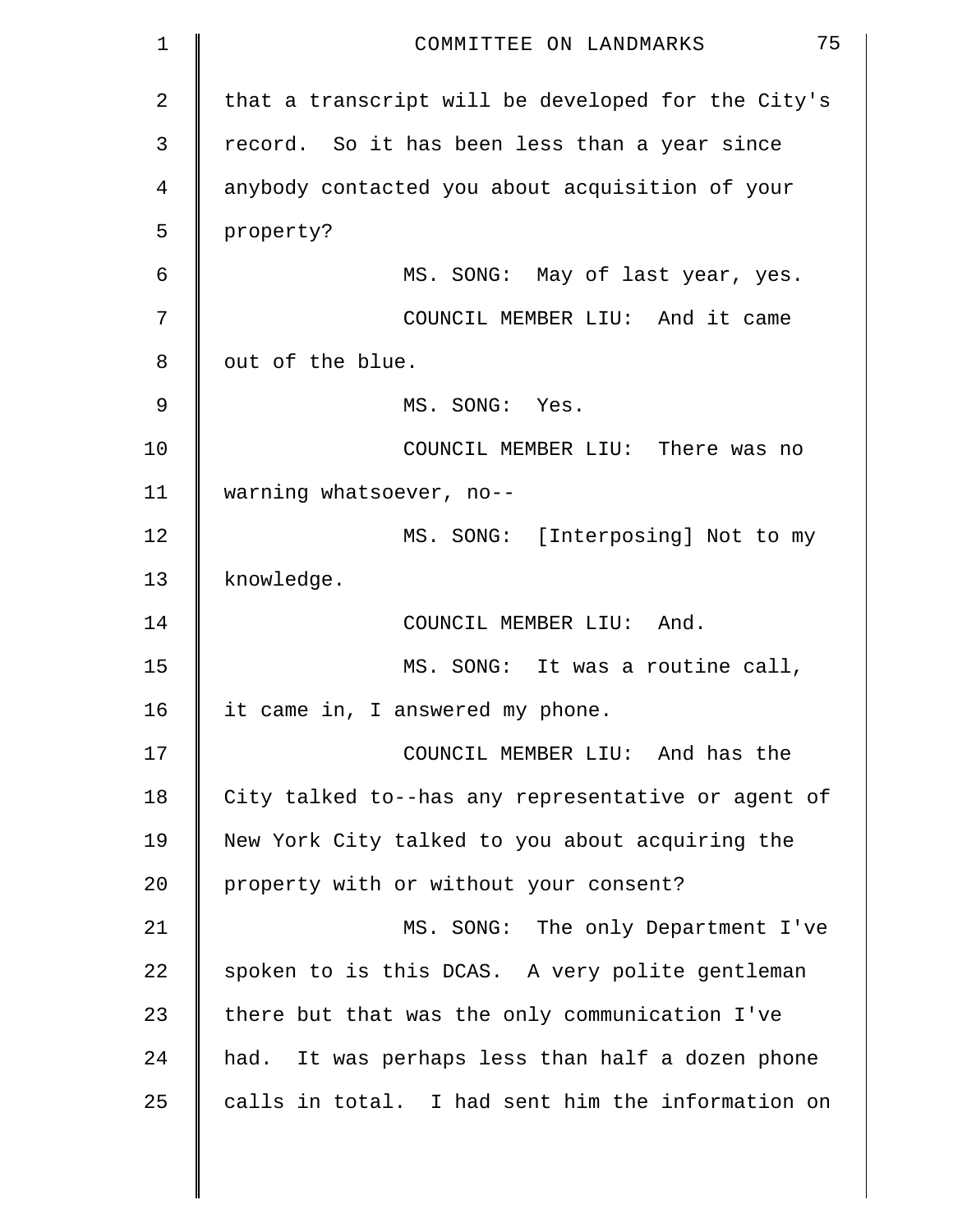| $\mathbf 1$    | 76<br>COMMITTEE ON LANDMARKS                        |
|----------------|-----------------------------------------------------|
| $\overline{2}$ | the capital upgrades we did. What do I think what   |
| 3              | of--that was about the extent of our interaction.   |
| 4              | COUNCIL MEMBER LIU: And what is                     |
| 5              | your understanding of what's happening right now?   |
| 6              | What led you to, to come to today's hearing?        |
| 7              | MS. SONG: Well we started reading                   |
| 8              | with greater concern that--first of all you         |
| 9              | wouldn't believe [chuckling] that the City would    |
| 10             | come and priv--try to acquire and appropriate our   |
| 11             | business. It really didn't occur to us that was     |
| 12             | frankly a viable option. And as it became clear,    |
| 13             | as I indicated, I retained counsel yesterday. I     |
| 14             | just met him this morning for the first time.<br>We |
| 15             | started looking up some of the citations that were  |
| 16             | in some of these various memoranda that were        |
| 17             | coming mysteriously in our mailbox after the fact.  |
| 18             | And that led to, I Googled this                     |
| 19             | ULURP which I didn't really appreciate, prior to    |
| 20             | this last few weeks.                                |
| 21             | I mean I'm generally familiar with                  |
| 22             | the powers of eminent domain. I mean anyone who's   |
| 23             | around and reading a newspaper understands that     |
| 24             | cities routinely need properties for legitimate     |
| 25             | business, City purposes. So I was sort of           |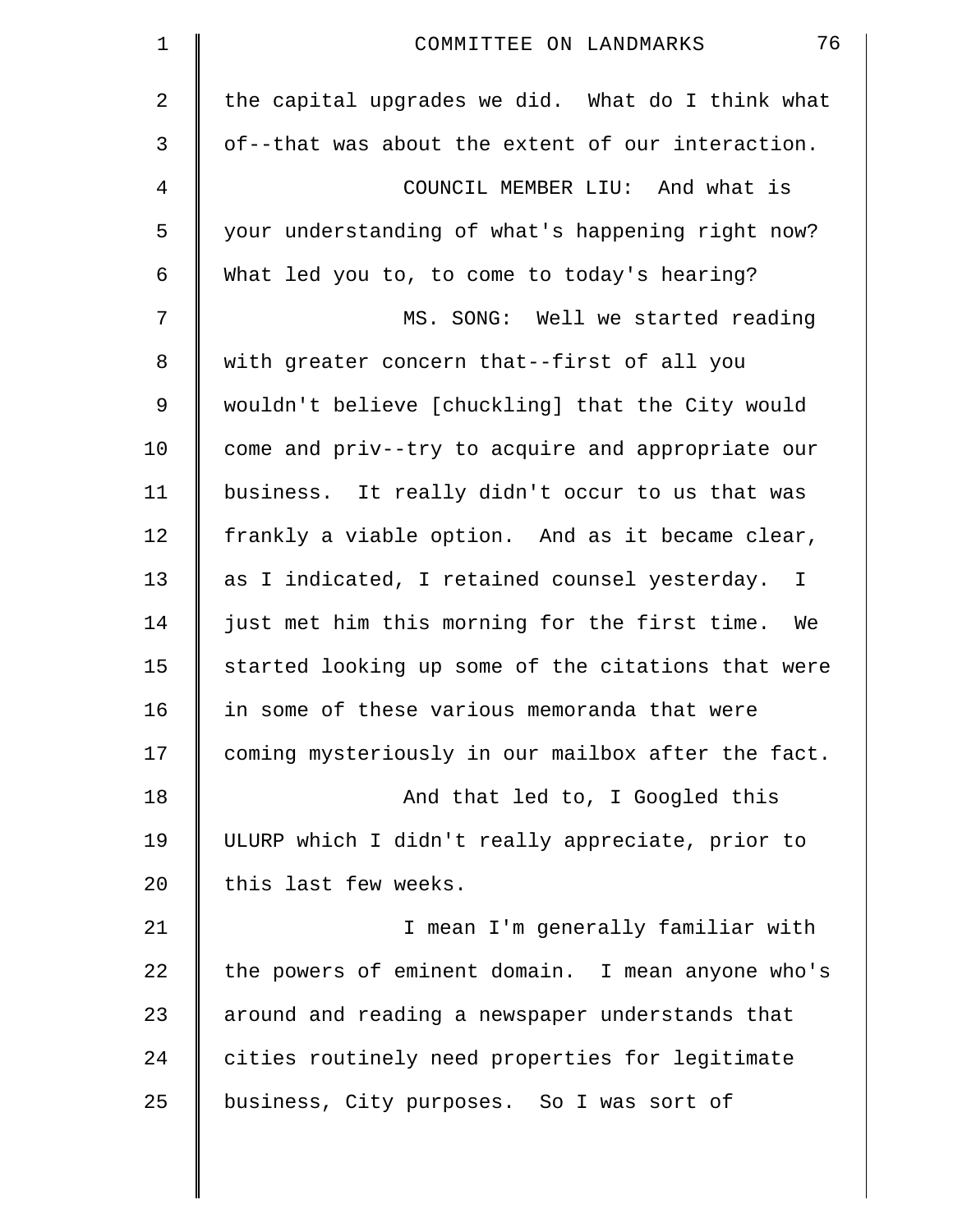| 1  | 77<br>COMMITTEE ON LANDMARKS                       |
|----|----------------------------------------------------|
| 2  | familiar with this process but how this has been   |
| 3  | working procedurally has been quite an education.  |
| 4  | And, and an odd one.                               |
| 5  | COUNCIL MEMBER LIU: So you're                      |
| 6  | here, so you came here to hear what other people   |
| 7  | had to say?                                        |
| 8  | MS. SONG: Well I came here because                 |
| 9  | my counsel indicated that, I explained the         |
| 10 | situation, he said you ought to go and explain     |
| 11 | your point of view on what's happened here. And    |
| 12 | go on the record--                                 |
| 13 | COUNCIL MEMBER LIU: [Interposing]                  |
| 14 | $Well1--$                                          |
| 15 | MS. SONG: --so that if other                       |
| 16 | procedures happen I guess I'm preserving or        |
| 17 | reserving my rights or something like this--       |
| 18 | COUNCIL MEMBER LIU: [Interposing]                  |
| 19 | Right.                                             |
| 20 | MS. SONG: -- so that I have some                   |
| 21 | standing in terms of what's going on as opposed to |
| 22 | having sort of missed the boat.                    |
| 23 | COUNCIL MEMBER LIU: Well I'm not a                 |
| 24 | lawyer but I will, I will say to you that I think  |
| 25 | you did the right thing to come to this hearing    |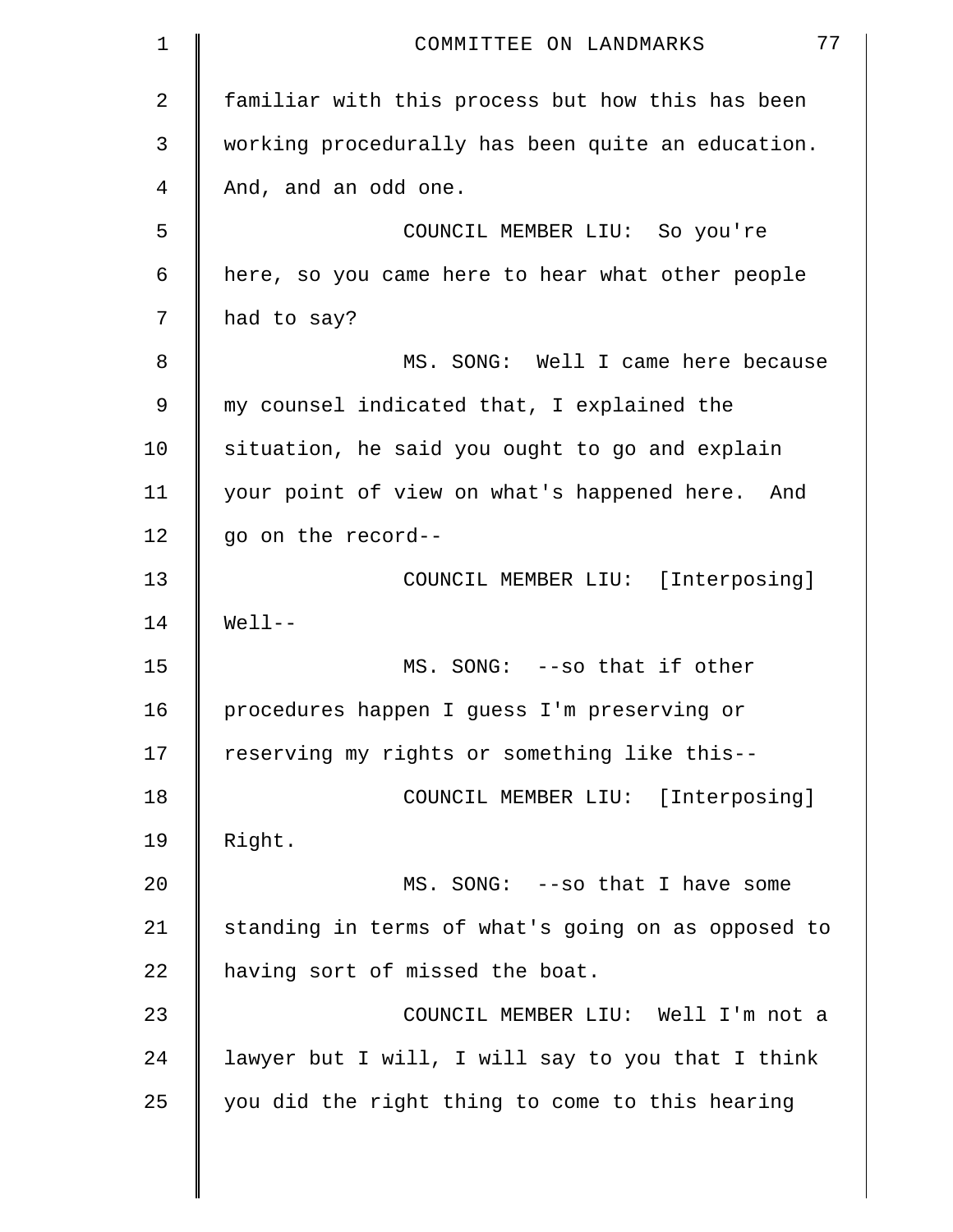| $\mathbf 1$    | 78<br>COMMITTEE ON LANDMARKS                       |
|----------------|----------------------------------------------------|
| $\overline{2}$ | today because I think this is coming out of left   |
| 3              | field for a lot of us--                            |
| 4              | MS. SONG: [Interposing] No one                     |
| 5              | called me--                                        |
| 6              | COUNCIL MEMBER LIU: --and it does                  |
| 7              | disturb me, personally, that, you know, I kind of  |
| 8              | thought from the testimony given by the City that, |
| 9              | oh, this was something that the City was pretty    |
| 10             | far along and they were about to do. At no point   |
| 11             | did I ever get the sense that we had an unwilling  |
| 12             | seller, potentially unwilling seller. If the DOT   |
| 13             | representatives would come back as the Chairperson |
| 14             | asked, that would be very helpful for us, for the  |
| 15             | DOT representatives to clarify. But as far as you  |
| 16             | know, this is not something you initiated. Well--  |
| 17             | you definitely didn't initiate it.                 |
| 18             | MS. SONG: Um-hum.                                  |
| 19             | COUNCIL MEMBER LIU: And is this                    |
| 20             | something that's--is there anything that's about   |
| 21             | to happen imminently to the best of your knowledge |
| 22             | in terms of a transaction?                         |
| 23             | MS. SONG: I mean in terms of--what                 |
| 24             | you people are doing or? I--I don't? We run an     |
| 25             | asphalt business. We have--                        |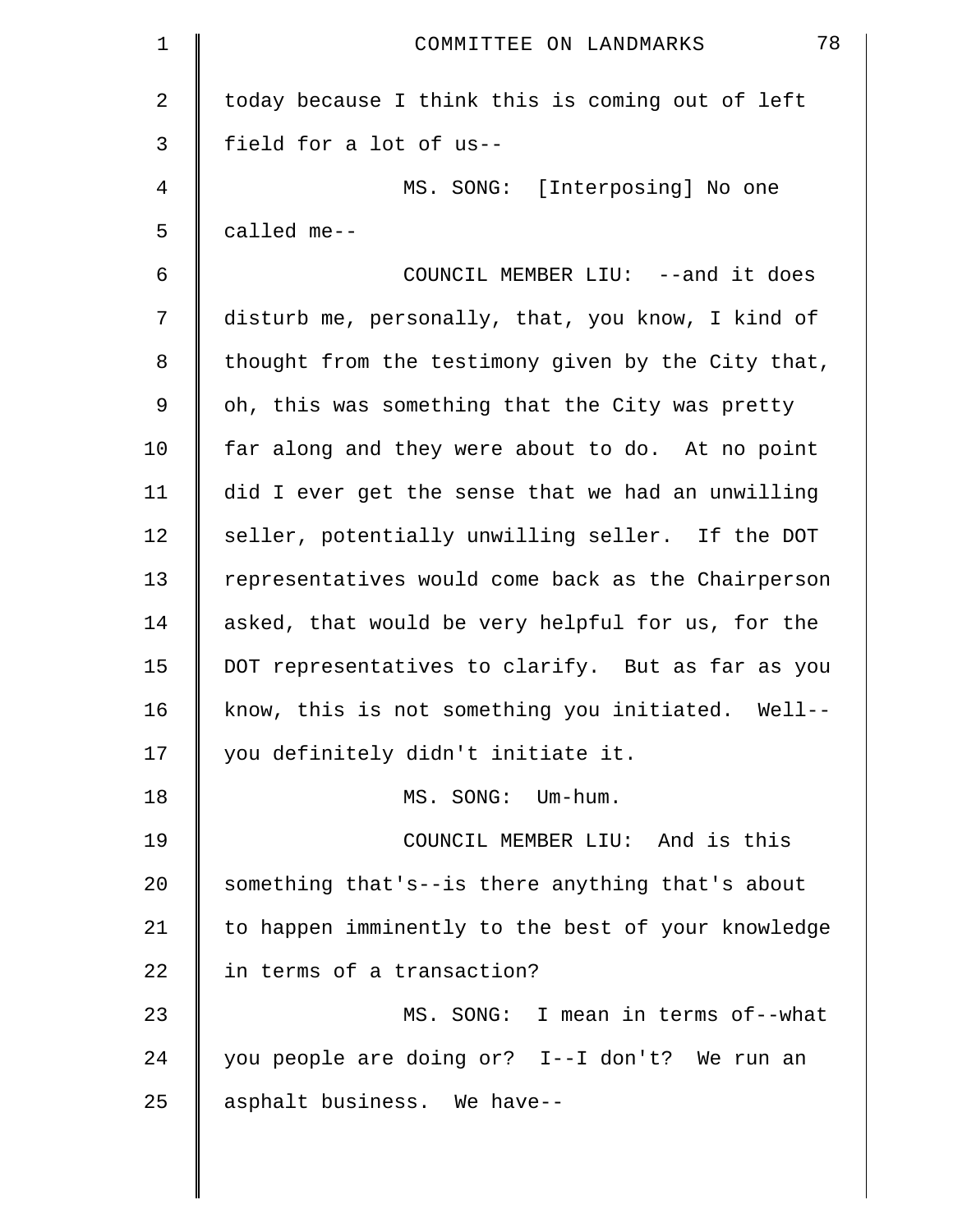| 1  | 79<br>COMMITTEE ON LANDMARKS                       |
|----|----------------------------------------------------|
| 2  | COUNCIL MEMBER LIU: [Interposing]                  |
| 3  | Is it--is there any sense on your part that the    |
| 4  | City is about to, to close a transaction or to     |
| 5  | acquire your property?                             |
| 6  | MS. SONG: Well we became                           |
| 7  | concerned. We read all these various memoranda     |
| 8  | from committees that were, were appearing on our   |
| 9  | doorstep. We have, we use our business. We have    |
| 10 | property use. We run our business to maximize our  |
| 11 | asset value. In fact we've also been in            |
| 12 | discussions with our property in connection with   |
| 13 | possibly siting a power generation facility right  |
| 14 | next to the existing asphalt plant and it wouldn't |
| 15 | compromise the asphalt production.                 |
| 16 | And we have a lot of business we                   |
| 17 | engage in all, every day. And we could             |
| 18 | potentially site two Rolls Royce engines right     |
| 19 | there and interconnect into Con Edison and have    |
| 20 | even another use for the property to make a more   |
| 21 | valuable business enterprise for us so--           |
| 22 | COUNCIL MEMBER LIU: [Interposing]                  |
| 23 | And when officials, claiming to be with the City   |
| 24 | landed on your property and, and started to take   |
| 25 | measurements, you did not know where they were     |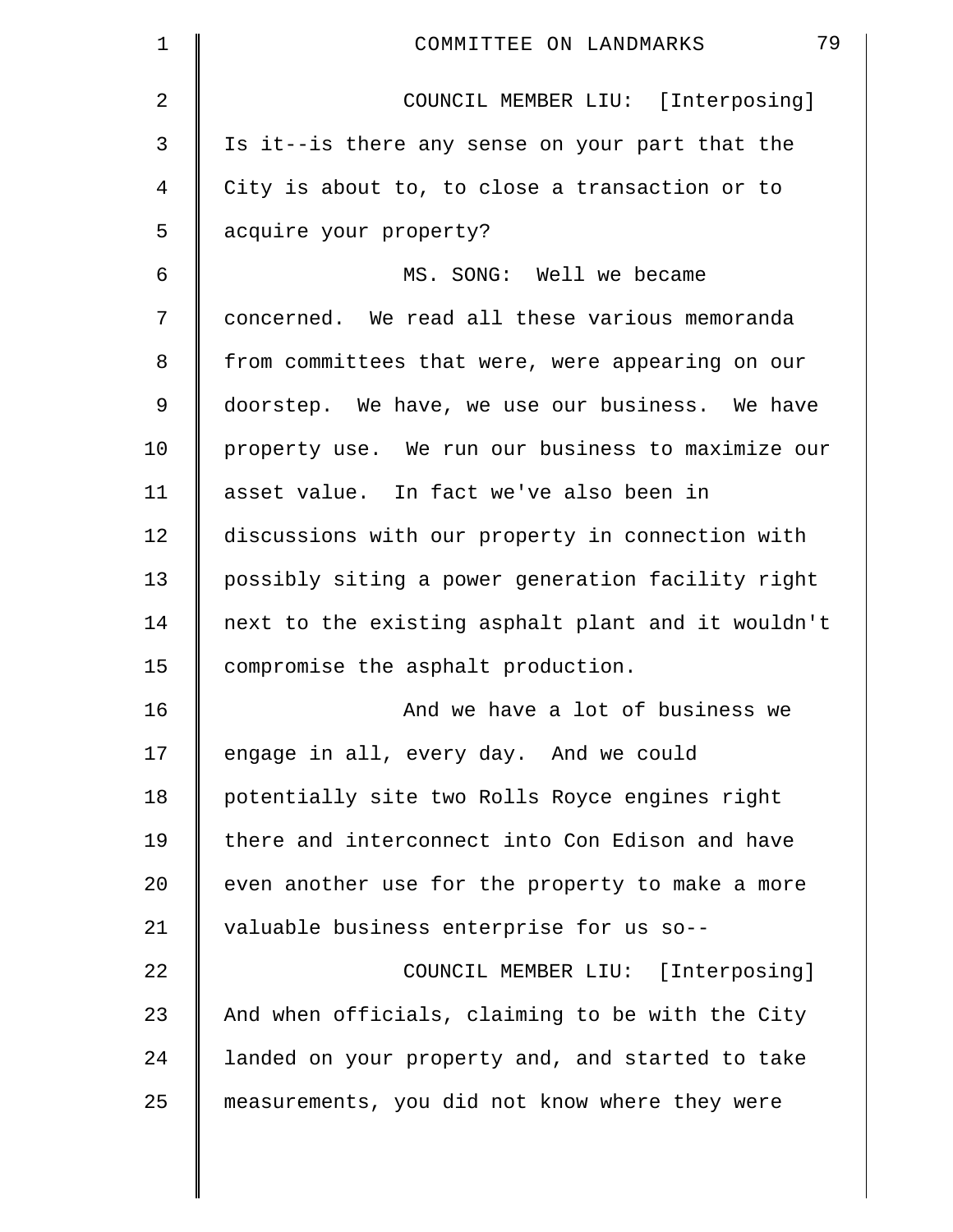| 1  | 80<br>COMMITTEE ON LANDMARKS                       |
|----|----------------------------------------------------|
| 2  | coming from. You inquired. Did you ask them to     |
| 3  | leave? Or did they--did you ask them to leave and  |
| 4  | they stayed with some kind of a directive or Court |
| 5  | order? Or you just allowed them to stay there?     |
| 6  | MS. SONG: This sort of all erupted                 |
| 7  | the last about seven days. And I only became       |
| 8  | aware of it yesterday morning when I stepped in to |
| 9  | intervene. Again, we--they were dealing with our   |
| 10 | junior plant staff that, you know, see             |
| 11 | credentials, see City waving a badge and they,     |
| 12 | they assume there's some legitimate purpose--      |
| 13 | COUNCIL MEMBER LIU: [Interposing]                  |
| 14 | Okay.                                              |
| 15 | MS. SONG: --again our staff                        |
| 16 | members had called one of the senior management,   |
| 17 | not myself, and indicated that we have these       |
| 18 | people here. And the owner's rep said please wait  |
| 19 | until we're back in town. We'll meet with the      |
| 20 | City. Direct them off the property. And that's     |
| 21 | what happened. They repeatedly returned to the     |
| 22 | property including on last Saturday--              |
| 23 | COUNCIL MEMBER LIU: [Interposing]                  |
| 24 | Um-hum.                                            |
| 25 | MS. SONG: --when the night guard                   |
|    |                                                    |
|    |                                                    |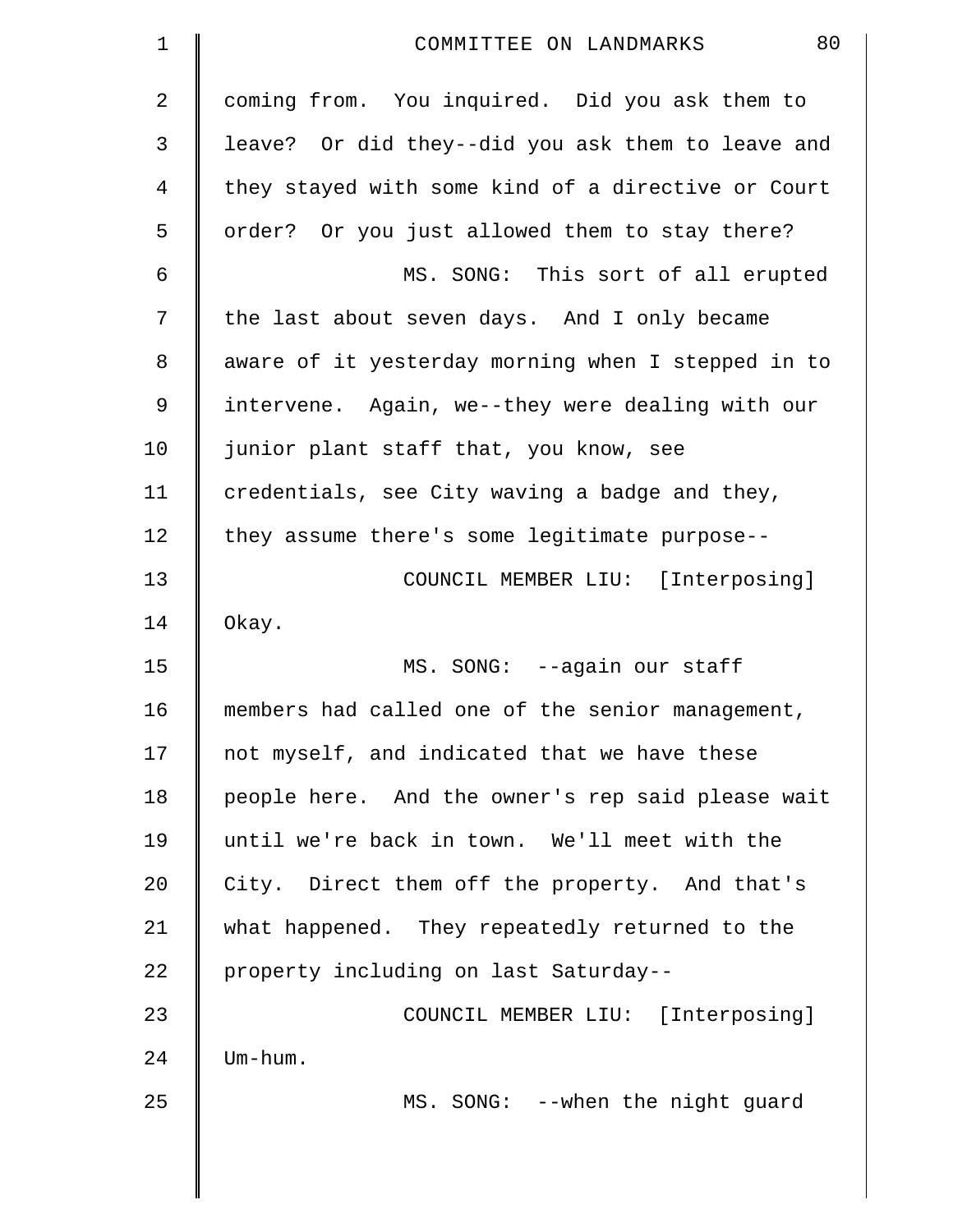| 1              | 81<br>COMMITTEE ON LANDMARKS                     |
|----------------|--------------------------------------------------|
| $\overline{2}$ | was there. Talked their way past the night guard |
| 3              | $and--$                                          |
| 4              | COUNCIL MEMBER LIU: [Interposing]                |
| 5              | So officials--officials--                        |
| 6              | MS. SONG: --occupied the property.               |
| 7              | COUNCIL MEMBER LIU: -- claiming to               |
| 8              | represent the City kept coming back to the       |
| 9              | property wanting to take measurements without--  |
| 10             | MS. SONG: [Interposing] DDS                      |
| 11             | $[planetic] --$                                  |
| 12             | COUNCIL MEMBER LIU: --ever                       |
| 13             | properly contacting you or any officers of your  |
| 14             | company responsible for making these decisions.  |
| 15             | MS. SONG: That's correct.                        |
| 16             | COUNCIL MEMBER LIU: Okay. Thank                  |
| 17             | you Madam Chair.                                 |
| 18             | CHAIRPERSON LAPPIN: So I just want               |
| 19             | to understand. I mean I know you said it but I   |
| 20             | just want to confirm for the record--            |
| 21             | MS. SONG: [Interposing] Sure.                    |
| 22             | CHAIRPERSON LAPPIN: Are you or a                 |
| 23             | representative from your company engaged in any  |
| 24             | negotiations or discussions over a price for the |
| 25             | property?                                        |
|                |                                                  |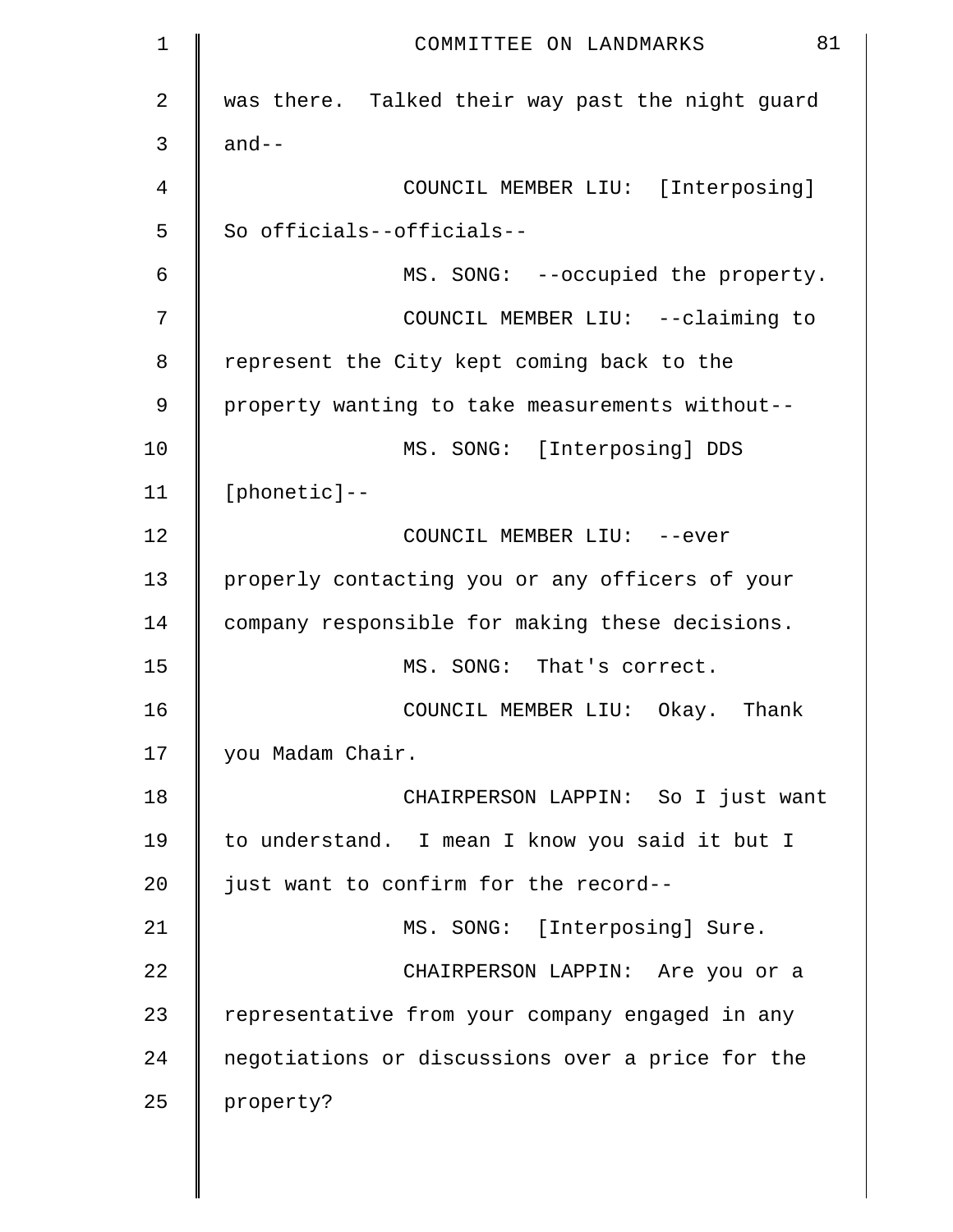| $\mathbf 1$ | 82<br>COMMITTEE ON LANDMARKS                        |
|-------------|-----------------------------------------------------|
| 2           | MS. SONG: You mean in terms--                       |
| 3           | except that you gave us a \$16.5 million offer, no, |
| 4           | not you, I'm sorry, but--                           |
| 5           | CHAIRPERSON LAPPIN: [Interposing]                   |
| 6           | Right.                                              |
| 7           | MS. SONG: No.                                       |
| 8           | CHAIRPERSON LAPPIN: Okay. Any                       |
| 9           | other questions? Council Member Reyna, who is not   |
| 10          | a member of the Committee but welcome.              |
| 11          | COUNCIL MEMBER REYNA: Thank you                     |
| 12          | very much. I'm just--I came by to say hello to my   |
| 13          | new colleague, Julissa Ferreras, who got sworn in   |
| 14          | this morning. And then just continued to listen     |
| 15          | to this particular hearing. I'm just trying to      |
| 16          | understand the complexity of whether or not you     |
| 17          | want to sell or were ever in a discussion to sell,  |
| 18          | because it feels like we're going through Willets   |
| 19          | Point all over again. As far as your specific       |
| 20          | plant is concerned, were you aware that there was   |
| 21          | a shortage that the City needed that you were not   |
| 22          | able to provide? Has the City expressed that you    |
| 23          | need to produce more asphalt?                       |
| 24          | MS. SONG: We have always met the                    |
| 25          | City's requirements to the best of my knowledge.    |
|             |                                                     |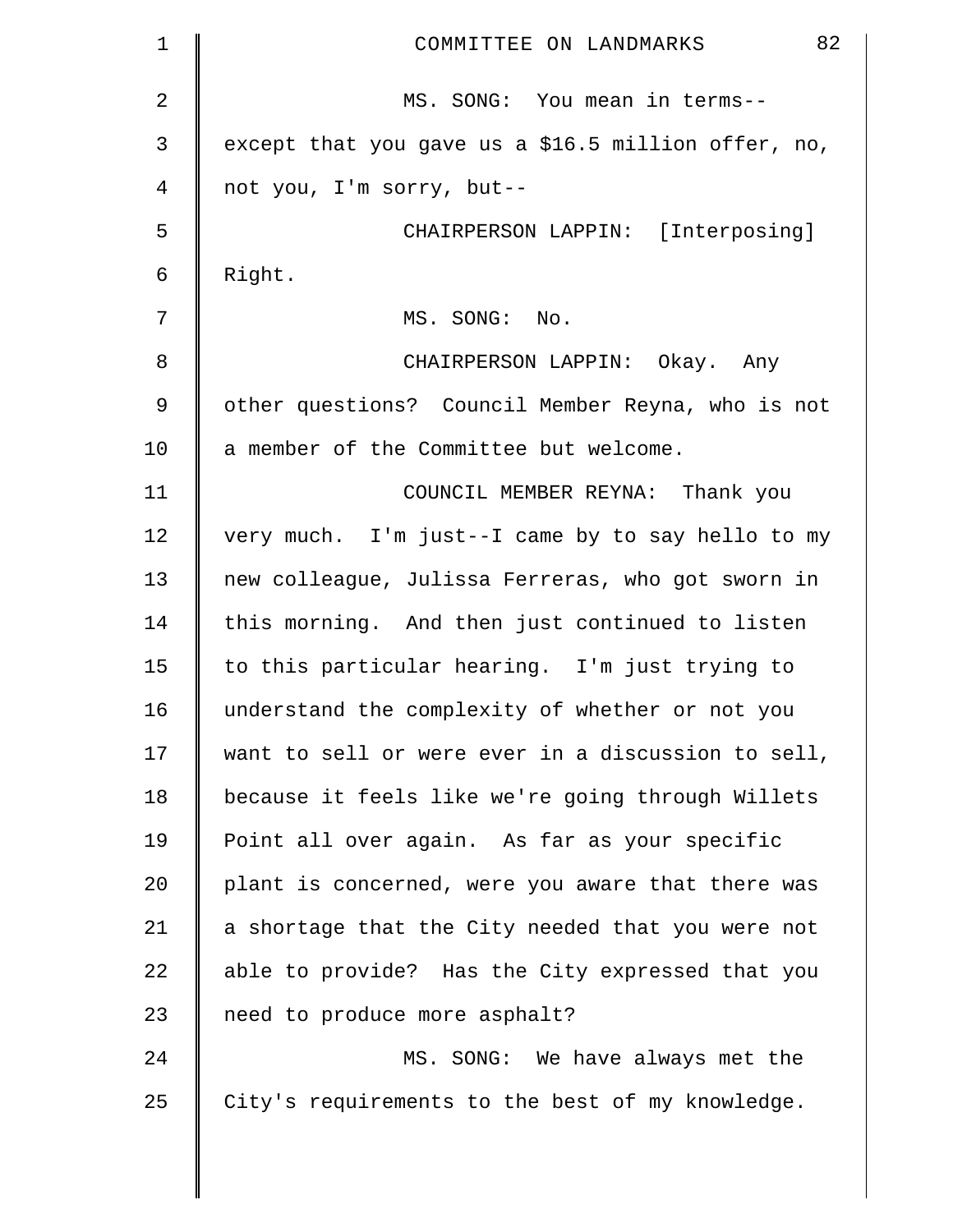| $\mathbf 1$    | 83<br>COMMITTEE ON LANDMARKS                       |
|----------------|----------------------------------------------------|
| $\overline{2}$ | Now I'm not the technical operator but we enter a  |
| 3              | contract every year with the City and provide them |
| 4              | whatever they need. We're in the business of       |
| 5              | selling as much asphalt as we can.                 |
| 6              | COUNCIL MEMBER REYNA: Has there                    |
| 7              | been a negotiation to increase the amount that's   |
| 8              | being sold to the City to produce--for the City?   |
| 9              | MS. SONG: The way they submit the                  |
| 10             | solicitations is they give us a series of probably |
| 11             | three-quarters of a dozen types of mixes they're   |
| 12             | going to need for the year ahead, and volumetric   |
| 13             | numbers associated with that. And then you bid on  |
| 14             | those mixes. And that's the volume you assume      |
| 15             | they want. And that's the volume you bid to.       |
| 16             | Now in my discussions with DCAS I                  |
| 17             | had clearly indicated that we were very flexible   |
| 18             | to any of our number arrangements the City may     |
| 19             | want to engage with us, if they wanted any kind of |
| 20             | long term off-take contract, we would sit and      |
| 21             | discuss that. Fixed price, variable price, five    |
| 22             | years, 24 months, we offered every option we could |
| 23             | do to be flexible to be a reliable supplier of     |
| 24             | asphalt to the City. And we've made that clear     |
| 25             | every single time we could to anyone who would     |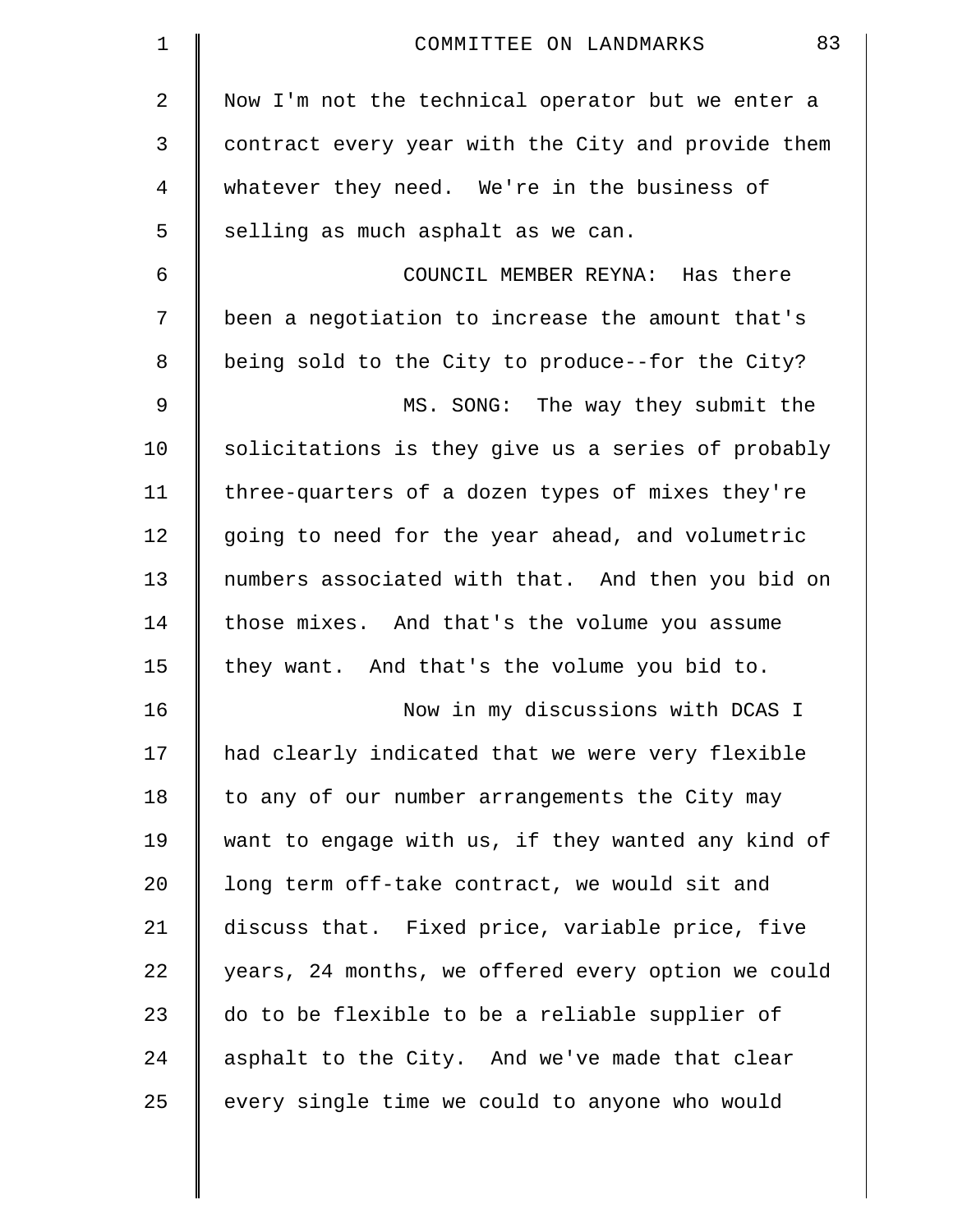| $\mathbf 1$    | 84<br>COMMITTEE ON LANDMARKS                        |
|----------------|-----------------------------------------------------|
| $\overline{2}$ | talk to us about this.                              |
| 3              | COUNCIL MEMBER REYNA: Um-hum.                       |
| 4              | MS. SONG: There's no shortage to                    |
| 5              | my knowledge in Queens or--certainly from our       |
| 6              | plant, we have more capacity than we're producing   |
| 7              | We can increase our capacity substantially.<br>now. |
| 8              | It's a matter of demand.                            |
| 9              | COUNCIL MEMBER REYNA: And so if                     |
| 10             | tomorrow it was presented to you, because I'm       |
| 11             | reading--I was reading the testimony given by the   |
| 12             | Department of Transportation concerning the 40-     |
| 13             | plus % increase in paving demand that therefore     |
| 14             | creates a demand for asphalt to say that you, as    |
| 15             | an asphalt plant, would be--have the capacity to    |
| 16             | increase your production to provide to the City     |
| 17             | the 40% increase that they are currently in.        |
| 18             | MS. SONG: Well the City doesn't                     |
| 19             | take exclusively from our plant--                   |
| 20             | COUNCIL MEMBER REYNA:                               |
| 21             | [Interposing] Um-hum.                               |
| 22             | MS. SONG: --they bid to a number                    |
| 23             | of plants. But we could certainly increase our      |
| 24             | capacity to the City. That's no problem.            |
| 25             | COUNCIL MEMBER REYNA: Um-hum.                       |
|                |                                                     |

 $\mathbb{I}$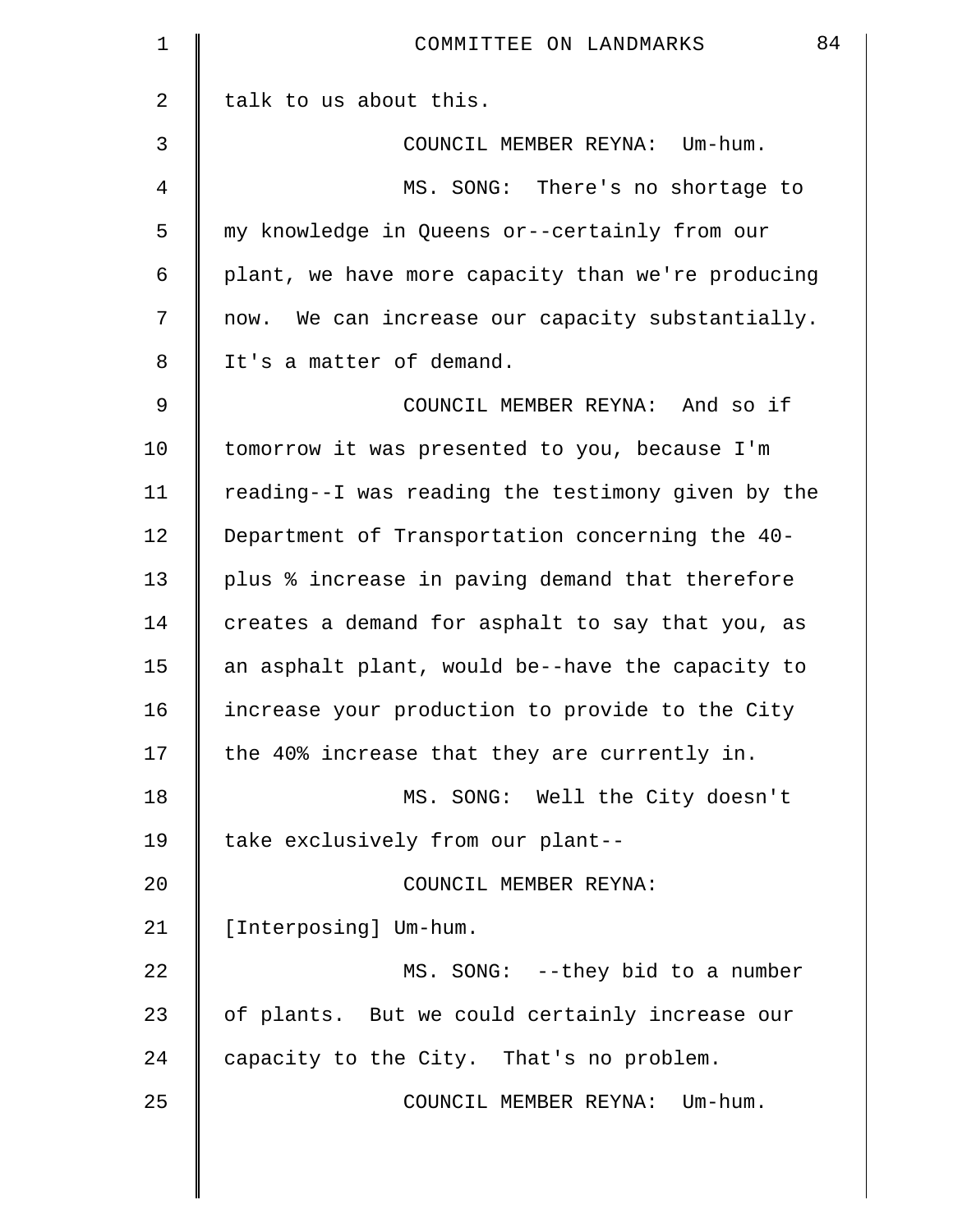| 1              | 85<br>COMMITTEE ON LANDMARKS                       |
|----------------|----------------------------------------------------|
| $\overline{a}$ | MS. SONG: And have--we'd welcome                   |
| 3              | the opportunity to do that.                        |
| 4              | COUNCIL MEMBER REYNA: But up until                 |
| 5              | this hearing you have not been asked to produce    |
| 6              | further than what you have been producing.         |
| 7              | MS. SONG: That's correct.                          |
| 8              | COUNCIL MEMBER REYNA: So you,                      |
| 9              | right now, are meeting all the demands that have   |
| 10             | been communicated.                                 |
| 11             | MS. SONG: That's correct.                          |
| 12             | COUNCIL MEMBER REYNA: And as far                   |
| 13             | as the green industry of asphalt, or in the        |
| 14             | business of asphalt, are you, your company,        |
| 15             | introducing any type of capacity for green asphalt |
| 16             | production?                                        |
| 17             | MS. SONG: Well as I mentioned                      |
| 18             | earlier, we, a lot of this capital investment      |
| 19             | we've done in the last 24 months, 27 months, has   |
| 20             | been geared to being able to increase our ability  |
| 21             | to recycle what's called rap, it's the torn up     |
| 22             | road beds that millings from the streets.          |
| 23             | The City brings to our yard, and if                |
| 24             | in fact you look at our yard now we have a big     |
| 25             | pile of them, and we put them back into the mix.   |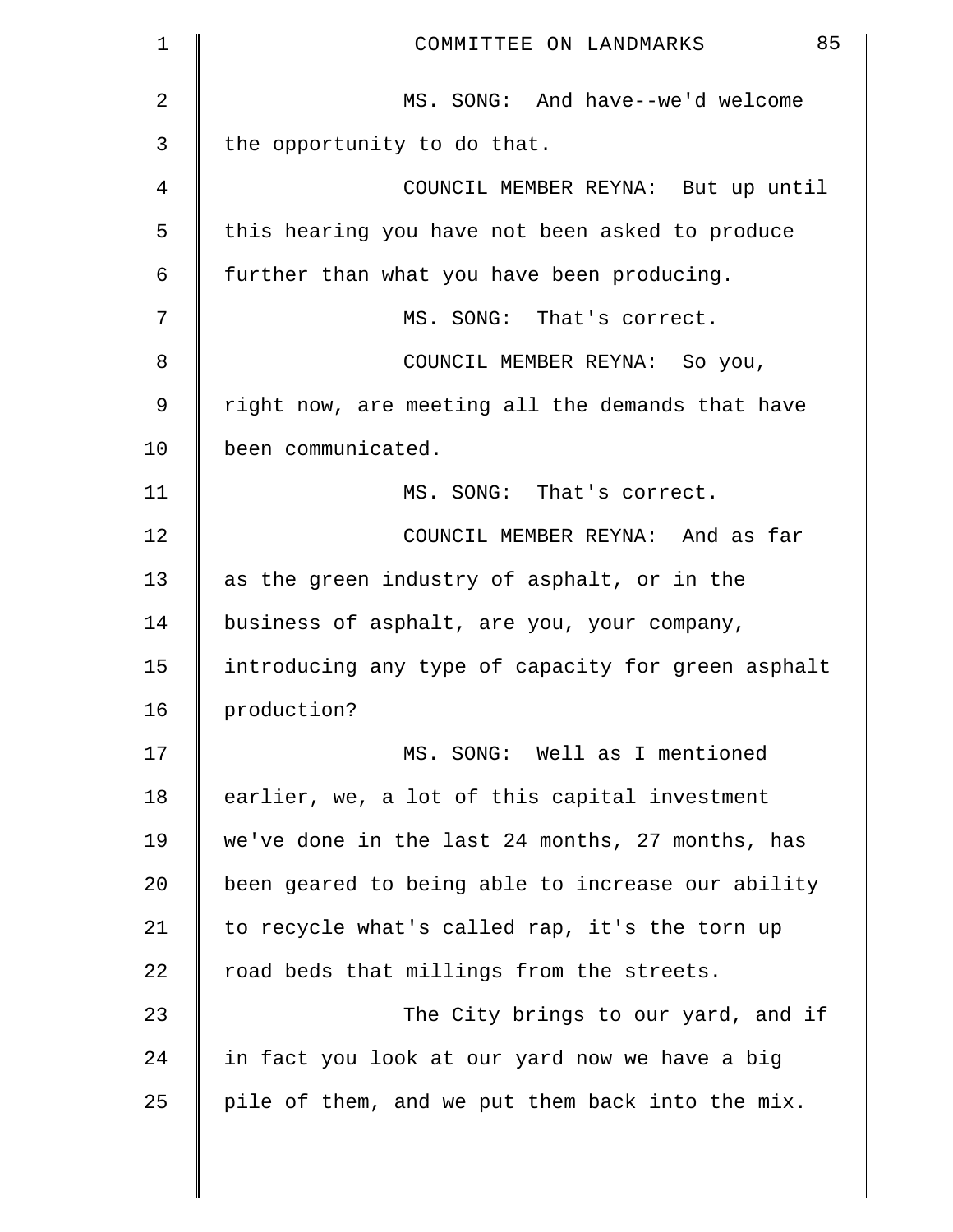| 1              | 86<br>COMMITTEE ON LANDMARKS                              |
|----------------|-----------------------------------------------------------|
| $\overline{a}$ | And what with the capital upgrade that we've done,        |
| 3              | enables us to use a higher percentage of that             |
| 4              | milling mix into the recycled mix. So it's an             |
| 5              | environmentally friendly thing and that's one of          |
| 6              | the reasons we undertook the investment.                  |
| 7              | COUNCIL MEMBER REYNA: So right                            |
| 8              | $now--$                                                   |
| 9              | MS. SONG: [Interposing] We do 40%                         |
| 10             | recycled rap right now.                                   |
| 11             | COUNCIL MEMBER REYNA: In the last                         |
| 12             | two years, with this investment, you never, as you        |
| 13             | have been trying to meet a 21 <sup>st</sup> Century green |
| 14             | environmentally friendly business, you've in fact         |
| 15             | moved forward in trying to sustain business for           |
| 16             | the next at least 10, 20 years.                           |
| 17             | MS. SONG: We've made a lot--puts a                        |
| 18             | lot of money on the table if we're not interested         |
| 19             | in a long term business model. I think                    |
| 20             | COUNCIL MEMBER REYNA:                                     |
| 21             | [Interposing] I--                                         |
| 22             | MS. SONG: --the dollars speak for                         |
| 23             | themselves.                                               |
| 24             | COUNCIL MEMBER REYNA: I just want                         |
| 25             | to echo the sentiments of my colleague John Liu           |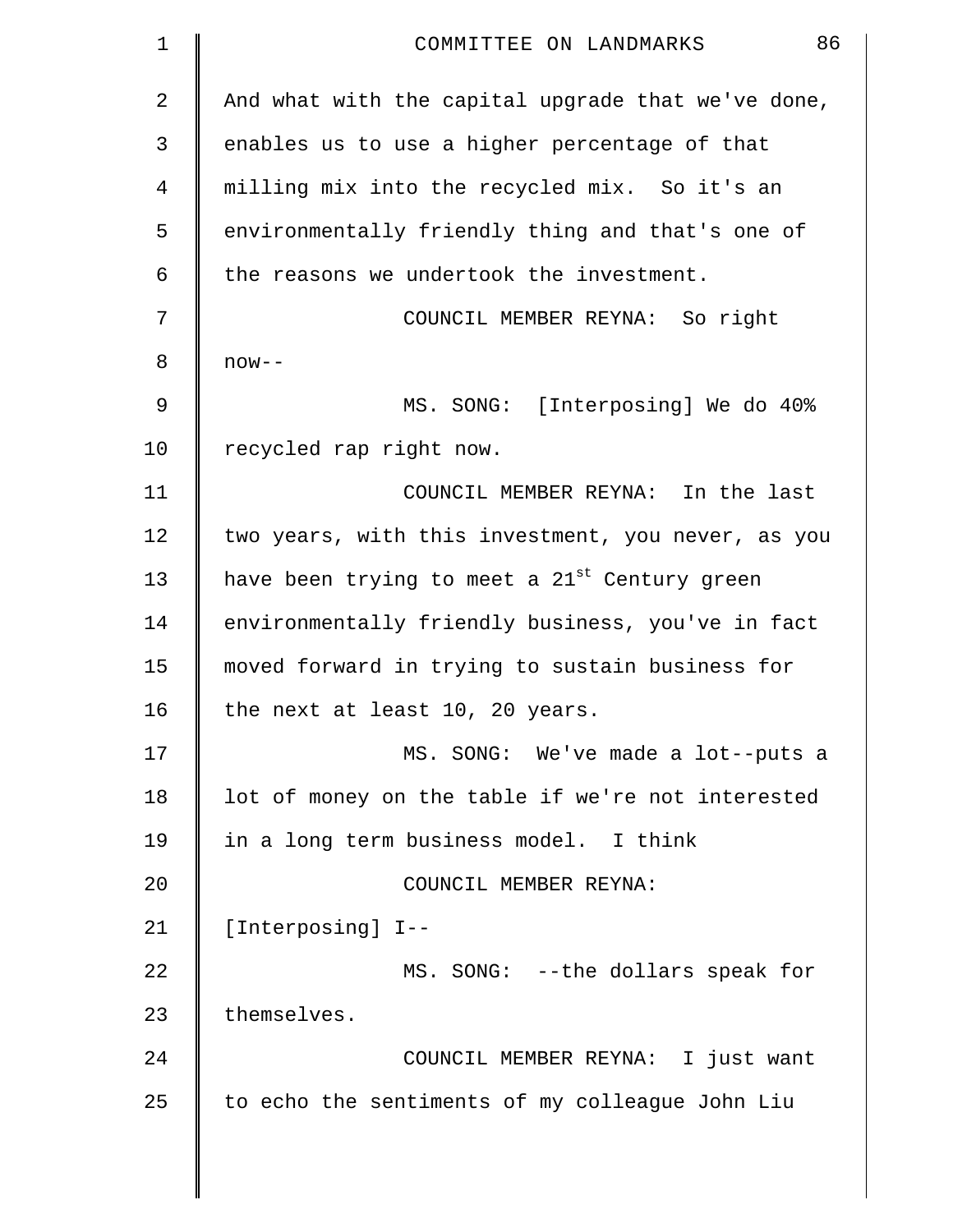| $\mathbf 1$    | 87<br>COMMITTEE ON LANDMARKS                       |
|----------------|----------------------------------------------------|
| $\overline{2}$ | who applauded your appearance at this particular   |
| 3              | hearing because hearing from you as the business   |
| 4              | principal changes the dynamics of dialog. And so   |
| 5              | your presence here and your testimony shares       |
| 6              | information that we perhaps were not privy to and  |
| 7              | before a vote, we have to make sure that we're     |
| 8              | understanding all the elements.                    |
| 9              | And this is clearly a bigger                       |
| 10             | component of the dialog that had not been shared.  |
| 11             | So I am just as disturbed to hear that we're       |
| 12             | taking away, or attempting to take away, a         |
| 13             | business opportunity that has been in perhaps what |
| 14             | would be a double investment of trying to make     |
| 15             | sure that you're turning a green leaf, so to       |
| 16             | speak, to provide a demand for the City of New     |
| 17             | York, and be an environmentally friendly business  |
| 18             | in the City of New York.                           |
| 19             | So I applaud your efforts.                         |
| 20             | Continue to, you know, make sure that you fight    |
| 21             | this off. Because the business you're in is        |
| 22             | something that provides the job opportunities that |
| 23             | we're looking for, for New Yorkers. And stay in    |
| 24             | communication with us because this is just the     |
| 25             | beginning.                                         |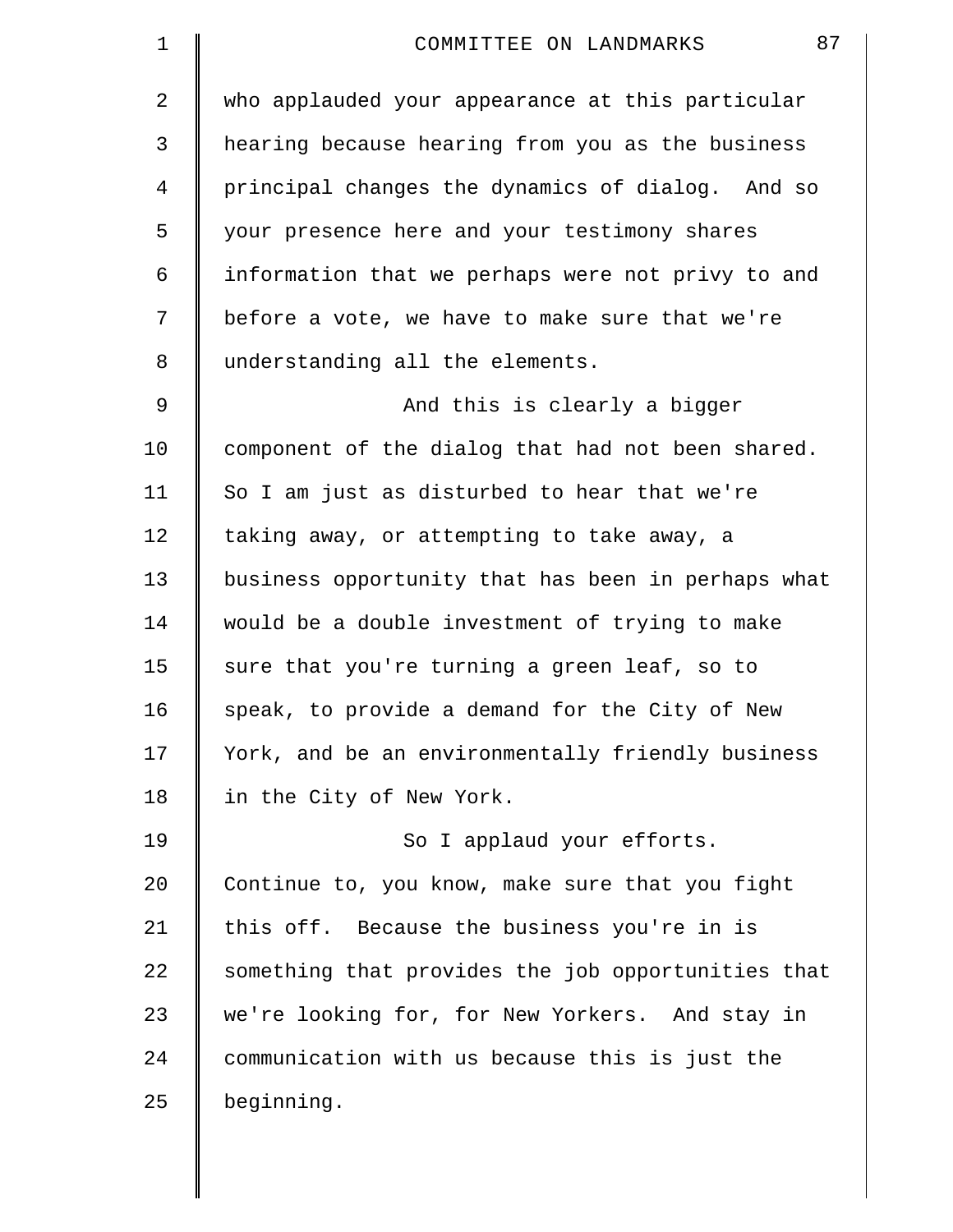| $\mathbf 1$    | 88<br>COMMITTEE ON LANDMARKS                      |
|----------------|---------------------------------------------------|
| $\overline{2}$ | MS. SONG: I.                                      |
| 3              | COUNCIL MEMBER REYNA: Thank you.                  |
| 4              | MS. SONG: Thank you very much.                    |
| 5              | CHAIRPERSON LAPPIN: I just want to                |
| 6              | be clear. You're not the owner--you referred to   |
| 7              | the owner. You're the Chief Financial Officer or  |
| 8              | the Chief Operating Officer--                     |
| 9              | MS. SONG: [Interposing] I'm the                   |
| 10             | Chief Executive Officer.                          |
| 11             | CHAIRPERSON LAPPIN: CEO of the                    |
| 12             | parent company that owns the plant.               |
| 13             | MS. SONG: I'm the Chief Executive                 |
| 14             | Officer of a company called the Hoagland Group    |
| 15             | which is an investment holding company of William |
| 16             | J. Hoagland who is the owner of all these         |
| 17             | enterprises. I largely manage the businesses on a |
| 18             | day to day--he's busy, he does a lot of things.   |
| 19             | He stays very much in touch with many of the      |
| 20             | operations but I oversee sort of the general      |
| 21             | commercial daily--                                |
| 22             | CHAIRPERSON LAPPIN: [Interposing]                 |
| 23             | Right.                                            |
| 24             | MS. SONG: --matters that come up.                 |
| 25             | CHAIRPERSON LAPPIN: So when you--                 |
|                |                                                   |
|                |                                                   |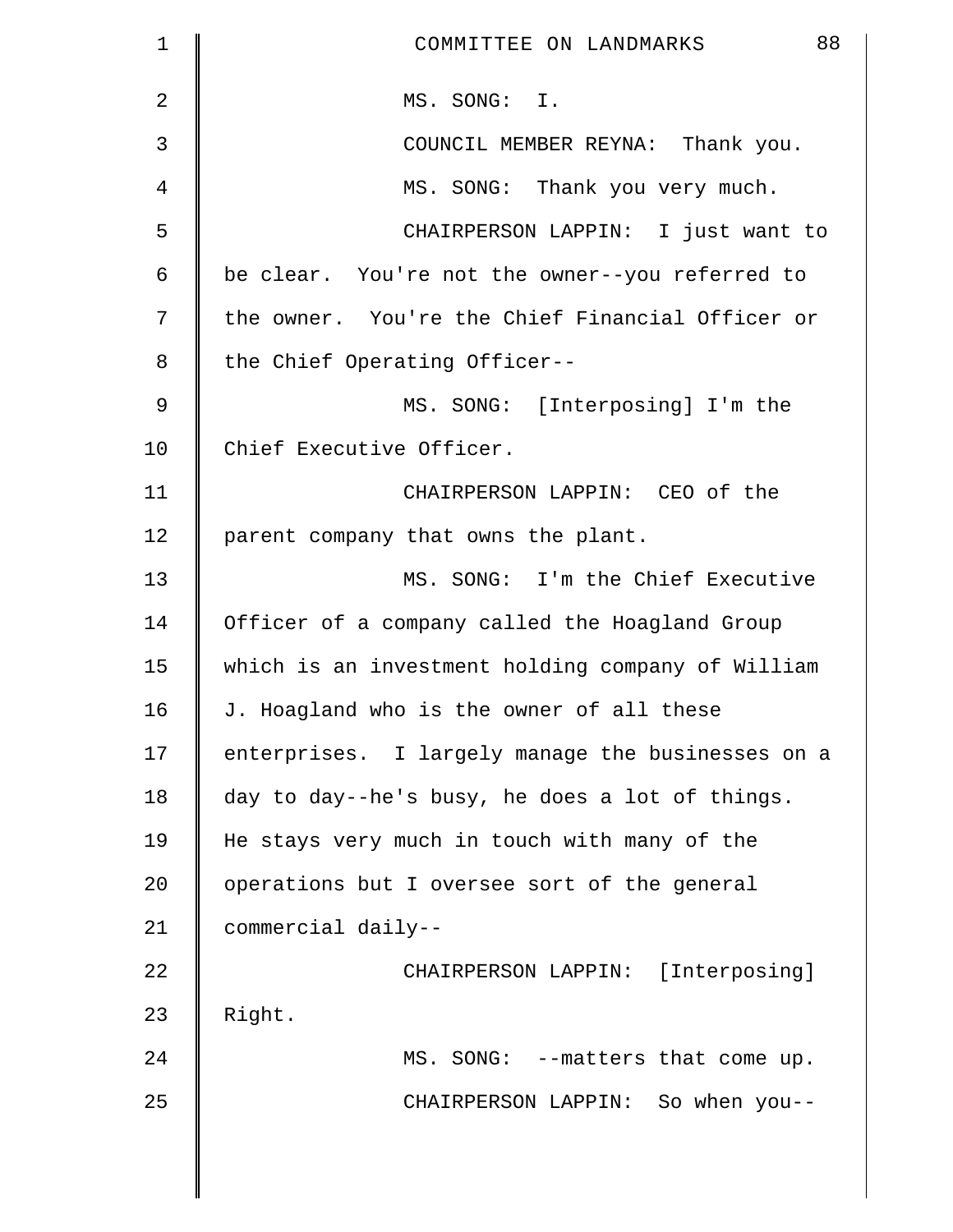| $\mathbf 1$    | 89<br>COMMITTEE ON LANDMARKS                       |
|----------------|----------------------------------------------------|
| $\overline{2}$ | MS. SONG: [Interposing] For all                    |
| 3              | these businesses.                                  |
| 4              | CHAIRPERSON LAPPIN: --when you                     |
| 5              | said owner before, who did you mean? You said the  |
| 6              | owners of the plant--                              |
| 7              | MS. SONG: [Interposing] Our owner,                 |
| 8              | Bill Hoagland.                                     |
| 9              | CHAIRPERSON LAPPIN: Okay. Thank                    |
| 10             | you. I want to ask DO--did you want to? Just       |
| 11             | state your name for the record for the transcript  |
| 12             | please--                                           |
| 13             | [Off mic]                                          |
| 14             | CHAIRPERSON LAPPIN: --into the                     |
| 15             | microphone please. Thanks.                         |
| 16             | [Off mic]                                          |
| 17             | MR. GREILSHEIMER: I'm James                        |
| 18             | Greilsheimer from the law firm of Kramer, Levin,   |
| 19             | Noftalis [phonetic] and Frankle [phonetic].<br>As  |
| 20             | you heard I was retained yesterday to serve as     |
| 21             | counsel, particularly as condemnation counsel for  |
| 22             | the client here.                                   |
| 23             | I just wanted to mention that the                  |
| 24             | City's offer in its letter of February 5, 2009     |
| 25             | from DCAS seems to me to be highly suspect because |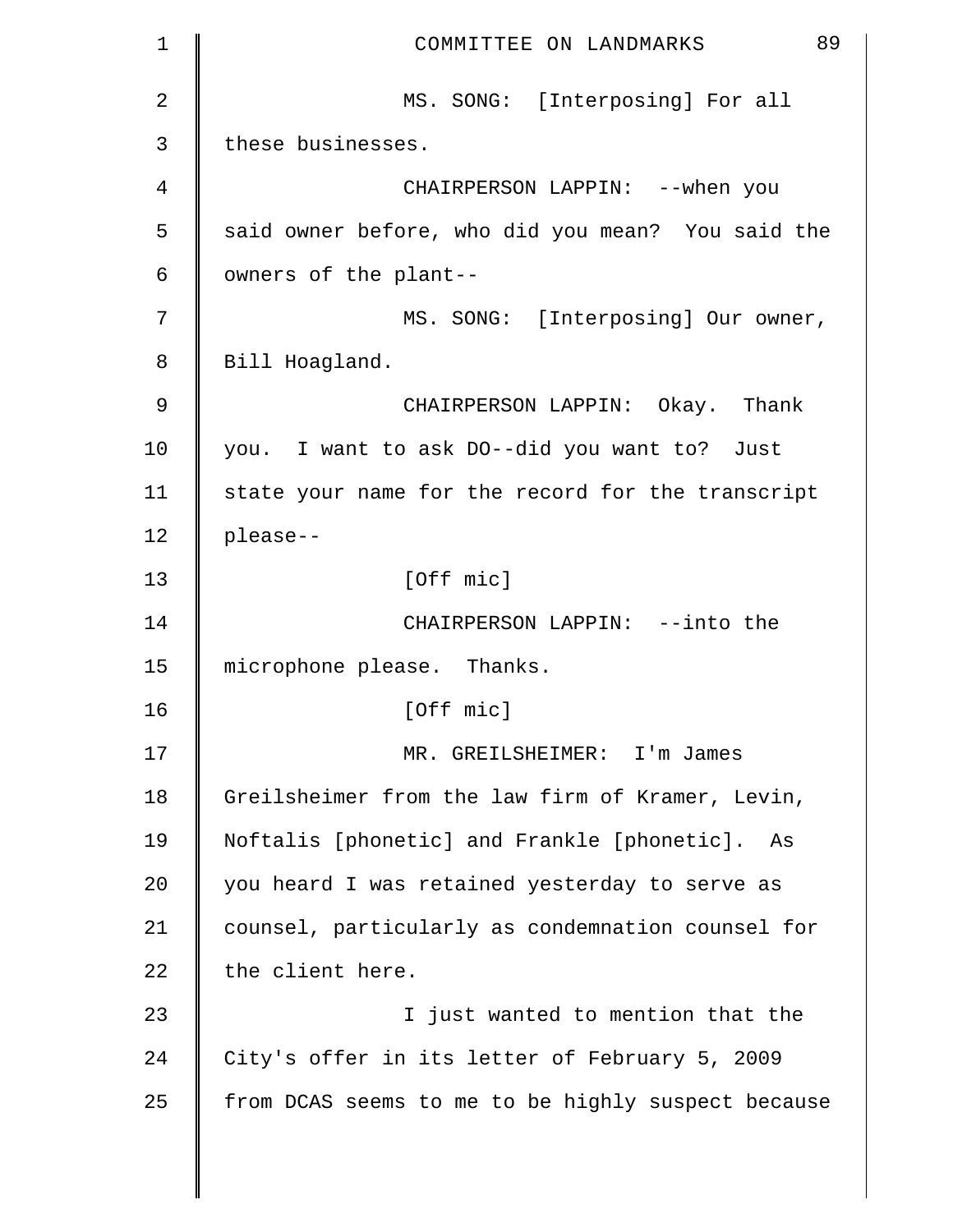| 1  | 90<br>COMMITTEE ON LANDMARKS                        |
|----|-----------------------------------------------------|
| 2  | in a condemnation you normally pay for the value    |
| 3  | of the land and the value of the equipment. Here,   |
| 4  | as you've heard from Mrs. Song, \$18 million        |
| 5  | purchase price, \$5 million for upgrade and working |
| 6  | capital.                                            |
| 7  | MS. SONG: Another \$3 million or so                 |
| 8  | working capital.                                    |
| 9  | MR. GREILSHEIMER: And at least                      |
| 10 | that amount becomes the minimum in a condemnation,  |
| 11 | one is suspect maybe of buying a property out of    |
| 12 | foreclosure or in bankruptcy because the price may  |
| 13 | be lower than what a normal arms length price.      |
| 14 | But the main point that I want to                   |
| 15 | make here is in addition to that value, the City,   |
| 16 | by taking over an asphalt plant and operating the   |
| 17 | plant, is paying for something else as well. And    |
| 18 | that's the going concern value of an operating      |
| 19 | business. And that will add millions of dollars     |
| 20 | as well.                                            |
| 21 | It's a clear type of case. The                      |
| 22 | United States Park Service acquires the souvenir    |
| 23 | shop outside of a national park and continues to    |
| 24 | operate that facility as a souvenir shop. The       |
| 25 | courts consistently hold that government must pay   |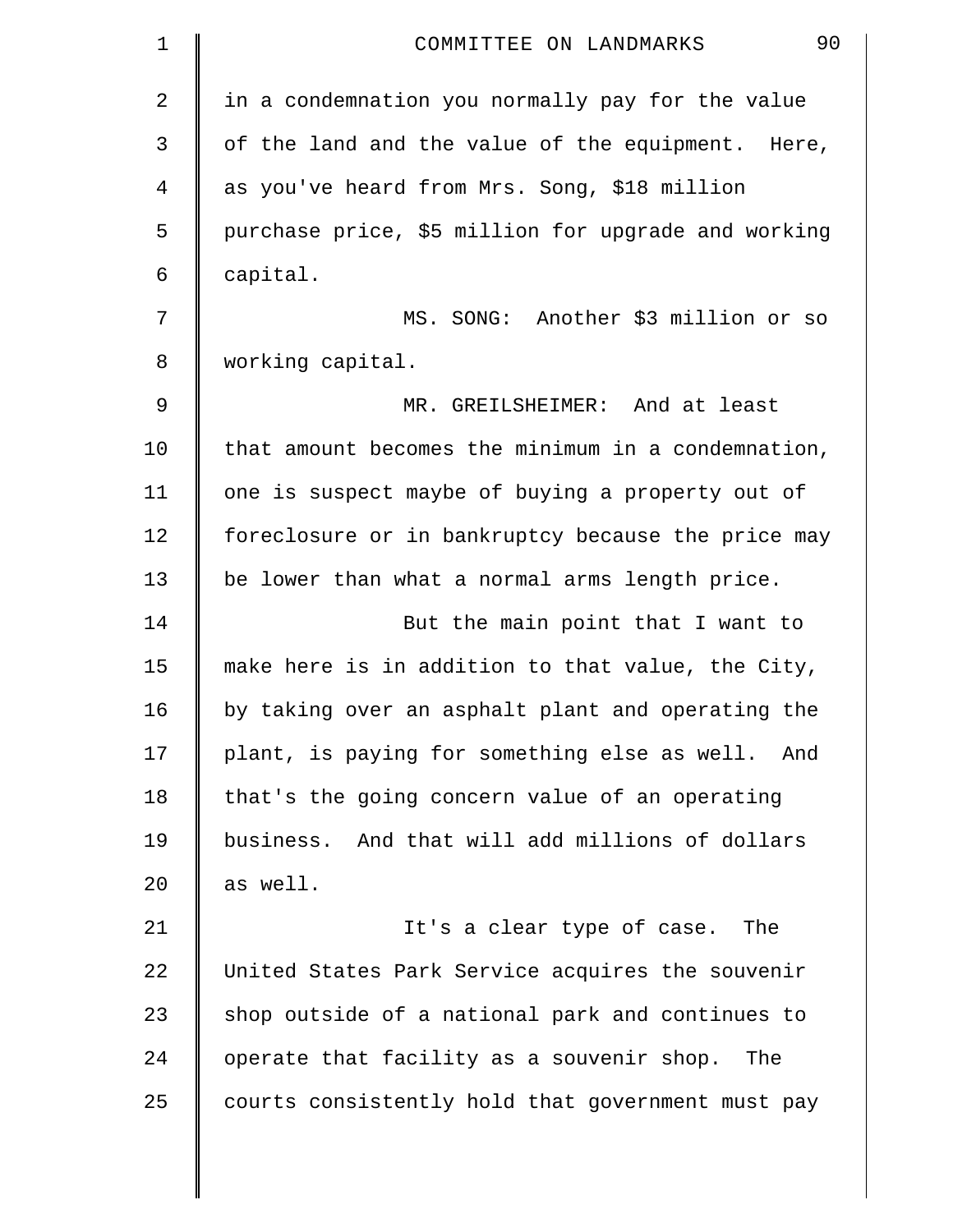| 1  | 91<br>COMMITTEE ON LANDMARKS                       |
|----|----------------------------------------------------|
| 2  | not only for the land and the equipment but also   |
| 3  | for the going concern value. It's unlike other     |
| 4  | type of condemnation cases--                       |
| 5  | CHAIRPERSON LAPPIN: [Interposing]                  |
| 6  | Okay.                                              |
| 7  | MR. GREILSHEIMER: The second point                 |
| 8  | that I'd just like to underscore is a concern at   |
| 9  | the lack of due process in the sense that we never |
| 10 | received notices as we should have about this      |
| 11 | matter. And concern as a violation of Article 4    |
| 12 | of the Eminent Domain Procedure Law--              |
| 13 | CHAIRPERSON LAPPIN: [Interposing]                  |
| 14 | I don't--I mean I guess I just want to--           |
| 15 | MR. GREILSHEIMER: --about--about                   |
| 16 | City representatives entering the land without     |
| 17 | permission or without a Court order. There's an    |
| 18 | express provision, I think it's Section 406, that  |
| 19 | provides how the City or any condemnor can do some |
| 20 | pre-vesting examination of the property, even      |
| 21 | environmental testing, for example, and do the     |
| 22 | borings. That is a procedure that should have      |
| 23 | been followed here.                                |
| 24 | CHAIRPERSON LAPPIN: Okay. I'm                      |
| 25 | just going to stop you. One, because we're         |

 $\parallel$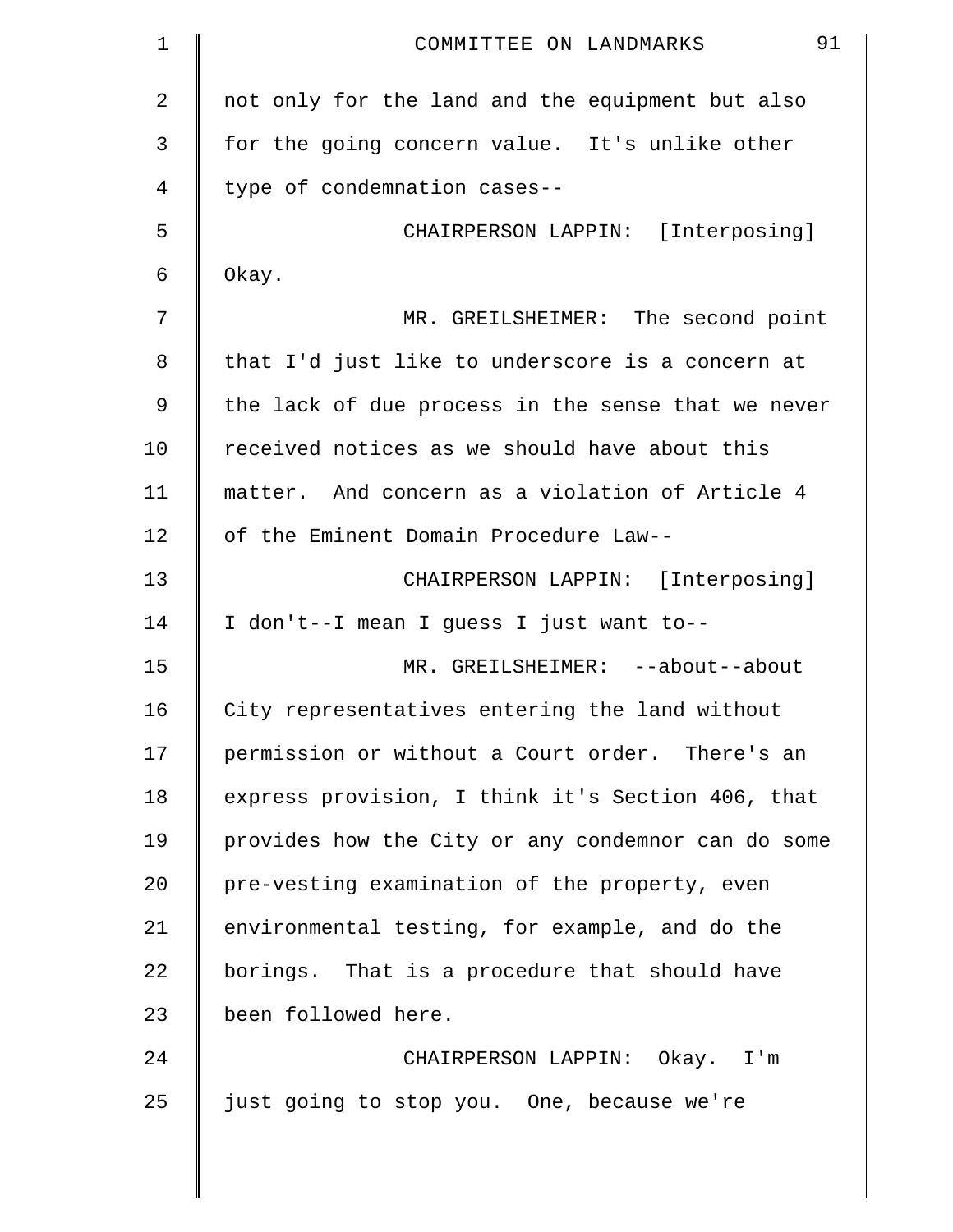| $\mathbf 1$    | 92<br>COMMITTEE ON LANDMARKS                      |
|----------------|---------------------------------------------------|
| $\overline{a}$ | running out of time. But two, because that's not  |
| 3              | what we're--while it's a very important point to  |
| 4              | make, not what we're discussing today. And in     |
| 5              | fact I had never heard the words condemnation or  |
| 6              | eminent domain until you two came and testified.  |
| 7              | I'm glad that you did. We're going to bring DOT   |
| 8              | back. I just wanted to ask Councilman Liu if you  |
| 9              | had a brief follow-up question 'cause we have to  |
| 10             | be out of here in ten minutes.                    |
| 11             | COUNCIL MEMBER LIU: Well I mean                   |
| 12             | just so we make--so we keep everything kosher, I  |
| 13             | just want to ask our attorney here, that based on |
| 14             | you coming on the case just yesterday, are you    |
| 15             | sure all of those things that you describe        |
| 16             | happening actually did happen?                    |
| 17             | MR. GREILSHEIMER: I said it                       |
| 18             | appears to me to be highly suspect. I've heard    |
| 19             | from Mrs. Song. I have not called the Law         |
| 20             | Department to find out why they did not follow or |
| 21             | appear not to follow--                            |
| 22             | COUNCIL MEMBER LIU: [Interposing]                 |
| 23             | Okay so you're not actually--                     |
| 24             | MR. GREILSHEIMER: --Article 4.                    |
| 25             | COUNCIL MEMBER LIU: --in fact,                    |
|                |                                                   |

 $\parallel$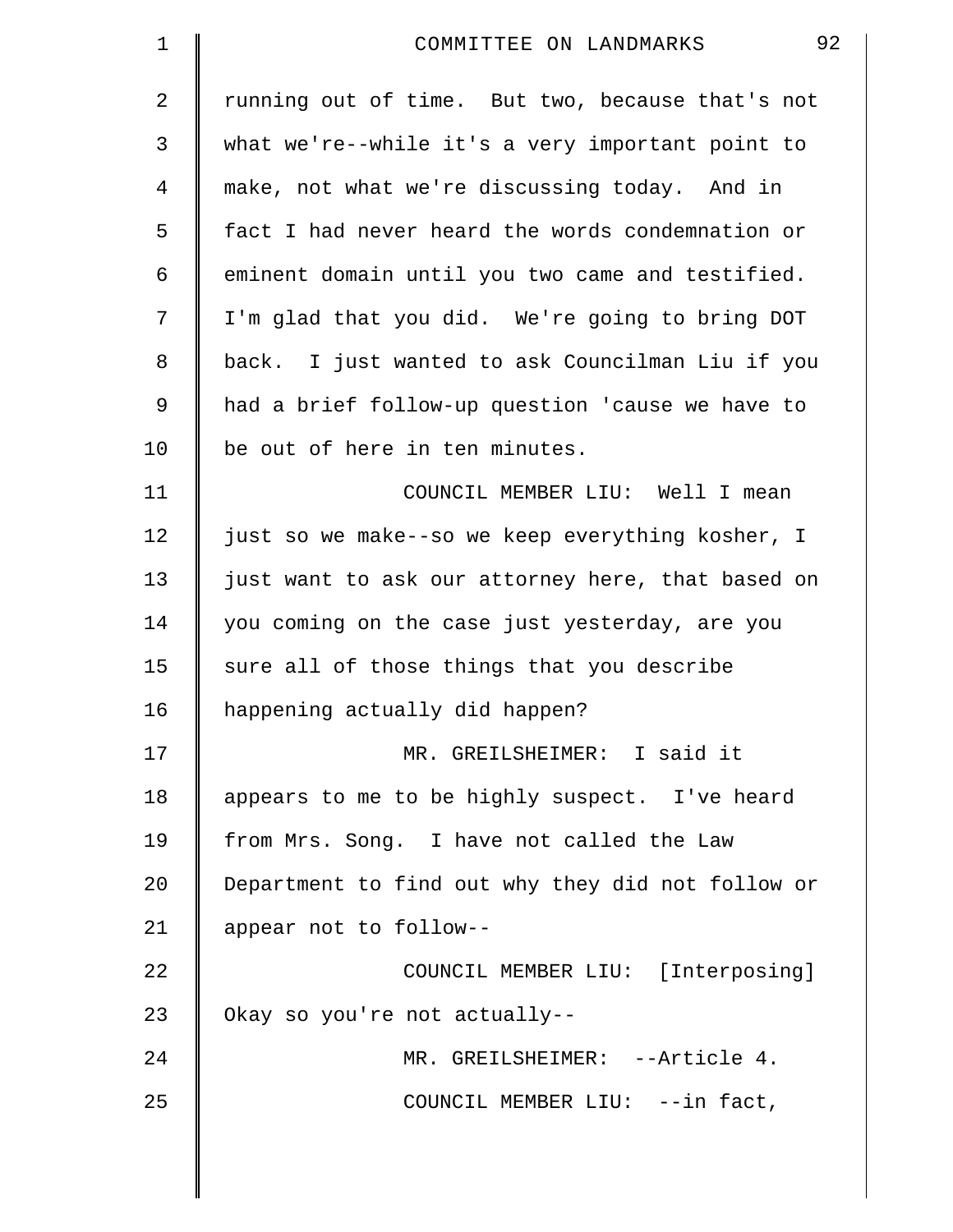| $\mathbf 1$ | 93<br>COMMITTEE ON LANDMARKS                      |
|-------------|---------------------------------------------------|
| 2           | certain that a condemnation proceeding is under   |
| 3           | way.                                              |
| 4           | MR. GREILSHEIMER: Oh condemnation                 |
| 5           | could not be underway until the ULURP process is  |
| 6           | completed--                                       |
| 7           | COUNCIL MEMBER LIU: (Interposing)                 |
| 8           | Um-hum.                                           |
| 9           | Mr. GREILSHEIMER: --I mean in                     |
| 10          | terms of the City cannot take the property here   |
| 11          | unless it goes through a ULURP process and you're |
| 12          | the final stage, most likely, in the ULURP        |
| 13          | process. And then after that occurs, then the     |
| 14          | City could either move to condemn the property--  |
| 15          | COUNCIL MEMBER LIU: [Interposing]                 |
| 16          | Okay.                                             |
| 17          | MR. GREILSHEIMER: --the--or it                    |
| 18          | could begin a whole Article 2 Eminent Domain      |
| 19          | Procedure Law public hearing process--            |
| 20          | COUNCIL MEMBER LIU: [Interposing]                 |
| 21          | Okay. So the--                                    |
| 22          | MR. GREILSHEIMER: [Interposing]                   |
| 23          | Condemnation is not happening tomorrow.           |
| 24          | COUNCIL MEMBER LIU: Right.                        |
| 25          | Getting back to Mrs. Song.                        |
|             |                                                   |

I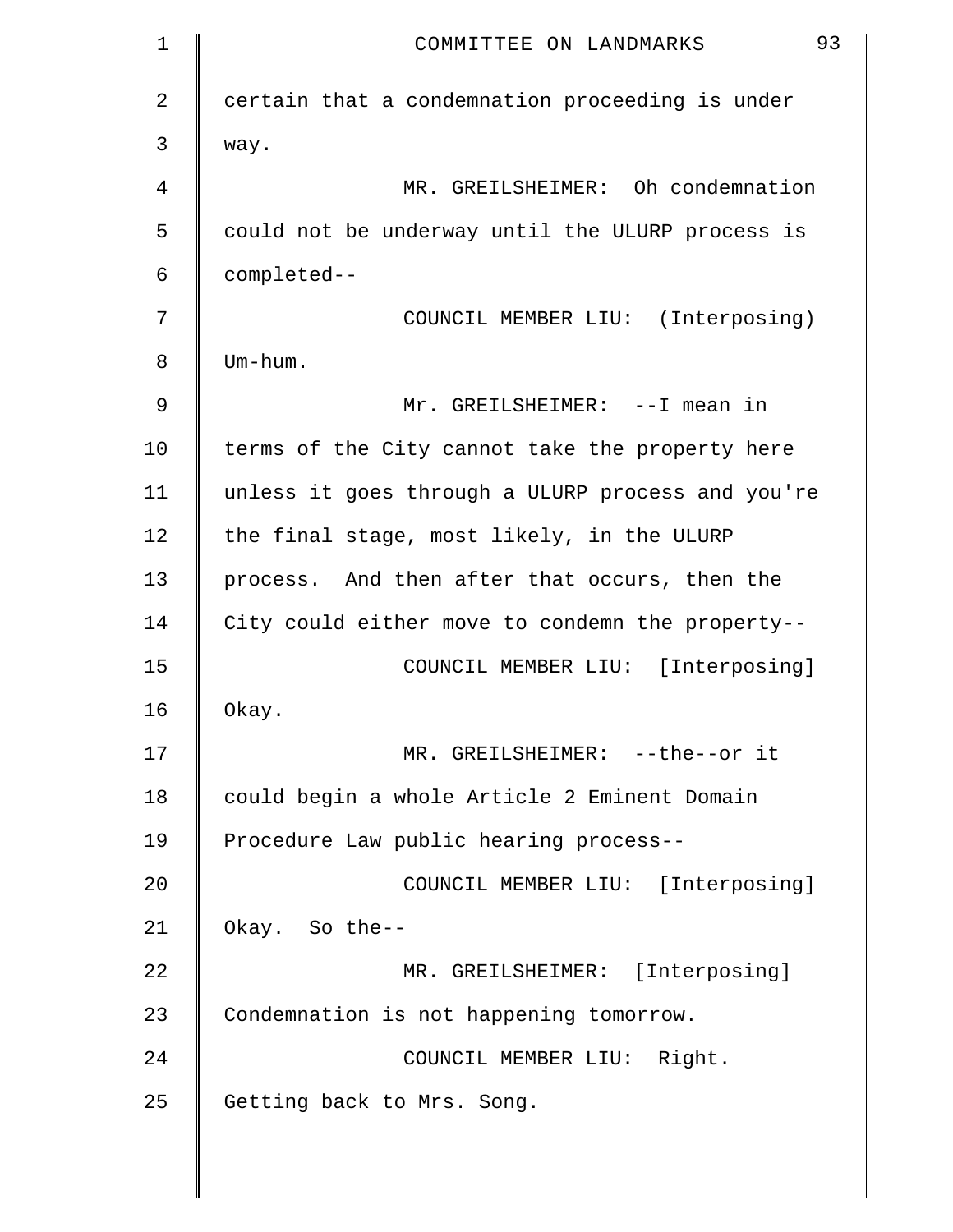| 1  | 94<br>COMMITTEE ON LANDMARKS                       |
|----|----------------------------------------------------|
| 2  | MS. SONG: Song, S-O-N-G.                           |
| 3  | COUNCIL MEMBER LIU: The Deputy                     |
| 4  | Commissioner on behalf of the City DOT talked      |
| 5  | about--they do mention Grace. They said that       |
| 6  | Grace went into bankruptcy and you are the present |
| 7  | owner or you're representing the present owner.    |
| 8  | MS. SONG: That's correct.                          |
| 9  | COUNCIL MEMBER LIU: How long ago                   |
| 10 | was that actually, did--                           |
| 11 | MS. SONG: [Interposing] We                         |
| 12 | acquired the facility out of the bankruptcy court  |
| 13 | in December of 2006.                               |
| 14 | COUNCIL MEMBER LIU: Okay. So that                  |
| 15 | was just a couple of years ago.                    |
| 16 | MS. SONG: Um-hum.                                  |
| 17 | COUNCIL MEMBER LIU: And they do                    |
| 18 | express concern whether, concern about the ability |
| 19 | or the willingness to stay in the asphalt          |
| 20 | production business.                               |
| 21 | MS. SONG: Perhaps they could                       |
| 22 | clarify. We've had very limited communication      |
| 23 | with anybody, frankly, in this entire process.     |
| 24 | And by the way, I was just informed, our owner     |
| 25 | actually has arrived. He was in flight. Could I    |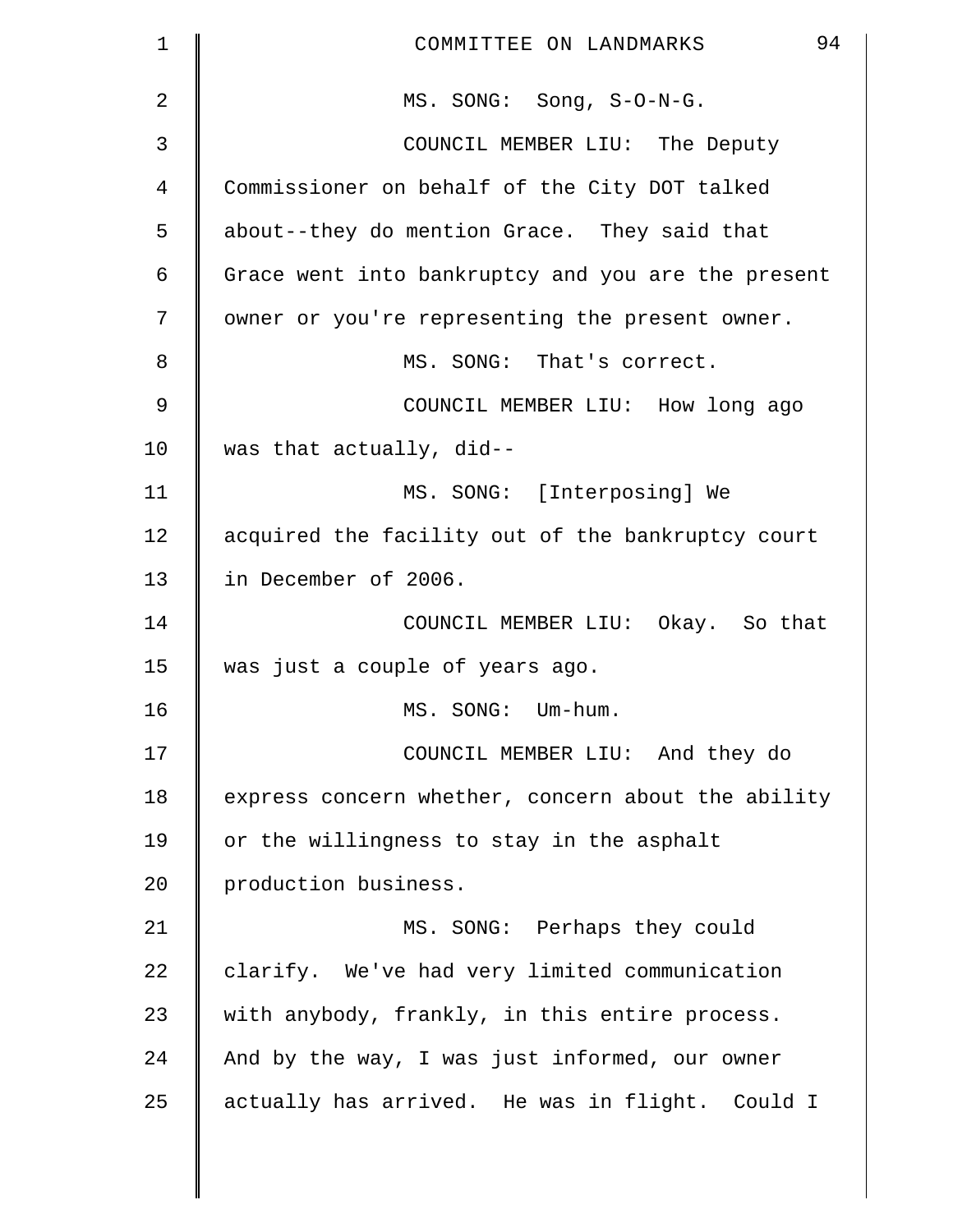| $\mathbf 1$    | 95<br>COMMITTEE ON LANDMARKS                       |
|----------------|----------------------------------------------------|
| $\overline{2}$ | introduce William J. Hoagland.                     |
| 3              | COUNCIL MEMBER LIU: Um-hum. Okay.                  |
| $\overline{4}$ | MS. SONG: Who's the owner of the                   |
| 5              | facilities we've been describing.                  |
| 6              | COUNCIL MEMBER LIU: Okay. But                      |
| 7              | before you talked about how you're in the business |
| 8              | of making asphalt--                                |
| $\mathcal{G}$  | MS. SONG: [Interposing] That's                     |
| 10             | correct.                                           |
| 11             | COUNCIL MEMBER LIU: --and you'll                   |
| 12             | make as much asphalt as the city will buy.         |
| 13             | MS. SONG: That's right.                            |
| 14             | COUNCIL MEMBER LIU: So is that                     |
| 15             | your--is that the company's intent?                |
| 16             | MS. SONG: Yes.                                     |
| 17             | COUNCIL MEMBER LIU: Okay.                          |
| 18             | MS. SONG: We wouldn't have                         |
| 19             | invested \$5 million of capital and \$3 million in |
| 20             | working capital and a lot of time--                |
| 21             | COUNCIL MEMBER LIU: [Interposing]                  |
| 22             | You mentioned that you--you supply asphalt to      |
| 23             | other businesses--                                 |
| 24             | MS. SONG: [Interposing] Yes.                       |
| 25             | COUNCIL MEMBER LIU: --owned by the                 |
|                |                                                    |
|                |                                                    |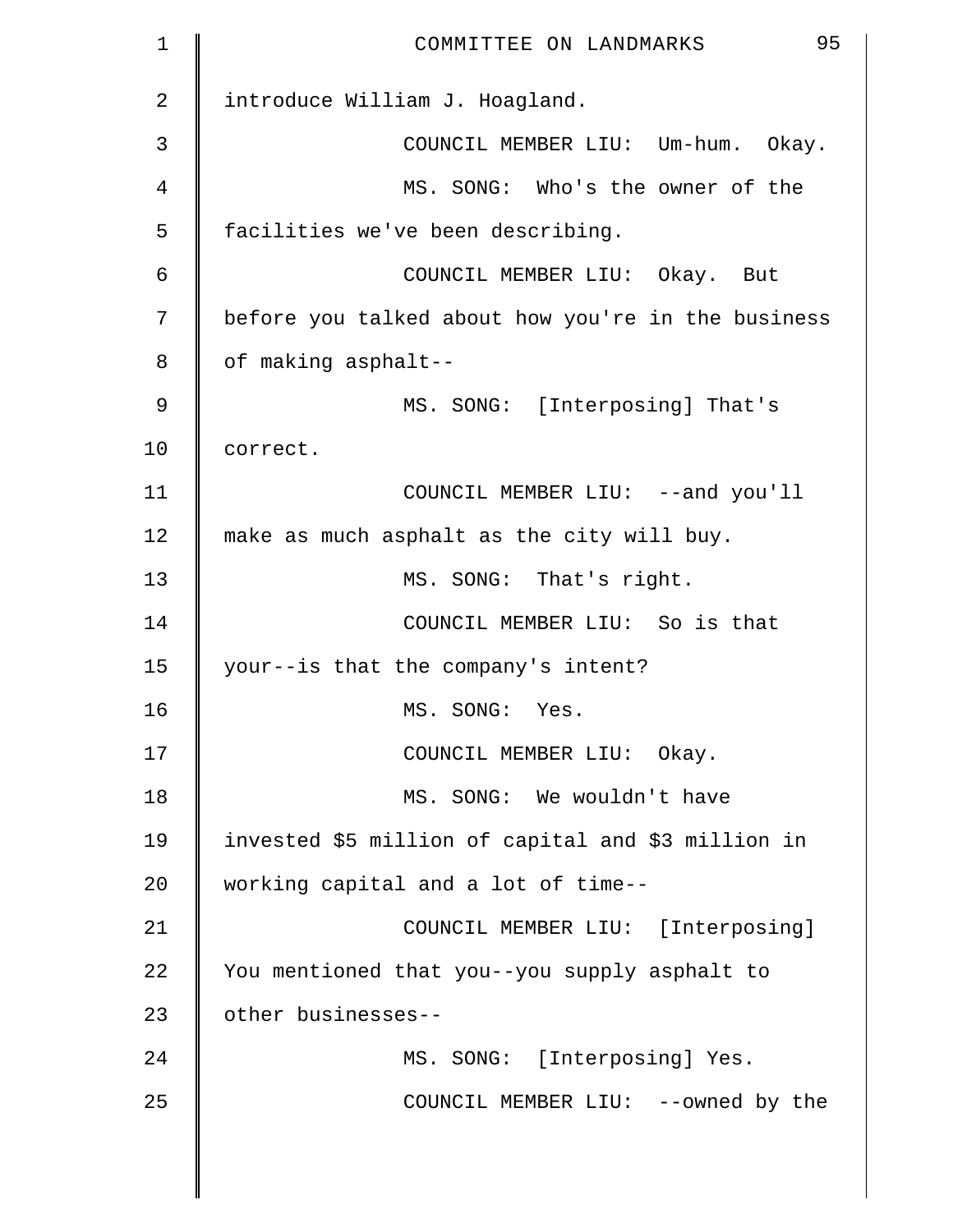| 1  | 96<br>COMMITTEE ON LANDMARKS                       |
|----|----------------------------------------------------|
| 2  | same person. What kinds of other businesses are    |
| 3  | there?                                             |
| 4  | MS. SONG: We have a sister                         |
| 5  | company, Grace Asphalt, LLC is the asphalt         |
| 6  | producing plant. We also have a business called    |
| 7  | Grace Industries, LLC which is a civil             |
| 8  | construction company that does roads and bridges-- |
| 9  | COUNCIL MEMBER LIU: [Interposing]                  |
| 10 | I see.                                             |
| 11 | $MS. SONG: --and--$                                |
| 12 | COUNCIL MEMBER LIU: [Interposing]                  |
| 13 | Okay.                                              |
| 14 | MS. SONG: --as an interfamily, we-                 |
| 15 |                                                    |
| 16 | COUNCIL MEMBER LIU: [Interposing]                  |
| 17 | Got it.                                            |
| 18 | MS. SONG: --sell asphalt for--                     |
| 19 | COUNCIL MEMBER LIU: [Interposing]                  |
| 20 | So it made sense to acquire an asphalt--           |
| 21 | MS. SONG: [Interposing] It's--                     |
| 22 | COUNCIL MEMBER LIU: --you didn't                   |
| 23 | acquire that--you didn't acquire the Grace that    |
| 24 | had gone bankrupt for the purposes of just taking  |
| 25 | the land and perhaps selling it off at some future |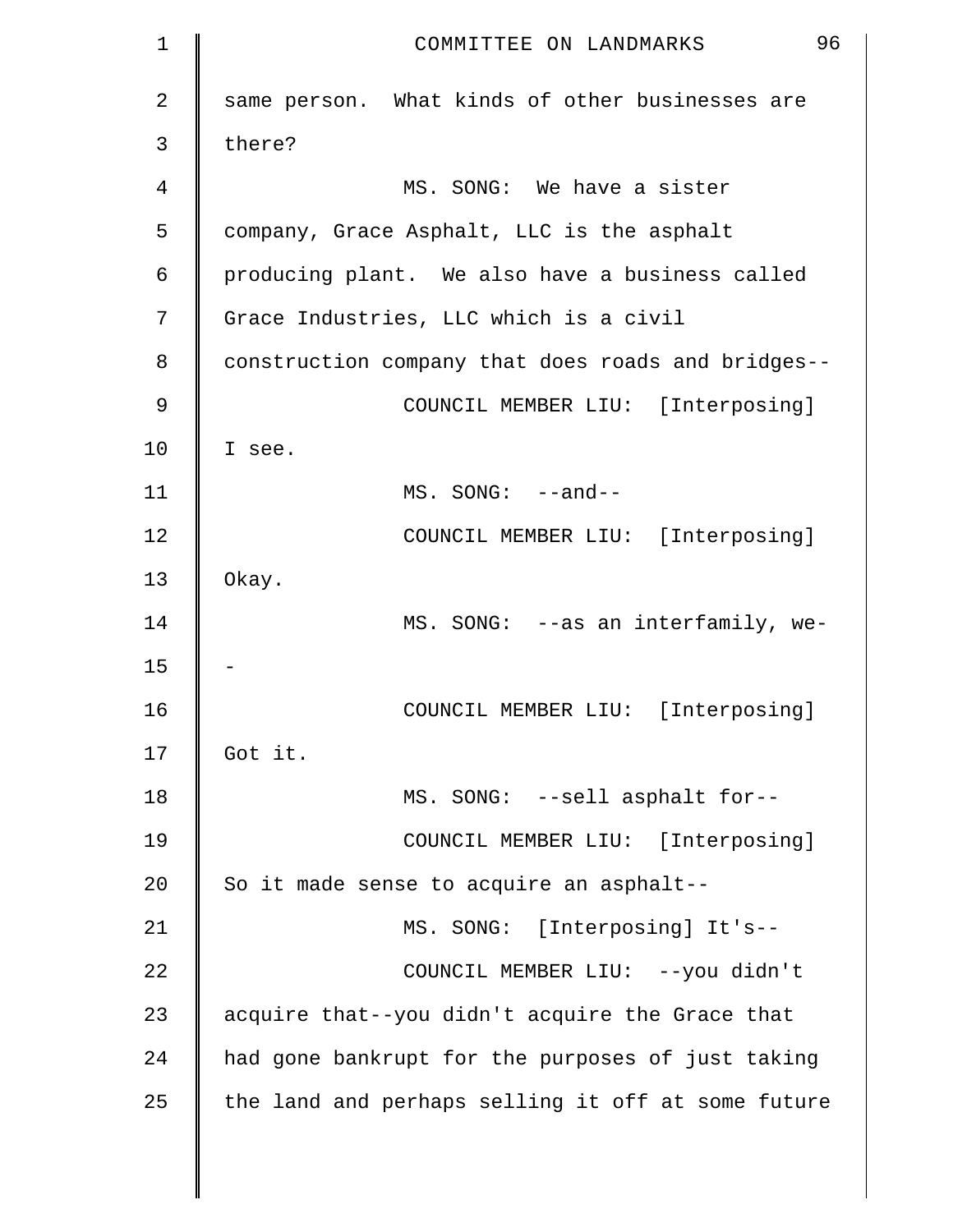| $\mathbf 1$    | 97<br>COMMITTEE ON LANDMARKS                       |
|----------------|----------------------------------------------------|
| $\overline{2}$ | point.                                             |
| 3              | MS. SONG: We wouldn't have put all                 |
| 4              | this money into that because it's only--the only   |
| 5              | value of the capital improvements that we've done  |
| 6              | is for asphalt production. Rap hoppers and other   |
| 7              | things have no value except in asphalt production- |
| 8              |                                                    |
| $\mathcal{G}$  | COUNCIL MEMBER LIU: [Interposing]                  |
| 10             | Okay. And then Grace went into bankruptcy but      |
| 11             | okay. I--thank you very much. I'll contact you     |
| 12             | with additional questions--                        |
| 13             | MS. SONG: [Interposing] Certainly                  |
| 14             | Sir--definitely.                                   |
| 15             | COUNCIL MEMBER LIU: --thank you                    |
| 16             | Madam Chair.                                       |
| 17             | CHAIRPERSON LAPPIN: Thank you very                 |
| 18             | much. I just want to get DOT up here before we     |
| 19             | run out of time.                                   |
| 20             | [Pause]                                            |
| 21             | CHAIRPERSON LAPPIN: So. When we                    |
| 22             | met and discussed this project you never once      |
| 23             | mentioned the possibility of eminent domain or     |
| 24             | condemnation of the property. In fact we           |
| 25             | discussed potential purchase price of the          |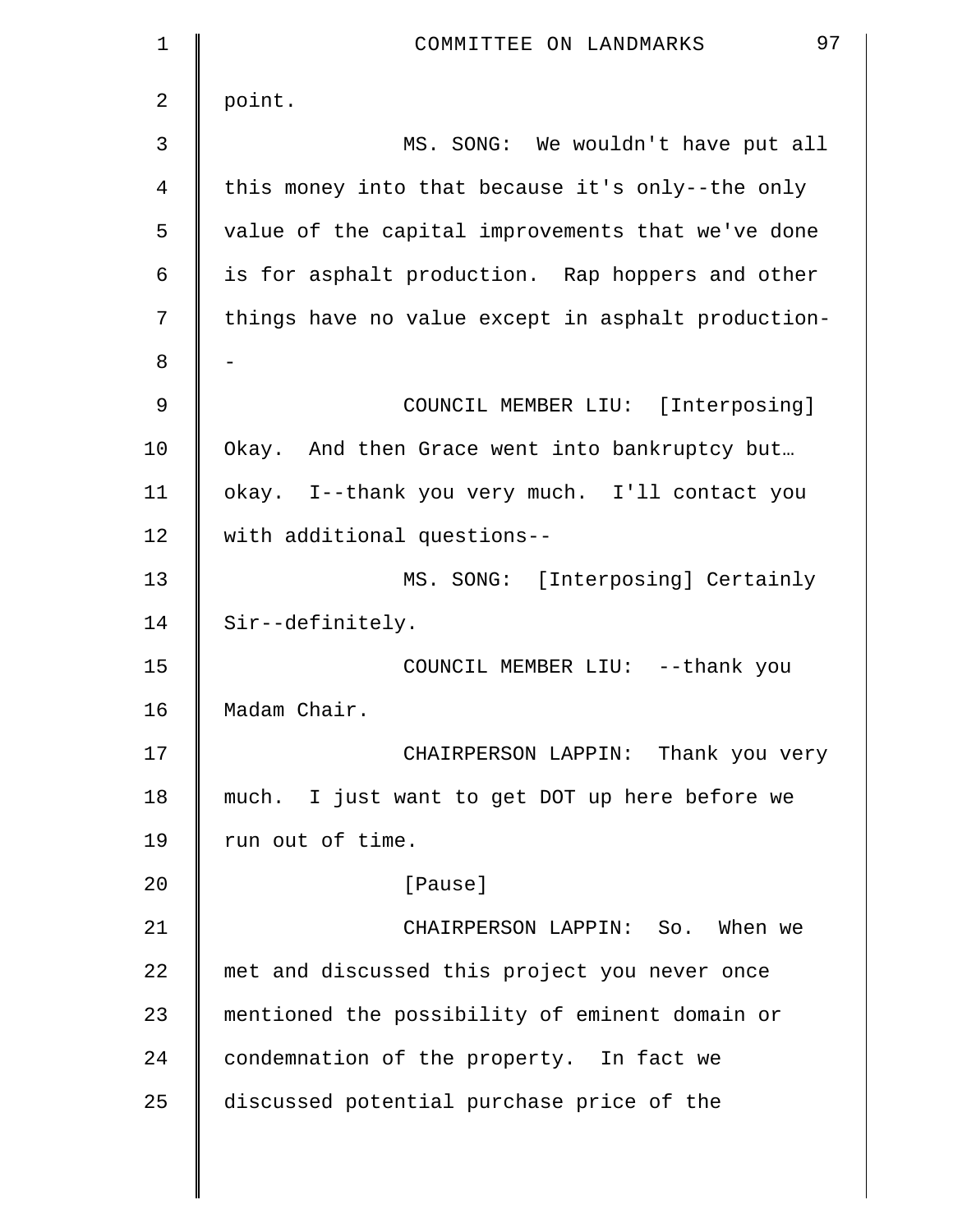| $\mathbf 1$ | 98<br>COMMITTEE ON LANDMARKS                       |
|-------------|----------------------------------------------------|
| 2           | property. And you also indicated that--or you      |
| 3           | gave me the impression, I don't want to say you    |
| 4           | said, you gave me the impression that you were     |
| 5           | negotiating with the owner. So what's the truth?   |
| 6           | MR. CANNISI: The acquisition, the                  |
| 7           | ULURP action permits acquisition through           |
| 8           | negotiation or through condemnation, eminent       |
| 9           | domain. As was mentioned here, that can't even     |
| 10          | happen until the ULURP is finalized.               |
| 11          | However I want to say something                    |
| 12          | right up front. I'm very, very surprised at the    |
| 13          | testimony we just heard. In late 2006 the current  |
| 14          | owner, Mr. Hoagland who's sitting back there, had  |
| 15          | extensive conversations following that with        |
| 16          | Assistant Commissioner Galileo with the            |
| 17          | discussions were around DOT purchasing this plant. |
| 18          | We've had extensive conversations,                 |
| 19          | in fact we did two appraisals on the property      |
| 20          | where his representative allowed us in, and we're  |
| 21          | talking about over--about a year ago, not--not     |
| 22          | within the last seven days. And what we--what      |
| 23          | happened over the last seven days is we recognized |
| 24          | that a specialty appraisal will be necessary to    |
| 25          | have full negotiations so we can factor in all of  |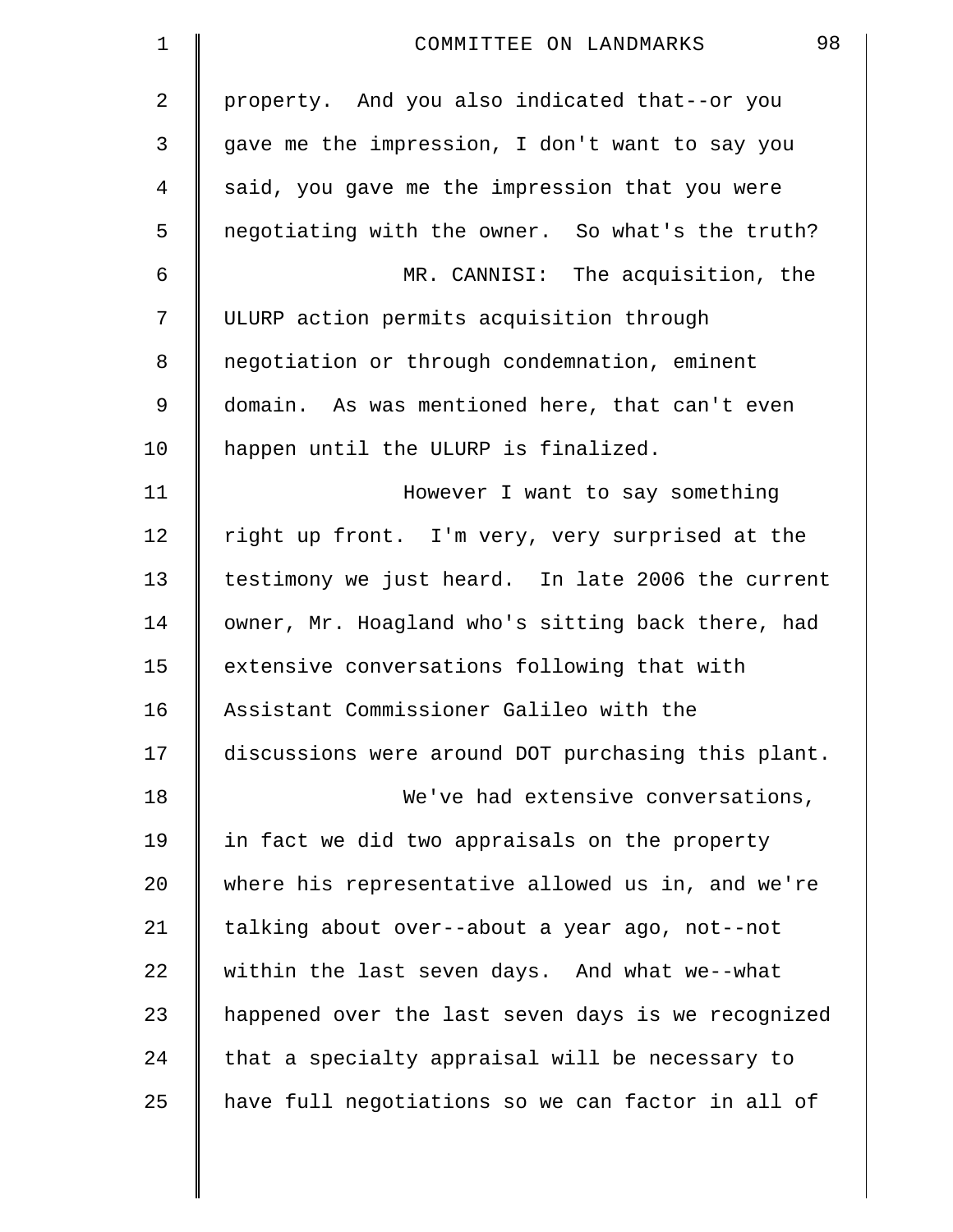| 1              | 99<br>COMMITTEE ON LANDMARKS                       |
|----------------|----------------------------------------------------|
| $\overline{a}$ | the elements that were just discussed here         |
| 3              | including the ongoing concern so that a fair price |
| 4              | can be reached for all parties and that everyone   |
| 5              | can be satisfied at the end of it.                 |
| 6              | So there was notification that was                 |
| 7              | give out about a year ago at least, prior to the   |
| 8              | ULURP application even being filed. Where folks    |
| 9              | from DCAS and then later from a contractor that we |
| 10             | had hired 'cause there were two separate           |
| 11             | appraisals that had gone on that only looked at    |
| 12             | property and equipment.                            |
| 13             | MR. ORLANDO: I'd like--I'm sorry,                  |
| 14             | I'd also like to add to that, there was also an    |
| 15             | environmental assessment, several surveys, several |
| 16             | site visits by our consultant, all coordinated     |
| 17             | through the owner and the owner's representative,  |
| 18             | namely his son, who is at the site. And I believe  |
| 19             | the ULURP process also sends the notification to   |
| 20             | the business address. So there's apparently some   |
| 21             | disconnect between Ms. Song and the rest of the    |
| 22             | company from what was apparent today.              |
| 23             | CHAIRPERSON LAPPIN: Yeah I'm very                  |
| 24             | disturbed. Because this is a hearing for the       |
| 25             | record and I'm hearing different stories from      |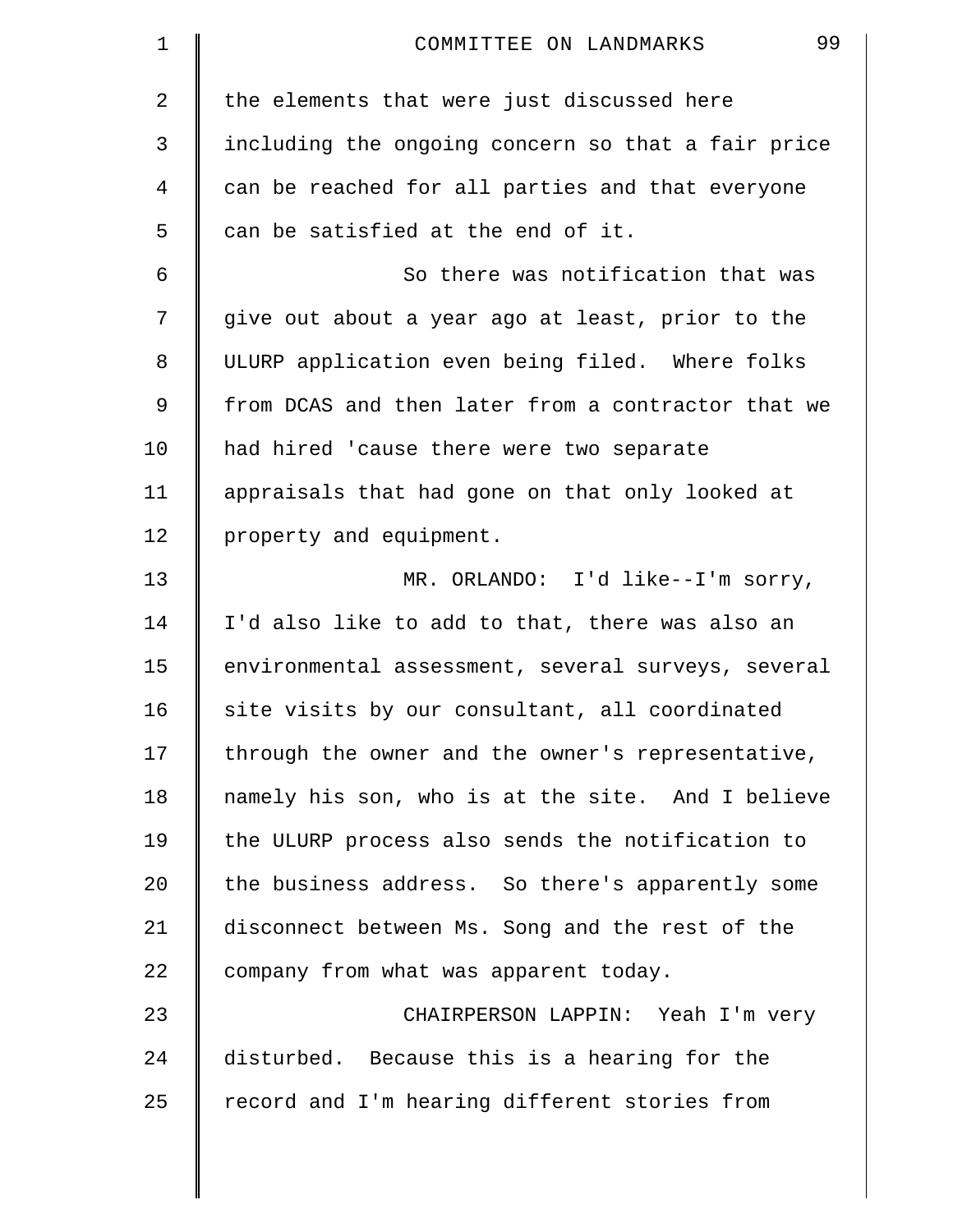| $\mathbf 1$    | 100<br>COMMITTEE ON LANDMARKS                     |
|----------------|---------------------------------------------------|
| 2              | different sides that are sort of dramatically     |
| $\mathfrak{Z}$ | different. So.                                    |
| 4              | I want to go through again, what,                 |
| 5              | from your perspective, the communication has been |
| 6              | with the owner of this property. So I know you    |
| 7              | just mentioned it. I just want to go through it   |
| 8              | again. Very clearly for the transcript and for my |
| 9              | own edification.                                  |
| 10             | What exactly did you do, and I                    |
| 11             | assume that you have--what do you have records to |
| 12             | show? And what did you do in terms of             |
| 13             | communication with the owner? Separate from the   |
| 14             | ULURP process. I want to come to that in a        |
| 15             | minute. Just in terms of assessing the property   |
| 16             | and having negotiations over a purchase price.    |
| 17             | MR. CANNISI: As I said, we had two                |
| 18             | appraisers enter the property with the owner's    |
| 19             | permission.                                       |
| 20             | CHAIRPERSON LAPPIN: When?                         |
| 21             | MR. CANNISI: I believe it was last                |
| 22             | year some time.                                   |
| 23             | CHAIRPERSON LAPPIN: Let's take a                  |
| 24             | step back. From DOT's perspective. When did you   |
| 25             | first notify the owner of an interest in the      |
|                |                                                   |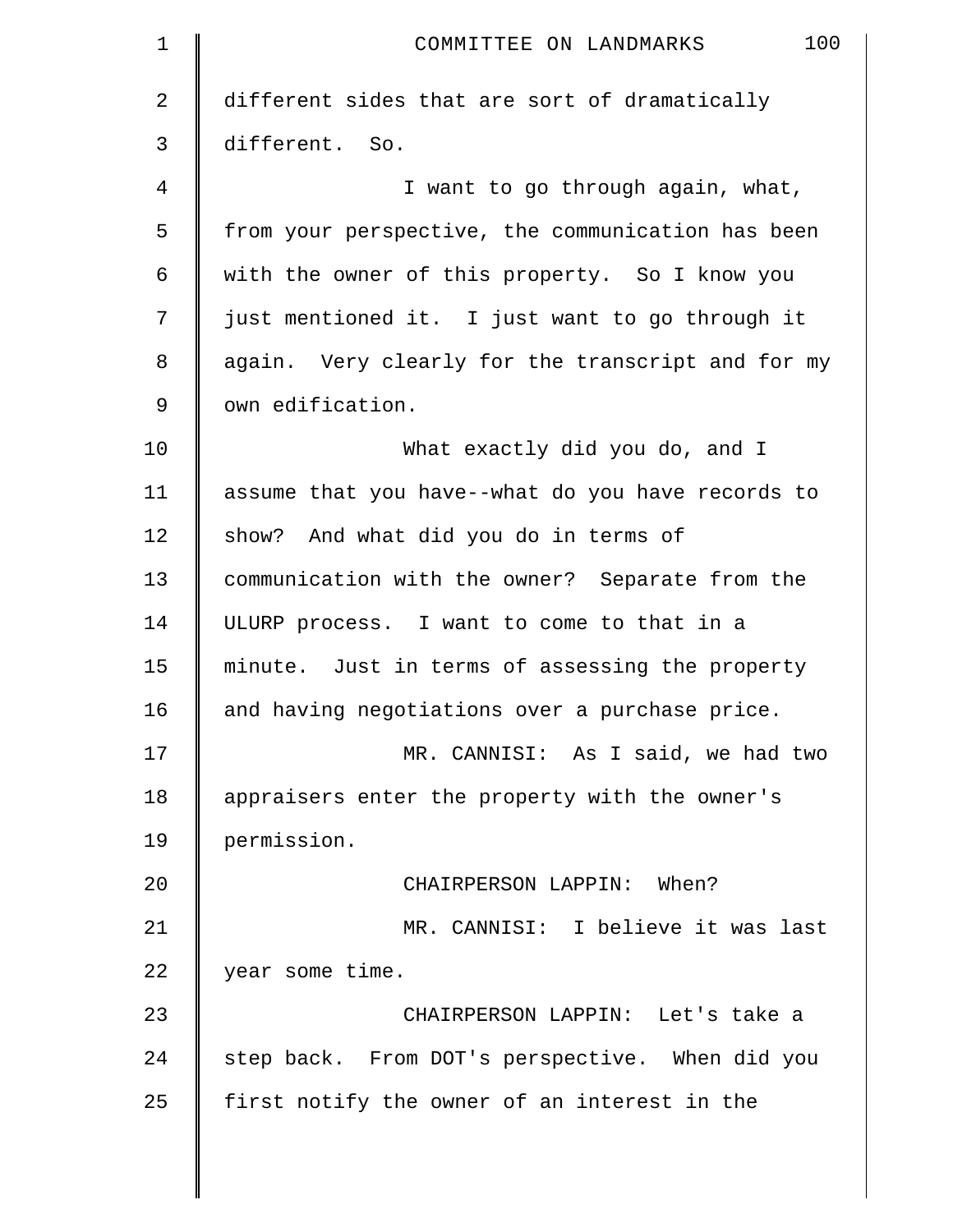| $\mathbf 1$ | 101<br>COMMITTEE ON LANDMARKS                      |
|-------------|----------------------------------------------------|
| 2           | property?                                          |
| 3           | MR. ORLANDO: First, the                            |
| 4           | communications were phone calls. We were           |
| 5           | initially contacted by the owner of the property   |
| 6           | after the--they were bought at bankruptcy, asking  |
| 7           | if we had an interest in procuring that plant.     |
| 8           | The owner contacted us. We did not contact the     |
| 9           | owner. At that point we started looking and        |
| 10          | starting up the ULURP process.                     |
| 11          | CHAIRPERSON LAPPIN: When you say                   |
| 12          | the owner--                                        |
| 13          | MR. ORLANDO: [Interposing] We, DOT                 |
| 14          | never had negotiations on acquisitions with the    |
| 15          | owner, we never discussed a price. That would be   |
| 16          | DCAS' role. And only after the ULURP approval.     |
| 17          | There was several appraisals, in part of trying to |
| 18          | set up the funding to, to get this. And we have    |
| 19          | copies of those appraisals. At least--one was      |
| 20          | done by DOT the other one was done by DCAS. We     |
| 21          | certainly could readily provide the DOT version    |
| 22          | and possible the DCAS one which has details of     |
| 23          | dates and visits and things like that.             |
| 24          | There was also, like I said, an                    |
| 25          | environmental assessment done on the site.         |
|             |                                                    |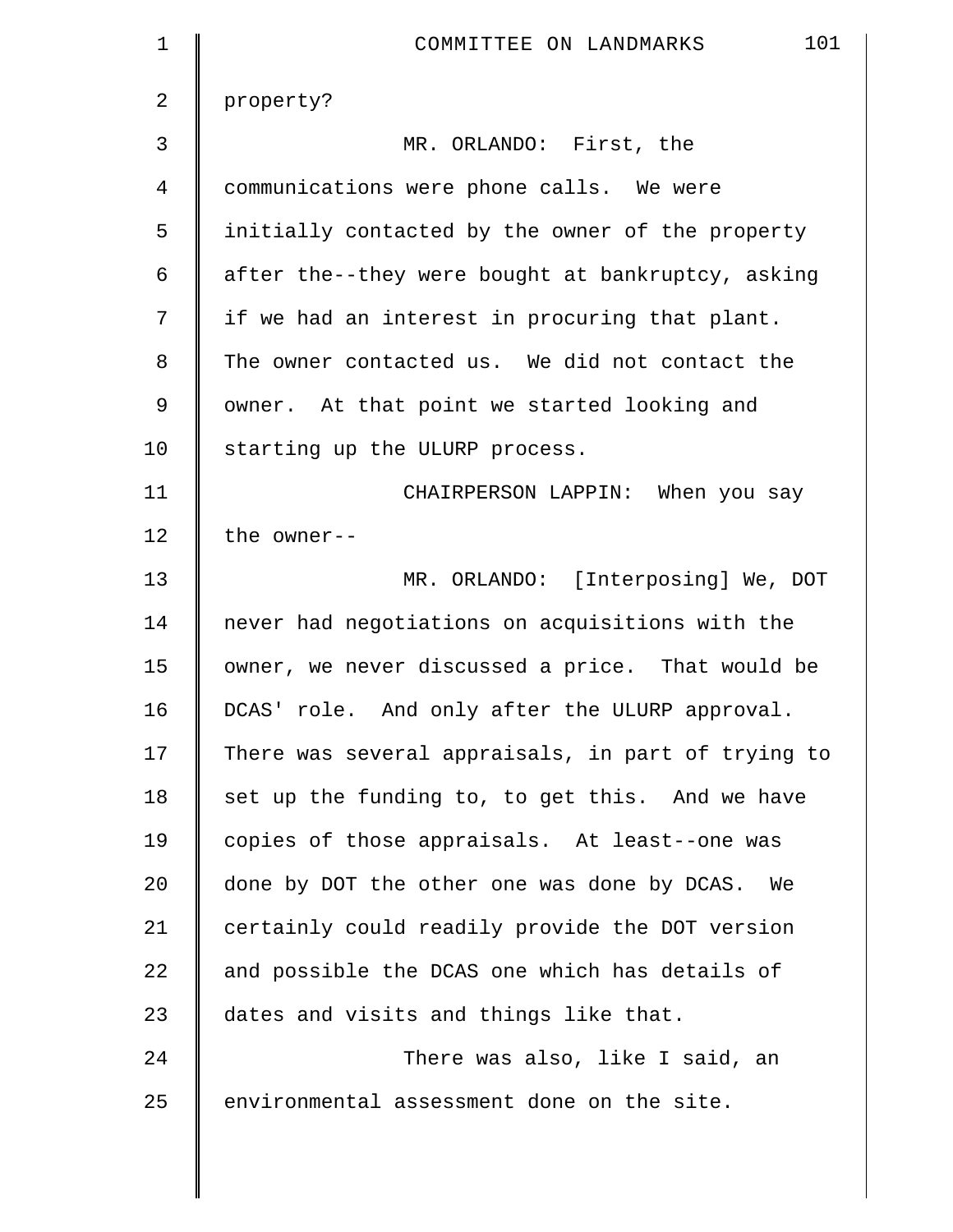| $\mathbf 1$ | 102<br>COMMITTEE ON LANDMARKS                     |
|-------------|---------------------------------------------------|
| 2           | Several surveys, visits by a consultant. And      |
| 3           | numerous occasions where we needed access to the  |
| 4           | property and we were granted access to the        |
| 5           | property.                                         |
| 6           | CHAIRPERSON LAPPIN: In writing.                   |
| 7           | MR. ORLANDO: No. Through a phone                  |
| 8           | call, that we're coming on this day, can--would   |
| $\mathsf 9$ | you have a problem. And we came there. And in     |
| 10          | fact we toured the property on two occasions with |
| 11          | the owner and the owner's son and our consultant. |
| 12          | CHAIRPERSON LAPPIN: When were                     |
| 13          | those tours?                                      |
| 14          | MR. ORLANDO: We would have to dig                 |
| 15          | up the actual date. I, I hesitate to give you the |
| 16          | specific date now. But those records could be     |
| 17          | presented.                                        |
| 18          | CHAIRPERSON LAPPIN: I would like                  |
| 19          | to see those records. And that's in the last      |
| 20          | year--I mean just ballpark. Last year, this year- |
| 21          |                                                   |
| 22          | Mr. ORLANDO: [Interposing] Within                 |
| 23          | the last two years.                               |
| 24          | CHAIRPERSON LAPPIN: --the last.                   |
| 25          | MR. ORLANDO: [Interposing] Within                 |
|             |                                                   |
|             |                                                   |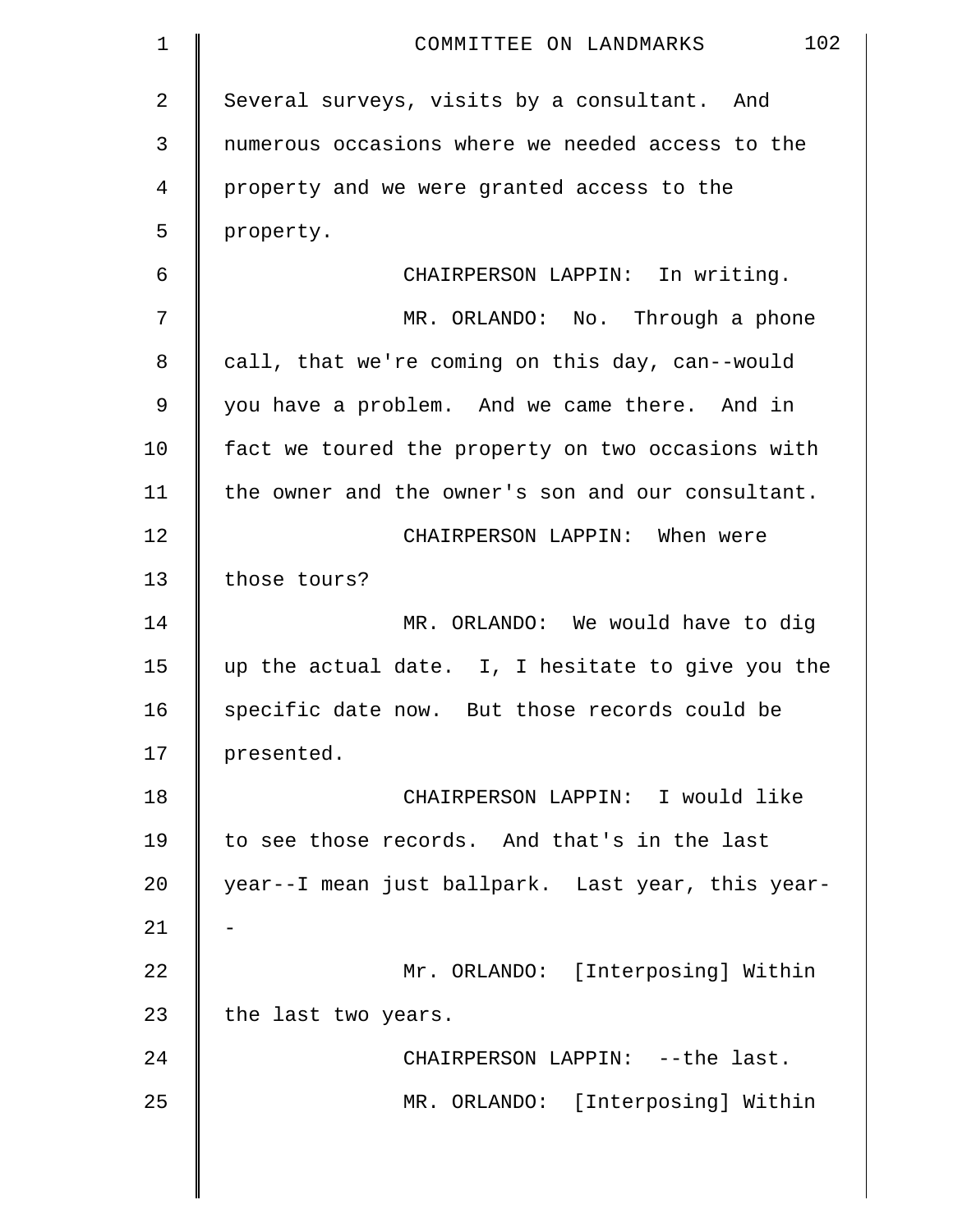| $\mathbf 1$    | 103<br>COMMITTEE ON LANDMARKS                     |
|----------------|---------------------------------------------------|
| $\overline{a}$ | the last two years.                               |
| 3              | CHAIRPERSON LAPPIN: Within the                    |
| 4              | last couple of years, prior to the ULURP process  |
| 5              | beginning?                                        |
| 6              | MR. ORLANDO: Some prior and most                  |
| 7              | during the ULURP process.                         |
| 8              | CHAIRPERSON LAPPIN: Is anybody                    |
| 9              | here from DCAS?                                   |
| 10             | MS. ARDITO: I don't believe so                    |
| 11             | Chairman.                                         |
| 12             | CHAIRPERSON LAPPIN: Okay. So.                     |
| 13             | [Pause]                                           |
| 14             | CHAIRPERSON LAPPIN: In terms of                   |
| 15             | the ULURP process itself, DOT is the lead agency, |
| 16             | the applicant? Or DCAS?                           |
| 17             | MR. CANNISI: I believe that we're                 |
| 18             | co-applicants.                                    |
| 19             | CHAIRPERSON LAPPIN: Okay. Has DOT                 |
| 20             | notified the owner about the Community Board      |
| 21             | meeting, the City Planning Committee meeting? I   |
| 22             | understand legally there is not a requirement to  |
| 23             | do that but I would think it would be the         |
| 24             | appropriate thing to do. And I'm wondering if you |
| 25             | had.                                              |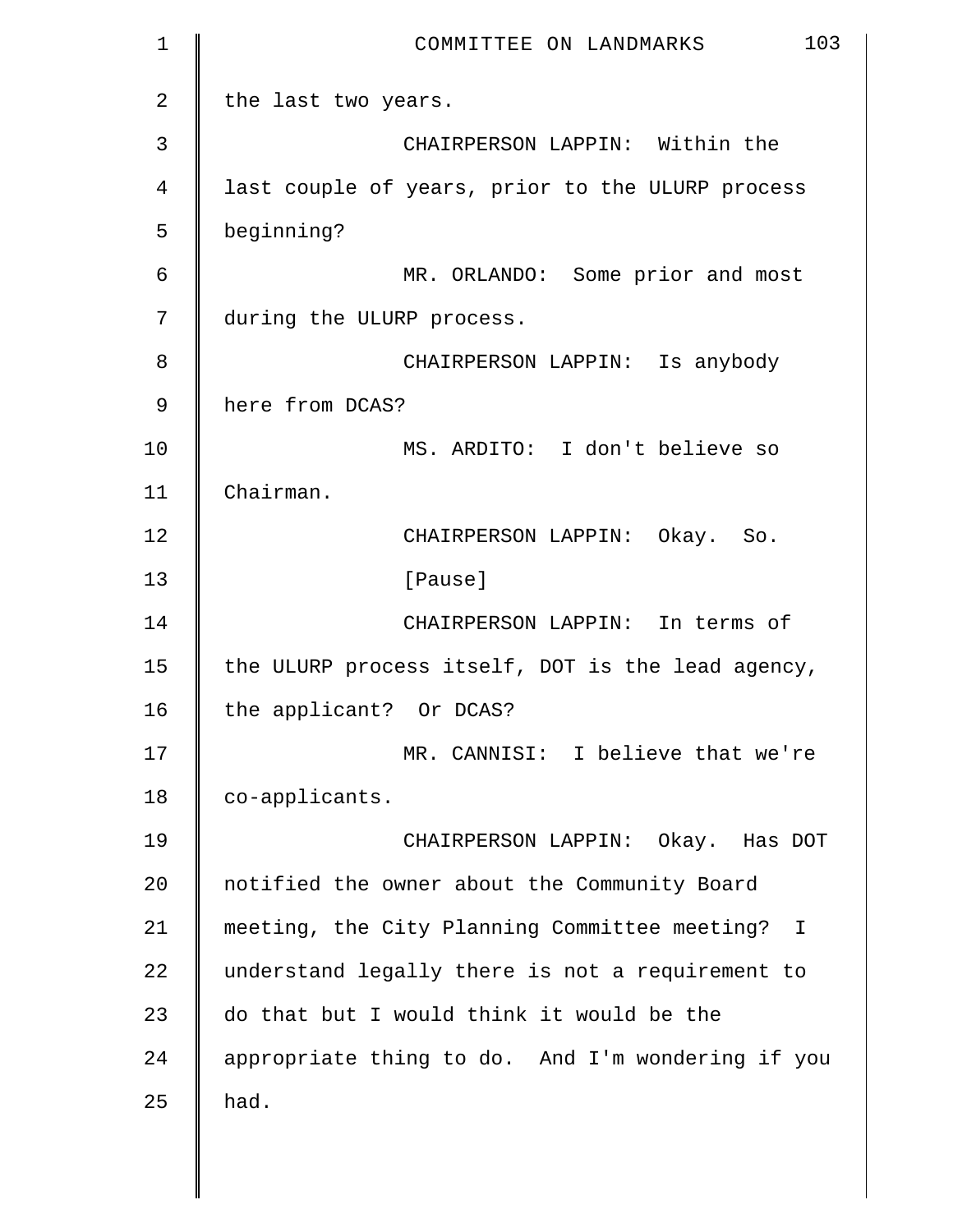| $\mathbf 1$    | 104<br>COMMITTEE ON LANDMARKS                      |
|----------------|----------------------------------------------------|
| $\overline{2}$ | MR. ORLANDO: There's no written                    |
| 3              | notification, no.                                  |
| 4              | CHAIRPERSON LAPPIN: Okay. And                      |
| 5              | that's a little troubling. You know, I would       |
| 6              | think at a minimum even if you don't have the      |
| 7              | legal requirement if you're trying to negotiate    |
| 8              | with this owner you would keep them posted about   |
| 9              | the ULURP process.                                 |
| 10             | I think what would be very helpful                 |
| 11             | for me, because it's sort of disturbing to hear    |
| 12             | two very different accounts of these events, is to |
| 13             | get in writing from DOT a letter providing for the |
| 14             | chronology of which events have transpired. What   |
| 15             | you testified to today, what you may not have      |
| 16             | thought of today. But if you could detail your     |
| 17             | version of events. Both what happened over the     |
| 18             | phone, what happened in person, what happened in   |
| 19             | writing, who--when you say the owner spoke to us,  |
| 20             | you know, who spoke to who. And when.              |
| 21             | And if you could give us that in a                 |
| 22             | very detailed manner, that would be very helpful   |
| 23             | in terms of trying to get a clear and actual       |
| 24             | account of what transpired.                        |
| 25             | MR. CANNISI: We will do our best.                  |
|                |                                                    |

 $\parallel$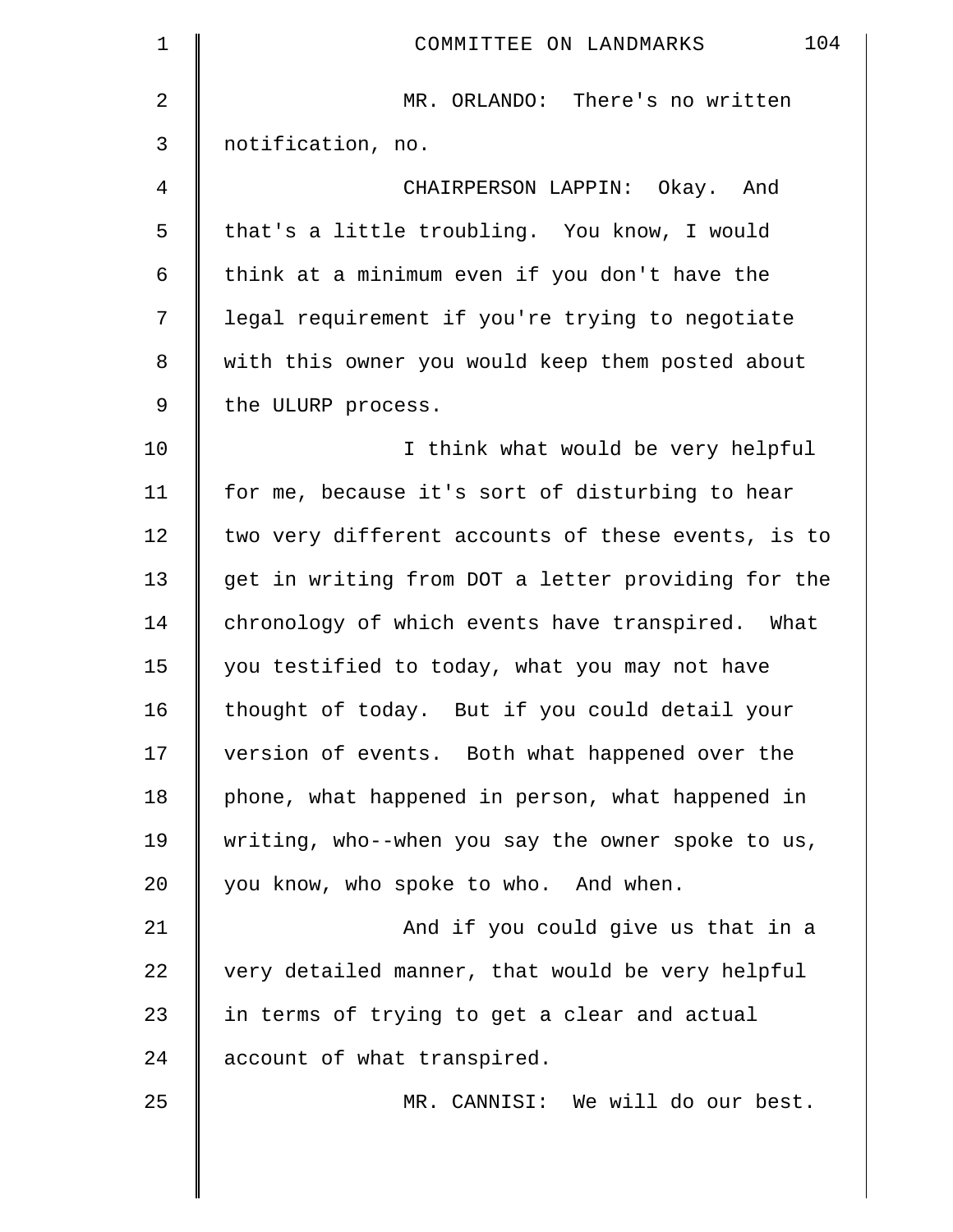| $\mathbf 1$    | 105<br>COMMITTEE ON LANDMARKS                      |
|----------------|----------------------------------------------------|
| $\overline{2}$ | As Assistant Commissioner Orlando said, we do have |
| 3              | the--our own appraisal that was dated, I believe,  |
| 4              | we also may have the DCAS one that was dated as    |
| 5              | well. So that we know when--we know the access to  |
| 6              | the property took place before that.               |
| 7              | CHAIRPERSON LAPPIN: Well I guess                   |
| 8              | that--and counsel made a good suggestion and I see |
| 9              | Patrick Wheely [phonetic] here, even if DCAS is    |
| 10             | not present, I would like to have a compiled, you  |
| 11             | know, one letter, it could be from DCAS and DOT,   |
| 12             | it can be just from DOT, but one letter that       |
| 13             | clearly lays out what each agency did and whom     |
| 14             | they spoke with and how we got to where we are     |
| 15             | from your point of view. Council Member Liu.       |
| 16             | COUNCIL MEMBER LIU: Thank you                      |
| 17             | Madam Chair. So a couple of you, Commissioner      |
| 18             | Cannisi and I'm sorry but--                        |
| 19             | MR. ORLANDO: [Interposing]                         |
| 20             | Orlando.                                           |
| 21             | COUNCIL MEMBER LIU: [Interposing]                  |
| 22             | Right. Orlando, both of you stated that you had    |
| 23             | accompanied the owner and had been in direct       |
| 24             | conversations with the owner of the property.      |
| 25             | MR. ORLANDO:<br>Yes.                               |
|                |                                                    |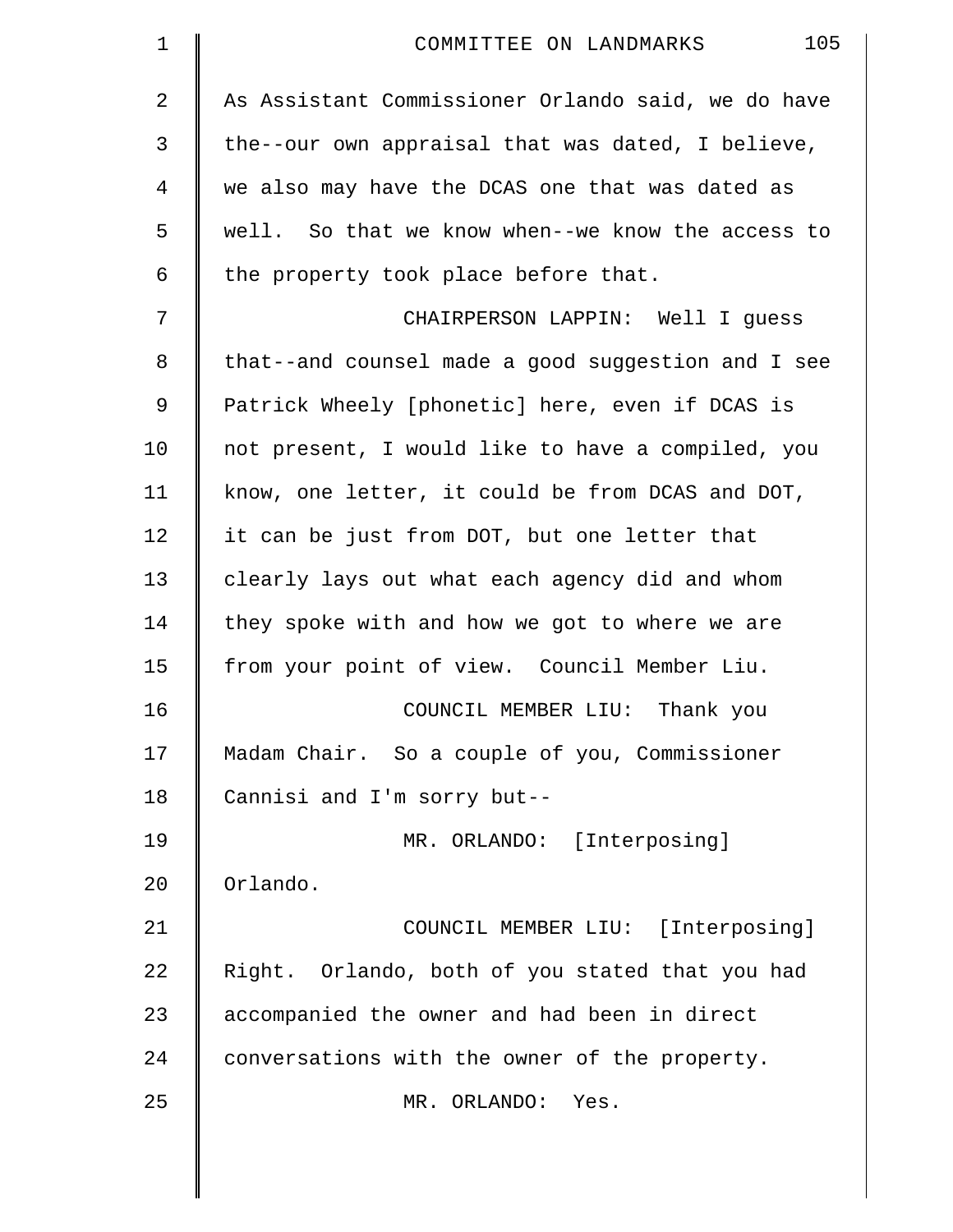| $\mathbf 1$ | 106<br>COMMITTEE ON LANDMARKS                   |
|-------------|-------------------------------------------------|
| 2           | COUNCIL MEMBER LIU: Okay.                       |
| 3           | Mr. ORLAND: We've actually toured               |
| 4           | the property--                                  |
| 5           | COUNCIL MEMBER LIU: [Interposing]               |
| 6           | $0$ kay--                                       |
| 7           | MR. ORLANDO: --with the owner, his              |
| 8           | son and our consultant--                        |
| 9           | COUNCIL MEMBER LIU: --would that                |
| 10          | be the gentleman in this room right now?        |
| 11          | MR. ORLANDO: Yes.                               |
| 12          | COUNCIL MEMBER LIU: Okay. And                   |
| 13          | what is your--the earliest date that you recall |
| 14          | having a face to face conversation?             |
| 15          | MR. ORLANDO: I would say it would               |
| 16          | be the spring of 2007.                          |
| 17          | COUNCIL MEMBER LIU: 2007. So two                |
| 18          | years ago.                                      |
| 19          | MR. ORLANDO: Correct.                           |
| 20          | COUNCIL MEMBER LIU: Okay.                       |
| 21          | MR. ORLANDO: The recollection is--              |
| 22          | COUNCIL MEMBER LIU: [Interposing]               |
| 23          | $So --$                                         |
| 24          | MR. ORLANDO: --that after they                  |
| 25          | bought the property at bankruptcy, they reached |
|             |                                                 |
|             |                                                 |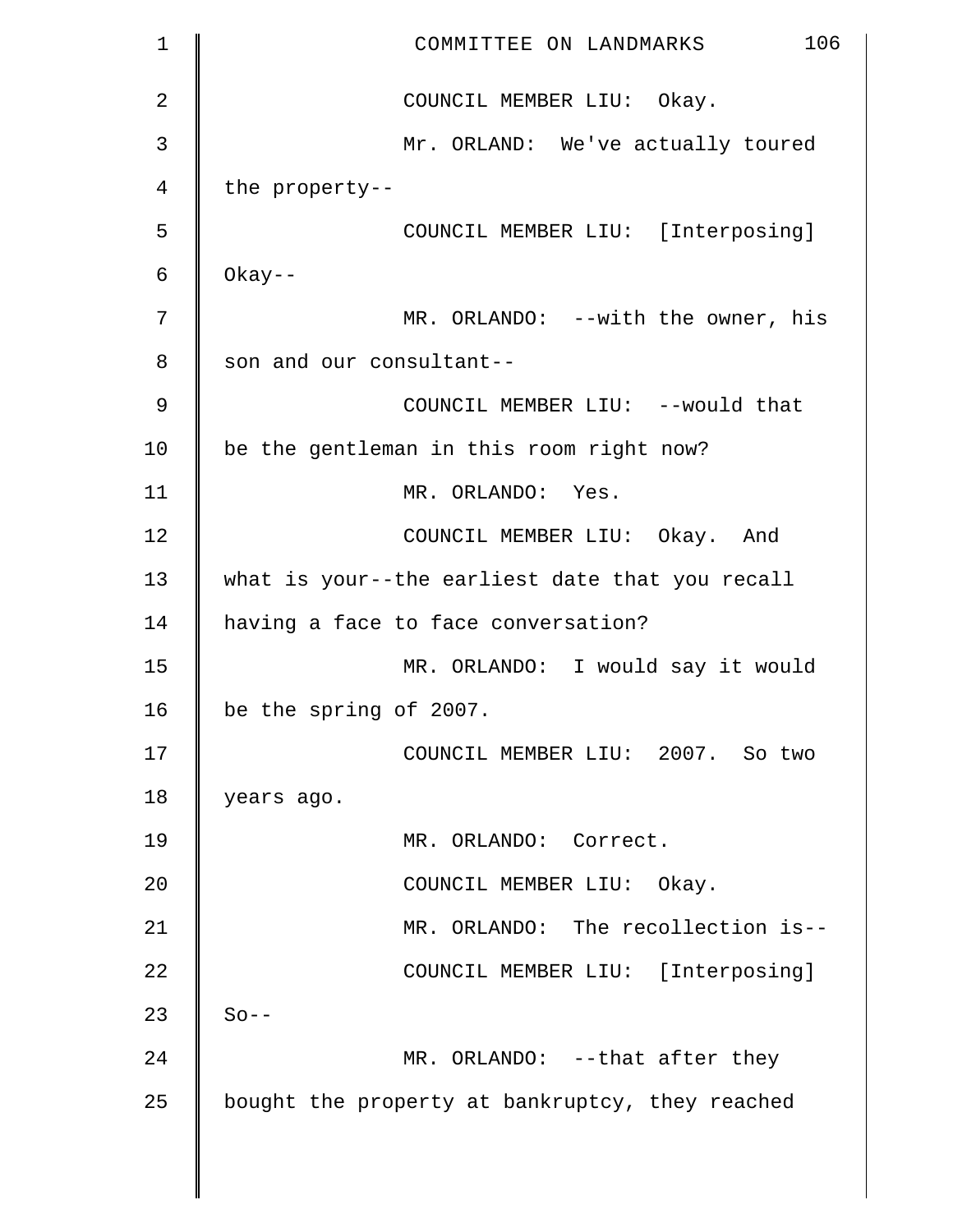| $\mathbf 1$ | 107<br>COMMITTEE ON LANDMARKS                     |
|-------------|---------------------------------------------------|
| 2           | out to us and asked us if we had an interest in   |
| 3           | procuring their property.                         |
| 4           | COUNCIL MEMBER LIU: They reached                  |
| 5           | out to you.                                       |
| 6           | MR. ORLANDO: Correct. Correct.                    |
| 7           | The owner--                                       |
| 8           | COUNCIL MEMBER LIU: [Interposing]                 |
| 9           | Okay.                                             |
| 10          | MR. ORLANDO: --the owner reached                  |
| 11          | out to us in a phone call saying I bought this    |
| 12          | property. I'm not interested in staying in the    |
| 13          | asphalt business for the long term, would you be  |
| 14          | interested in buying it.                          |
| 15          | COUNCIL MEMBER LIU: Um-hum.                       |
| 16          | Mr. ORLANDO: That's how all this--                |
| 17          | COUNCIL MEMBER LIU: [Interposing]                 |
| 18          | And that was in--                                 |
| 19          | MR. ORLANDO: --go initiated.                      |
| 20          | COUNCIL MEMBER LIU: -- a face to                  |
| 21          | face conversation, you, Orlando, had with Mr.     |
| 22          | Hoagland--                                        |
| 23          | MR. ORLANDO: [Interposing] That                   |
| 24          | was on a phone call. That was on a phone call.    |
| 25          | And it was subsequently followed up, after hiring |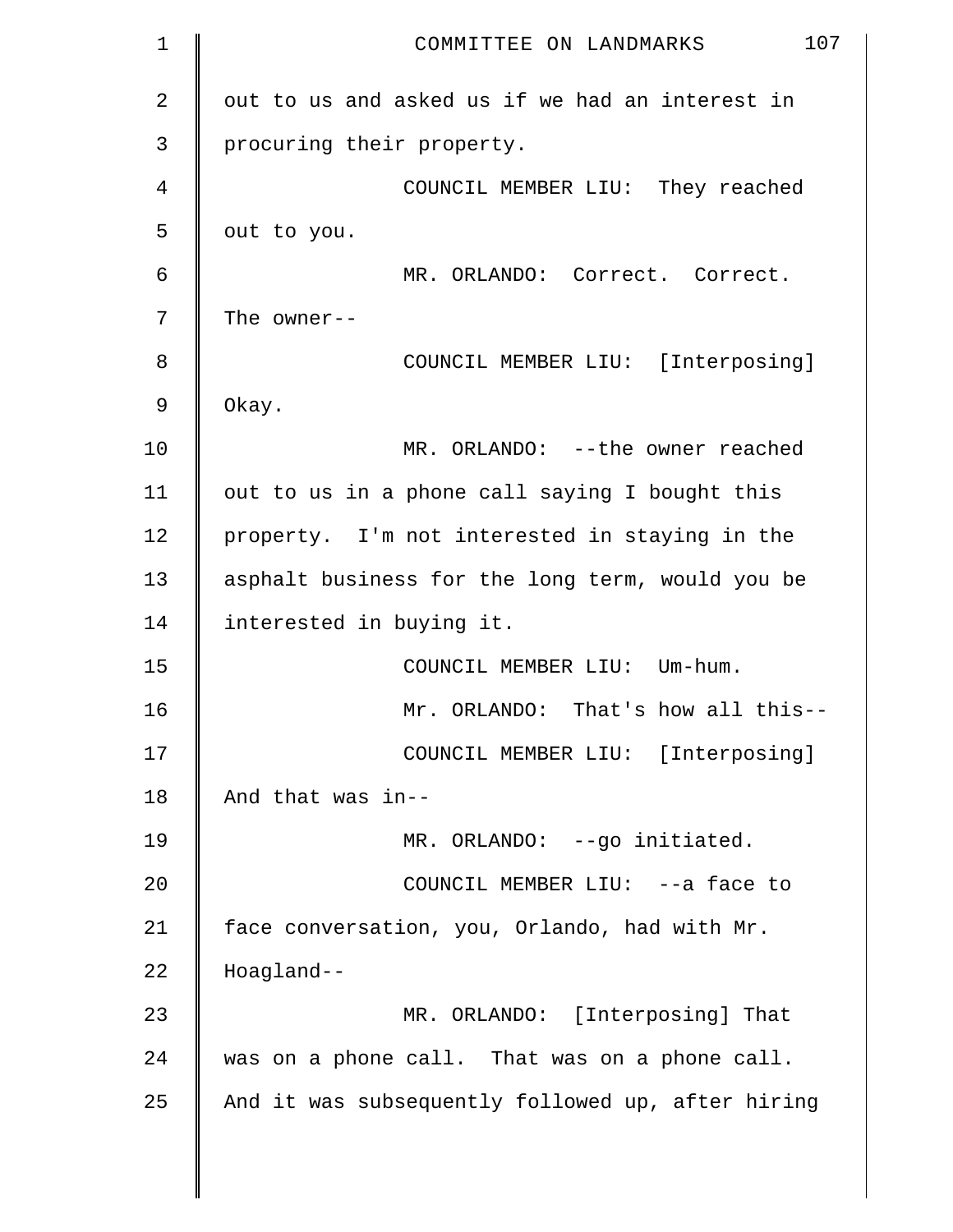| $\mathbf 1$    | 108<br>COMMITTEE ON LANDMARKS                      |
|----------------|----------------------------------------------------|
| $\overline{a}$ | a consultant, and starting--securing funds, hiring |
| 3              | a consultant, to do the ULURP process. And our     |
| 4              | consultant with myself, several representatives of |
| 5              | DOT, and the owner and his son, toured the         |
| 6              | property. And sort of discussed the ULURP process  |
| 7              | and had a tour of the property.                    |
| 8              | COUNCIL MEMBER LIU: Okay. Well                     |
| 9              | [chuckling] The--this is at worst the--            |
| 10             | MR. ORLANDO: [Interposing] We did                  |
| 11             | $not--$                                            |
| 12             | COUNCIL MEMBER LIU: --the left                     |
| 13             | hand totally does not know what the right hand is  |
| 14             | doing at the, the current owner of this site or    |
| 15             | this is a huge comedy of errors. Madam Chair I     |
| 16             | think you've done the right thing in requesting    |
| 17             | written records of the proceedings. Thank you.     |
| 18             | CHAIRPERSON LAPPIN: Thank you.                     |
| 19             | And I'd like to have that by Friday. And we're     |
| 20             | going to adjourn this meeting, this hearing and    |
| 21             | this meeting until 9:30 A.M. Tuesday morning.      |
| 22             | MR. CANNISI: I'd like to add one                   |
| 23             | thing. You should already have the cost breakdown  |
| 24             | on asphalt. It was sent to you during this         |
| 25             | meeting.                                           |
|                |                                                    |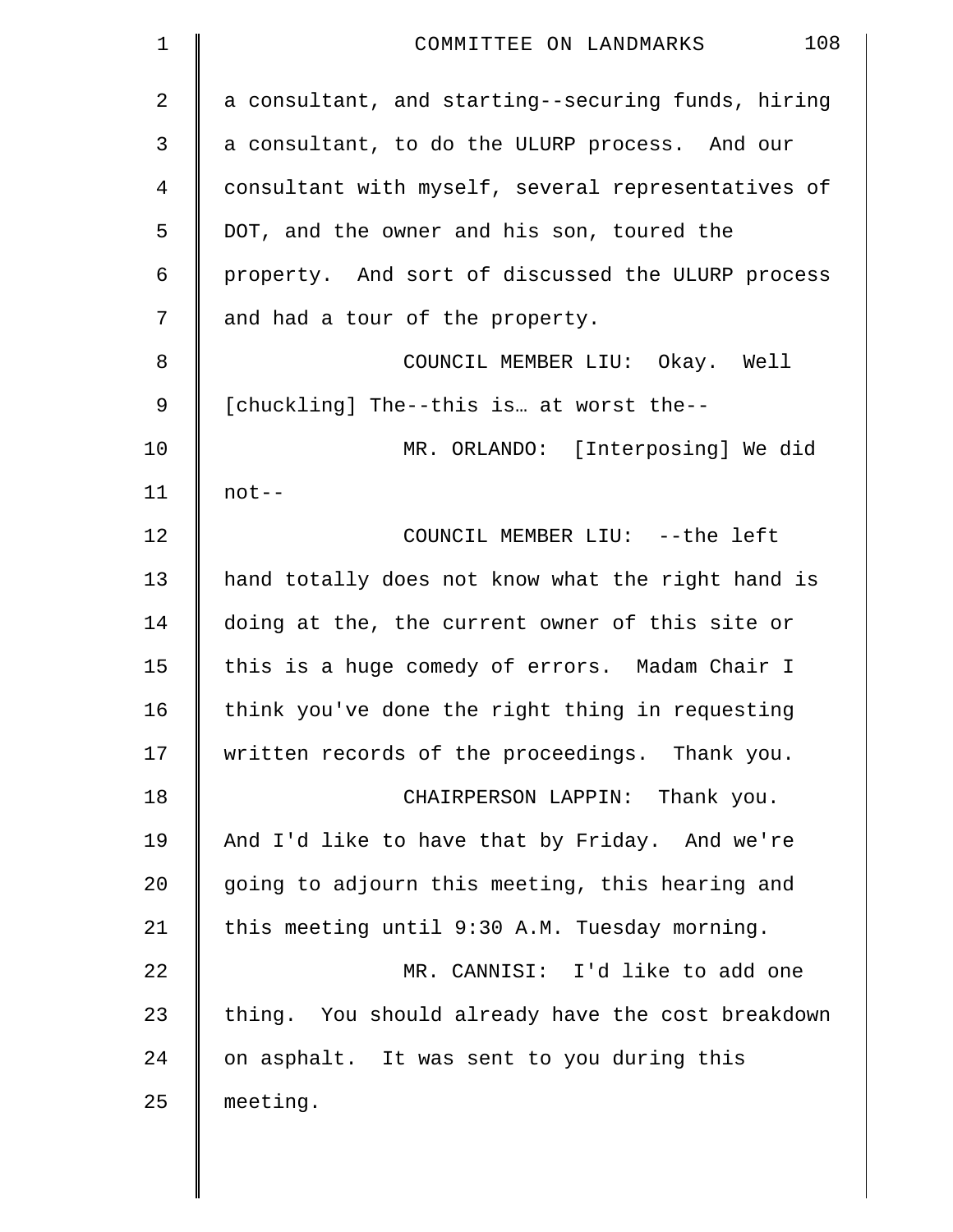| $\mathbf 1$    | 109<br>COMMITTEE ON LANDMARKS                      |
|----------------|----------------------------------------------------|
| 2              | CHAIRPERSON LAPPIN: Okay.                          |
| 3              | MR. ORLANDO: Just one last thing,                  |
| $\overline{4}$ | Madam Chair?                                       |
| 5              | CHAIRPERSON LAPPIN: Yes.                           |
| 6              | MR. ORLANDO: Here, we have a                       |
| 7              | printed copy of our cost breakdown for the \$47 as |
| 8              | published in the MMR.                              |
| 9              | CHAIRPERSON LAPPIN: Great.                         |
| 10             | MR. ORLANDO: And we'd like to                      |
| 11             | enter that as a matter of record.                  |
| 12             | CHAIRPERSON LAPPIN: Great.                         |
| 13             | [Background noise]                                 |
| 14             | CHAIRPERSON LAPPIN: Okay before I                  |
| 15             | adjourn the hearing, I'm going to allow Bill       |
| 16             | Hogan--I'm not pronouncing your name, right, I'm   |
| 17             | sorry, to come and testify.                        |
| 18             | [Pause]                                            |
| 19             | [Background noise]                                 |
| 20             | CHAIRPERSON LAPPIN: Go ahead.                      |
| 21             | Introduce yourself for the record and begin.       |
| 22             | MR. WILLIAM J. HOAGLAND: Hi. My                    |
| 23             | name is Bill Hoagland and I'm the owner of Grace   |
| 24             | Asphalt.                                           |
| 25             | CHAIRPERSON LAPPIN: Did you want                   |
|                |                                                    |
|                |                                                    |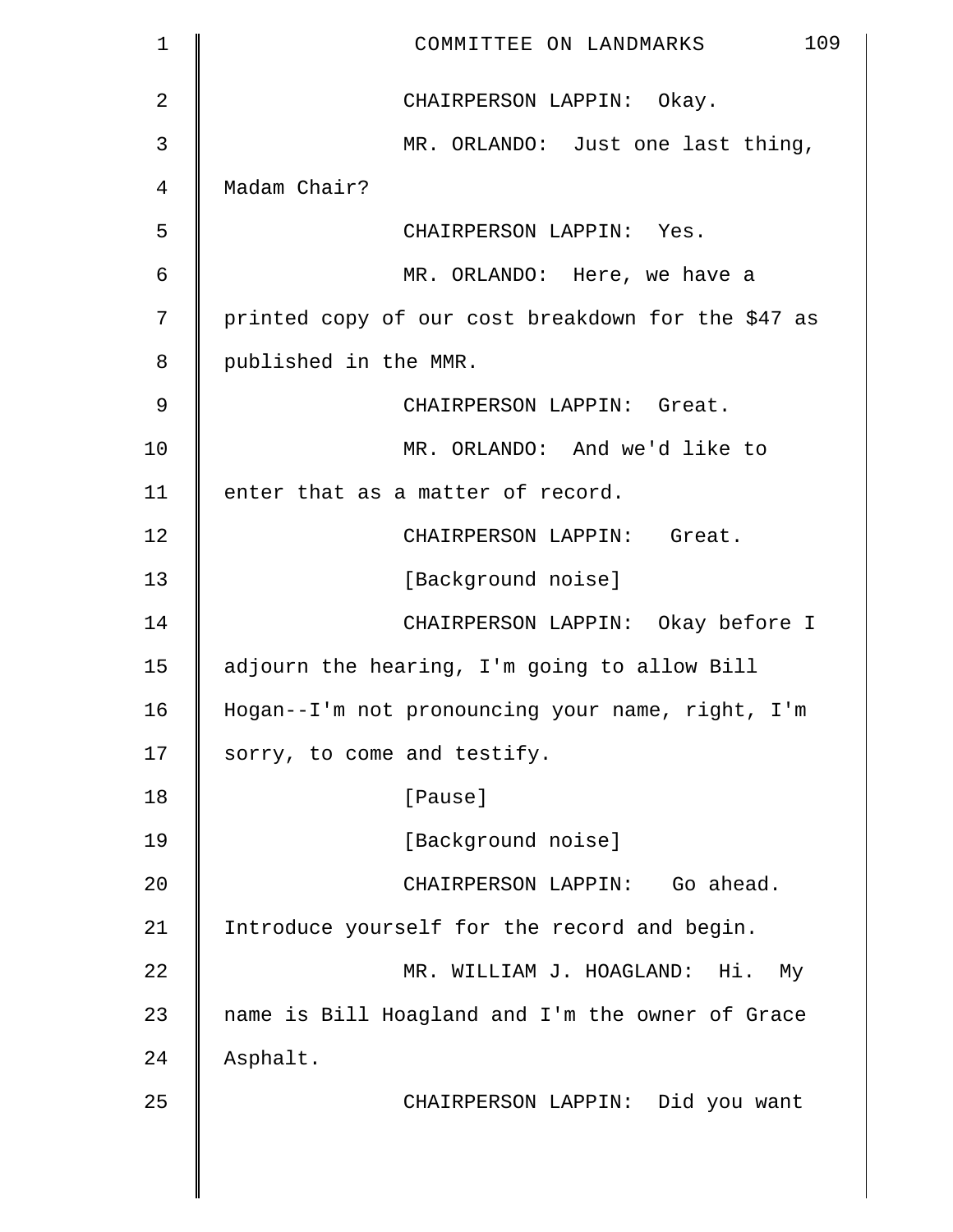| 1              | 110<br>COMMITTEE ON LANDMARKS                       |
|----------------|-----------------------------------------------------|
| $\overline{a}$ | to testify? I only called you up because you'd      |
| 3              | filled out a slip indicating that you wanted to     |
| 4              | testify. I don't--                                  |
| 5              | Mr. HOAGLAND: [Interposing] No I--                  |
| 6              | CHAIRPERSON LAPPIN: -- have any                     |
| 7              | questions for you.                                  |
| 8              | MR. HOAGLAND: --oh, okay. I'm                       |
| 9              | just saying I was asked by the City if I was        |
| 10             | interested in--not the other way around. I just     |
| 11             | want to make that clear. And buying an asset,       |
| 12             | when I bought that, that asset, I did have          |
| 13             | envisions of putting a power plant and still do,    |
| 14             | on that property.                                   |
| 15             | And when it was brought up to me,                   |
| 16             | never owning an asphalt plant before, would you be  |
| 17             | interested in selling it, I said it's an asset and  |
| 18             | if--at the right price I'd be interested in         |
| 19             | selling it. That--that's the extent of where I      |
| 20             | went with that.                                     |
| 21             | So I wouldn't invest \$20-some odd                  |
| 22             | million into something to take \$16 million for it. |
| 23             | You know, I said I'd--in fact when I spoke to       |
| 24             | Galileo on the phone a couple of weeks ago, I said  |
| 25             | rather than allow you to come in and do eminent     |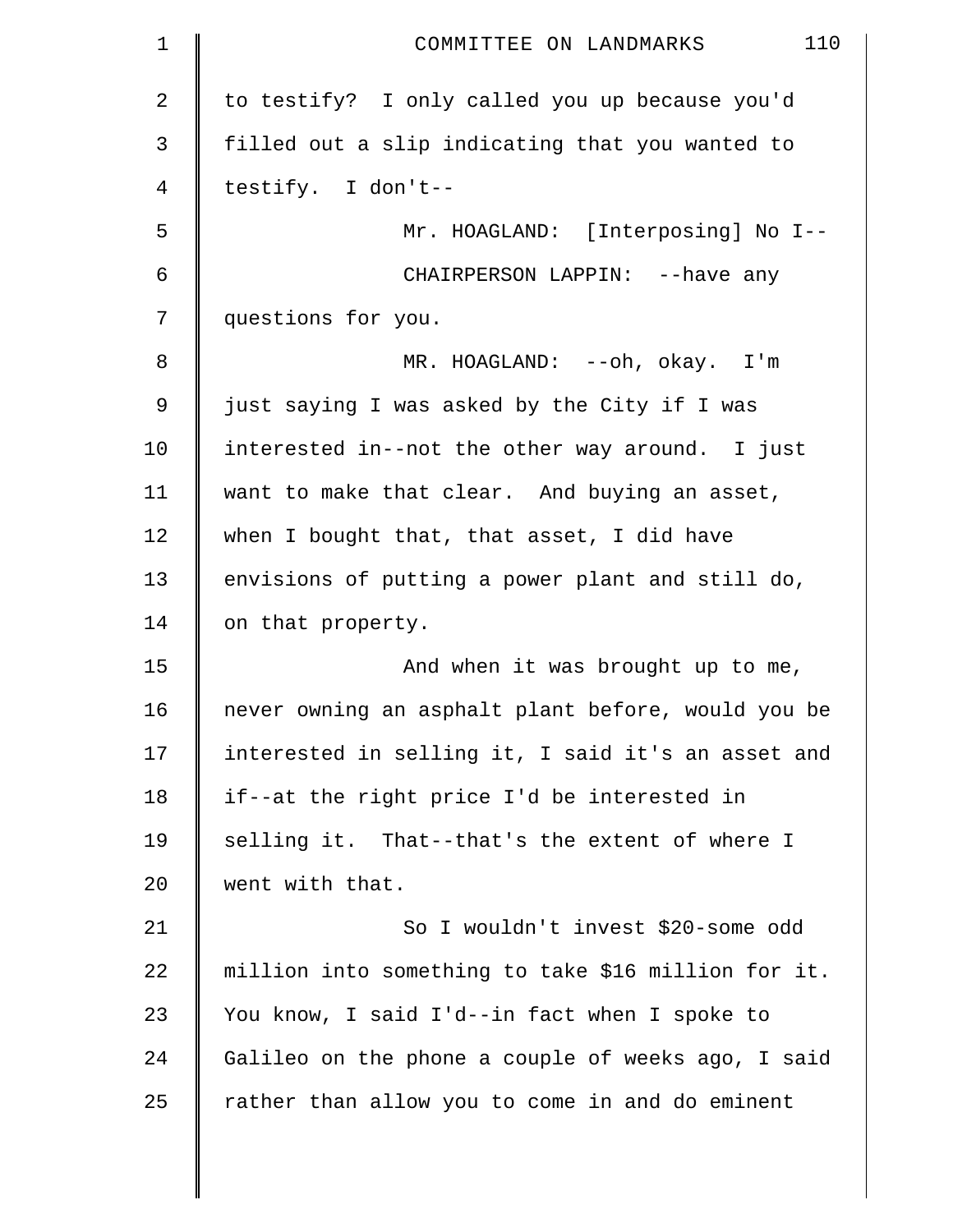| $\mathbf 1$ | 111<br>COMMITTEE ON LANDMARKS                      |
|-------------|----------------------------------------------------|
| 2           | domain which he brought up to me could happen, I   |
| 3           | said I would shut the asphalt plant down before I  |
| 4           | would allow you to do that. So. That's--you        |
| 5           | $know--I--$                                        |
| 6           | CHAIRPERSON LAPPIN: [Interposing]                  |
| 7           | Are you planning--is your intention, I'm going to  |
| 8           | ask you the same question I asked Ms. Song         |
| 9           | earlier, is your intention over the long term to   |
| 10          | use this as an asphalt plant or to sell the        |
| 11          | property to whomever will pay the most money for   |
| 12          | it?                                                |
| 13          | MR. HOAGLAND: The long term plan                   |
| 14          | was to use it as an asphalt plant, okay, and       |
| 15          | utilize the rest of the property, possibly to put  |
| 16          | a peak generation plant in, a very small plant,    |
| 17          | which I happen to own one on the East End of Long  |
| 18          | Island. I thought that that would be a, you know,  |
| 19          | duplicate what I have out in Green Port, put it in |
| 20          | Queens. And I've had many discussions and spent    |
| 21          | some soft money with engineering and having many   |
| 22          | discussions with the New York Power Authority and  |
| 23          | Con Edison on it.                                  |
| 24          | They would coexist.<br>MS. SONG:<br>The            |
| 25          | asphalt plant--                                    |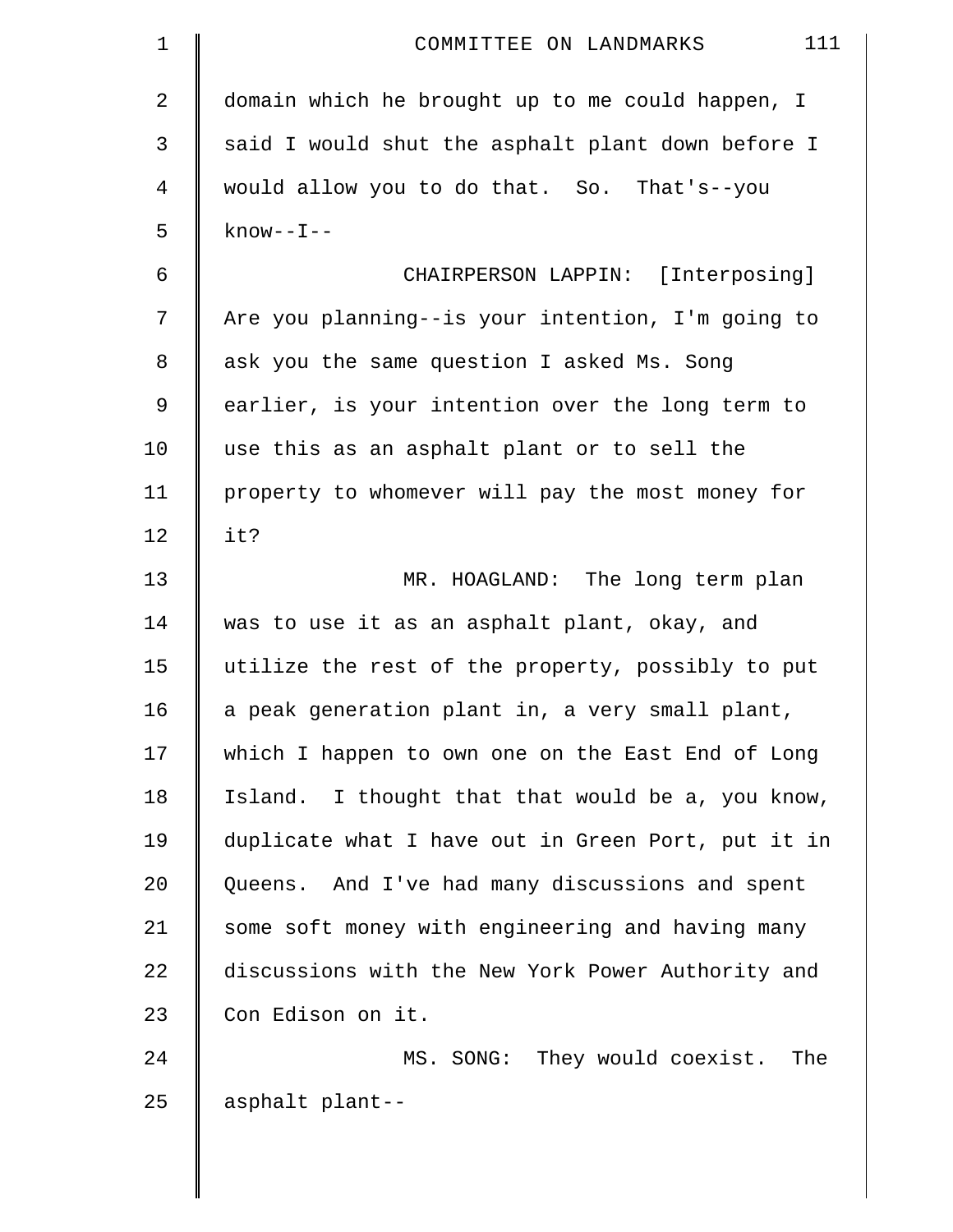| $\mathbf 1$ | 112<br>COMMITTEE ON LANDMARKS                      |
|-------------|----------------------------------------------------|
| 2           | CHAIRPERSON LAPPIN: [Interposing]                  |
| 3           | You have to speak into the microphone--            |
| 4           | MR. HOAGLAND: [Interposing] They                   |
| 5           | would coexist, yes.                                |
| 6           | CHAIRPERSON LAPPIN: And did you,                   |
| 7           | were you or your son present at these meetings     |
| 8           | that DOT discussed today?                          |
| 9           | MR. HOAGLAND: Yes I was present                    |
| 10          | with Galileo one time, we walked around the        |
| 11          | property. And like anything else, if they would    |
| 12          | have come in and offer a premium for what I paid   |
| 13          | for it, I would have to take it under              |
| 14          | consideration just like I've sold other businesses |
| 15          | before that were not for sale. So. I did not buy   |
| 16          | the plant to sell it to the City of New York. It   |
| 17          | was never--that was never the intention.           |
| 18          | CHAIRPERSON LAPPIN: Okay. Thank                    |
| 19          | you. All right. We're going to adjourn--           |
| 20          | MR. GREILSHEIMER: [Interposing] We                 |
| 21          | would ask that the City--                          |
| 22          | CHAIRPERSON LAPPIN: [Interposing]                  |
| 23          | You have to speak into the microphone.             |
| 24          | MR. GREILSHEIMER: Thank you.                       |
| 25          | CHAIRPERSON LAPPIN: Um-hum.                        |
|             |                                                    |

 $\parallel$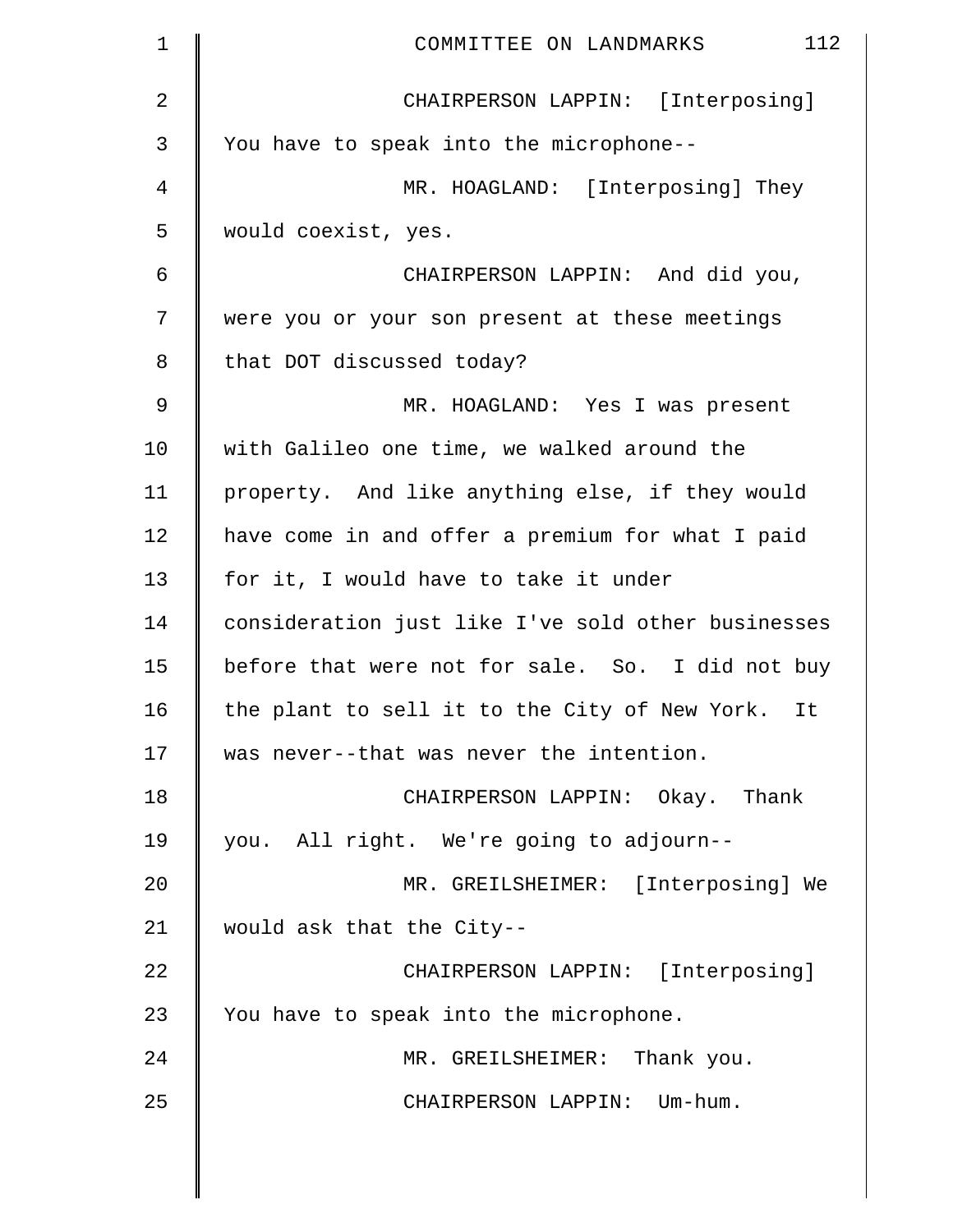| $\mathbf 1$    | 113<br>COMMITTEE ON LANDMARKS                      |
|----------------|----------------------------------------------------|
| 2              | MR. GREILSHEIMER: The City's--the                  |
| 3              | DOT letter to the Committee, be made available to  |
| $\overline{4}$ | us as a copy on Friday, so that we can respond to  |
| 5              | it before you resume hearings on Tuesday.          |
| 6              | [Pause]                                            |
| 7              | CHAIRPERSON LAPPIN: We'll take                     |
| 8              | that under advisement and if we can we will, but I |
| 9              | can't commit to that--                             |
| 10             | MR. GREILSHEIMER: [Interposing]                    |
| 11             | Thank you. I should communicate with Ms. Benjamin  |
| 12             | then?                                              |
| 13             | CHAIRPERSON LAPPIN: Sure.                          |
| 14             | MR. GREILSHEIMER: Thank you.                       |
| 15             | CHAIRPERSON LAPPIN: Okay. This                     |
| 16             | meeting is adjourned until Tuesday at 9:30 in the  |
| 17             | morning.                                           |
| 18             | [Gavel banging]                                    |
| 19             | CHAIRPERSON LAPPIN: Recessed, what                 |
| 20             | did I say?                                         |
| 21             | [END TAPE 1004]                                    |
|                |                                                    |
|                |                                                    |
|                |                                                    |
|                |                                                    |
|                |                                                    |
|                |                                                    |